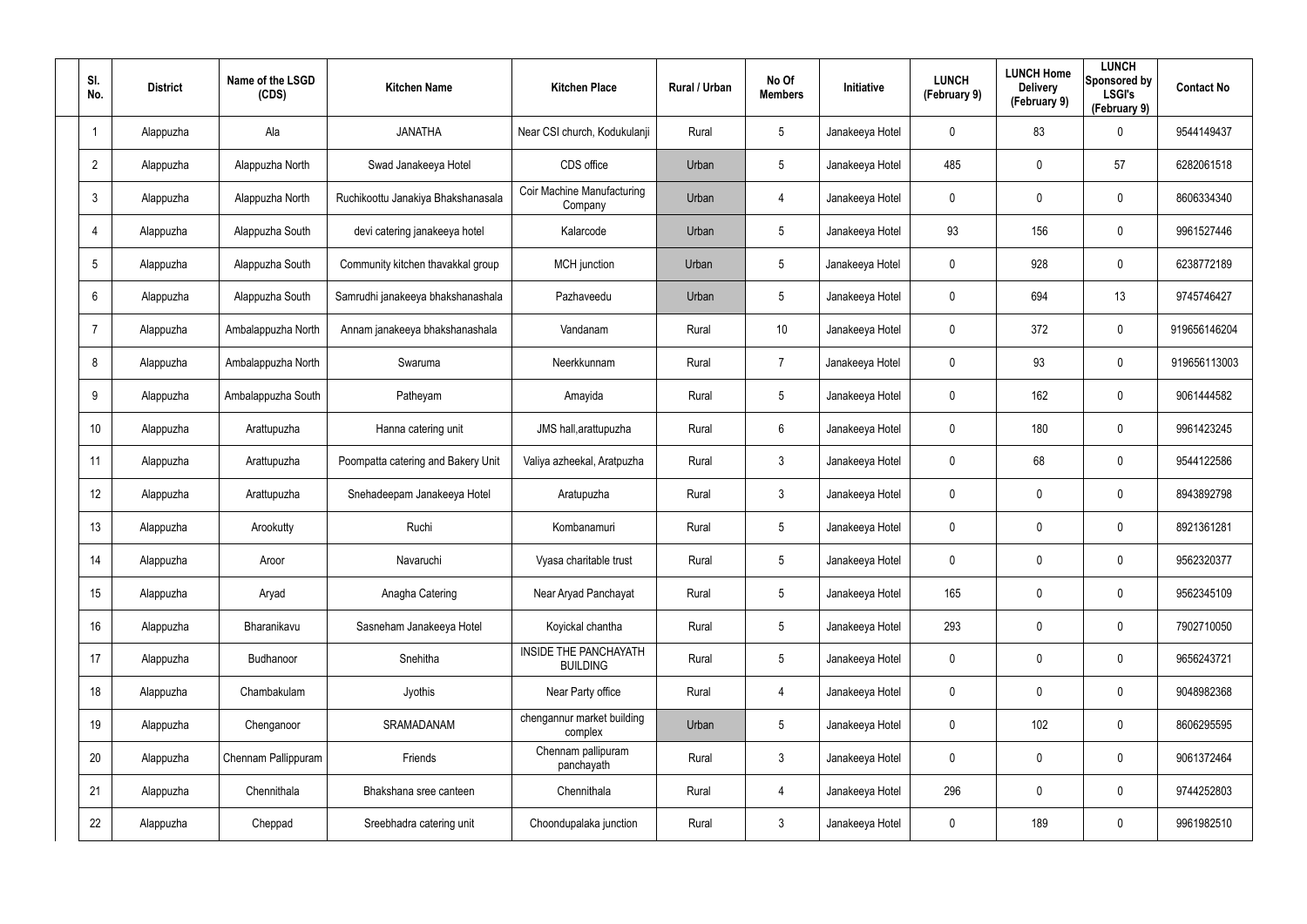| SI.<br>No. | <b>District</b> | Name of the LSGD<br>(CDS) | <b>Kitchen Name</b>           | <b>Kitchen Place</b>                    | Rural / Urban | No Of<br><b>Members</b> | Initiative      | <b>LUNCH</b><br>(February 9) | <b>LUNCH Home</b><br><b>Delivery</b><br>(February 9) | <b>LUNCH</b><br>Sponsored by<br><b>LSGI's</b><br>(February 9) | <b>Contact No</b> |
|------------|-----------------|---------------------------|-------------------------------|-----------------------------------------|---------------|-------------------------|-----------------|------------------------------|------------------------------------------------------|---------------------------------------------------------------|-------------------|
| 23         | Alappuzha       | Cheppad                   | Karthika Janakeeya Hotel      | Mambra aalumood, Cheppad                | Rural         | 6                       | Janakeeya Hotel | 0                            | 184                                                  | $\mathbf 0$                                                   | 9746575998        |
| 24         | Alappuzha       | Cheriyanad                | <b>DARSANA</b>                | Near GOLDEN PALACE<br><b>AUDITORIUM</b> | Rural         | 5                       | Janakeeya Hotel | 0                            | 0                                                    | $\mathbf 0$                                                   | 9747958424        |
| 25         | Alappuzha       | Cherthala Municipality    | Santwanam                     | Ward 10                                 | Urban         | 5                       | Janakeeya Hotel | 397                          | 0                                                    | $\pmb{0}$                                                     | 8848178001        |
| 26         | Alappuzha       | Cherthala Municipality    | <b>NULM</b> canteen           | Cherthala Municipality                  | Urban         | 5                       | Janakeeya Hotel | 132                          | 0                                                    | $\pmb{0}$                                                     | 6282870356        |
| 27         | Alappuzha       | Cherthala South           | Kashinandana                  | Cherthala S                             | Rural         | 10 <sup>°</sup>         | Janakeeya Hotel | 97                           | 0                                                    | $\pmb{0}$                                                     | 9745940057        |
| 28         | Alappuzha       | Cheruthana                | Sreedurga janakeeya hotel     | Near govt HSS aayaparambu               | Rural         | 4                       | Janakeeya Hotel | 0                            | 0                                                    | $\mathbf 0$                                                   | 9961178936        |
| 29         | Alappuzha       | Chettikulangara           | SREE VINAYAKA JANAKEEYA HOTEL | <b>KARIPUZHA</b>                        | Rural         | $\mathbf{3}$            | Janakeeya Hotel | 166                          | 0                                                    | $\pmb{0}$                                                     | 9656810109        |
| 30         | Alappuzha       | Chingoli                  | souhridam unit                | karthikappally I p school               | Rural         | $\mathbf{3}$            | Janakeeya Hotel | 0                            | 212                                                  | $\mathbf 0$                                                   | 7559808470        |
| 31         | Alappuzha       | Chunakkara                | Vanitha Canteen               | Chunakkara                              | Rural         | $\mathbf{3}$            | Janakeeya Hotel | 134                          | 0                                                    | $\pmb{0}$                                                     | 9400509985        |
| 32         | Alappuzha       | Devikulangara             | Thripthi                      | Buds school, devikulangara              | Rural         | 4                       | Janakeeya Hotel | 0                            | 119                                                  | $\mathbf 0$                                                   | 9746712528        |
| 33         | Alappuzha       | Edathua                   | Theertham                     | Edathua market                          | Rural         | $\mathbf{3}$            | Janakeeya Hotel | 0                            | 0                                                    | $\boldsymbol{0}$                                              | 9544351169        |
| 34         | Alappuzha       | Ezhupunna                 | Neethipeedam                  | Eramalloor                              | Rural         | 8                       | Janakeeya Hotel | 0                            | 0                                                    | $\mathbf 0$                                                   | 9946790986        |
| 35         | Alappuzha       | Harippad                  | Swad                          | A private Hotel's Kitchen               | Urban         | 4                       | Janakeeya Hotel | 0                            | 0                                                    | $\mathbf 0$                                                   | 9562373933        |
| 36         | Alappuzha       | Kadakkarappally           | Soorya                        | Kandamangalam temple<br>auditorium      | Rural         | 5                       | Janakeeya Hotel | 0                            | 0                                                    | $\pmb{0}$                                                     | 9895266763        |
| 37         | Alappuzha       | Kainakary                 | Sivakashi                     | Near Panchayath                         | Rural         | $5\phantom{.0}$         | Janakeeya Hotel | $\pmb{0}$                    | 0                                                    | $\mathbf 0$                                                   | 8111821552        |
| 38         | Alappuzha       | Kandalloor                | Annapoorna Hotel              | Near Velanchira junction                | Rural         | 4                       | Janakeeya Hotel | $\pmb{0}$                    | 0                                                    | $\mathbf 0$                                                   | -9747600181       |
| 39         | Alappuzha       | Kanjikuzhy                | Santhwanam                    | Opposite NSS college                    | Rural         | $5\phantom{.0}$         | Janakeeya Hotel | $\boldsymbol{0}$             | 0                                                    | $\mathbf 0$                                                   | 9605307328        |
| 40         | Alappuzha       | Karthikappally            | Ruchi                         | Community hall                          | Rural         | $6\phantom{.}6$         | Janakeeya Hotel | $\boldsymbol{0}$             | 0                                                    | $\mathbf 0$                                                   | 9747607478        |
| 41         | Alappuzha       | Karuvatta                 | Karunya janakeeya hotel       | Near Aashramam junction                 | Rural         | $6\phantom{.}6$         | Janakeeya Hotel | 0                            | 0                                                    | $\mathbf 0$                                                   | 916282508791      |
| 42         | Alappuzha       | Kavalam                   | Koottukari Janakeeya Hotel    | <b>Near Permanent Outlet</b>            | Rural         | $5\phantom{.0}$         | Janakeeya Hotel | 134                          | 0                                                    | $\mathbf 0$                                                   | 9744173219        |
| 43         | Alappuzha       | Kayamkulam West           | palazhy catering unit         | Kallummood junction                     | Urban         | $5\phantom{.0}$         | Janakeeya Hotel | $\boldsymbol{0}$             | 144                                                  | $\mathbf 0$                                                   | 9388819110        |
| 44         | Alappuzha       | Kodamthurath              | <b>MATRUSAKTHI</b>            | KUTHIYATHODE                            | Rural         | $5\phantom{.0}$         | Janakeeya Hotel | 0                            | 0                                                    | $\mathbf 0$                                                   | 8281687439        |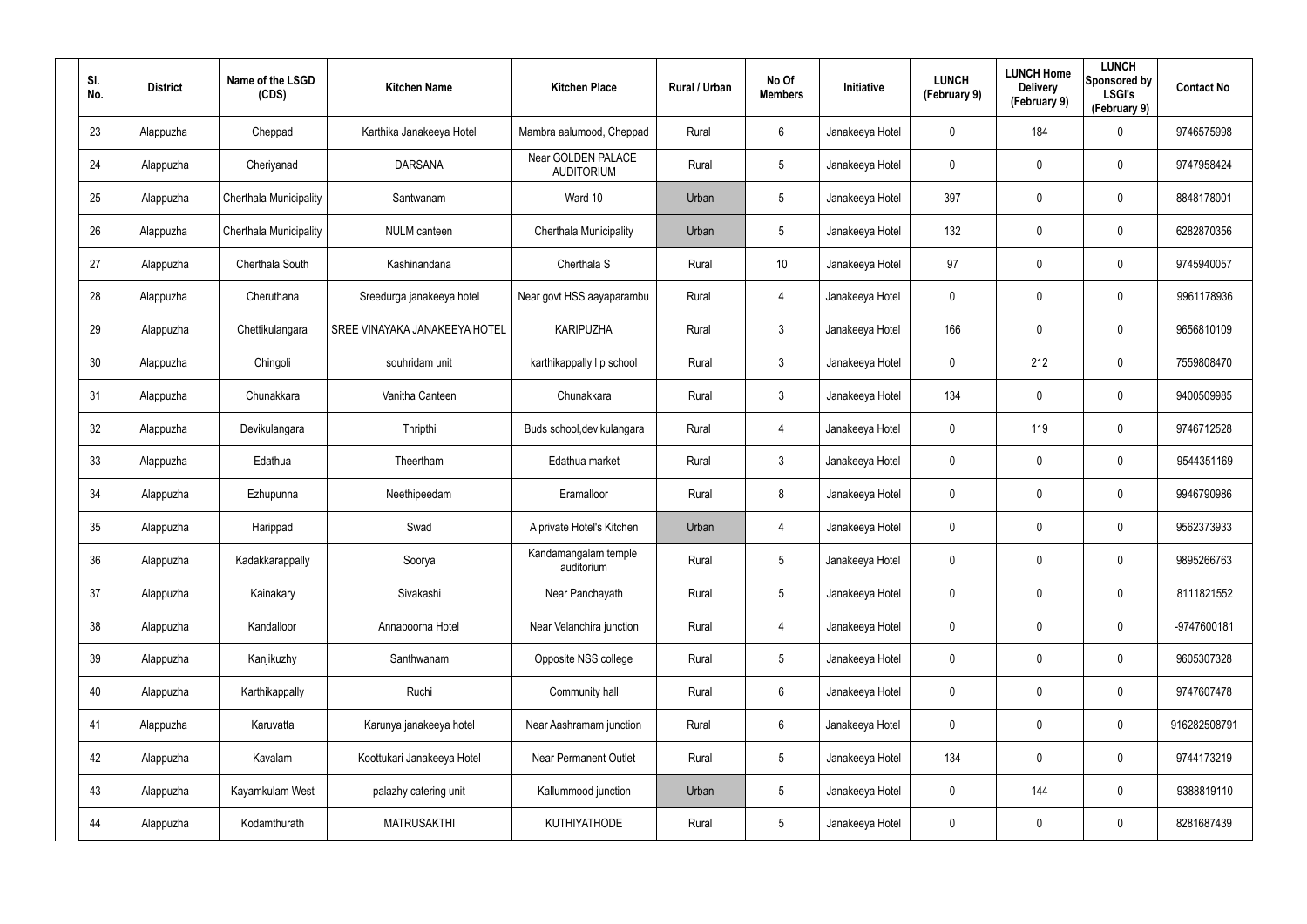|    | SI.<br>No. | <b>District</b> | Name of the LSGD<br>(CDS)   | <b>Kitchen Name</b>             | <b>Kitchen Place</b>                        | Rural / Urban | No Of<br><b>Members</b> | Initiative      | <b>LUNCH</b><br>(February 9) | <b>LUNCH Home</b><br><b>Delivery</b><br>(February 9) | <b>LUNCH</b><br>Sponsored by<br><b>LSGI's</b><br>(February 9) | <b>Contact No</b> |
|----|------------|-----------------|-----------------------------|---------------------------------|---------------------------------------------|---------------|-------------------------|-----------------|------------------------------|------------------------------------------------------|---------------------------------------------------------------|-------------------|
| 89 | 45         | Alappuzha       | Krishnapuram                | Kanivu catering unit            | Near SCB, kappil                            | Rural         | 4                       | Janakeeya Hotel | 0                            | 180                                                  | $\mathbf 0$                                                   | 9544047480        |
|    | 46         | Alappuzha       | Kumarapuram                 | Mahadeva jankeeya hotel         | Near kavarattu temple                       | Rural         | $\mathfrak{Z}$          | Janakeeya Hotel | 0                            | 0                                                    | $\pmb{0}$                                                     | 918606736168      |
|    | 47         | Alappuzha       | Kumarapuram                 | Navodhaya janakeeya hotel       | Kumarapuram                                 | Rural         | $\mathbf{3}$            | Janakeeya Hotel | 0                            | 0                                                    | $\pmb{0}$                                                     | 9037499871        |
|    | 48         | Alappuzha       | Kuthiyathode                | Ruchi Janakeeya Hotel           | Near kuthiyathode panchayath<br>office      | Rural         | 5                       | Janakeeya Hotel | 0                            | 0                                                    | $\pmb{0}$                                                     | 9249269374        |
|    | 49         | Alappuzha       | Mannanchery                 | Snehitha                        | Panchayat building                          | Rural         | 4                       | Janakeeya Hotel | 51                           | 45                                                   | $\pmb{0}$                                                     | 9544461740        |
|    | 50         | Alappuzha       | Mannar                      | Snehadhara                      | Kunnathur devasom                           | Rural         | 5                       | Janakeeya Hotel | 245                          | 0                                                    | $\pmb{0}$                                                     | 9567853570        |
|    | 51         | Alappuzha       | Mararikulam South           | Snehasparsham                   | Kattoor                                     | Rural         | 4                       | Janakeeya Hotel | 0                            | 50                                                   | $\overline{2}$                                                | 9747881642        |
|    | 52         | Alappuzha       | Mavelikara<br>Municipality  | Ruchi janakeeya hotel           | Municipality building                       | Urban         | 10 <sup>°</sup>         | Janakeeya Hotel | 0                            | 0                                                    | $\pmb{0}$                                                     | 8289996136        |
|    | 53         | Alappuzha       | Mavelikkara<br>Thamarakulam | <b>Thripthi Catering</b>        | Thamarakulam                                | Rural         | $\sqrt{5}$              | Janakeeya Hotel | 155                          | 0                                                    | $\pmb{0}$                                                     | 8281558036        |
|    | 54         | Alappuzha       | Mavelikkara<br>Thekkekara   | Bhai catering                   | Pallarimangalam                             | Rural         | 5                       | Janakeeya Hotel | 318                          | 0                                                    | $\pmb{0}$                                                     | 9539851155        |
|    | 55         | Alappuzha       | Mavelikkara<br>Thekkekara   | Snehatheeram                    | Kurathikkadu                                | Rural         | $\sqrt{5}$              | Janakeeya Hotel | 0                            | 0                                                    | $\pmb{0}$                                                     | 9656960190        |
|    | 56         | Alappuzha       | Muhamma                     | <b>SNV Catering</b>             | Near Community Health<br>Centre             | Rural         | 5                       | Janakeeya Hotel | 180                          | 0                                                    | $\pmb{0}$                                                     | 9605388763        |
|    | 57         | Alappuzha       | Mulakkuzha                  | Snehathanal                     | Mulakkuzha                                  | Rural         | $\sqrt{5}$              | Janakeeya Hotel | 0                            | 0                                                    | 0                                                             | 9037085079        |
|    | 58         | Alappuzha       | Muttar                      | Ruchi Catering Unit             | Panchayat Building                          | Rural         |                         | Janakeeya Hotel | 80                           | $\mathbf 0$                                          | $\pmb{0}$                                                     | 9072276826        |
|    | 59         | Alappuzha       | Nedumudy                    | Oruma                           | Champakulam                                 | Rural         | $5\phantom{.0}$         | Janakeeya Hotel | 0                            | $\mathbf 0$                                          | $\mathbf 0$                                                   | 9188536147        |
|    | 60         | Alappuzha       | Neelamperoor                | Amrutha Janakeeya Bhakshanasala | Panchayat Building                          | Rural         | $\mathbf{3}$            | Janakeeya Hotel | 0                            | $\mathbf 0$                                          | $\mathbf 0$                                                   | 9656167060        |
|    | 61         | Alappuzha       | Nooranad                    | Amma Canteen                    | Inside market place, Noornad                | Rural         | $5\overline{)}$         | Janakeeya Hotel | 269                          | $\mathbf 0$                                          | $\mathbf 0$                                                   | 7034377340        |
|    | 62         | Alappuzha       | Palamel                     | Arogya Canteen                  | Panchayat office compound                   | Rural         | $\overline{4}$          | Janakeeya Hotel | 398                          | 0                                                    | $\mathbf 0$                                                   | 9497107651        |
|    | 63         | Alappuzha       | Pallippad                   | Annapoorneswari catering unit   | Irattakulangara junction                    | Rural         | 5                       | Janakeeya Hotel | 0                            | 0                                                    | $\mathbf 0$                                                   | 9562318624        |
|    | 64         | Alappuzha       | Panavally                   | Harikrishnan                    | near nalpatheneswaram<br>temple             | Rural         |                         | Janakeeya Hotel | 0                            | 0                                                    | $\mathbf 0$                                                   | 9961774363        |
|    | 65         | Alappuzha       | Pandanad                    | Sreebhadra                      | Muthavazhi                                  | Rural         | 5                       | Janakeeya Hotel | 0                            | 0                                                    | $\mathbf 0$                                                   | 9947120239        |
|    | 66         | Alappuzha       | Pathiyoor                   | Dakshina catering unit          | Mahalekshmi auditorium,<br>kareelakulangara | Rural         | $5\phantom{.0}$         | Janakeeya Hotel | 0                            | 147                                                  | $\mathsf{0}$                                                  | 9048200655        |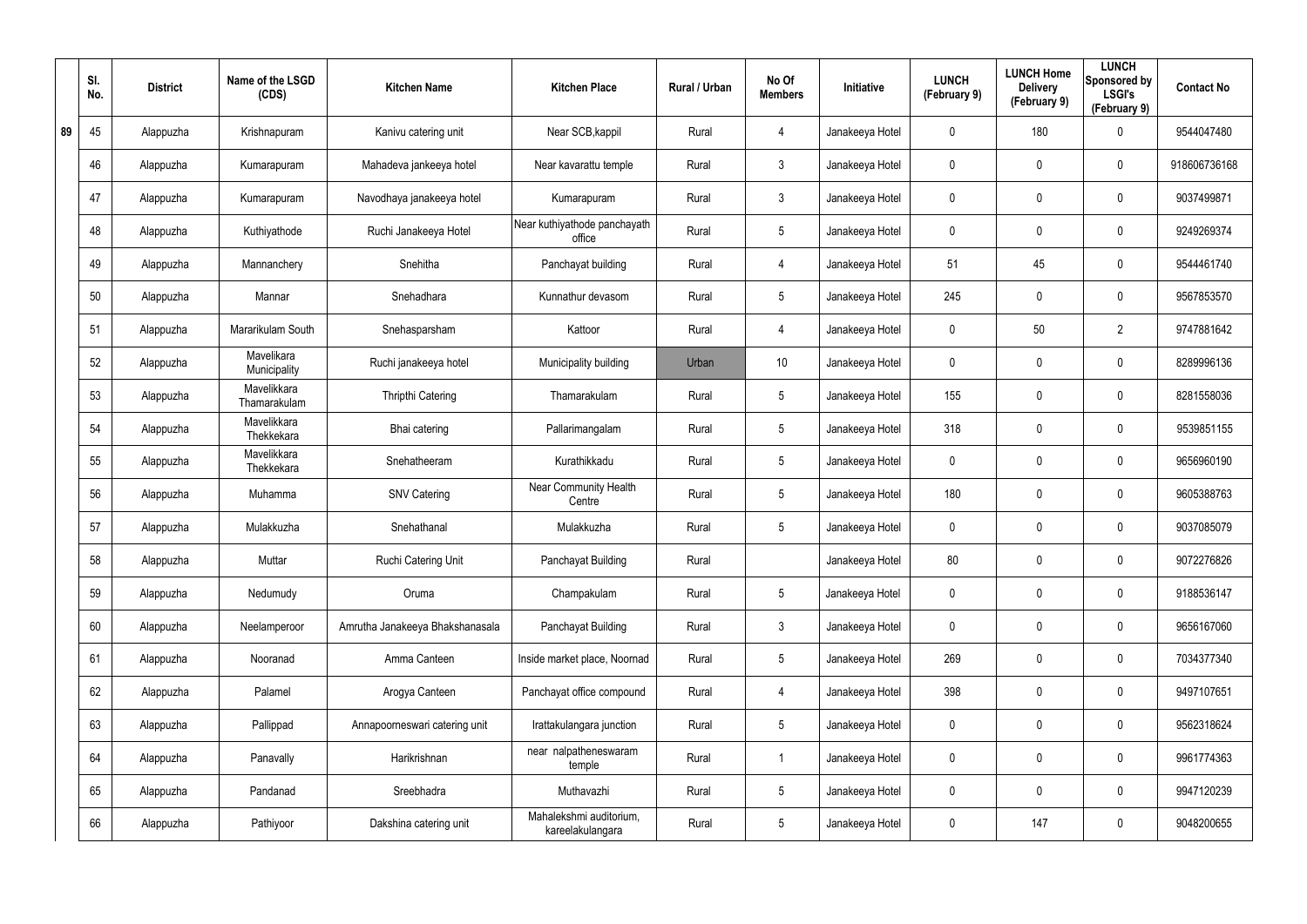| SI.<br>No. | <b>District</b> | Name of the LSGD<br>(CDS) | <b>Kitchen Name</b>         | <b>Kitchen Place</b>                                               | Rural / Urban | No Of<br><b>Members</b> | Initiative      | <b>LUNCH</b><br>(February 9) | <b>LUNCH Home</b><br><b>Delivery</b><br>(February 9) | <b>LUNCH</b><br>Sponsored by<br><b>LSGI's</b><br>(February 9) | <b>Contact No</b> |
|------------|-----------------|---------------------------|-----------------------------|--------------------------------------------------------------------|---------------|-------------------------|-----------------|------------------------------|------------------------------------------------------|---------------------------------------------------------------|-------------------|
| 67         | Alappuzha       | Pattanakkad               | Aparna                      | Opposite of pattanakkad<br>gramapanchayath                         | Rural         | $5\phantom{.0}$         | Janakeeya Hotel | $\mathbf 0$                  | 0                                                    | 0                                                             | 9037450634        |
| 68         | Alappuzha       | Perumbalam                | Amritham                    | Near by govt hospital                                              | Rural         | 4                       | Janakeeya Hotel | 0                            | 0                                                    | $\boldsymbol{0}$                                              | 8592809257        |
| 69         | Alappuzha       | Pulincunnu                | Nanma Janakeeya Hotel       | Near Krishi Bhavan                                                 | Rural         | $5\phantom{.0}$         | Janakeeya Hotel | 139                          | $\mathbf 0$                                          | $\pmb{0}$                                                     | 9544752465        |
| 70         | Alappuzha       | Puliyoor                  | <b>UPPUM MULAKUM</b>        | <b>INSIDE PANCHAYATH</b><br><b>COMPOUND</b>                        | Rural         | $5\phantom{.0}$         | Janakeeya Hotel | 0                            | 160                                                  | $\mathbf 0$                                                   | 6238836314        |
| 71         | Alappuzha       | Punnapra North            | Annapoorneshwary            | Janajagrithi                                                       | Rural         | 4                       | Janakeeya Hotel | 60                           | 149                                                  | $\mathbf 0$                                                   | 8129450136        |
| 72         | Alappuzha       | Punnapra South            | Thripthy janakeeya hotel    | Punnapra south                                                     | Rural         | 9                       | Janakeeya Hotel | 0                            | 100                                                  | $\mathbf 0$                                                   | 9846179646        |
| 73         | Alappuzha       | Purakad                   | Pulari                      | Purakkad gp                                                        | Rural         | $5\phantom{.0}$         | Janakeeya Hotel | 40                           | 100                                                  | $\mathbf 0$                                                   | 7034494313        |
| 74         | Alappuzha       | Purakad                   | Thiruvonam catering service | Thottappally                                                       | Rural         | 4                       | Janakeeya Hotel | 0                            | 40                                                   | $\mathbf 0$                                                   |                   |
| 75         | Alappuzha       | Ramankary                 | Kudumbashree Vanitha Hotel  | Ramankary Town, Opposite<br><b>Judicial First Class Magistrate</b> | Rural         | 4                       | Janakeeya Hotel | 98                           | 0                                                    | $\pmb{0}$                                                     | 8281314746        |
| 76         | Alappuzha       | Thaicattussery            | Unarv                       | Thyakattusheri junction                                            | Rural         | 4                       | Janakeeya Hotel | 0                            | 0                                                    | $\mathbf 0$                                                   | 9605897567        |
| 77         | Alappuzha       | Thakazhy                  | Thripthi Thakazhy           | <b>GBHSS Thakazhy</b>                                              | Rural         | 6                       | Janakeeya Hotel | 0                            | 0                                                    | $\mathbf 0$                                                   | 9747405368        |
| 78         | Alappuzha       | Thalavady                 | Sakthi                      | Panayanbnoorkavu Temple<br>Auditorium                              | Rural         | $5\phantom{.0}$         | Janakeeya Hotel | 0                            | 0                                                    | $\mathbf 0$                                                   |                   |
| 79         | Alappuzha       | Thannermukkom             | Patheyam                    | Panchayath office                                                  | Rural         | 4                       | Janakeeya Hotel | 213                          | 0                                                    | $\mathbf 0$                                                   | 9633933288        |
| 80         | Alappuzha       | Thazhakkara               | Akshaya catering            | Building at glassfactory<br>junction                               | Rural         | $5\phantom{.0}$         | Janakeeya Hotel | 227                          | $\mathbf 0$                                          | $\pmb{0}$                                                     | 9847177930        |
| 81         | Alappuzha       | Thiruvanvandoor           | <b>SREE KRISHNA</b>         | Near pravinkoodu junction,                                         | Rural         | $5\phantom{.0}$         | Janakeeya Hotel | 0                            | 123                                                  | $\mathbf 0$                                                   | 9446627175        |
| 82         | Alappuzha       | Thrikkunnappuzha          | Akshara janakeeya hotel     | KV jetty road                                                      | Rural         | $5\phantom{.0}$         | Janakeeya Hotel | 0                            | $\mathbf 0$                                          | $\mathbf 0$                                                   | 918891921223      |
| 83         | Alappuzha       | Thuravoor                 | RUCHI JANAKEEYA HOTEL       | Near alakkaparambu                                                 | Rural         | $5\phantom{.0}$         | Janakeeya Hotel | 0                            | $\mathbf 0$                                          | $\mathbf 0$                                                   | 8157934346        |
| 84         | Alappuzha       | Vallikunnam               | Samthripthi                 | Padayanivattom temple<br>Auditorium                                | Rural         | 4                       | Janakeeya Hotel | 87                           | 0                                                    | $\mathbf 0$                                                   | 8078962129        |
| 85         | Alappuzha       | Vayalar                   | Five star                   | Near Nagamkulangara Market                                         | Rural         | $5\phantom{.0}$         | Janakeeya Hotel | 0                            | 0                                                    | $\mathbf 0$                                                   | 8606081847        |
| 86         | Alappuzha       | Veeyapuram                | Swad 2                      | Veeyapuram jn                                                      | Rural         | $5\phantom{.0}$         | Janakeeya Hotel | 0                            | $\mathbf 0$                                          | $\pmb{0}$                                                     |                   |
| 87         | Alappuzha       | Veeyapuram                | Karuthal                    | Payippad LPS                                                       | Rural         | $5\phantom{.0}$         | Janakeeya Hotel | 0                            | 0                                                    | $\mathbf 0$                                                   | 8606846513        |
| 88         | Alappuzha       | Veliyanad                 | Manus Janakeeya Hotel       | Kurishmoodu, Near Veliyanadu<br>Grama Panchayat                    | Rural         | $\mathfrak{Z}$          | Janakeeya Hotel | 0                            | 0                                                    | $\pmb{0}$                                                     | 8086782924        |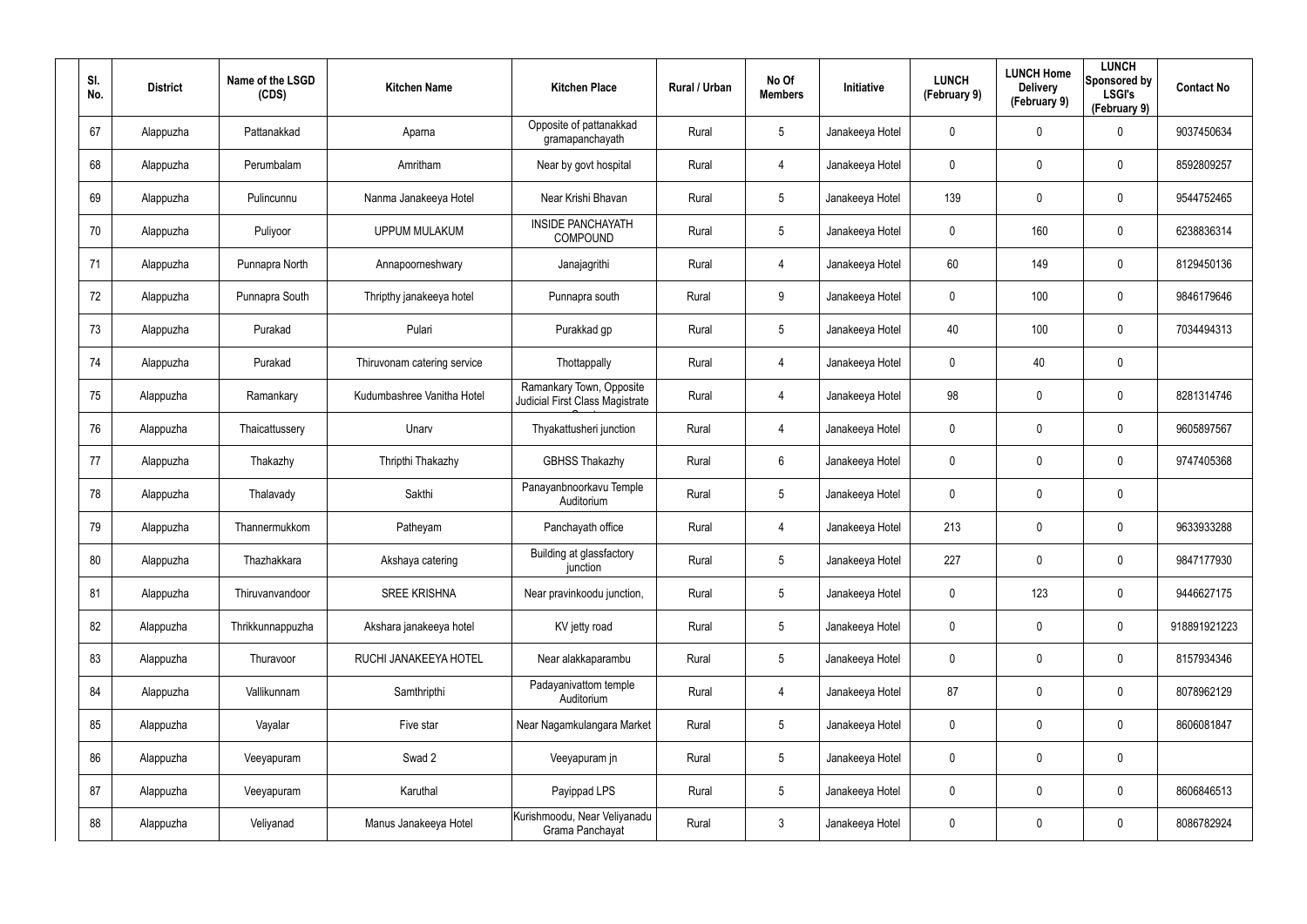|    | SI.<br>No.     | <b>District</b> | Name of the LSGD<br>(CDS) | <b>Kitchen Name</b>              | <b>Kitchen Place</b>         | Rural / Urban | No Of<br><b>Members</b> | Initiative      | <b>LUNCH</b><br>(February 9) | <b>LUNCH Home</b><br><b>Delivery</b><br>(February 9) | <b>LUNCH</b><br>Sponsored by<br><b>LSGI's</b><br>(February 9) | <b>Contact No</b> |
|----|----------------|-----------------|---------------------------|----------------------------------|------------------------------|---------------|-------------------------|-----------------|------------------------------|------------------------------------------------------|---------------------------------------------------------------|-------------------|
|    | 89             | Alappuzha       | Venmoney                  | Annapoorna                       | Poyka                        | Rural         | $5\phantom{.0}$         | Janakeeya Hotel | 0                            | 156                                                  | $\mathbf 0$                                                   |                   |
| 89 |                |                 |                           |                                  |                              |               | 423                     |                 | 4952                         | 4936                                                 | 72                                                            |                   |
|    | -1             | Ernakulam       | Aikkaranad                | Subiksha Janakeeya Hotel         | Kolancherry                  | Rural         | $\overline{4}$          | Janakeeya Hotel | 493                          | 0                                                    | $\mathbf 0$                                                   | 9074033529        |
|    | $\overline{2}$ | Ernakulam       | Alengade                  | Kasthurba kitchen                | Neerikkode                   | Rural         | $\mathbf{3}$            | Janakeeya Hotel | 0                            | 0                                                    | $\mathbf 0$                                                   | 9388462558        |
|    | 3              | Ernakulam       | Alengade                  | Thanima foods                    | Koduvazhanga                 | Rural         | 3 <sup>1</sup>          | Janakeeya Hotel | 32                           | 0                                                    | $\mathbf 0$                                                   | 9349013322        |
|    |                | Ernakulam       | Alengade                  | Mr.Bakers                        | Malikam peedika              | Rural         | $\mathbf{3}$            | Janakeeya Hotel | 101                          | 0                                                    | $\mathbf 0$                                                   | 9633887779        |
|    | 5              | Ernakulam       | Aluva                     | Ruchi janakeeya hotel            | Aluva                        | Urban         | $\overline{4}$          | Janakeeya Hotel | 0                            | 89                                                   | $\mathbf 0$                                                   | 9947236080        |
|    | 6              | Ernakulam       | Amballoor                 | Dhanshree catering               | St.ignatius schools Amballur | Rural         | $5\overline{)}$         | Janakeeya Hotel | 126                          | 0                                                    | $\mathbf 0$                                                   | 8330081552        |
|    |                | Ernakulam       | Angamaly                  | Cafe Shree Canteen               | <b>Municipality Canteen</b>  | Urban         | $5\overline{)}$         | Janakeeya Hotel | 375                          | 0                                                    | $\mathbf 0$                                                   | 9656619614        |
|    | 8              | Ernakulam       | Angamaly                  | Cafe Kudumbashree                | T B Junction                 | Urban         | 3                       | Janakeeya Hotel | 0                            | 0                                                    | $\mathbf 0$                                                   | 9447924974        |
|    | 9              | Ernakulam       | Arakuzha                  | Ruchi Janakeeya hotel, Arakkuzha | Pandappilly                  | Rural         | $5\phantom{.0}$         | Janakeeya Hotel | 106                          | 0                                                    | $\mathbf 0$                                                   | 9744864225        |
|    | 10             | Ernakulam       | Assamannoor               | New Life kudumbasree Hotel       | Cherukunnam                  | Rural         | $\mathbf{3}$            | Janakeeya Hotel | 0                            | 0                                                    | $\mathbf 0$                                                   | 9656729450        |
|    | 11             | Ernakulam       | Avoly                     | Janakeeya Hotel, Avoli           | Hostel Junction, Avoli       | Rural         | $\mathbf{3}$            | Janakeeya Hotel | 207                          | 0                                                    | $\mathbf 0$                                                   | 9847983621        |
|    | 12             | Ernakulam       | Ayavana                   | Keralashree Janakeeya hotel      | Ayavana                      | Rural         | $5\phantom{.0}$         | Janakeeya Hotel | 25                           | $\mathbf 0$                                          | $\boldsymbol{0}$                                              | 9744864210        |
|    | 13             | Ernakulam       | Ayyampuzha                | Sneha Janakeeya Hotel            | Ayyamppuzha                  | Rural         | $\overline{4}$          | Janakeeya Hotel | 409                          | 0                                                    | $\mathbf 0$                                                   | 8590753551        |
|    | 14             | Ernakulam       | Ayyampuzha                | Five Star Hotel and Catering     | Panchayat Junction           | Rural         | $\overline{4}$          | Janakeeya Hotel | 92                           | 0                                                    | $\mathbf 0$                                                   | 9744836324        |
|    | 15             | Ernakulam       | Chendamangalam            | Anugraha Kudumbashree hotel      | Vadakkumpuram                | Rural         | $5\phantom{.0}$         | Janakeeya Hotel | $\mathbf 0$                  | 0                                                    | $\mathbf 0$                                                   | 9061419729        |
|    | 16             | Ernakulam       | Chengamanade              | Mythri janakeeya hotel           | Purayar                      | Rural         | $5\phantom{.0}$         | Janakeeya Hotel | $\mathbf 0$                  | 201                                                  | $\mathbf 0$                                                   | 9496818865        |
|    | 17             | Ernakulam       | Cheranalloor              | Chaithanya Janakeeya hotel       | Vishnupuram                  | Rural         | $5\phantom{.0}$         | Janakeeya Hotel | 0                            | 0                                                    | $\mathbf 0$                                                   | 9747411465        |
|    | 18             | Ernakulam       | Cheranalloor              | Adukkala                         | Chittoor                     | Rural         | $5\phantom{.0}$         | Janakeeya Hotel | $\mathbf 0$                  | $\mathbf 0$                                          | $\mathbf 0$                                                   | 9846423001        |
|    | 19             | Ernakulam       | Chittattukara             | Swadh Janakeeya Hotel            | Neendoor                     | Rural         | $5\phantom{.0}$         | Janakeeya Hotel | 222                          | 0                                                    | $\mathbf 0$                                                   | 9447812788        |
|    | 20             | Ernakulam       | Choornikkara              | Metro hotel                      | Ambattukavu                  | Rural         | $\mathfrak{Z}$          | Janakeeya Hotel | 303                          | 0                                                    | $\mathbf 0$                                                   | 9605319455        |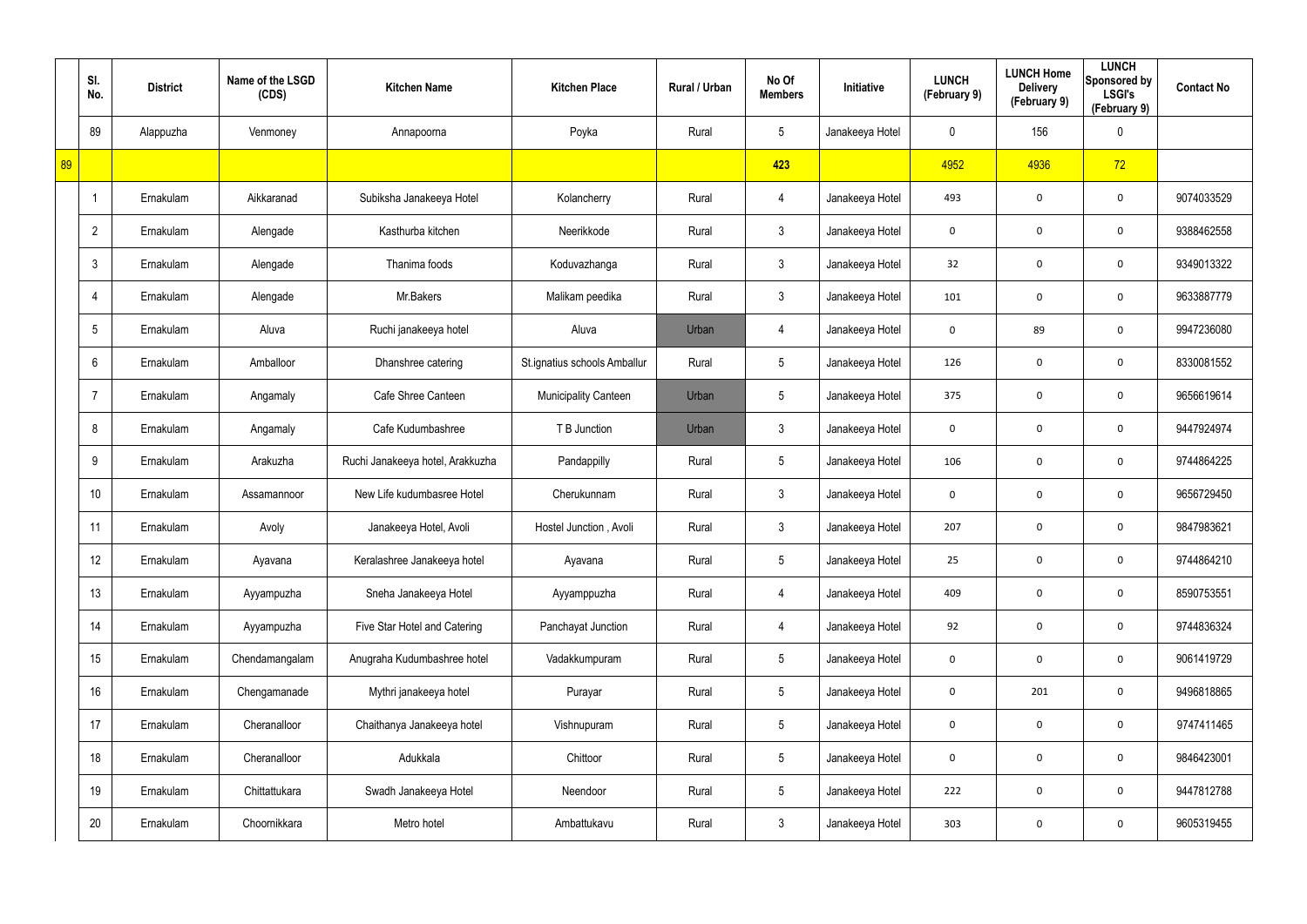| SI.<br>No. | <b>District</b> | Name of the LSGD<br>(CDS) | <b>Kitchen Name</b>                | <b>Kitchen Place</b>                 | Rural / Urban | No Of<br><b>Members</b> | <b>Initiative</b> | <b>LUNCH</b><br>(February 9) | <b>LUNCH Home</b><br><b>Delivery</b><br>(February 9) | <b>LUNCH</b><br>Sponsored by<br><b>LSGI's</b><br>(February 9) | <b>Contact No</b> |
|------------|-----------------|---------------------------|------------------------------------|--------------------------------------|---------------|-------------------------|-------------------|------------------------------|------------------------------------------------------|---------------------------------------------------------------|-------------------|
| 21         | Ernakulam       | Chottanikkara             | Ahalya Cafe                        | Kottayatthupara                      | Rural         | 6                       | Janakeeya Hotel   | 91                           | 0                                                    | $\mathbf 0$                                                   | 9567512337        |
| 22         | Ernakulam       | Edakkattuvayal            | SANDHVANAM JANAKEEYA HOTEL         | <b>PEPPATHI</b>                      | Rural         | $\mathbf{3}$            | Janakeeya Hotel   | 0                            | 0                                                    | $\mathbf 0$                                                   | 9447047980        |
| 23         | Ernakulam       | Edathala                  | Veetiloru oonne                    | Manalimukke                          | Rural         | $\mathbf{3}$            | Janakeeya Hotel   | 289                          | 0                                                    | $\mathbf 0$                                                   |                   |
| 24         | Ernakulam       | Edathala                  | Souhridam Kudumbashree canteen     | Edathala                             | Rural         | $\mathbf{3}$            | Janakeeya Hotel   | 242                          | 0                                                    | $\mathbf 0$                                                   | 7593057378        |
| 25         | Ernakulam       | Edavanakkad               | Royal Hotel                        | Edavanakad                           | Rural         | $\mathbf{3}$            | Janakeeya Hotel   | 21                           | 0                                                    | $\mathbf 0$                                                   | 9446742863        |
| 26         | Ernakulam       | Elanji                    | janakiya hotel elanji              | elanji punjayathu junction           | Rural         | $5\phantom{.0}$         | Janakeeya Hotel   | 80                           | 0                                                    | $\mathbf 0$                                                   | 8921266850        |
| 27         | Ernakulam       | Eloor                     | Nalanandhana janakeeya hotel       | Eloor                                | Urban         | $\mathbf{3}$            | Janakeeya Hotel   | 140                          | 0                                                    | $\mathbf 0$                                                   | 8848524108        |
| 28         | Ernakulam       | Ezhikkara                 | Sree Rajarajeswari Janakeeya Hotel | Ezhikkara                            | Rural         | $5\overline{)}$         | Janakeeya Hotel   | 197                          | 0                                                    | $\mathbf 0$                                                   | 7558020438        |
| 29         | Ernakulam       | Kadungalloor              | Snehitha janakeeya hotel           | Kadungalloor                         | Rural         | $\mathbf{3}$            | Janakeeya Hotel   | 206                          | 0                                                    | $\mathbf 0$                                                   | $9.20E + 11$      |
| 30         | Ernakulam       | Kalady                    | Jyothi Vanitha Canteen             | Kalady                               | Rural         | $5\overline{)}$         | Janakeeya Hotel   | 273                          | 0                                                    | $\mathbf 0$                                                   | 9544624439        |
| 31         | Ernakulam       | <b>Kalamassery East</b>   | Thanima Janakeeya Hotel            | Kangarappady Medical college<br>Road | Urban         | $\mathbf{3}$            | Janakeeya Hotel   | 318                          | 0                                                    | $\mathbf 0$                                                   | 9745481742        |
| 32         | Ernakulam       | <b>Kalamassery East</b>   | Nanma janakeeya hotel              | HMT, kalammassery                    | Urban         | $\mathbf{3}$            | Janakeeya Hotel   | 326                          | 0                                                    | $\mathbf 0$                                                   | 9061986861        |
| 33         | Ernakulam       | Kalamassery West          | Pulari janakeeya hotel             | Kunamthai                            | Urban         | $\mathbf{3}$            | Janakeeya Hotel   | 437                          | 0                                                    | $\mathbf 0$                                                   | 7736594305        |
| 34         | Ernakulam       | Kalamassery West          | Kismath janakeeya hotel            | Vattekkunnam                         | Urban         | $\mathfrak{Z}$          | Janakeeya Hotel   | 0                            | 0                                                    | $\mathbf 0$                                                   | 9895049873        |
| 35         | Ernakulam       | Kalloorkkad               | Puthuma Janakeeya Hotel            | Kallorkkad                           | Rural         | $\mathbf{3}$            | Janakeeya Hotel   | 197                          | 0                                                    | $\mathbf 0$                                                   | 7558091353        |
| 36         | Ernakulam       | Kanjoor                   | Ammachiyude Adukkala               | Parappuram                           | Rural         | $\mathbf{3}$            | Janakeeya Hotel   | 198                          | 0                                                    | $\mathbf 0$                                                   | 8547064578        |
| 37         | Ernakulam       | Karukutty                 | Anugraha Janakeeya Hotel           | Pallissery                           | Rural         | $5\phantom{.0}$         | Janakeeya Hotel   | 128                          | 0                                                    | $\mathbf 0$                                                   | 8943838295        |
| 38         | Ernakulam       | Karumalloor               | Koottayma janakeeya hotel          | Kariyachira                          | Rural         | 4                       | Janakeeya Hotel   | 80                           | 0                                                    | $\mathbf 0$                                                   | 8281548828        |
| 39         | Ernakulam       | Kavalangad                | Five star Janakeeya Hotel          | Nellimattom                          | Rural         | $5\phantom{.0}$         | Janakeeya Hotel   | 280                          | 0                                                    | $\mathbf 0$                                                   | 9744705648        |
| 40         | Ernakulam       | Keerampara                | Abhaya Janakeeya Hotel             | Punnekkad                            | Rural         | 4                       | Janakeeya Hotel   | $\mathbf 0$                  | 0                                                    | $\mathbf 0$                                                   | 9074528135        |
| 41         | Ernakulam       | Keezhmad                  | Sadyalayam janakeeya hotel         | Keezhmad                             | Rural         | $5\phantom{.0}$         | Janakeeya Hotel   | 105                          | $\mathbf 0$                                          | $\mathbf 0$                                                   | 7012778281        |
| 42         | Ernakulam       | Kochi East                | ANNAPOORNA JANAKEEYA HOTEL         | ALINCHUVADU                          | Urban         | $5\phantom{.0}$         | Janakeeya Hotel   | 396                          | 0                                                    | $\mathbf 0$                                                   | 9567529849        |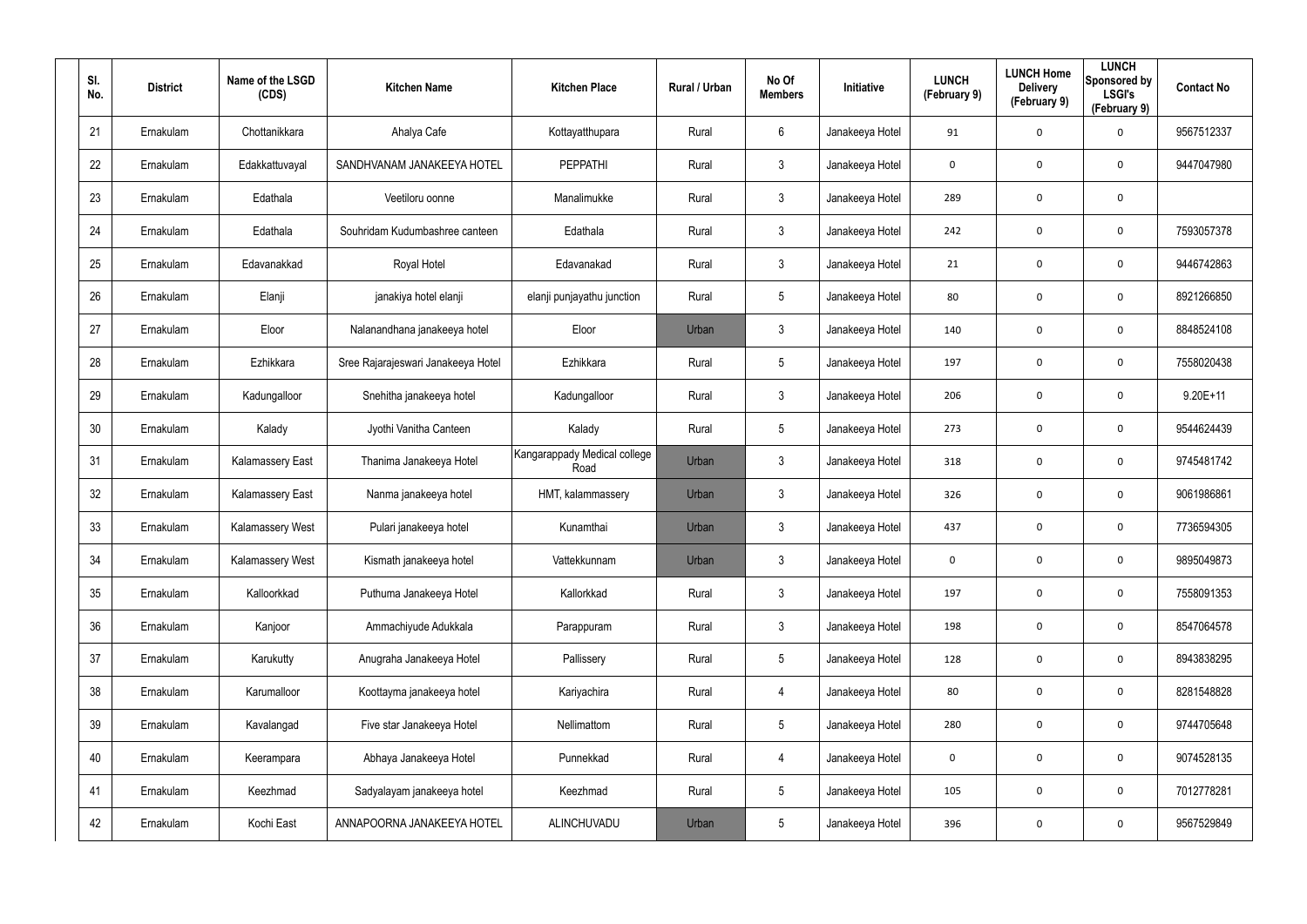|     | SI.<br>No. | <b>District</b> | Name of the LSGD<br>(CDS) | <b>Kitchen Name</b>        | <b>Kitchen Place</b>                      | Rural / Urban | No Of<br><b>Members</b> | Initiative      | <b>LUNCH</b><br>(February 9) | <b>LUNCH Home</b><br><b>Delivery</b><br>(February 9) | <b>LUNCH</b><br>Sponsored by<br><b>LSGI's</b><br>(February 9) | <b>Contact No</b> |
|-----|------------|-----------------|---------------------------|----------------------------|-------------------------------------------|---------------|-------------------------|-----------------|------------------------------|------------------------------------------------------|---------------------------------------------------------------|-------------------|
|     | 43         | Ernakulam       | Kochi East                | YUMMEES KITCHEN            | VADUTHALA                                 | Urban         | $5\overline{)}$         | Janakeeya Hotel | 124                          | 30                                                   | 0                                                             | 9497680558        |
|     | 44         | Ernakulam       | Kochi East                | <b>ORUMA KITCHEN</b>       | <b>PACHALAM</b>                           | Urban         | 3                       | Janakeeya Hotel | 287                          | $\mathbf 0$                                          | $\mathbf{1}$                                                  | 9497680558        |
|     | 45         | Ernakulam       | Kochi East                | <b>PONPULARI</b>           | <b>KEERHI NAGAR,</b><br><b>ELAMAKKARA</b> | Urban         | 3                       | Janakeeya Hotel | 299                          | $\overline{4}$                                       | 0                                                             | 9446607548        |
|     | 46         | Ernakulam       | Kochi East                | <b>RUCHI CATERING</b>      | PUNNACKAL                                 | Urban         | 5                       | Janakeeya Hotel | 312                          | 0                                                    | 0                                                             | 9947080022        |
|     | 47         | Ernakulam       | Kochi East                | Samrudhi @ Kochi           | Ernakulam North                           | Urban         | 14                      | Janakeeya Hotel | 1747                         | 1039                                                 | 0                                                             | 9048609615        |
|     | 48         | Ernakulam       | Kochi South               | NEW AKSHAYA HOTEL          | <b>PONNURUNNI</b>                         | Urban         | 5                       | Janakeeya Hotel | 505                          | 0                                                    | 0                                                             | 8547855284        |
|     | 49         | Ernakulam       | Kochi South               | <b>AMMAS KITCHEN</b>       | <b>THEVARA</b>                            | Urban         | 4                       | Janakeeya Hotel | 498                          | 0                                                    | $\mathbf 0$                                                   | 8547855284        |
|     | 50         | Ernakulam       | Kochi South               | <b>FRIENDS</b>             | <b>MINI PARK</b>                          | Urban         | 5                       | Janakeeya Hotel | 130                          | 0                                                    | 0                                                             | 9567127064        |
|     | 51         | Ernakulam       | Kochi West                | NAMMUDE ADUKKALA           | <b>ERAVELI COLONY</b>                     | Urban         | $5\overline{)}$         | Janakeeya Hotel | 699                          | 0                                                    | $\mathbf 0$                                                   | 9496025576        |
|     | 52         | Ernakulam       | Kochi West                | PUTHUMA KUDUMBASHREE HOTEL | PALLURUTHY NADA                           | Urban         | $5\overline{)}$         | Janakeeya Hotel | 161                          | 0                                                    | 0                                                             | 9496025576        |
|     | 53         | Ernakulam       | Kochi West                | USHUS KUDUMBASHREE HOTEL   | <b>FORT KOCHI</b>                         | Urban         | 4                       | Janakeeya Hotel | 300                          | 0                                                    | $\mathbf 0$                                                   | 9847866090        |
|     | 54         | Ernakulam       | Koothattukulam            | Niravu janakeeya hotel     | Near ksrtc bus stand<br>koothattukulam    | Urban         | 3                       | Janakeeya Hotel | 158                          | 0                                                    | $\mathbf 0$                                                   | 9656619614        |
|     | 55         | Ernakulam       | Koovappady                | Kaipunyam Janakeeya hotel  | Koovappady                                | Rural         | $5\overline{)}$         | Janakeeya Hotel | 122                          | 0                                                    | $\mathbf 0$                                                   | 9526628158        |
|     | 56         | Ernakulam       | Kothamangalam             | P.K Janakeeya hotel        | Kothamangalam                             | Urban         | 3                       | Janakeeya Hotel | 336                          | 0                                                    | 0                                                             | 8156869114        |
|     | 57         | Ernakulam       | Kothamangalam             | Thanima catering unit      | Kothamangalam                             | Urban         | $\mathfrak{Z}$          | Janakeeya Hotel | 98                           | $\boldsymbol{0}$                                     | $\mathbf 0$                                                   | 9846664377        |
| 114 | 58         | Ernakulam       | Kottapady                 | Janakeeya Hotel            | Kottappady junction                       | Rural         | $\mathbf{3}$            | Janakeeya Hotel | 181                          | 0                                                    | $\mathbf 0$                                                   | 9497406993        |
|     | 59         | Ernakulam       | Kottuvally                | Amritha Janakeeya Hotel    | kottuvally                                | Rural         | $\sqrt{5}$              | Janakeeya Hotel | 80                           | $\boldsymbol{0}$                                     | $\mathbf 0$                                                   | 8590034196        |
|     | 60         | Ernakulam       | Kumbalam                  | JANAKEEYA HOTEL KUMBALAM   | <b>MADAVANA</b>                           | Rural         | $5\phantom{.0}$         | Janakeeya Hotel | 354                          | 0                                                    | $\mathbf 0$                                                   | 9746652717        |
|     | 61         | Ernakulam       | Kumbalangy                | St Antoneys kudumbashree   | OLD POST OFFICE                           | Rural         | $\mathfrak{Z}$          | Janakeeya Hotel | 156                          | $\boldsymbol{0}$                                     | $\mathbf 0$                                                   | 8138860764        |
|     | 62         | Ernakulam       | Kunnathunad               | Thripthi Janakeeya Hotel   | Pallikkara                                | Rural         | $6\overline{6}$         | Janakeeya Hotel | 95                           | 0                                                    | $\mathbf 0$                                                   | 9744561425        |
|     | 63         | Ernakulam       | Kunnukara                 | Greenchilly cafe           | Kunnukara                                 | Rural         | $\mathfrak{Z}$          | Janakeeya Hotel | 0                            | 34                                                   | $\mathbf 0$                                                   | 9496852989        |
|     | 64         | Ernakulam       | Kunnukara                 | Thanima canteen            | North aduvassery                          | Rural         | $\sqrt{5}$              | Janakeeya Hotel | 0                            | 48                                                   | $\mathbf 0$                                                   | 9744200583        |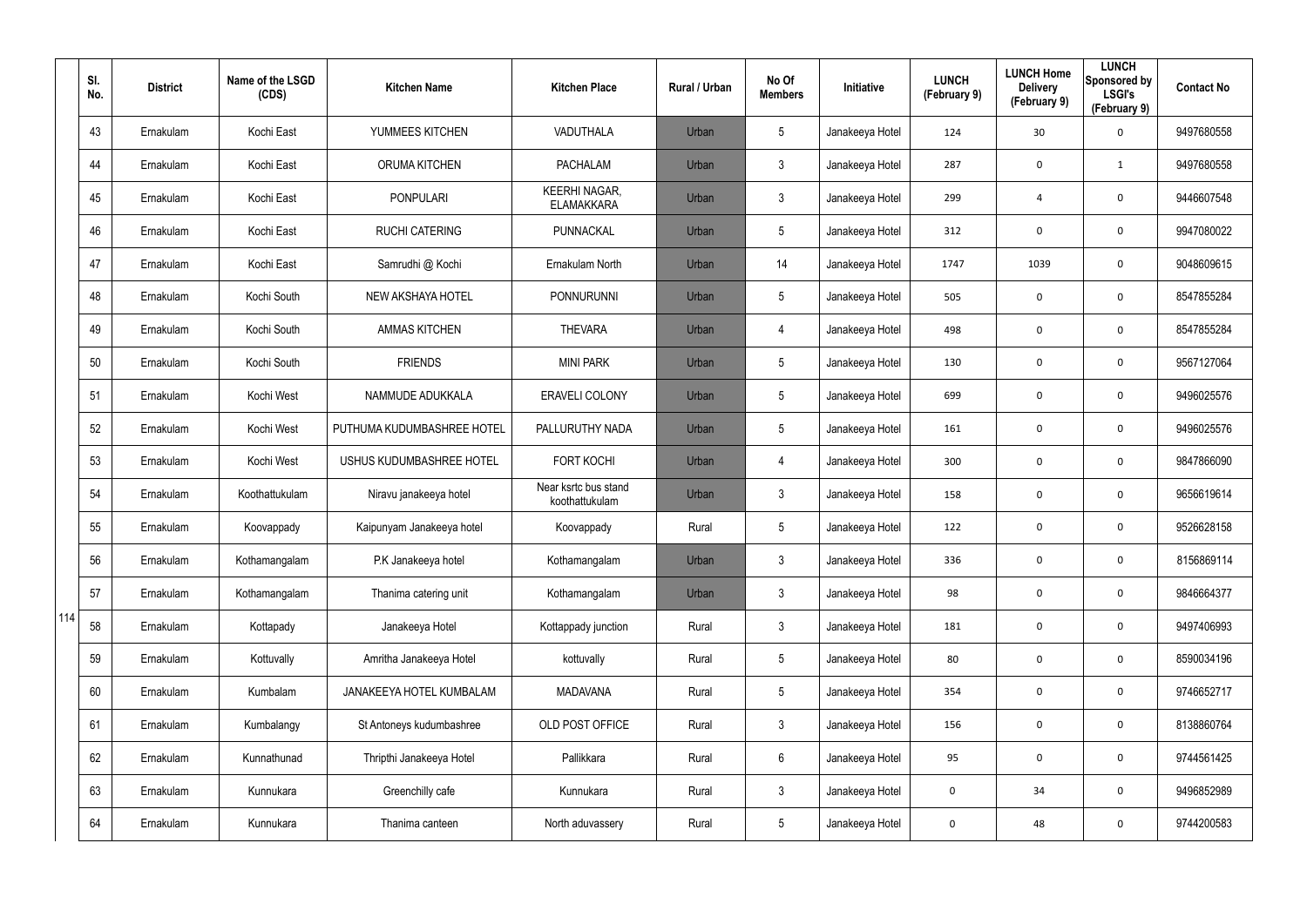| SI.<br>No. | <b>District</b> | Name of the LSGD<br>(CDS) | <b>Kitchen Name</b>              | <b>Kitchen Place</b>      | Rural / Urban | No Of<br><b>Members</b> | Initiative      | <b>LUNCH</b><br>(February 9) | <b>LUNCH Home</b><br><b>Delivery</b><br>(February 9) | <b>LUNCH</b><br>Sponsored by<br><b>LSGI's</b><br>(February 9) | <b>Contact No</b> |
|------------|-----------------|---------------------------|----------------------------------|---------------------------|---------------|-------------------------|-----------------|------------------------------|------------------------------------------------------|---------------------------------------------------------------|-------------------|
| 65         | Ernakulam       | Kuttampuzha               | Nila kudumbashree janakiya hotel | Mini stadium, vadattupara | Rural         | 6                       | Janakeeya Hotel | 0                            | 0                                                    | $\mathbf 0$                                                   | 9496754018        |
| 66         | Ernakulam       | Kuzhippilly               | Janakeeya hotel                  | Kuzhupilli                | Rural         | $\mathbf 0$             | Janakeeya Hotel | 104                          | 0                                                    | $\mathbf 0$                                                   | 9744631998        |
| 67         | Ernakulam       | Malayattoor               | Whats app Janakeeya Hotel        | Thottuva                  | Rural         | $\mathbf{3}$            | Janakeeya Hotel | 381                          | 0                                                    | $\mathbf 0$                                                   | $9.19E + 11$      |
| 68         | Ernakulam       | Malayattoor               | Natturuchi Janakeeya Hotel       | Ettakkadavu               | Rural         | $\mathbf{3}$            | Janakeeya Hotel | 309                          | 0                                                    | $\mathbf 0$                                                   | 9745470234        |
| 69         | Ernakulam       | Maneed                    | Coral Island                     | Maneed                    | Rural         | $\overline{4}$          | Janakeeya Hotel | 139                          | 0                                                    | $\mathbf 0$                                                   | 7012652495        |
| 70         | Ernakulam       | Manjalloor                | Thanima Kudumbashree hotel       | Vazhakkulam               | Rural         | $5\phantom{.0}$         | Janakeeya Hotel | 295                          | 0                                                    | $\mathbf 0$                                                   | 7306907918        |
| 71         | Ernakulam       | Manjapra                  | Sara's Kitchen                   | Puthenpalli               | Rural         | $\mathbf{3}$            | Janakeeya Hotel | 248                          | 0                                                    | $\mathbf 0$                                                   | 8547392730        |
| 72         | Ernakulam       | Maradu                    | <b>VANITHA HOTEL</b>             | <b>KUNDANNOR JN</b>       | Urban         | 4                       | Janakeeya Hotel | 0                            | 0                                                    | $\mathbf 0$                                                   | 9349505008        |
| 73         | Ernakulam       | Marady                    | Janakeeya hotel, Marady          | Unnakkuppa                | Rural         | $\overline{4}$          | Janakeeya Hotel | 0                            | 0                                                    | $\mathbf 0$                                                   | 9947943177        |
| 74         | Ernakulam       | Mazhuvannoor              | Sruthi Janakeeya Hotel           | Valayanchirangara         | Rural         | $\mathbf{3}$            | Janakeeya Hotel | 210                          | 0                                                    | $\mathbf 0$                                                   | 9747924485        |
| 75         | Ernakulam       | Mookkannoor               | Mammaks Kitchen                  | Mookkannoor               | Rural         | $\mathbf{3}$            | Janakeeya Hotel | 189                          | 0                                                    | $\mathbf 0$                                                   | $9.19E + 11$      |
| 76         | Ernakulam       | Mudakkuzha                | Janakeeya Hotel                  | Mudakkuzha                | Rural         | $\mathbf{3}$            | Janakeeya Hotel | 36                           | 0                                                    | $\mathbf 0$                                                   | $9.19E + 11$      |
| 77         | Ernakulam       | Mulanthuruthy             | Sulabha                          | karikode, mulanthuruthy   | Rural         | $\mathbf 0$             | Janakeeya Hotel | 185                          | 0                                                    | $\mathbf 0$                                                   | 9633427553        |
| 78         | Ernakulam       | Mulavukad                 | Kudumbashree Veetile bakshanam   | Mulavukad                 | Rural         | $5\phantom{.0}$         | Janakeeya Hotel | 0                            | 0                                                    | $\mathbf 0$                                                   | 9061339557        |
| 79         | Ernakulam       | Muvattupuzha              | Oottupura                        | Muvattupuzha              | Urban         | $\mathbf{3}$            | Janakeeya Hotel | 264                          | 0                                                    | $\mathbf 0$                                                   |                   |
| 80         | Ernakulam       | Nayarambalam              | Four star cafe                   | Nayarambalam              | Rural         | $\mathbf{3}$            | Janakeeya Hotel | $\mathbf 0$                  | 0                                                    | $\mathbf 0$                                                   | 8891755948        |
| 81         | Ernakulam       | Nedumbassery              | Thani Nadan                      | Athani                    | Rural         | $5\phantom{.0}$         | Janakeeya Hotel | $\mathbf 0$                  | 248                                                  | $\mathbf 0$                                                   | 8138917514        |
| 82         | Ernakulam       | Nellikuzhy                | Janakeeya Hotel                  | Nellikkuzhi               | Rural         | $\mathbf{3}$            | Janakeeya Hotel | 310                          | 0                                                    | $\mathbf 0$                                                   | 9562713076        |
| 83         | Ernakulam       | Njarakkal                 | Kripa Catering Unit              | Njarakkal                 | Rural         | $\mathbf{3}$            | Janakeeya Hotel | 48                           | 0                                                    | $\mathbf 0$                                                   | 9567534006        |
| 84         | Ernakulam       | Okkal                     | Manna Janakeeya Hotel            | Edavoor                   | Rural         | $\overline{4}$          | Janakeeya Hotel | 90                           | 0                                                    | $\mathbf 0$                                                   | 9539507674        |
| 85         | Ernakulam       | Paingottoor               | Janakeeya hotel                  | Paingottoor               | Rural         | $\overline{7}$          | Janakeeya Hotel | 60                           | $\mathbf 0$                                          | $\mathbf 0$                                                   | 9656855730        |
| 86         | Ernakulam       | Paipra                    | Nanma Janakeeya Hotel            | Pezhakkappilly            | Rural         | $\mathfrak{Z}$          | Janakeeya Hotel | 169                          | 0                                                    | $\mathbf 0$                                                   | 9567747725        |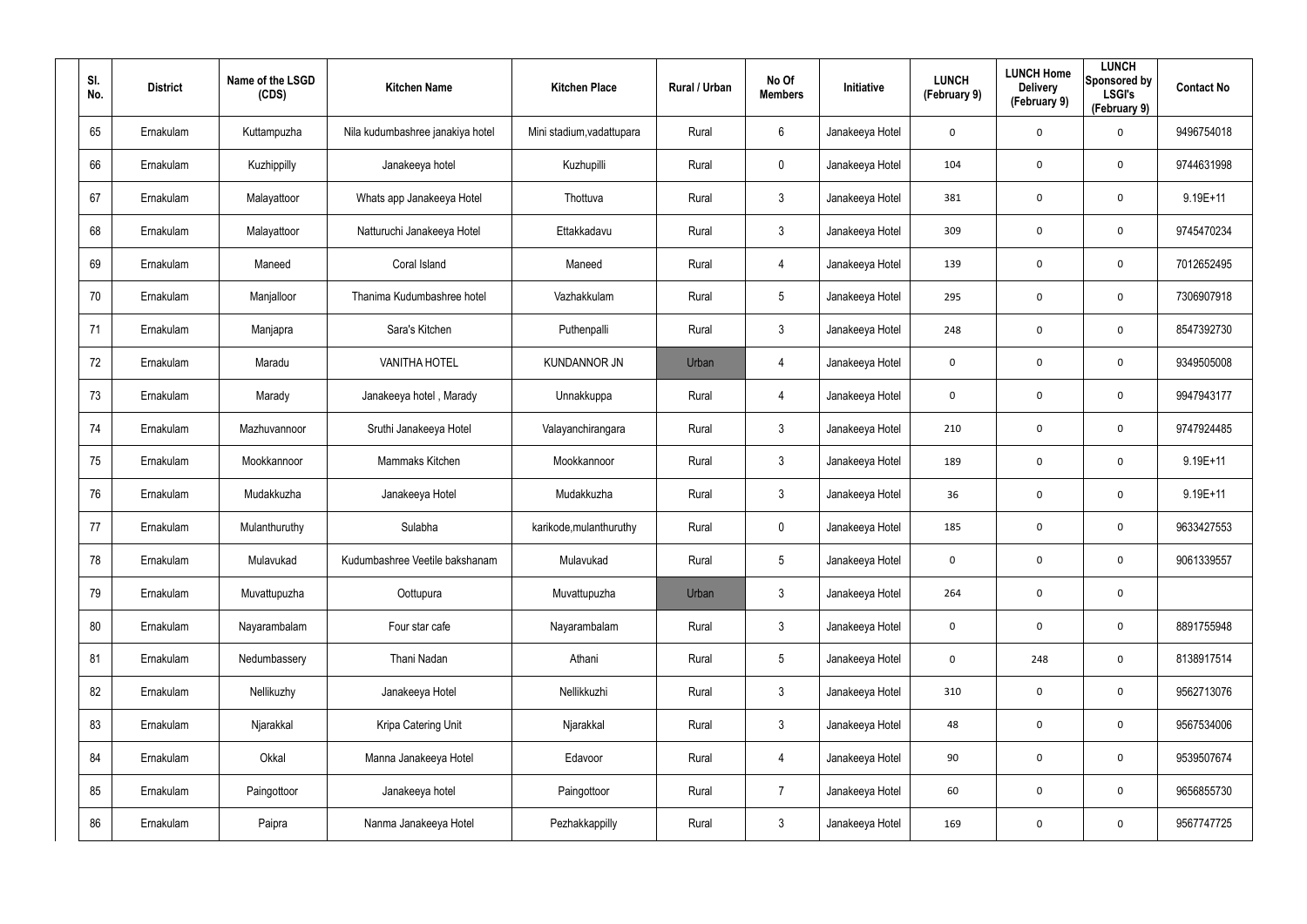| SI.<br>No. | <b>District</b> | Name of the LSGD<br>(CDS) | <b>Kitchen Name</b>                                      | <b>Kitchen Place</b>                        | Rural / Urban | No Of<br><b>Members</b> | <b>Initiative</b> | <b>LUNCH</b><br>(February 9) | <b>LUNCH Home</b><br><b>Delivery</b><br>(February 9) | <b>LUNCH</b><br>Sponsored by<br><b>LSGI's</b><br>(February 9) | <b>Contact No</b> |
|------------|-----------------|---------------------------|----------------------------------------------------------|---------------------------------------------|---------------|-------------------------|-------------------|------------------------------|------------------------------------------------------|---------------------------------------------------------------|-------------------|
| 87         | Ernakulam       | Pallarimangalam           | Janakeeya Hotel                                          | Janakeeya Hotel, Koovalloor                 | Rural         | 4                       | Janakeeya Hotel   | 182                          | 0                                                    | $\mathbf 0$                                                   | 7025992310        |
| 88         | Ernakulam       | Pallipuram                | SANTHWANAM Janakeeyahotel                                | Pothen valav                                | Rural         | $5\phantom{.0}$         | Janakeeya Hotel   | 226                          | $\mathbf 0$                                          | $\mathbf 0$                                                   | 9747525176        |
| 89         | Ernakulam       | Pambakkuda                | viswastha catering unit                                  | pambakkuda block punjayathu<br>building     | Rural         | 4                       | Janakeeya Hotel   | 45                           | 0                                                    | $\mathbf 0$                                                   | 9946404045        |
| 90         | Ernakulam       | Parakkadave               | Thejus catering unit                                     | Moozhikkulam                                | Rural         | 10                      | Janakeeya Hotel   | 0                            | 91                                                   | $\mathbf 0$                                                   | 9847936303        |
| 91         | Ernakulam       | Paravoor                  | sree vigneswara sc cafe                                  | Govt.boys' HSS, N.Paravur                   | Urban         | 4                       | Janakeeya Hotel   | 99                           | 0                                                    | $\mathbf 0$                                                   |                   |
| 92         | Ernakulam       | Perumbavoor               | JANAKEEYA HOTEL MINI CIVIL<br><b>STATION PERUMBAVOOR</b> | <b>CIVIL STATION</b>                        | Urban         | 3                       | Janakeeya Hotel   | 410                          | $\mathbf 0$                                          | $\mathbf 0$                                                   | 9847008734        |
| 93         | Ernakulam       | Perumbavoor               | Swath kudumbashree canteen                               | Perumbavoor                                 | Urban         | $\mathbf{3}$            | Janakeeya Hotel   | 321                          | $\mathbf 0$                                          | $\mathbf 0$                                                   | 9847015470        |
| 94         | Ernakulam       | Perumbayoor               | Janakeeya Hotel                                          | Kanjirakkad pallippady                      | Urban         | $\mathbf{3}$            | Janakeeya Hotel   | 288                          | 0                                                    | $\mathbf 0$                                                   | 9847015470        |
| 95         | Ernakulam       | Pindimana                 | Janakeeya hotel                                          | Muthamkuzhi                                 | Rural         | 4                       | Janakeeya Hotel   | 67                           | $\mathbf 0$                                          | $\mathbf 0$                                                   | 9656297799        |
| 96         | Ernakulam       | Piravam                   | sneha canteen                                            | municipality building base floor<br>piravom | Urban         | 4                       | Janakeeya Hotel   | 250                          | 0                                                    | $\mathbf 0$                                                   | 8075376906        |
| 97         | Ernakulam       | Pootrikka                 | <b>GRANDMA JANAKEEYA HOTEL</b>                           | <b>CHOONDI</b>                              | Rural         | $\mathbf{3}$            | Janakeeya Hotel   | 0                            | 0                                                    | $\mathbf 0$                                                   | 9400550287        |
| 98         | Ernakulam       | Pothanikkad               | Taj hotel                                                | Pothanikkad                                 | Rural         | $\mathbf{3}$            | Janakeeya Hotel   | 86                           | 0                                                    | $\mathbf 0$                                                   | 9645079573        |
| 99         | Ernakulam       | Puthanvelikkara           | Panjami cafe kudumbashree                                | Near panjayath office                       | Rural         | $5\overline{)}$         | Janakeeya Hotel   | 0                            | 105                                                  | $\mathbf 0$                                                   | 9645530669        |
| 100        | Ernakulam       | Ramamangalam              | Kalavara janakeeya hotel                                 | ramamngalam                                 | Rural         | 4                       | Janakeeya Hotel   | 196                          | 0                                                    | $\mathbf 0$                                                   | 9961344346        |
| 101        | Ernakulam       | Rayamangalam              | Arya canteen                                             | Kuruppampady                                | Rural         | $\mathbf{3}$            | Janakeeya Hotel   | $\mathbf 0$                  | 0                                                    | $\mathbf 0$                                                   | 8281825730        |
| 102        | Ernakulam       | Thirumarady               | janakiya hotel thirumarady                               | edappara jn.                                | Rural         | $\mathfrak{Z}$          | Janakeeya Hotel   | $\mathbf 0$                  | $\mathbf 0$                                          | $\mathbf 0$                                                   | 7594811868        |
| 103        | Ernakulam       | Thiruvaniyoor             | Thanima                                                  | Thiruvaniyoor                               | Rural         | $\mathbf 0$             | Janakeeya Hotel   | $\mathbf 0$                  | 0                                                    | $\mathbf 0$                                                   | 9061239698        |
| 104        | Ernakulam       | Thrikkakkara East         | Thanima Janakeeya Hotel                                  | Kakkanad                                    | Urban         | 8                       | Janakeeya Hotel   | $\mathbf 0$                  | $\pmb{0}$                                            | $\mathbf 0$                                                   | 9207134763        |
| 105        | Ernakulam       | Thrikkakkara west         | Janakeeya hotel                                          | Chembumukku                                 | Urban         | $5\phantom{.0}$         | Janakeeya Hotel   | $\mathbf 0$                  | 0                                                    | $\mathbf 0$                                                   | 9496530576        |
| 106        | Ernakulam       | Thuravoor                 | e-grill Janakeeya Hotel                                  | Yudapuram                                   | Rural         | 4                       | Janakeeya Hotel   | 521                          | $\mathbf 0$                                          | $\mathbf 0$                                                   | 9526845935        |
| 107        | Ernakulam       | Tripunithura              | Janakeeya Hotel Tripunithura                             | Eroor                                       | Urban         | $\mathfrak{Z}$          | Janakeeya Hotel   | 127                          | $\mathbf 0$                                          | $\mathbf 0$                                                   | 8137977644        |
| 108        | Ernakulam       | Vadakkekkara              | vadakkekkara kudumbasree janakeeya<br>hotel              | Madaplathuruth                              | Rural         | 4                       | Janakeeya Hotel   | 155                          | 0                                                    | $\mathbf 0$                                                   | 8301806778        |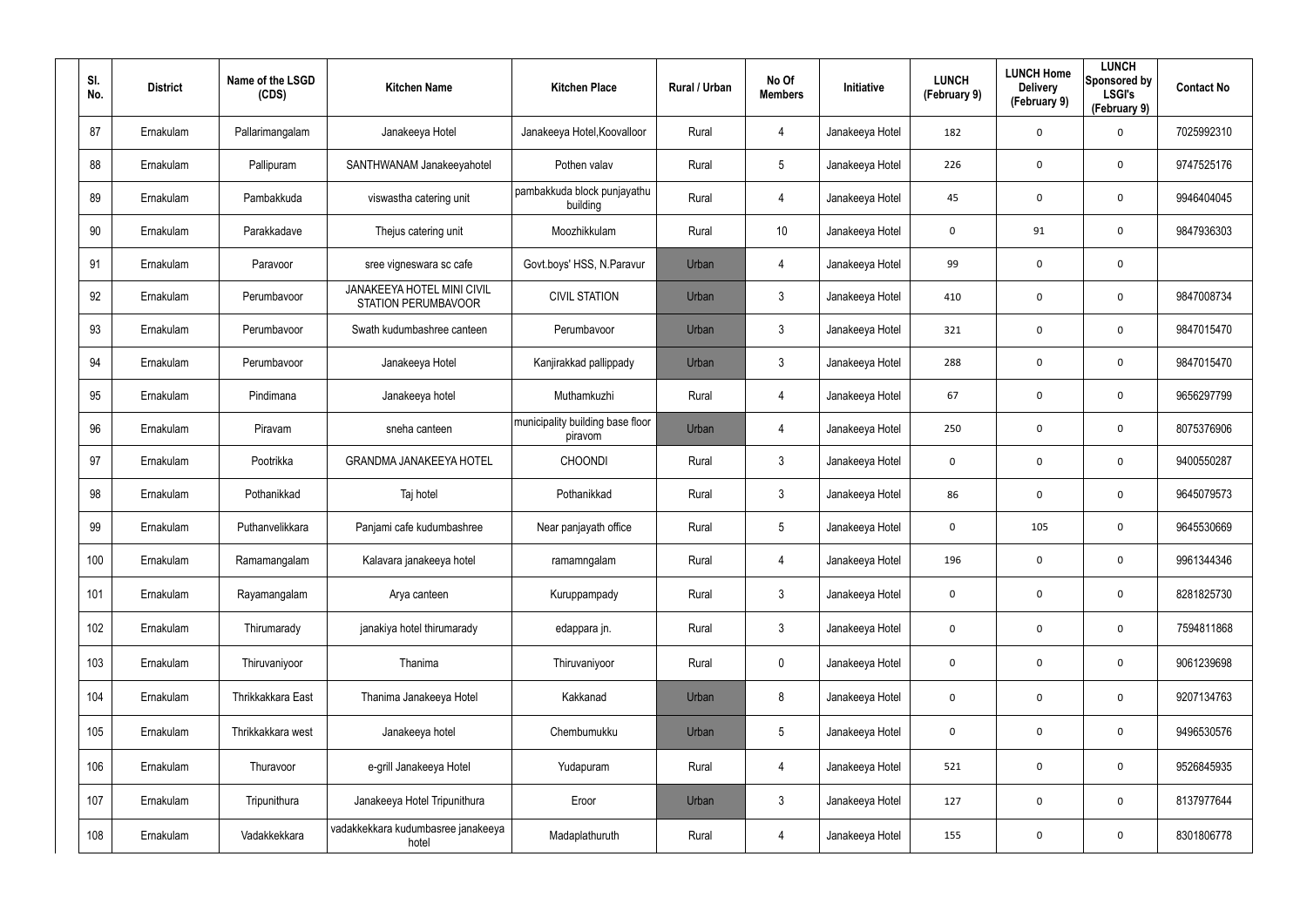|     | SI.<br>No.      | <b>District</b> | Name of the LSGD<br>(CDS) | <b>Kitchen Name</b>          | <b>Kitchen Place</b>                              | Rural / Urban | No Of<br><b>Members</b> | Initiative      | <b>LUNCH</b><br>(February 9) | <b>LUNCH Home</b><br><b>Delivery</b><br>(February 9) | <b>LUNCH</b><br>Sponsored by<br><b>LSGI's</b><br>(February 9) | <b>Contact No</b> |
|-----|-----------------|-----------------|---------------------------|------------------------------|---------------------------------------------------|---------------|-------------------------|-----------------|------------------------------|------------------------------------------------------|---------------------------------------------------------------|-------------------|
|     | 109             | Ernakulam       | Vadavukode<br>Puthancruz  | <b>JANAKEEYA HOTEL</b>       | Puthencruz                                        | Rural         | $\mathfrak{Z}$          | Janakeeya Hotel | $\mathbf 0$                  | 130                                                  | $\mathbf 0$                                                   | $9.19E + 11$      |
|     | 110             | Ernakulam       | Valakom                   | Ruchi                        | Valakom                                           | Rural         | $\sqrt{5}$              | Janakeeya Hotel | 0                            | 0                                                    | $\mathbf 0$                                                   | 9074232700        |
|     | 111             | Ernakulam       | Varapuzha                 | DURGA ACTIVITY               | CHETTIBHAGAM                                      | Rural         | 8                       | Janakeeya Hotel | 135                          | 0                                                    | $\mathbf 0$                                                   | 9496160074        |
|     | 112             | Ernakulam       | Vazhakulam                | Three Star Hotel             | Marampally                                        | Rural         | $\mathbf{3}$            | Janakeeya Hotel | 295                          | 0                                                    | $\mathbf 0$                                                   | 6282644893        |
|     | 113             | Ernakulam       | Vengola                   | Janakeeya Hotel              | Pathipalam                                        | Rural         | $5\overline{)}$         | Janakeeya Hotel | 96                           | 0                                                    | $\mathbf 0$                                                   | 8137887455        |
|     | 114             | Ernakulam       | Vengoor                   | <b>JANAKEEYA HOTEL</b>       | Choorathod                                        | Rural         | 4                       | Janakeeya Hotel | 129                          | 0                                                    | $\mathbf 0$                                                   | 9656904682        |
| 114 |                 |                 |                           |                              |                                                   |               | 449                     |                 | 19802                        | 2019                                                 | $\overline{1}$                                                |                   |
|     |                 | Idukki          | Adimaly                   | Friends Janakeeya Hotel      | Adimaly                                           | Rural         | 4                       | Janakeeya Hotel | 161                          | 0                                                    | $\mathbf 0$                                                   | 9961635779        |
|     | $\overline{2}$  | Idukki          | Alackode                  | Five Star Canteen            | Elamdesham Block<br>Panchayath Building, Alakode  | Rural         | $\sqrt{5}$              | Janakeeya Hotel | 32                           | 0                                                    | $\pmb{0}$                                                     | 9961482164        |
|     | $\mathbf{3}$    | Idukki          | Arakkulam                 | Sabhalyam                    | Moolamattom                                       | Rural         | 4                       | Janakeeya Hotel | 230                          | 0                                                    | $\pmb{0}$                                                     | 8848124921        |
|     | 4               | ldukki          | Ayyappancovil             | Maria Janakeeya Hotel        | Parappu                                           | Rural         | $\mathfrak{Z}$          | Janakeeya Hotel | 106                          | 0                                                    | $\mathbf 0$                                                   | 9544622096        |
|     | $5\phantom{.0}$ | Idukki          | Bysonvalley               | Famous Janakiya Hotel        | Pottankad                                         | Rural         | 4                       | Janakeeya Hotel | 108                          | 0                                                    | $\mathbf 0$                                                   | 9744566398        |
|     | 6               | Idukki          | Chakkupallam              | Vanithasree Janakeeya Hotel  | Anakkara                                          | Rural         | $\mathbf{3}$            | Janakeeya Hotel | 273                          | 0                                                    | $\pmb{0}$                                                     | 8075143547        |
|     | $\overline{7}$  | Idukki          | Devikulam                 | Kudumbashree Janakeeya Hotel | Echo point                                        | Rural         | $\mathbf{3}$            | Janakeeya Hotel | 60                           | 0                                                    | $\pmb{0}$                                                     | 8281640208        |
|     | 8               | Idukki          | Edavetty                  | Kudumbashree Janakeeya Hotel | Edavetty                                          | Rural         | $\mathfrak{Z}$          | Janakeeya Hotel | 0                            | 0                                                    | $\mathbf 0$                                                   | 6238694173        |
|     | 9               | ldukki          | Erattayar                 | Vanitha Janakeeya Hotel      | Erattayar                                         | Rural         | $\overline{4}$          | Janakeeya Hotel | 99                           | 0                                                    | $\mathsf{0}$                                                  | 9188166929        |
|     | 10 <sup>°</sup> | Idukki          | Kamakshi                  | Kripa Catering               | Thankamani                                        | Rural         | $5\phantom{.0}$         | Janakeeya Hotel | 240                          | 0                                                    | $\mathbf 0$                                                   | 9544021398        |
|     | 11              | ldukki          | Kanchiyar                 | Swadh Janakeeya Hotel        | Kanchiyar                                         | Rural         | $5\phantom{.0}$         | Janakeeya Hotel | 103                          | 0                                                    | $\mathsf{0}$                                                  | 8606856496        |
|     | 12              | Idukki          | Kanjikkuzhi               | Samarppanam                  | Kanjikkuzhi                                       | Rural         | $\overline{4}$          | Janakeeya Hotel | 178                          | 0                                                    | $\overline{2}$                                                | 9447169262        |
|     | 13              | ldukki          | Kanthaloor                | Morningstar Janakeeya Hotel  | Sahayagiri complex, near<br>Kanthalloor Bus stand | Rural         | $\overline{4}$          | Janakeeya Hotel | 84                           | 0                                                    | $\mathbf 0$                                                   | 9447941632        |
|     | 14              | ldukki          | Karimannoor               | Rujiya Catering Unit         | Karimannoor                                       | Rural         | $5\phantom{.0}$         | Janakeeya Hotel | 55                           | 0                                                    | $\mathbf 0$                                                   | 9497454952        |
|     | 15              | ldukki          | Karunapuram               | Karuna Hotel                 | Panchayathu complex                               | Rural         | 4                       | Janakeeya Hotel | 236                          | 0                                                    | $\mathsf{0}$                                                  | 9961152820        |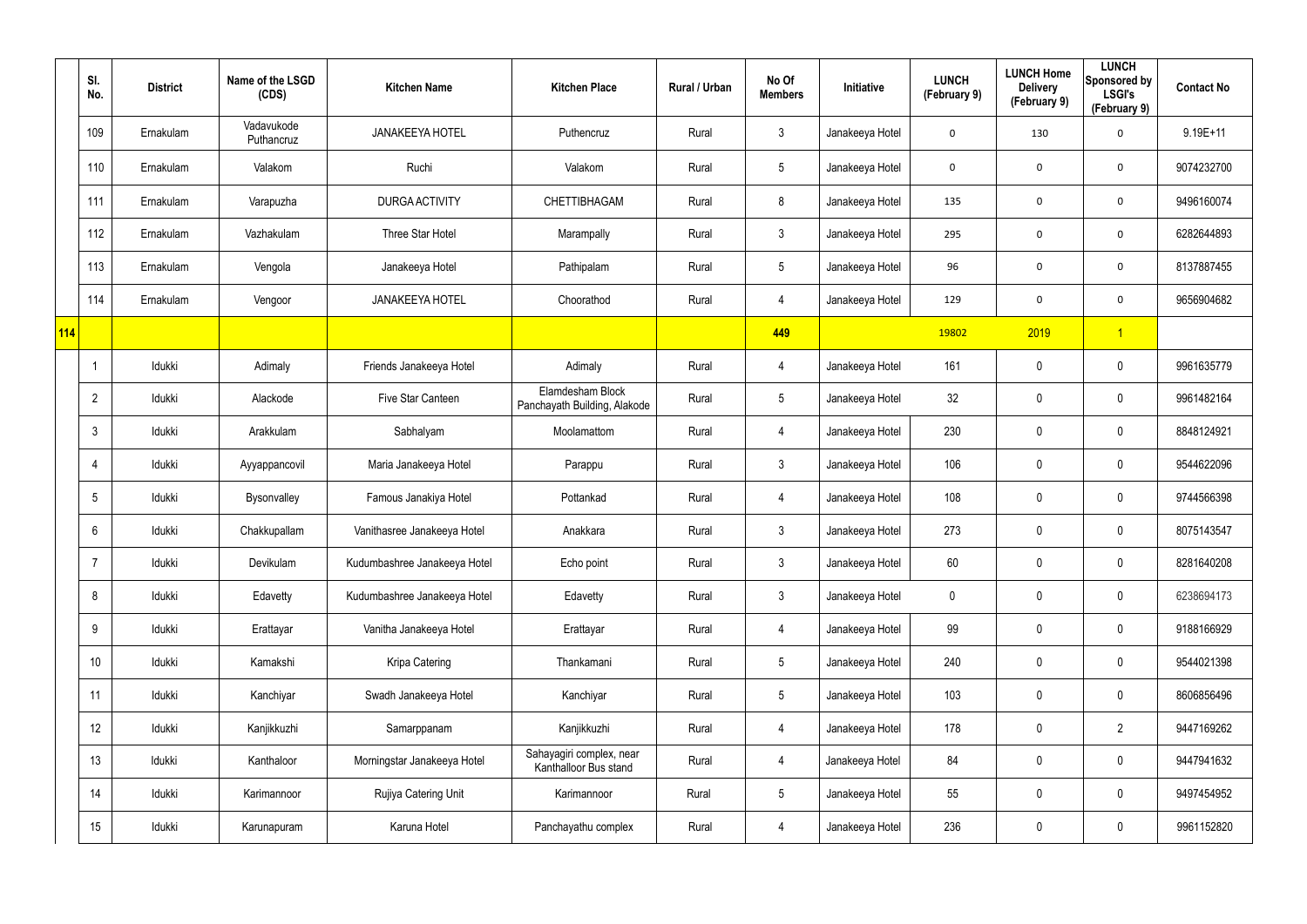|    | SI.<br>No.      | <b>District</b> | Name of the LSGD<br>(CDS) | <b>Kitchen Name</b>                | <b>Kitchen Place</b>          | <b>Rural / Urban</b> | No Of<br><b>Members</b> | Initiative      | <b>LUNCH</b><br>(February 9) | <b>LUNCH Home</b><br><b>Delivery</b><br>(February 9) | <b>LUNCH</b><br>Sponsored by<br><b>LSGI's</b><br>(February 9) | <b>Contact No</b> |
|----|-----------------|-----------------|---------------------------|------------------------------------|-------------------------------|----------------------|-------------------------|-----------------|------------------------------|------------------------------------------------------|---------------------------------------------------------------|-------------------|
|    | 16              | Idukki          | Kattappana                | Karunya Janakeeya Hotel            | Kattappana                    | Urban                | 5                       | Janakeeya Hotel | 270                          | $\mathbf 0$                                          | 0                                                             | 9497684477        |
|    | 17              | Idukki          | Kodikkulam                | Kulirma Janakiya Hotel             | Kodikkulam                    | Rural                | 6                       | Janakeeya Hotel | 54                           | $\mathbf 0$                                          | 0                                                             | 9605111852        |
|    | 18              | Idukki          | Kokkayar                  | Sevana Janakeeya hotel             | 35th Mile                     | Rural                | 3                       | Janakeeya Hotel | 24                           | 0                                                    | 0                                                             | 9562067674        |
|    | 19              | Idukki          | Konnathadi                | Friends Janakeeya Hotel            | Panickankudi                  | Rural                | $6\phantom{.}6$         | Janakeeya Hotel | 52                           | 0                                                    | 0                                                             | 9544048878        |
|    | 20              | Idukki          | Konnathadi                | Janapriya Janakeeya Hotel          | Konnathadi                    | Rural                | 3                       | Janakeeya Hotel | 160                          | 0                                                    | 0                                                             | 9895147074        |
|    | 21              | Idukki          | Kudayathoor               | Kudumbashree Janakeeya Hotel       | Kanjar                        | Rural                | 3                       | Janakeeya Hotel | 0                            | 0                                                    | 0                                                             | 9526762560        |
|    | 22              | Idukki          | Kumaramangalam            | Kumaramangalam Janakeeya Hotel     | Kumaramangalam                | Rural                | 4                       | Janakeeya Hotel | 140                          | 0                                                    | 0                                                             | 9745633509        |
|    | 23              | Idukki          | Kumili                    | Ruchi Hotel                        | Kumili                        | Rural                | 4                       | Janakeeya Hotel | 0                            | 0                                                    | 0                                                             | 9447980637        |
|    | 24              | Idukki          | Manakkadu                 | Vanitha Hotel                      | Chittoor                      | Rural                | $\mathbf{3}$            | Janakeeya Hotel | 52                           | 0                                                    | 0                                                             | 8330097933        |
|    | 25              | Idukki          | Mankulam                  | Jeevanam Catering Janakeeya Hotel  | Panchayathu Building          | Rural                | 4                       | Janakeeya Hotel | 76                           | 0                                                    | 0                                                             | 9495060505        |
| 51 | 26              | Idukki          | Mankulam                  | Happy Janakéeya Hotel              | Aanakkulam                    | Rural                | $\mathbf{3}$            | Janakeeya Hotel | 0                            | 0                                                    | 0                                                             | 9496251027        |
|    | 27              | Idukki          | Marayoor                  | Malabar food court Janakeeya Hotel | Marayoor Near IDCB bank       | Rural                | 4                       | Janakeeya Hotel | 133                          | 0                                                    | 0                                                             | 9446925610        |
|    | 28              | Idukki          | Mariyapuram               | Anaswara Hotel & Catering          | Idukki                        | Rural                | 4                       | Janakeeya Hotel | 178                          | $\mathbf 0$                                          | 0                                                             | 9526329438        |
|    | 29              | Idukki          | Munnar                    | Annapoorna catering                | Lorry stand, old munnar       | Rural                | 5                       | Janakeeya Hotel | 235                          | 0                                                    | 0                                                             | 8281009478        |
|    | 30              | Idukki          | Muttom                    | Nila Janakeeya Hotel               | Muttom                        | Rural                | $\mathbf{3}$            | Janakeeya hotel | 260                          | $\mathbf 0$                                          | 0                                                             | 9961104818        |
|    | 31              | Idukki          | Nedumkandam               | Annus catering                     | Nedumkandam<br>Kizhakkekavala | Rural                | 4                       | Janakeeya Hotel | 146                          | $\mathbf 0$                                          | 0                                                             | 9747458576        |
|    | 32              | Idukki          | Pallivasal                | Blessing Janakeeya Hotel           | Pallivasal                    | Rural                | 4                       | Janakeeya Hotel | 120                          | $\mathbf 0$                                          | 0                                                             | 9947981574        |
|    | 33              | Idukki          | Pampadumpara              | Thripthy Janakeeya Hotel           | Pampadumpara                  | Rural                | $\mathbf{3}$            | Janakeeya Hotel | 182                          | $\mathbf 0$                                          | 0                                                             | 9207150558        |
|    | 34              | Idukki          | Peermedu                  | Thripthy Janakeeya Hotel           | Peermedu                      | Rural                | $\mathbf{3}$            | Janakeeya Hotel | 117                          | $\mathbf 0$                                          | 0                                                             | 9633311267        |
|    | 35 <sub>5</sub> | Idukki          | Peruvanthanam             | Janakeeya Hotel                    | Peruvanthanam                 | Rural                | $5\phantom{.0}$         | Janakeeya Hotel | 52                           | $\mathbf 0$                                          | 0                                                             | 9562274720        |
|    | 36              | Idukki          | Purappuzha                | Ammas Janakeeya Hotel              | Purappuzha                    | Rural                | $\mathbf{3}$            | Janakeeya Hotel | 60                           | $\mathbf 0$                                          | 0                                                             | 9744954032        |
|    | 37              | Idukki          | Rajakkadu                 | Janakeeya Hotel                    | Rajakkadu Town                | Rural                | $\mathbf{3}$            | Janakeeya Hotel | 446                          | $\mathbf 0$                                          | 0                                                             | 9446766999        |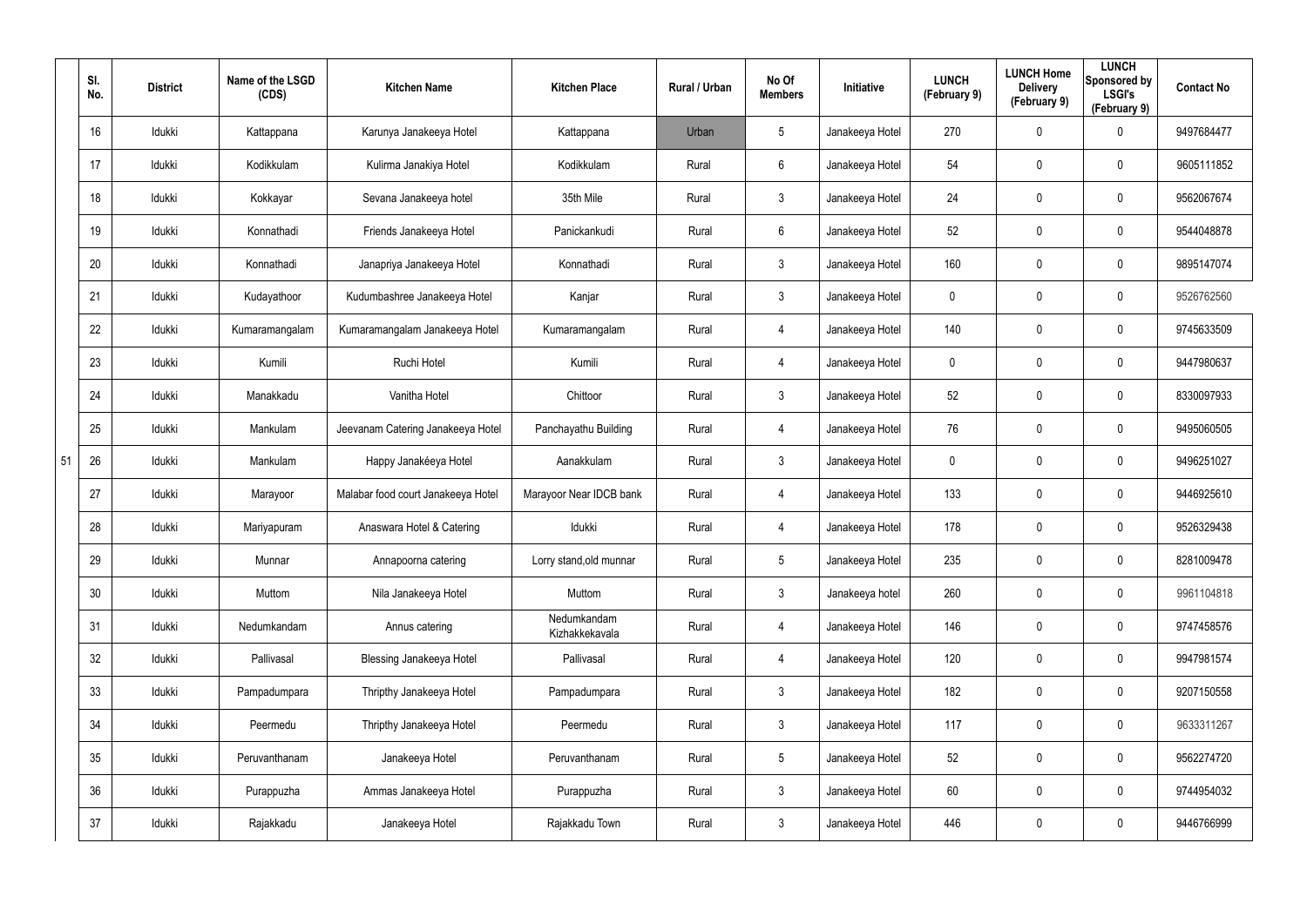|    | SI.<br>No.      | <b>District</b> | Name of the LSGD<br>(CDS) | <b>Kitchen Name</b>                       | <b>Kitchen Place</b>                      | <b>Rural / Urban</b> | No Of<br><b>Members</b> | Initiative      | <b>LUNCH</b><br>(February 9) | <b>LUNCH Home</b><br><b>Delivery</b><br>(February 9) | <b>LUNCH</b><br>Sponsored by<br><b>LSGI's</b><br>(February 9) | <b>Contact No</b> |
|----|-----------------|-----------------|---------------------------|-------------------------------------------|-------------------------------------------|----------------------|-------------------------|-----------------|------------------------------|------------------------------------------------------|---------------------------------------------------------------|-------------------|
|    | 38              | Idukki          | Rajakumari                | Aiswarya Vanitha Restaurent               | Rajakumari South                          | Rural                | $\overline{4}$          | Janakeeya Hotel | 375                          | 0                                                    | 0                                                             | 9526570410        |
|    | 39              | Idukki          | Santhanpara               | Janakeeya Hotel                           | Santhanpara                               | Rural                | $\overline{4}$          | Janakeeya Hotel | 172                          | 0                                                    | $\mathbf 0$                                                   | 9526174553        |
|    | 40              | Idukki          | Senapathy                 | Ammoose Hotel                             | Mangathotty                               | Rural                | $\mathbf{3}$            | Janakeeya Hotel | $\mathbf 0$                  | 0                                                    | $\mathbf 0$                                                   | 9539396626        |
|    | 41              | ldukki          | Udumbannoor               | Kudumbashree Janakeeya Hotel              | Udumbannor                                | Rural                | $\mathbf{3}$            | Janakeeya Hotel | 263                          | 0                                                    | $\mathbf 0$                                                   | 9633678438        |
|    | 42              | Idukki          | Upputhara                 | Samarppitha Janakeeya hotel               | Upputhara                                 | Rural                | $5\overline{)}$         | Janakeeya Hotel | 112                          | 0                                                    | $\mathbf 0$                                                   | 9526590710        |
|    | 43              | ldukki          | Vandanmedu                | Dharshana Janakeeya Hotel                 | Vandanmedu                                | Rural                | $\overline{4}$          | Janakeeya Hotel | 163                          | 0                                                    | $\mathbf 0$                                                   | 9744038737        |
|    | 44              | Idukki          | Vandiperiyar              | Vandiperiyar Janakeeya Hotel              | Vandiperiyar                              | Rural                | $5\overline{)}$         | Janakeeya Hotel | 261                          | 0                                                    | $\mathbf 0$                                                   | 8086863254        |
|    | 45              | Idukki          | Vannappuram               | Souhrudham Janakeeya Hotel                | Vannappuram                               | Rural                | $5\overline{)}$         | Janakeeya Hotel | 44                           | 0                                                    | $\mathbf 0$                                                   | 8113054492        |
|    | 46              | Idukki          | Vathikudy                 | Karthika                                  | Thopramkudi                               | Rural                | $\overline{4}$          | Janakeeya Hotel | $\mathbf 0$                  | 0                                                    | $\mathbf 0$                                                   | 9947636989        |
|    | 47              | Idukki          | Vathikudy                 | Mahima                                    | Murickassery                              | Rural                | $\mathbf{3}$            | Janakeeya Hotel | 120                          | 0                                                    | $\mathbf 0$                                                   | 8289945652        |
|    | 48              | Idukki          | Vattavada                 | Vattavada Kudumbashree Janakeeya<br>Hotel | Keekkara, Kovilur                         | Rural                | $\overline{4}$          | Janakeeya Hotel | 135                          | 0                                                    | $\mathbf 0$                                                   | 9497790469        |
|    | 49              | ldukki          | Vazhathoppu               | Grahalakshmi Hotel & Catering             | Cheruthoni                                | Rural                | $\overline{4}$          | Janakeeya Hotel | 176                          | 0                                                    | $\overline{2}$                                                | 9496178884        |
|    | 50              | Idukki          | Vellathooval              | Flowers Janakeeya Hotel                   | Vellathooval                              | Rural                | 4                       | Janakeeya Hotel | 62                           | 0                                                    | $\mathbf 0$                                                   | 9961419892        |
|    | 51              | Idukki          | Velliyamattam             | Padhayam Kudumbashree Janakeeya<br>Hotel  | Velliyamattam                             | Rural                | 4                       | Janakeeya Hotel | 0                            | 0                                                    | $\pmb{0}$                                                     | 7902854627        |
| 51 |                 |                 |                           |                                           |                                           |                      | 201                     |                 | 6545                         | $\bullet$                                            | $\overline{4}$                                                |                   |
|    |                 | Kannur          | Maloor                    | Maloor Janakeeya Hotel                    | Thrikandaripoyil, PO-<br>Thrikandaripoyil | Rural                | $\mathbf{3}$            | Janakeeya Hotel | 160                          | $\boldsymbol{0}$                                     | $\boldsymbol{0}$                                              | 9656132294        |
|    | $\overline{2}$  | Kannur          | Kolachery                 | Janakeeya Hotel                           | Kolachery Paramba, PO-<br>Kolacheri       | Rural                | $5\phantom{.0}$         | Janakeeya Hotel | 158                          | $\boldsymbol{0}$                                     | $\mathbf{3}$                                                  | 9895324699        |
|    | $\mathbf{3}$    | Kannur          | Pinarayi                  | Janakeeya hotel, Pinarayi                 | Pinarayi                                  | Rural                | $6\overline{6}$         | Janakeeya Hotel | 220                          | 0                                                    | $\mathbf 0$                                                   | 9447215211        |
|    | 4               | Kannur          | Muzhakunnu                | Thripthy Janakeeya Hotel                  | Kakkayangad, Muzhakkunnu                  | Rural                | $5\phantom{.0}$         | Janakeeya Hotel | 405                          | 0                                                    | $\overline{2}$                                                | 9526047538        |
|    | $5\overline{)}$ | Kannur          | Chapparappadavu           | Kudumbasree janakeeya hotel               | Near village office,<br>Chapparappadav    | Rural                | 3 <sup>1</sup>          | Janakeeya Hotel | 185                          | 0                                                    | $\mathbf 0$                                                   | 9605413324        |
|    | 6               | Kannur          | Iritty                    | Roopasree Kudumbashree hotel              | Koolichembra                              | Urban                | 8                       | Janakeeya Hotel | 366                          | 0                                                    | $\mathbf 0$                                                   | 8589921533        |
|    | $\overline{7}$  | Kannur          | Dharmadam                 | Dharmadam Janakeeya hotel                 | Near Andalloor kav,<br>Dharmadam          | Rural                | $\mathbf{3}$            | Janakeeya Hotel | 164                          | 0                                                    | $\pmb{0}$                                                     | 9526975778        |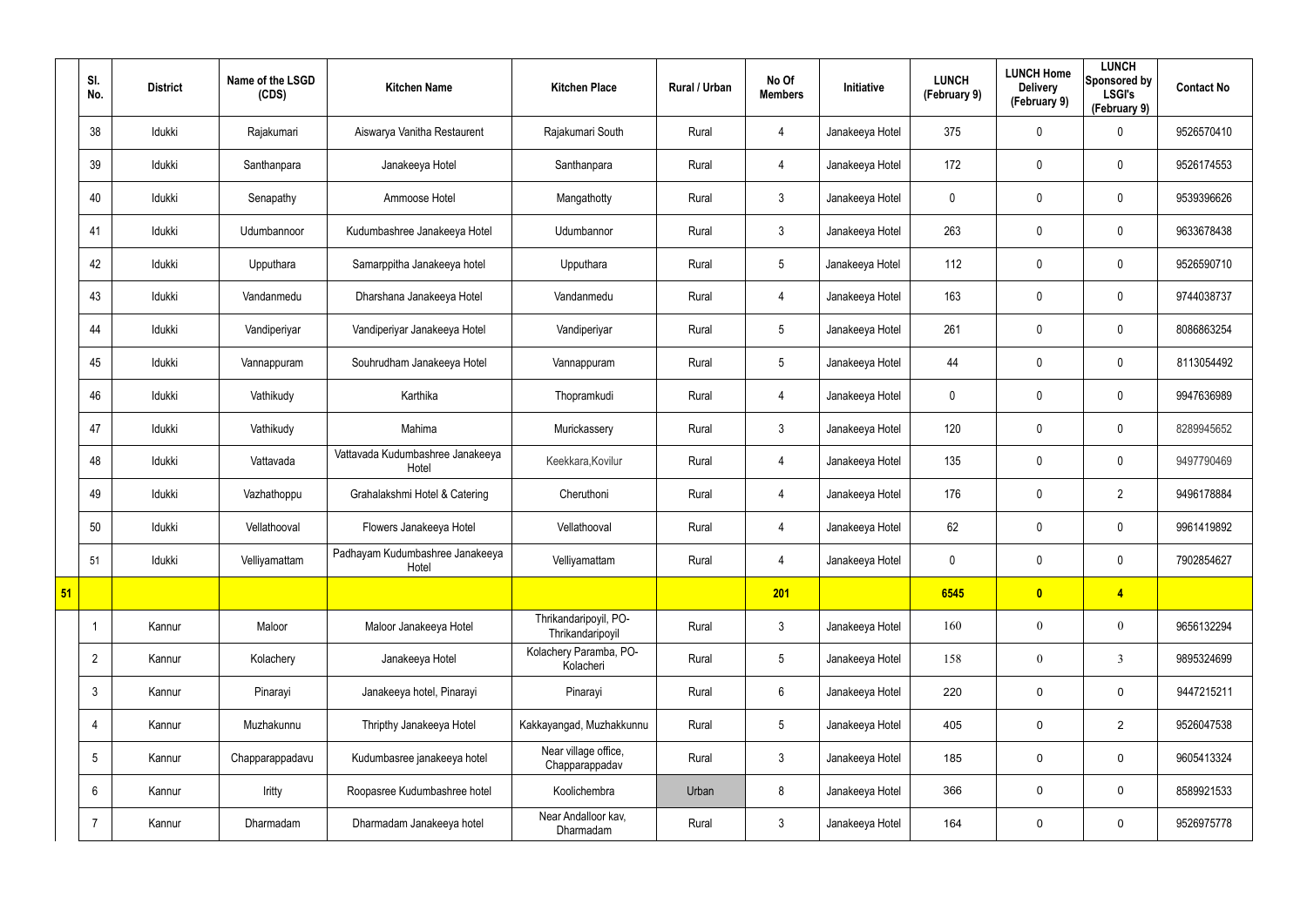| SI.<br>No.      | <b>District</b> | Name of the LSGD<br>(CDS)   | <b>Kitchen Name</b>                                | <b>Kitchen Place</b>                           | Rural / Urban | No Of<br><b>Members</b> | <b>Initiative</b> | <b>LUNCH</b><br>(February 9) | <b>LUNCH Home</b><br><b>Delivery</b><br>(February 9) | <b>LUNCH</b><br>Sponsored by<br><b>LSGI's</b><br>(February 9) | <b>Contact No</b> |
|-----------------|-----------------|-----------------------------|----------------------------------------------------|------------------------------------------------|---------------|-------------------------|-------------------|------------------------------|------------------------------------------------------|---------------------------------------------------------------|-------------------|
| 8               | Kannur          | Peralassery                 | Janakeeya Hotel                                    | Peralassery Town, PO -<br>Mundallur            | Rural         | 9                       | Janakeeya Hotel   | 436                          | 0                                                    | $\mathbf 0$                                                   | 70256213909       |
| 9               | Kannur          | Kadannappalli<br>Panappuzha | Kudumbasree janakeeya hotel                        | Chanthappura                                   | Rural         | 4                       | Janakeeya Hotel   | 143                          | 0                                                    | 0                                                             | 9961089935        |
| 10 <sup>°</sup> | Kannur          | Anthur                      | Janakeeya hotel                                    | Dharmasala                                     | Urban         | 5                       | Janakeeya Hotel   | 266                          | 0                                                    | $\mathbf 0$                                                   | 9544138650        |
| 11              | Kannur          | Cheruthazham                | Janakeeya Hotel (Thripthi<br>Kudumbashree Canteen) | Pilathara                                      | Rural         | 3                       | Janakeeya Hotel   | 211                          | 0                                                    | $\mathbf 0$                                                   | 9947540361        |
| 12 <sup>°</sup> | Kannur          | Peravoor                    | Kudumbashree Janakeeya Hotel                       | Peravoor Bus stand, Peravoor<br>P <sub>O</sub> | Rural         | 3                       | Janakeeya Hotel   | 226                          | 0                                                    | $\mathbf 0$                                                   | 9947567857        |
| 13              | Kannur          | Kalliassery                 | Janakeeya Hotel                                    | Irinav Road, Payyattam, PO-<br>Irinav          | Rural         | 4                       | Janakeeya Hotel   | 291                          | 0                                                    | $\mathbf 0$                                                   | 8848330570        |
| 14              | Kannur          | Panniyannur                 | Janakeeya Hotel                                    | Panoor Block office compound                   | Rural         | 6                       | Janakeeya Hotel   | 327                          | 0                                                    | 0                                                             | 9447449875        |
| 15              | Kannur          | Kannapuram                  | Janakeeya Hotel                                    | Chynaclay road, Kannapuram                     | Rural         | $5\overline{)}$         | Janakeeya Hotel   | 177                          | 0                                                    | 4                                                             | 8089127045        |
| 16              | Kannur          | Sreekandapuram              | Janakeeya Hotel                                    | Sreekandapuram, near bus<br>stand              | Urban         | $\sqrt{5}$              | Janakeeya Hotel   | 291                          | 0                                                    | 0                                                             | 7591948757        |
| 17              | Kannur          | Thalasseri                  | Janakeeya Hotel                                    | New bus stand, Thalasseri                      | Urban         | 6                       | Janakeeya Hotel   | 751                          | 0                                                    | $\mathbf 0$                                                   | 9446263864        |
| 18              | Kannur          | Chokli                      | Janakeeya Hotel                                    | Olavilam, Chokli                               | Rural         | $5\phantom{.0}$         | Janakeeya Hotel   | 111                          | 0                                                    | $\mathbf 0$                                                   | 9846892821        |
| 19              | Kannur          | Udayagiri                   | Janakeeya Hotel                                    | Karthikapuram                                  | Rural         | 4                       | Janakeeya Hotel   | 297                          | 0                                                    | $\mathbf 0$                                                   | 9562375342        |
| 20              | Kannur          | Karivellur Peralam          | Janakeeya Hotel                                    | Panchayah building,<br>Onakkunnu               | Rural         | 4                       | Janakeeya Hotel   | 230                          | 0                                                    | $\mathbf 0$                                                   | 7025519714        |
| 21              | Kannur          | Muzhappilangad              | Janakeeya Hotel                                    | Near FCI godown,<br>Muzhappilangad             | Rural         | 5                       | Janakeeya Hotel   | 276                          | 0                                                    | 0                                                             | 7306005267        |
| 22              | Kannur          | Narath                      | Janakeeya Hotel                                    | Janakeeya Hotel, Kambil,<br>Narath             | Rural         | $\overline{7}$          | Janakeeya Hotel   | 169                          | 0                                                    | $\overline{2}$                                                | 9747441162        |
| 23              | Kannur          | Payyannur                   | Janakeeya Hotel                                    | Municipality compoud,<br>Payyannur             | Urban         | $\mathbf{3}$            | Janakeeya Hotel   | 370                          | 0                                                    | $\mathbf 0$                                                   | 9526620805        |
| 24              | Kannur          | Kangol Alappadamba          | Janakeeya Hotel                                    | Mathil, Near Kangol<br>Alappadamba Panchayath  | Rural         | 4                       | Janakeeya Hotel   | 154                          | 0                                                    | $\mathbf 0$                                                   | 9495296142        |
| 25              | Kannur          | Naduvil                     | Janakeeya Hotel                                    | Panchayath compound,<br>Naduvil town           | Rural         | 4                       | Janakeeya Hotel   | 0                            | 0                                                    | $\mathbf 0$                                                   | 7902902490        |
| 26              | Kannur          | Koothuparamba               | Janakeeya Hotel                                    | Manghad Vayal, Near HSS<br>Koothuparamba, PO-  | Urban         | 8                       | Janakeeya Hotel   | 392                          | 0                                                    | $\mathbf 0$                                                   | 9645608253        |
| 27              | Kannur          | Kuttiatoor                  | Janakeeya Hotel                                    | Near Panchayath office,<br>Chattukappara       | Rural         | $5\phantom{.0}$         | Janakeeya Hotel   | 105                          | 0                                                    | $\mathbf 0$                                                   | 9544644195        |
| 28              | Kannur          | Kathirur                    | Janakeeya Hotel                                    | Panchayath office building,<br>Kathirur        | Rural         | $5\phantom{.0}$         | Janakeeya Hotel   | 251                          | 0                                                    | $\mathbf{1}$                                                  | 8129404833        |
| 29              | Kannur          | Panoor                      | Janakeeya Hotel                                    | Elangode, Panoor                               | Urban         | $5\phantom{.0}$         | Janakeeya Hotel   | 166                          | 0                                                    | $\pmb{0}$                                                     | 9605852157        |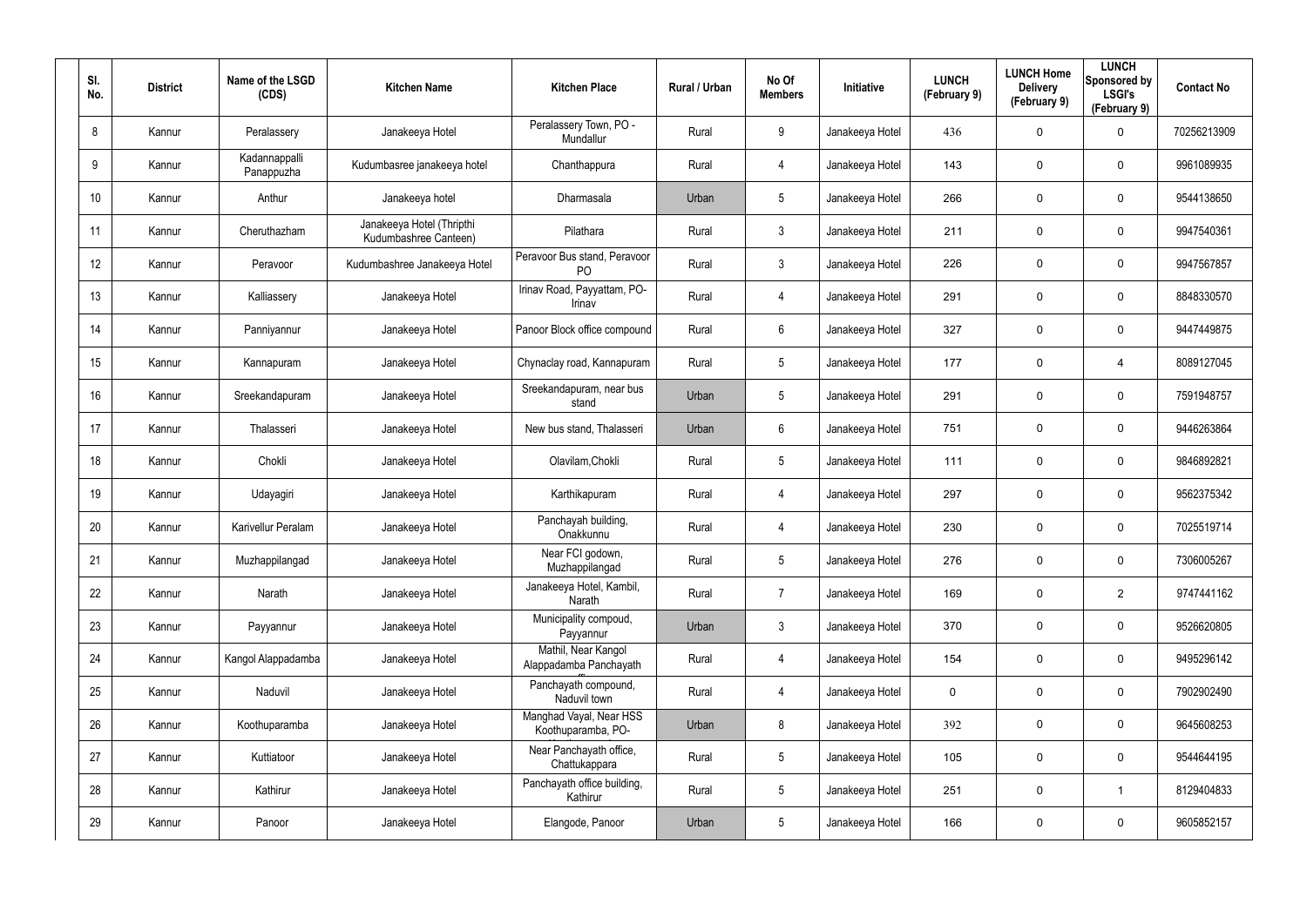|    | SI.<br>No. | <b>District</b> | Name of the LSGD<br>(CDS) | <b>Kitchen Name</b> | <b>Kitchen Place</b>                                             | Rural / Urban | No Of<br><b>Members</b> | Initiative      | <b>LUNCH</b><br>(February 9) | <b>LUNCH Home</b><br><b>Delivery</b><br>(February 9) | <b>LUNCH</b><br>Sponsored by<br><b>LSGI's</b><br>(February 9) | <b>Contact No</b> |
|----|------------|-----------------|---------------------------|---------------------|------------------------------------------------------------------|---------------|-------------------------|-----------------|------------------------------|------------------------------------------------------|---------------------------------------------------------------|-------------------|
|    | 30         | Kannur          | Chirakkal                 | Janakeeya Hotel     | Chirakkal weavers,<br>Puthiyatheru                               | Rural         | $5\phantom{.0}$         | Janakeeya Hotel | 320                          | $\mathbf 0$                                          | $\mathbf 0$                                                   | 9895854873        |
|    | 31         | Kannur          | Eranjoli                  | Janakeeya Hotel     | Near Thalassery RTO office,<br>Chungam                           | Rural         | $5\phantom{.0}$         | Janakeeya Hotel | 280                          | $\mathbf 0$                                          | $\mathbf 0$                                                   | 9656368808        |
|    | 32         | Kannur          | Payam                     | Janakeeya Hotel     | Near Panchayath office,<br>Madathil                              | Rural         | $\overline{4}$          | Janakeeya Hotel | 214                          | $\mathbf 0$                                          | $\mathbf 0$                                                   | 9496554678        |
|    | 33         | Kannur          | Eramam Kuttoor            | Janakeeya Hotel     | Mathamangalam, Near CDS<br>office                                | Rural         | 4                       | Janakeeya Hotel | 168                          | $\mathbf 0$                                          | $\mathbf 0$                                                   | 9562473576        |
|    | 34         | Kannur          | Ramanthally               | Janakeeya hotel     | Ramanthally                                                      | Rural         | $\overline{4}$          | Janakeeya Hotel | 224                          | $\mathbf 0$                                          | $\mathbf 0$                                                   | 9496705429        |
|    | 35         | Kannur          | Thripangottur             | Janakeeya Hotel     | Kallikkandy, Thripangottur                                       | Rural         | $\mathbf{3}$            | Janakeeya Hotel | 253                          | $\mathbf 0$                                          | $\mathbf 0$                                                   | 9495191659        |
|    | 36         | Kannur          | Madayi                    | Janakeeya Hotel     | Eripuram, Near Vrindhavan<br>Residency, PO Pazhayangadi          | Rural         | $\mathbf{3}$            | Janakeeya Hotel | 201                          | $\mathbf 0$                                          | $\mathbf 0$                                                   | 7561006271        |
|    | 37         | Kannur          | Kelakam                   | Janakeeya Hotel     | Kelakam PO                                                       | Rural         | $\mathbf{3}$            | Janakeeya Hotel | 159                          | 0                                                    | $\mathbf 0$                                                   | 8113866296        |
|    | 38         | Kannur          | Kurumathoor               | Janakeeya Hotel     | Near GVHSS, Kurumathoor                                          | Rural         | $\mathbf{3}$            | Janakeeya Hotel | 137                          | 0                                                    | $\mathbf 0$                                                   | 9633816470        |
|    | 39         | Kannur          | Peringome Vayakkara       | Janakeeya Hotel     | Peringome, Near Police station                                   | Rural         | $5\phantom{.0}$         | Janakeeya Hotel | 105                          | 0                                                    | $\mathbf 0$                                                   | 9961413726        |
|    | 40         | Kannur          | Munderi                   | Janakeeya Hotel     | Kanjirode Karakkadu, Munderi                                     | Rural         | $\overline{4}$          | Janakeeya Hotel | 325                          | $\boldsymbol{0}$                                     |                                                               | 8547609196        |
|    | 41         | Kannur          | Anjarakandy               | Janakeeya Hotel     | Panayatham Paramba,<br>Anjarankandy                              | Rural         | $\overline{4}$          | Janakeeya Hotel | 186                          | $\pmb{0}$                                            | $\mathbf 0$                                                   | 9496900755        |
| 89 | 42         | Kannur          | Ayyankkunnu               | Janakeeya Hotel     | Ayyankunnu Panchayth<br>Anghadikkadavu                           | Rural         | 4                       | Janakeeya Hotel | 160                          | 0                                                    | $\mathbf 0$                                                   | 9946734976        |
|    | 43         | Kannur          | Padiyoor                  | Janakeeya Hotel     | Padiyoor PO                                                      | Rural         | $\overline{4}$          | Janakeeya Hotel | 65                           | $\pmb{0}$                                            | $\mathbf 0$                                                   | 9539028498        |
|    | 44         | Kannur          | Ezhome                    | Janakeeya Hotel     | Pazhayangadi bus stand,<br>Ezhom                                 | Rural         | $5\phantom{.0}$         | Janakeeya Hotel | 280                          | $\pmb{0}$                                            | $\mathbf 0$                                                   | 8086910862        |
|    | 45         | Kannur          | Koodali                   | Janakeeya Hotel     | Near Koodali Panchayath<br>Office, Kololam, PO -                 | Rural         | $\overline{4}$          | Janakeeya Hotel | 227                          | 0                                                    | $\mathbf 0$                                                   | 9526524230        |
|    | 46         | Kannur          | Pappinisseri              | Janakeeya Hotel     | Edavannont<br>Near EMS Smaraka Govt.<br>Higher secondary school, | Rural         | $\overline{4}$          | Janakeeya Hotel | 265                          | 0                                                    | $\mathbf 0$                                                   | 9605727307        |
|    | 47         | Kannur          | Mattannur                 | Janakeeya Hotel     | Near Municipality office,<br>Mattannur                           | Urban         | $5\,$                   | Janakeeya Hotel | 292                          | 0                                                    | $\mathbf 0$                                                   | 7510706897        |
|    | 48         | Kannur          | Chenghalayi               | Janakeeya Hotel     | Valakai, Chenghalayi                                             | Rural         | $\mathbf{3}$            | Janakeeya Hotel | 118                          | 0                                                    | $\mathbf 0$                                                   | 8547696233        |
|    | 49         | Kannur          | Pattiam                   | Janakeeya Hotel     | Cheruvancheri PO,<br>Cheruvancheri                               | Rural         | $\overline{4}$          | Janakeeya Hotel | 283                          | 0                                                    | $\mathbf 0$                                                   | 7025025275        |
|    | 50         | Kannur          | Thaliparamba              | Janakeeya Hotel     | Municipality compoud,<br>Thaliparamba                            | Urban         | $\overline{4}$          | Janakeeya Hotel | 162                          | 0                                                    | $\mathbf 0$                                                   | 8547849019        |
|    | 51         | Kannur          | Payyavoor                 | Janakeeya Hotel     | Payyavoor - PO, Payyavoor                                        | Rural         | $5\phantom{.0}$         | Janakeeya Hotel | 273                          | 0                                                    | $\mathbf 0$                                                   | 9495311608        |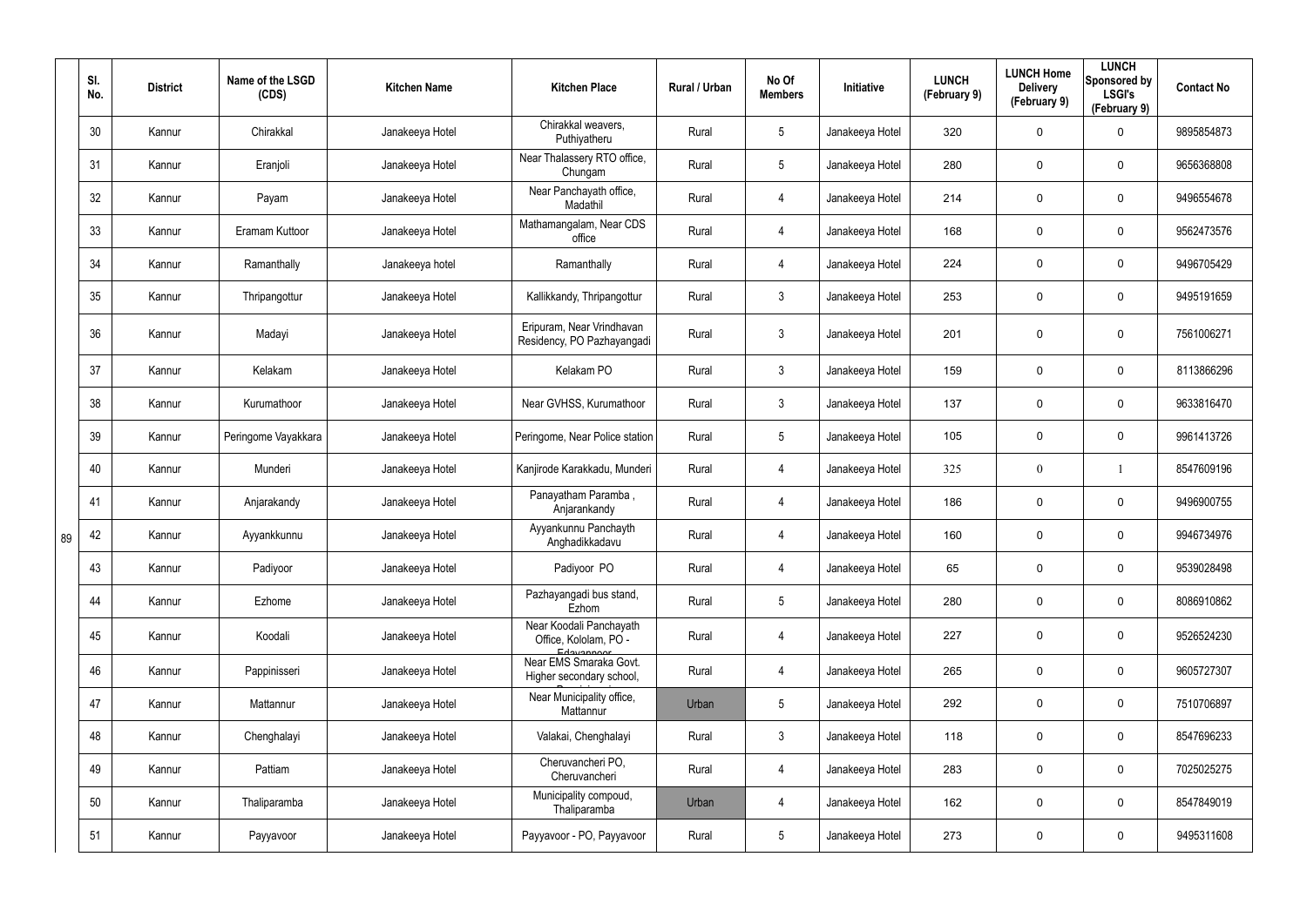| SI.<br>No. | <b>District</b> | Name of the LSGD<br>(CDS) | <b>Kitchen Name</b>                          | <b>Kitchen Place</b>                                    | Rural / Urban | No Of<br><b>Members</b> | Initiative      | <b>LUNCH</b><br>(February 9) | <b>LUNCH Home</b><br><b>Delivery</b><br>(February 9) | <b>LUNCH</b><br>Sponsored by<br><b>LSGI's</b><br>(February 9) | <b>Contact No</b> |
|------------|-----------------|---------------------------|----------------------------------------------|---------------------------------------------------------|---------------|-------------------------|-----------------|------------------------------|------------------------------------------------------|---------------------------------------------------------------|-------------------|
| 52         | Kannur          | Kottiyoor                 | Janakeeya Hotel                              | Neendunokki, Kottiyoor - PO                             | Rural         | $5\phantom{.0}$         | Janakeeya Hotel | 107                          | $\mathbf 0$                                          | $\mathbf 0$                                                   | 6282565854        |
| 53         | Kannur          | Kunnothparamba            | Janakeeya Hotel                              | Kunnothparamba PO,<br>Kunnothparamba                    | Rural         | $\mathbf{3}$            | Janakeeya Hotel | 342                          | $\mathbf 0$                                          | $\mathbf 0$                                                   | 8156840487        |
| 54         | Kannur          | Pariyaram                 | Janakeeya Hotel                              | Near Panchayath Office,<br>Chithappile poyil, Pariyaram | Rural         | $\overline{4}$          | Janakeeya Hotel | 149                          | 0                                                    | $\mathbf 0$                                                   | 9744385083        |
| 55         | Kannur          | Kunjimangalam             | Janakeeya Hotel                              | Old Post office building,<br>Andamkovil, Kunjimangalam  | Rural         | $\overline{4}$          | Janakeeya Hotel | 161                          | $\mathbf 0$                                          | $\mathbf 0$                                                   | 9526981326        |
| 56         | Kannur          | Thillenkeri               | Janakeeya Hotel                              | Thekkam poyil, Near Uliyil<br>Town                      | Rural         | $\mathbf{3}$            | Janakeeya Hotel | 263                          | $\mathbf 0$                                          | $\mathbf 0$                                                   | 9745059451        |
| 57         | Kannur          | Chittariparamba           | Janakeeya Hotel                              | Poovathinkeezhil, PO-<br>Chittariparamba                | Rural         | $6\phantom{.}$          | Janakeeya Hotel | 145                          | $\mathbf 0$                                          | $\mathbf 0$                                                   | 8943506825        |
| 58         | Kannur          | Mayyil                    | Janakeeya Hotel                              | Near Mayyil Panchayath office,<br>Mayyil                | Rural         | $\overline{4}$          | Janakeeya Hotel | 163                          | $\mathbf 0$                                          | $\mathbf 0$                                                   | 9526072638        |
| 59         | Kannur          | Cherukunnu                | Janakeeya Hotel                              | Pallichal, PO - Cherukunnu,<br>Pin-670301               | Rural         | $\overline{4}$          | Janakeeya Hotel | 220                          | $\mathbf 0$                                          | $\overline{2}$                                                | 8547361298        |
| 60         | Kannur          | Aaralam                   | Janakeeya Hotel                              | Athikkal, PO - Keezhpally                               | Rural         | $5\phantom{.0}$         | Janakeeya Hotel | 247                          | $\mathbf 0$                                          | $\mathbf 0$                                                   | 9961285762        |
| 61         | Kannur          | Alakkode                  | Janakeeya Hotel                              | Therthally, Therthally PO,<br>Alakkode                  | Rural         | $5\phantom{.0}$         | Janakeeya Hotel | 170                          | $\mathbf 0$                                          | $\mathbf 0$                                                   | 8547045070        |
| 62         | Kannur          | Malappattam               | Janakeeya Hotel                              | Near Malappattam<br>panchayath, Malappattam             | Rural         | $\mathbf{3}$            | Janakeeya Hotel | 177                          | $\mathbf 0$                                          | $\mathbf 0$                                                   | 9400571842        |
| 63         | Kannur          | Kanichar                  | Janakeeya Hotel                              | Kanichar PO, Kanichar                                   | Rural         | $\mathfrak{Z}$          | Janakeeya Hotel | 208                          | $\mathbf 0$                                          | $\mathbf 0$                                                   | 9526167667        |
| 64         | Kannur          | Mokeri                    | Kudumbashree Janakeeya Hotel,<br>Mokeri      | Vallangad, Mokeri                                       | Rural         | $5\phantom{.0}$         | Janakeeya Hotel | 271                          | $\mathbf 0$                                          | $\mathbf 0$                                                   | 9947037223        |
| 65         | Kannur          | Anjarakandy 2             | Kudumbashree Janakeeya Hotel,<br>Anjarakandy | Kavinmoola, Anjarakandy                                 | Rural         | $5\phantom{.0}$         | Janakeeya Hotel | 263                          | $\pmb{0}$                                            | $\mathbf 0$                                                   | 9446657510        |
| 66         | Kannur          | Newmahi                   | Kudumbashree Janakeeya Hotel                 | Newmahi bridge, Newmahi                                 | Rural         | $\mathfrak{Z}$          | Janakeeya Hotel | 192\$                        | 0\$                                                  | 0\$                                                           | 9946056862        |
| 67         | Kannur          | Keezhallur                | Janakeeya Hotel                              | Kummanam, Elambara                                      | Rural         | $\mathfrak{Z}$          | Janakeeya Hotel | 255                          | 0                                                    | $\mathbf 0$                                                   | 9947648580        |
| 68         | Kannur          | Chembilode                | Janakeeya hotel                              | Chakkarakal bus stand,<br>mowanchery                    | Rural         | $5\phantom{.0}$         | Janakeeya Hotel | 564                          | $\boldsymbol{0}$                                     | $\boldsymbol{0}$                                              | 9847951631        |
| 69         | Kannur          | vengad                    | Janakeeya hotel                              | mambaram                                                | Rural         | $6\,$                   | Janakeeya Hotel | 217                          | 0                                                    | $\mathbf 0$                                                   | 7902970902        |
| 70         | Kannur          | Azhikode                  | Janakeeya hotel                              | vankulathvayayal                                        | Rural         | $\overline{4}$          | Janakeeya Hotel | 150                          | 0                                                    | $\mathbf 0$                                                   | 9895910633        |
| 71         | Kannur          | Kolayad                   | Janakeeya hotel                              | kolayad                                                 | rural         | $\mathfrak{Z}$          | janakeeya hotel | 152                          | 0                                                    | $\mathbf 0$                                                   | 8592065431        |
| 72         | Kannur          | valapattanam              | janakeeya hotel                              | mill road, valapattanam                                 | rural         | $\mathfrak{Z}$          | janakeeya hotel | 0                            | 0                                                    | $\mathbf 0$                                                   | 9061345312        |
| 73         | Kannur          | Anthur 2                  | annapoorna janakeeya hotel                   | paliyath valapp, po morazha                             | urban         | $\mathfrak{Z}$          | janakeeya hotel | 167                          | 0                                                    | $\mathbf 0$                                                   | 9526183004        |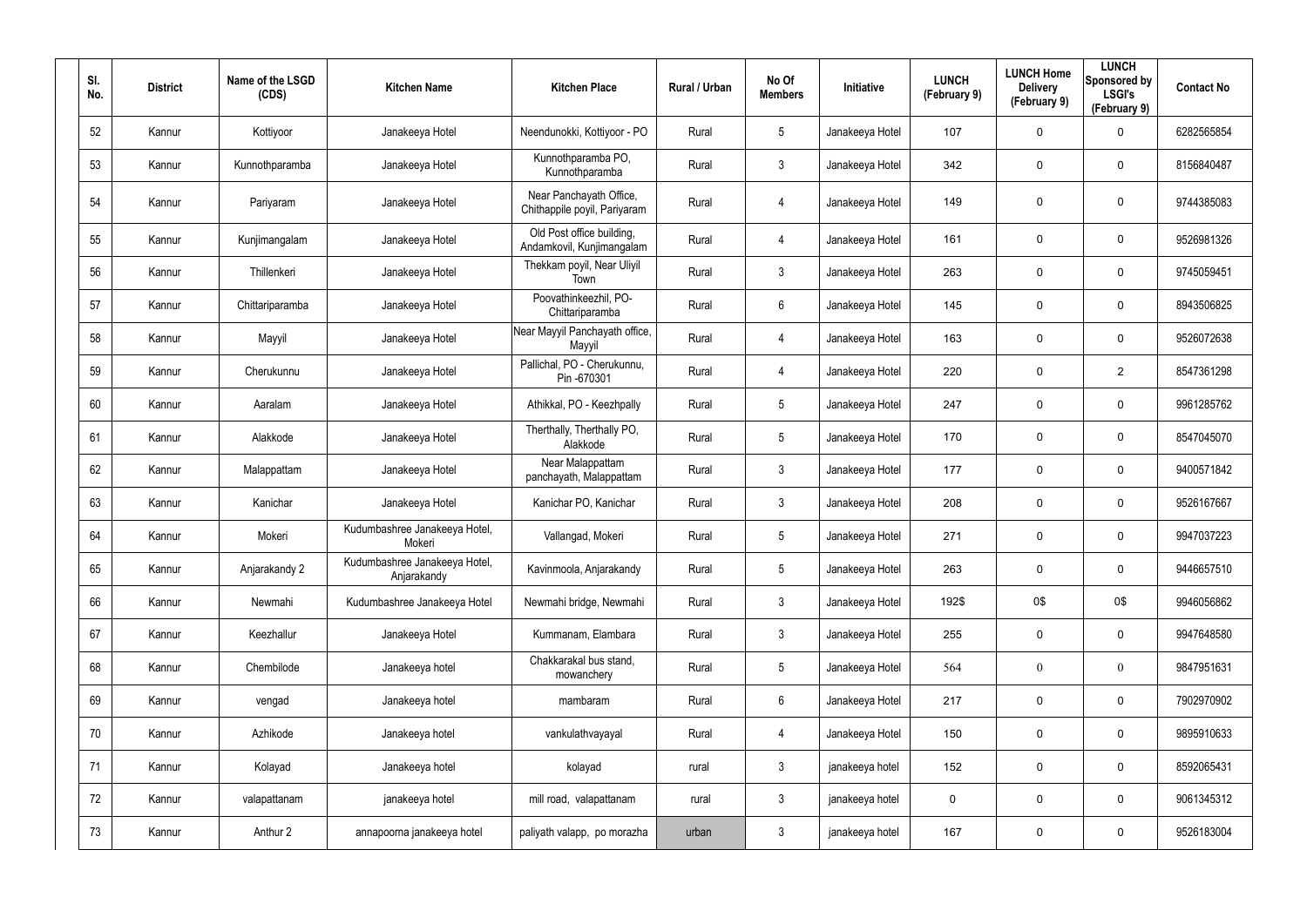|    | SI.<br>No.      | <b>District</b> | Name of the LSGD<br>(CDS) | <b>Kitchen Name</b>             | <b>Kitchen Place</b>                                        | Rural / Urban | No Of<br><b>Members</b> | Initiative      | <b>LUNCH</b><br>(February 9) | <b>LUNCH Home</b><br><b>Delivery</b><br>(February 9) | <b>LUNCH</b><br>Sponsored by<br><b>LSGI's</b><br>(February 9) | <b>Contact No</b> |
|----|-----------------|-----------------|---------------------------|---------------------------------|-------------------------------------------------------------|---------------|-------------------------|-----------------|------------------------------|------------------------------------------------------|---------------------------------------------------------------|-------------------|
|    | 74              | Kannur          | payyannur 2               | janakeeya hotel                 | kaniyeri, po vellur                                         | urban         | $\mathbf{3}$            | janakeeya hotel | 53                           | $\mathbf 0$                                          | $\mathbf 0$                                                   | 8301817232        |
|    | 75              | Kannur          | cherupuzha                | janakeeya hotel                 | near panjayath office,<br>cherupuzha, 670511                | rural         | $\overline{4}$          | janakeeya hotel | 311                          | $\mathbf 0$                                          | $\mathbf 0$                                                   | 8547114024        |
|    | 76              | Kannur          | Eruvessy                  | Janakeeya hotel                 | Panchayath office road,<br>Chemberi                         | Rural         | $\overline{4}$          | Janakeeya hotel | 241                          | $\mathbf 0$                                          | $\mathbf 0$                                                   | 9544893463        |
|    | 77              | Kannur          | Pattuvam                  | Janakeeya Hotel                 | Near Pattuvam panchayath<br>office, Pattuvam                | Rural         | $5\overline{)}$         | Janakeeya hotel | 149                          | 0                                                    | $\mathbf 0$                                                   | 9539731430        |
|    | 78              | Kannur          | Mangattidom               | Janakeeya Hotel                 | Kaitheri idam, Nirmalagiri PO,<br>Mangattidom               | Rural         | $\overline{7}$          | Janakeeya hotel | 189                          | 0                                                    | $\mathbf 0$                                                   | 9207253934        |
|    | 79              | Kannur          | Panoor                    | Janakeeya Hotel                 | Thundayi peedika, Pukkom,<br>Panoor PO                      | Urban         | $5\phantom{.0}$         | Janakeeya hotel | 194                          | 0                                                    | $\mathbf 0$                                                   | 9605852157        |
|    | 80              | Kannur          | Kottayam                  | Janakeeya hotel                 | Kottayam malabar, Kottayam<br>panchayath building, Kottayam | Rural         | $5\phantom{.0}$         | Janakeeya hotel | 166                          | 0                                                    | $\mathbf 0$                                                   | 9656672187        |
|    | 81              | Kannur          | Ulikkal                   | Janakeeya hotel                 | Vattiyam thodu (po) Mattara,<br>Ulikkal, 670705             | Rural         | $5\overline{)}$         | Janakeeya hotel | 70                           | 0                                                    | $\mathbf 0$                                                   | 8086777517        |
|    | 82              | Kannur          | Kadambur                  | Janakeeya hotel                 | Kadachira, Kadambur                                         | Rural         | $5\phantom{.0}$         | Janakeeya hotel | 140                          | 0                                                    | $\mathbf 0$                                                   | 9847178332        |
|    | 83              | Kannur          | Irikkoor                  | Janakeeya hotel                 | Peruvalathuparambu, PO -<br>Irikkoor                        | Rural         | $\overline{4}$          | Janakeeya hotel | 179                          | 0                                                    | $\mathbf 0$                                                   | 9746864255        |
|    | 84              | Kannur          | Mattool                   | Janakeeya hotel                 | Mattool central, Mattool                                    | Rural         | $5\overline{)}$         | Janakeeya hotel | 0                            | 0                                                    | $\mathbf 0$                                                   | 9895321842        |
|    | 85              | Kannur          | Thalasseri -2             | Janakeeya hotel                 | Thalayi harbour, Thalasseri                                 | Urban         | $5\overline{)}$         | Janakeeya hotel | 160                          | 0                                                    | $\mathbf 0$                                                   | 9605745402        |
|    | 86              | Kannur          | Kannur                    | Janakeeya hotel                 | Pallipoyil division, Kannur<br>corporation                  | Urban         | $\mathbf{3}$            | Janakeeya hotel | 199                          | 0                                                    | $\mathbf 0$                                                   | 9745243643        |
|    | 87              | Kannur          | Ulikkal                   | Janakeeya hotel                 | Manikkadavu PO,<br>Manikkadadavu - 670705                   | Rural         | $5\phantom{.0}$         | Janakeeya hotel | 150                          | $\mathbf 0$                                          | $\mathbf 0$                                                   | 8547972988        |
|    | 88              | Kannur          | payam                     | Janakeeya hotel                 | vallithod, Kiliyanthara po<br>670706                        | Rural         | $5\phantom{.0}$         | Janakeeya Hotel | 324                          | $\mathbf 0$                                          | $\mathbf 0$                                                   | 8848760234        |
|    | 89              | Kannur          | Naduvil                   | Janakeeya Hotel                 | karuvanchal                                                 | Rural         | $6\overline{6}$         | janakeeya hotel | 290                          | $\mathbf 0$                                          | $\mathbf 0$                                                   | 9495191934        |
| 89 |                 |                 |                           |                                 |                                                             |               | 396                     |                 | 19393                        | $\boldsymbol{0}$                                     | 15                                                            |                   |
|    |                 | kasaragod       | kayyur cheemeni           | janakeeya hotel cheemeni        | cheemeni                                                    | Rural         | $\overline{4}$          | janakeeya hotel | 195                          |                                                      |                                                               |                   |
|    | $\overline{2}$  | Kasaragod       | Pilicode                  | Janakeeya Hotel, Pilicode       | Kalikkadavu                                                 | Rural         | $\overline{4}$          | Janakeeya Hotel | 222                          | 0                                                    | $\mathbf 0$                                                   | 9944087661        |
|    | $\mathbf{3}$    | Kasaragod       | Kodom belur               | janakeeya hotel kalichanadukkam | Kalichanadukkam                                             | Rural         | $\overline{4}$          | Janakeeya Hotel | 117                          | 0                                                    | $\pmb{0}$                                                     | 9562820280        |
|    | 4               | Kasaragod       | Chemnad                   | Oruma janakeeya hotel           | Koliyadkam                                                  | Rural         | 5 <sup>5</sup>          | Janakeeya Hotel | 310                          | 0                                                    | $\mathbf 0$                                                   | 9567660603        |
|    | $5\phantom{.0}$ | Kasaragod       | Trikarpur                 | Janakeeya Hotel                 | Trikaripur                                                  | Rural         | $5\phantom{.0}$         | Janakeeya Hotel | 240                          | 0                                                    | $\boldsymbol{0}$                                              | 8086392698        |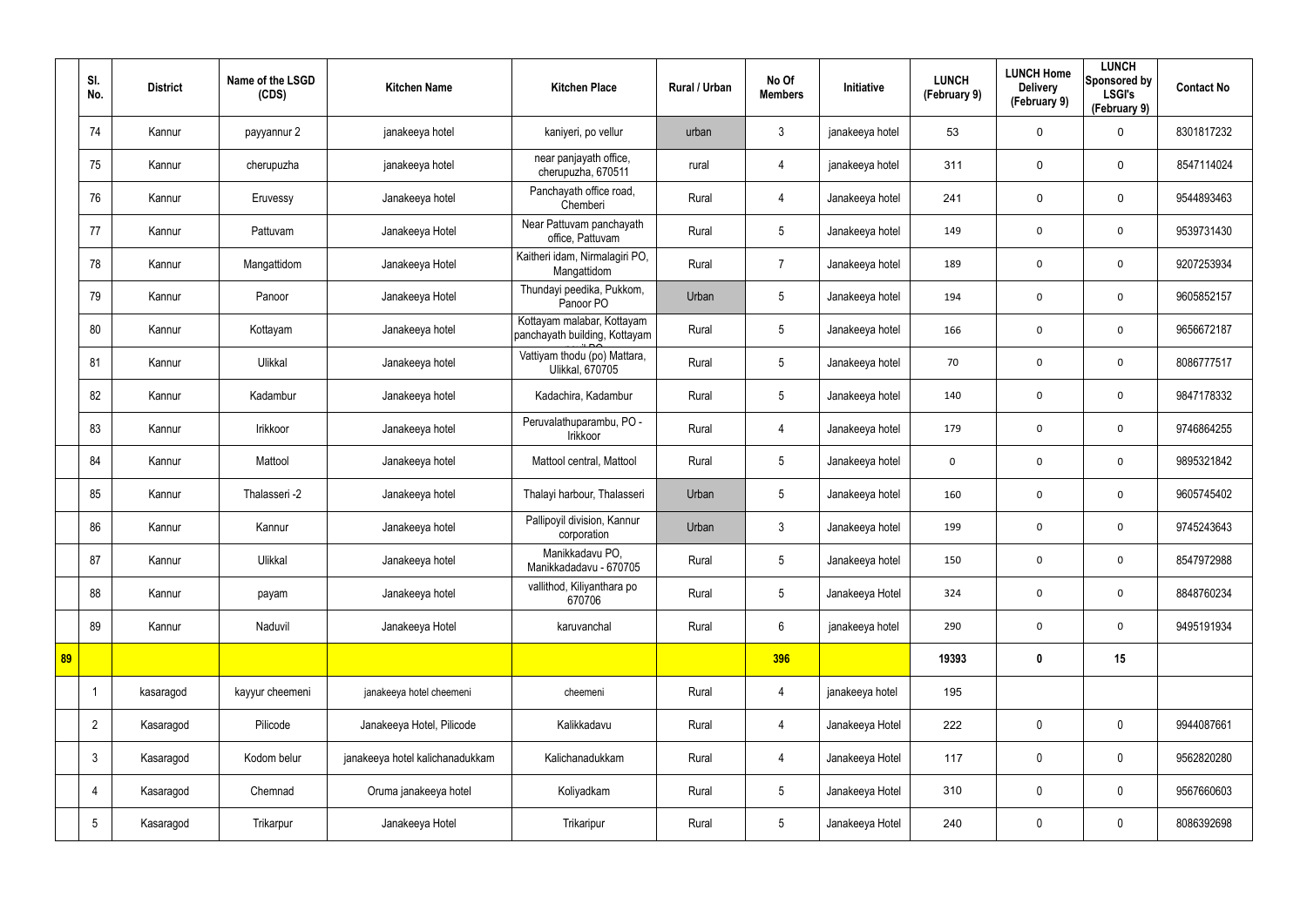| SI.<br>No.      | <b>District</b> | Name of the LSGD<br>(CDS) | <b>Kitchen Name</b>      | <b>Kitchen Place</b>  | Rural / Urban | No Of<br><b>Members</b> | Initiative      | <b>LUNCH</b><br>(February 9) | <b>LUNCH Home</b><br><b>Delivery</b><br>(February 9) | <b>LUNCH</b><br>Sponsored by<br><b>LSGI's</b><br>(February 9) | <b>Contact No</b> |
|-----------------|-----------------|---------------------------|--------------------------|-----------------------|---------------|-------------------------|-----------------|------------------------------|------------------------------------------------------|---------------------------------------------------------------|-------------------|
| 6               | Kasaragod       | Panathady                 | janakeeya hotel panthoor | Panathoor             | Rural         | $\overline{4}$          | Janakeeya Hotel | 86                           | $\mathbf 0$                                          | $\mathbf 0$                                                   | 8943109804        |
| -7              | Kasaragod       | West eleri                | Thripthi Janakeeya hotel | Bheemanadi            | Rural         | $\overline{4}$          | Janakeeya Hotel | 226                          | $\mathbf 0$                                          | $\mathbf 0$                                                   | 9497847040        |
| 8               | Kasaragod       | Madikai                   | Salkara Janakeeya hotel  | Madikai               | Rural         | $\mathbf{3}$            | Janakeeya Hotel | 110                          | 0                                                    | $\boldsymbol{0}$                                              | 8281850733        |
| 9               | Kasaragod       | Valiyaparamba             | Janakeeya hotel          | Valiyaparamba         | Rural         | $\mathbf{3}$            | Janakeeya Hotel | 120                          | 0                                                    | $\mathbf 0$                                                   | 9745962447        |
| 10 <sup>°</sup> | Kasaragod       | Ajanur                    | Janakeeya hotel          | Vellikkoth            | Rural         | $\mathbf{3}$            | Janakeeya Hotel | 0                            | $\pmb{0}$                                            | $\pmb{0}$                                                     | 7558068272        |
| 11              | Kasaragod       | Badiadka                  | Janakeeya hotel          | Badiadka              | Rural         | $\overline{4}$          | Janakeeya Hotel | 91                           | 0                                                    | $\mathbf 0$                                                   | 9539359291        |
| 12              | Kasaragod       | Kuttikkol                 | Janakeeya hotel          | Kuttikkol             | Rural         | $\overline{4}$          | Janakeeya Hotel | 125                          | $\pmb{0}$                                            | $\pmb{0}$                                                     | 8547062480        |
| 13              | Kasaragod       | Delampadi                 | Janakeeya hotel          | Delampadi             | Rural         | 4                       | Janakeeya hotel | 74                           | 0                                                    | $\mathbf 0$                                                   | 9496702505        |
| 14              | Kasaragod       | Meenja                    | Janakeeya hotel          | Miyapadav             | Rural         | $\overline{4}$          | Janakeeya Hotel | 91                           | 0                                                    | $\pmb{0}$                                                     | 9497161960        |
| 15              | Kasaragod       | Puthige                   | Janakeeya hotel          | Puthige               | Rural         | $\mathbf{3}$            | Janakeeya hotel | 58                           | 0                                                    | $\mathbf 0$                                                   | 8592071686        |
| 16              | Kasaragod       | Bedaduka                  | Janakeeya hotel          | Kundamkuzhi           | Rural         | $\mathbf{3}$            | Janakeeya hotel | 145                          | $\mathbf 0$                                          | $\mathbf 0$                                                   | 8281092860        |
| 17              | Kasaragod       | muliyar                   | Janakeeya Hotel          | Bovikanam             | Rural         | 9                       | Janakeeya Hotel | 456                          | $\mathbf 0$                                          | $\mathbf 0$                                                   | 7034632654        |
| 18              | Kasaragod       | Pallikara                 | Janakeeya Hotel          | Pallikara             | Rural         | $\overline{4}$          | Janakeeya Hotel | 209                          | 0                                                    | $\boldsymbol{0}$                                              | 7034016505        |
| 19              | Kasaragod       | Kinanoor karinthalam      | Janakeeya Hotel          | Parappa               | Rural         | $5\phantom{.0}$         | Janakeeya hotel | 240                          | $\pmb{0}$                                            | $\pmb{0}$                                                     | 9526063885        |
| 20              | Kasaragod       | Nileswaram                | Janakeeya Hotel          | Nileswaram market     | Urban         | $5\overline{)}$         | Janakeeya hotel | 243                          | $\pmb{0}$                                            | $\mathbf 0$                                                   | 6235177323        |
| 21              | Kasaragod       | Kanhangad 1               | Janakeeya hotel          | Kanhangad town        | Urban         | $5\overline{)}$         | Janakeeya hotel | \$419                        | $\pmb{0}$                                            | $\mathbf 0$                                                   | 8111858204        |
| 22              | Kasaragod       | Kanhangad 1               | Janakeeya hotel          | Nr.Mini civil station | Urban         | $\mathbf{3}$            | Janakeeya hotel | 168                          | 125                                                  | $\mathbf 0$                                                   | 9495561250        |
| 23              | Kasaragod       | Paivalige                 | Janakeeya hotel          | Paivalige             | Rural         | $\overline{4}$          | Janakeeya hotel | 100                          | $\pmb{0}$                                            | $\mathbf 0$                                                   | 7356491447        |
| 24              | Kasaragod       | Manjeswaram               | Janakeeya Hotel          | Manjeswaram           | Rural         | $\overline{4}$          | Janakeeya Hotel | 105                          | $\pmb{0}$                                            | $\mathbf 0$                                                   | 9562867549        |
| 25              | Kasaragod       | Kanhangad 2               | Janakeeya Hotel          | Kottrachal            | Urban         | $\mathbf{3}$            | Janakeeya Hotel | $\mathbf 0$                  | $\pmb{0}$                                            | $\mathbf 0$                                                   | 7025961094        |
| 26              | Kasaragod       | Cheruvathur               | Janakeeya hotel          | Kavumchira            | Rural         | $5\overline{)}$         | Janakeeya Hotel | 205                          | $\pmb{0}$                                            | $\mathbf 0$                                                   | 9562358039        |
| 27              | Kasaragod       | Padne                     | Janakeeya Hotel          | Nadakkavu             | Rural         | $\mathbf{3}$            | Janakeeya Hotel | 243                          | 0                                                    | $\overline{0}$                                                | 9744087661        |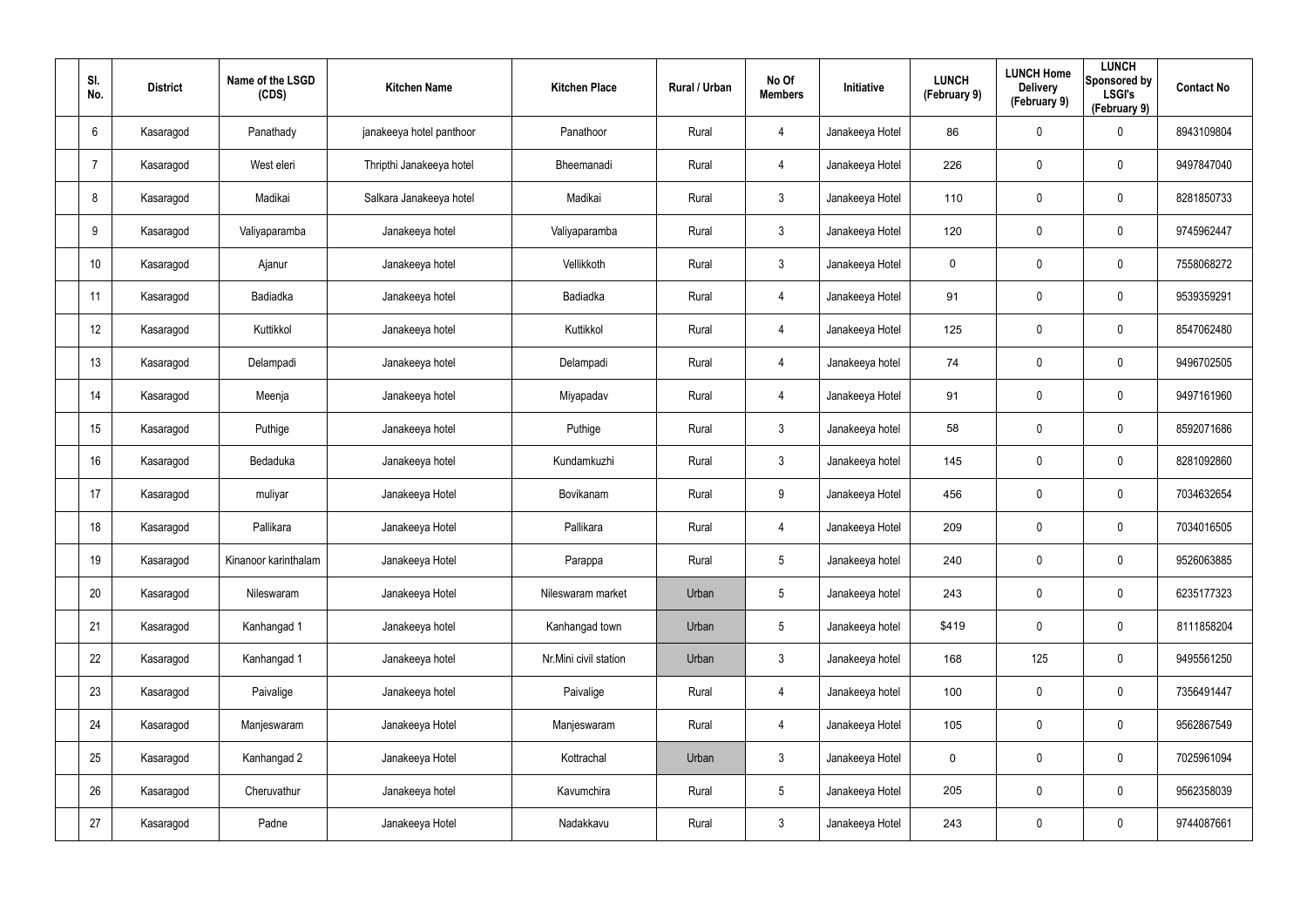|    | SI.<br>No.      | <b>District</b> | Name of the LSGD<br>(CDS) | <b>Kitchen Name</b>          | <b>Kitchen Place</b>                 | Rural / Urban | No Of<br><b>Members</b> | Initiative      | <b>LUNCH</b><br>(February 9) | <b>LUNCH Home</b><br><b>Delivery</b><br>(February 9) | <b>LUNCH</b><br>Sponsored by<br><b>LSGI's</b><br>(February 9) | <b>Contact No</b> |
|----|-----------------|-----------------|---------------------------|------------------------------|--------------------------------------|---------------|-------------------------|-----------------|------------------------------|------------------------------------------------------|---------------------------------------------------------------|-------------------|
|    | 28              | Kasaragod       | Kasaragod                 | Janakeeya Hotel              | Kasaragod                            | Urban         | 4                       | Janakeeya Hotel | 220                          | 0                                                    | $\mathbf 0$                                                   | 9633400269        |
|    | 29              | Kasarkode       | Pallikkara                | Janakeeya Hotel              | Perladukkam                          | Rural         | 4                       | Janakeeya Hotel | 279                          | $\mathbf 0$                                          | $\mathbf 0$                                                   | 9544582935        |
|    | 30              | Kasargode       | Kumbala                   | Janakeeya Hotel              | Kumbala                              | Rural         | 3 <sup>5</sup>          | Janakeeya Hotel | 45                           | 0                                                    | $\pmb{0}$                                                     | 7012142329        |
|    | 31              | Kasargode       | Karadka                   | Janakeeya Hotel              | Mulleria                             | Rural         | $\overline{7}$          | Janakeeya Hotel | 120                          | 0                                                    | $\mathbf 0$                                                   | 8281395910        |
|    | 32              | Kasaragode      | Vorkady                   | Janakeeya Hotel              | Vorkady                              | Rural         | 3 <sup>5</sup>          | Janakeeya Hotel | $\mathbf 0$                  | 0                                                    | $\pmb{0}$                                                     | 8547223339        |
|    | 33              | Kasaragode      | Balal                     | Janakeeya hotel              | Balal                                | Rural         | 3                       | Janakeeya hotel | 93                           | 0                                                    | $\mathbf 0$                                                   | 7510839676        |
|    | 34              | Kasaragod       | Nileswaram                | mahima janakeeya hotel       | kanichira                            | urban         | $\overline{4}$          | janakeeya hotel | 149                          | 0                                                    | $\mathbf 0$                                                   | 8590121681        |
|    | 35              | Kasaragode      | Kallar                    | janakeeya hotel              | kallar                               | rural         | 4                       | janakeeya hotel | 183                          | 0                                                    | $\mathbf 0$                                                   | 9562820280        |
|    | 36              | Kasaragode      | Mangalpady                | janakeeya hotel              | mangalpady                           | rural         | $\overline{4}$          | janakeeya hotel | 0                            | 0                                                    | $\pmb{0}$                                                     | 9633488309        |
|    | 37              | kasaragod       | Uduma                     | granma janakeeya hotel       | palakkunnu                           | Rural         | 4                       | janakeeya hotel | 342                          | 0                                                    | $\mathbf 0$                                                   | 8129957159        |
|    | 38              | Kasaragod       | pullur periya             | Salkara Janakeeya hotel      | periya                               | Rural         | $5\overline{)}$         | janakeeya hotel | 440                          | 0                                                    | $\pmb{0}$                                                     | 8547309266        |
|    | 39              | kasaragod       | kumbadaje                 | janakeeya hotel              | kumbadaje                            | Rural         | $\mathbf{3}$            | janakeeya hotel | 46                           | 0                                                    | $\mathbf 0$                                                   | 8593848698        |
|    | 40              | Kasaragod       | Chengala                  | Janakeeya Hotel              | Cherkkala                            | Rural         | $\mathbf{3}$            | Janakeeya Hotel | 236                          | 0                                                    | $\pmb{0}$                                                     |                   |
|    | 41              | kasaragod       | East eleri                | janakeeya hotel              | east eleri                           | Rural         | $\mathbf{3}$            | janakeeya hotel | 128                          | $\pmb{0}$                                            | $\pmb{0}$                                                     |                   |
|    | 42              | kasaragod       | karadka                   | janakeeya hotel              | karmam thody                         | Rural         | 10                      | janakeeya hotel | 70                           | 0                                                    | $\mathbf 0$                                                   |                   |
|    | 43              | kasargod        | madhur                    | janakeeya hotel              | madhur                               | Rural         |                         | janakeeya hotel | 222                          |                                                      |                                                               |                   |
| 43 |                 |                 |                           |                              |                                      |               | 175                     |                 | 7171                         | $\boldsymbol{0}$                                     | $\mathbf 0$                                                   |                   |
|    | -1              | Kollam          | Chathannur                | Memsahib                     | Sheemaaty junction                   | Rural         | $5\overline{)}$         | Janakeeya Hotel | 338                          | $\pmb{0}$                                            | $\pmb{0}$                                                     | 9446246685        |
|    | $\overline{2}$  | Kollam          | Melila                    | <b>Atham Unit</b>            | Melila                               | Rural         | $\overline{7}$          | Janakeeya Hotel | 225                          | $\pmb{0}$                                            | $\mathbf 0$                                                   | 9961178040        |
|    | $\mathbf{3}$    | Kollam          | Kulakkada                 | Ruchi Snacks & Catering Unit | Poovattoor                           | Rural         | $\overline{4}$          | Janakeeya Hotel | 188                          | $\pmb{0}$                                            | $\pmb{0}$                                                     | 7907941183        |
|    | $\overline{4}$  | Kollam          | Ittiva                    | Nanma Janakeeya hotel        | Kattampally                          | Rural         | 5 <sup>5</sup>          | Janakeeya Hotel | $\mathbf 0$                  | 0                                                    | $\mathbf 0$                                                   | 9809171887        |
|    | $5\phantom{.0}$ | Kollam          | Sooranad North            | Nanma catering unit          | Sooranadu higher secondary<br>school | Rural         | 5 <sub>5</sub>          | Janakeeya Hotel | 179                          | 0                                                    | $\pmb{0}$                                                     | 9846082469        |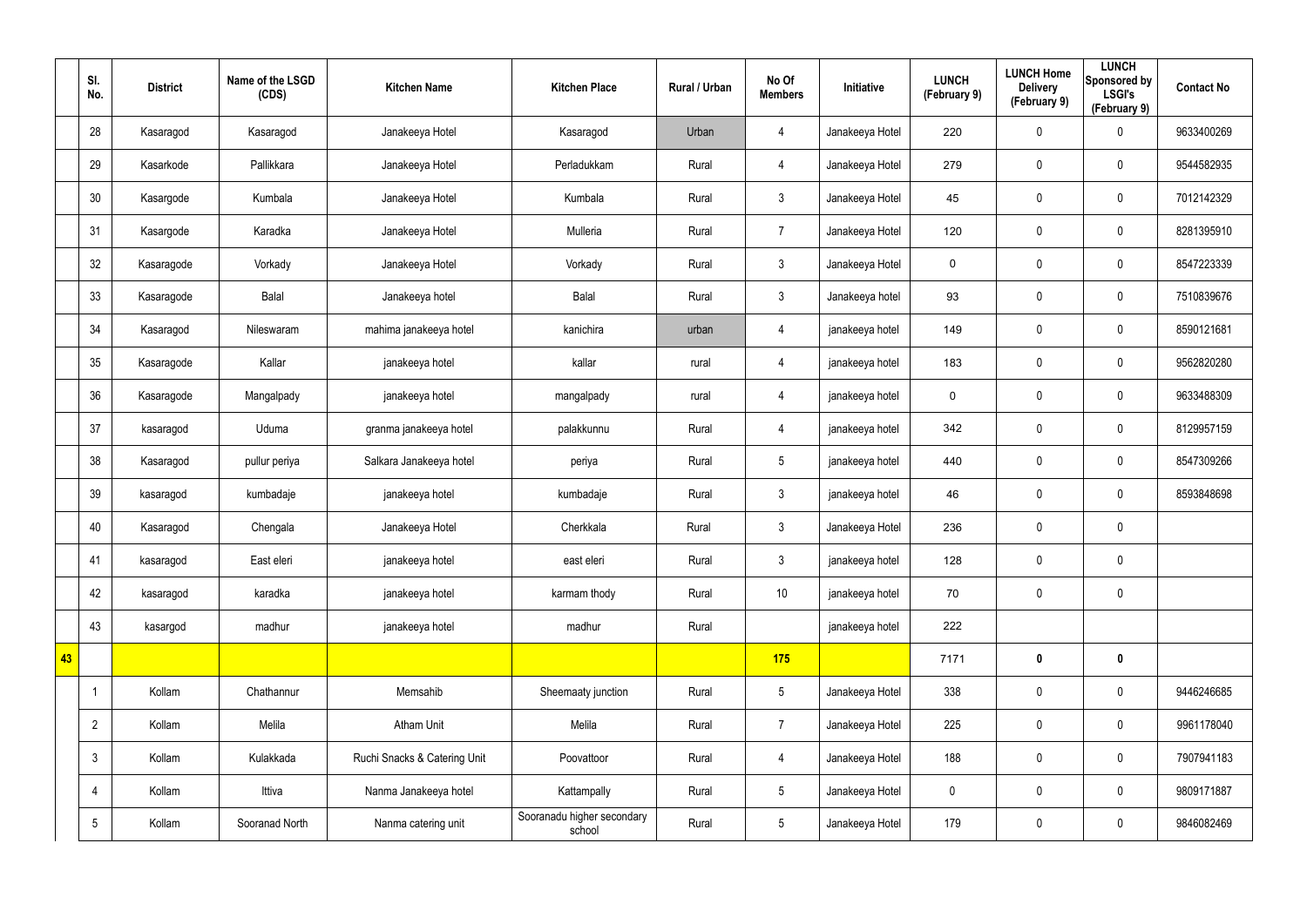| SI.<br>No.     | <b>District</b> | Name of the LSGD<br>(CDS) | <b>Kitchen Name</b>              | <b>Kitchen Place</b>         | Rural / Urban | No Of<br><b>Members</b> | <b>Initiative</b> | <b>LUNCH</b><br>(February 9) | <b>LUNCH Home</b><br><b>Delivery</b><br>(February 9) | <b>LUNCH</b><br>Sponsored by<br><b>LSGI's</b><br>(February 9) | <b>Contact No</b> |
|----------------|-----------------|---------------------------|----------------------------------|------------------------------|---------------|-------------------------|-------------------|------------------------------|------------------------------------------------------|---------------------------------------------------------------|-------------------|
| 6              | Kollam          | Clappana                  | Bismi catering                   | Palakulangara                | Rural         | $5\overline{)}$         | Janakeeya Hotel   | 98                           | 0                                                    | $\mathbf 0$                                                   | 9847901413        |
| $\overline{7}$ | Kollam          | Mayyanad                  | Krishnas Janakeeya hotel         | Eravipuram                   | Rural         | $\mathbf{3}$            | Janakeeya Hotel   | 156                          | 0                                                    | $\mathbf 0$                                                   | 9656477455        |
| 8              | Kollam          | Mayyanad                  | Souhridha Janakeeya hotel        | Pattarumukku,                | Rural         | 9                       | Janakeeya Hotel   | 250                          | 0                                                    | $\mathbf 0$                                                   | 7902645448        |
| 9              | Kollam          | Kulasekharapuram          | adi sakthi                       | Puthentheruvu.               | Rural         | $5\overline{)}$         | Janakeeya Hotel   | 0                            | 0                                                    | $\mathbf 0$                                                   | 9656890790        |
| 10             | Kollam          | Thekkumbhagam             | Krishna hotel                    | Nadakavu junction            | Rural         | $\overline{4}$          | Janakeeya Hotel   | 39                           | 0                                                    | $\mathbf 0$                                                   | 9961070031        |
| 11             | Kollam          | Oachira                   | Parabhramam catering             | near oachira , ITI canteen,  | Rural         | 4                       | Janakeeya Hotel   | 0                            | 0                                                    | $\mathbf 0$                                                   | 9562283927        |
| 12             | Kollam          | Thodiyoor                 | Samridhi activity group          | Lpschool thodiyoor           | Rural         | $5\phantom{.0}$         | Janakeeya Hotel   | 267                          | 0                                                    | $\pmb{0}$                                                     | 9895703572        |
| 13             | Kollam          | Thrikkovilvattom          | Murari catering, janakeeya hotel | Mukhathala                   | Rural         | 4                       | Janakeeya Hotel   | 106                          | 0                                                    | $\mathbf 0$                                                   | 9847072544        |
| 14             | Kollam          | Sasthamcotta              | Sreedurgha catering              | Jemini hotel sasthamcotta    | Rural         | $\overline{7}$          | Janakeeya Hotel   | 285                          | 0                                                    | $\mathbf 0$                                                   | 9744368496        |
| 15             | Kollam          | Kollam                    | Athulya catering                 | Thirumullavaram              | Urban         | 4                       | Janakeeya Hotel   | 185                          | 0                                                    | $\mathbf 0$                                                   | 9048646080        |
| 16             | Kollam          | West Kallada              | Keerthi catering                 | Karalimukku                  | Rural         | $5\phantom{.0}$         | Janakeeya Hotel   | 224                          | 0                                                    | $\mathbf 0$                                                   | 9605206907        |
| 17             | Kollam          | Thazhava                  | Pavizham                         | Karutheri junction           | Rural         | $5\overline{)}$         | Janakeeya Hotel   | 198                          | 0                                                    | $\mathbf 0$                                                   | 8086704216        |
| 18             | Kollam          | Kollam                    | Niravu catering                  | Chinnakkada                  | Urban         | 5                       | Janakeeya Hotel   | 232                          | 0                                                    | $\mathbf 0$                                                   | 9633073613        |
| 19             | Kollam          | Kundara                   | Ammu Catering unit               | Mulavana LP school           | Rural         | 4                       | Janakeeya Hotel   | 147                          | 0                                                    | $\pmb{0}$                                                     | 9633518572        |
| 20             | Kollam          | Neduvathur                | Pooja hotel                      | Thevalappuram                | Rural         | $\mathfrak{Z}$          | Janakeeya Hotel   | 32                           | 0                                                    | $\mathsf{0}$                                                  | 9745376675        |
| 21             | Kollam          | Punalur                   | Jyothi Catering                  | Punalur                      | Urban         | $\overline{4}$          | Janakeeya Hotel   | 280                          | 0                                                    | $\mathsf{0}$                                                  | 9961249345        |
| 22             | Kollam          | Punalur                   | Mahima Catering                  | Punalur                      | Urban         | $5\phantom{.0}$         | Janakeeya Hotel   | 295                          | 0                                                    | $\mathsf{0}$                                                  | 9496112957        |
| 23             | Kollam          | Punalur                   | Safalyam Catering                | Punalur                      | Urban         | $5\phantom{.0}$         | Janakeeya Hotel   | 354                          | $\mathbf 0$                                          | $\mathsf{0}$                                                  | 9495476197        |
| 24             | Kollam          | Thrikkaruva               | Janakeeya Bhakshanashala         | Thinavila Junction Kanjaveli | Rural         | 4                       | Janakeeya Hotel   | 84                           | 0                                                    | 8                                                             | 9645069880        |
| 25             | Kollam          | Chithara                  | AKG Janakeeya Hotel              | Kizhakkumbagom               | Rural         | $5\phantom{.0}$         | Janakeeya Hotel   | 70                           | $\mathbf 0$                                          | $\mathsf{0}$                                                  | 9495701987        |
| 26             | Kollam          | South Paravur             | Kshree janakeeya hotel           | Busstand , paravur           | Urban         | $5\phantom{.0}$         | Janakeeya Hotel   | 158                          | 0                                                    | $5\phantom{.0}$                                               | 8606179380        |
| 27             | Kollam          | Mynagappally              | Anugraha hotel                   | Kadappa                      | Rural         | $5\phantom{.0}$         | Janakeeya Hotel   | 207                          | 0                                                    | $\pmb{0}$                                                     | 9995085705        |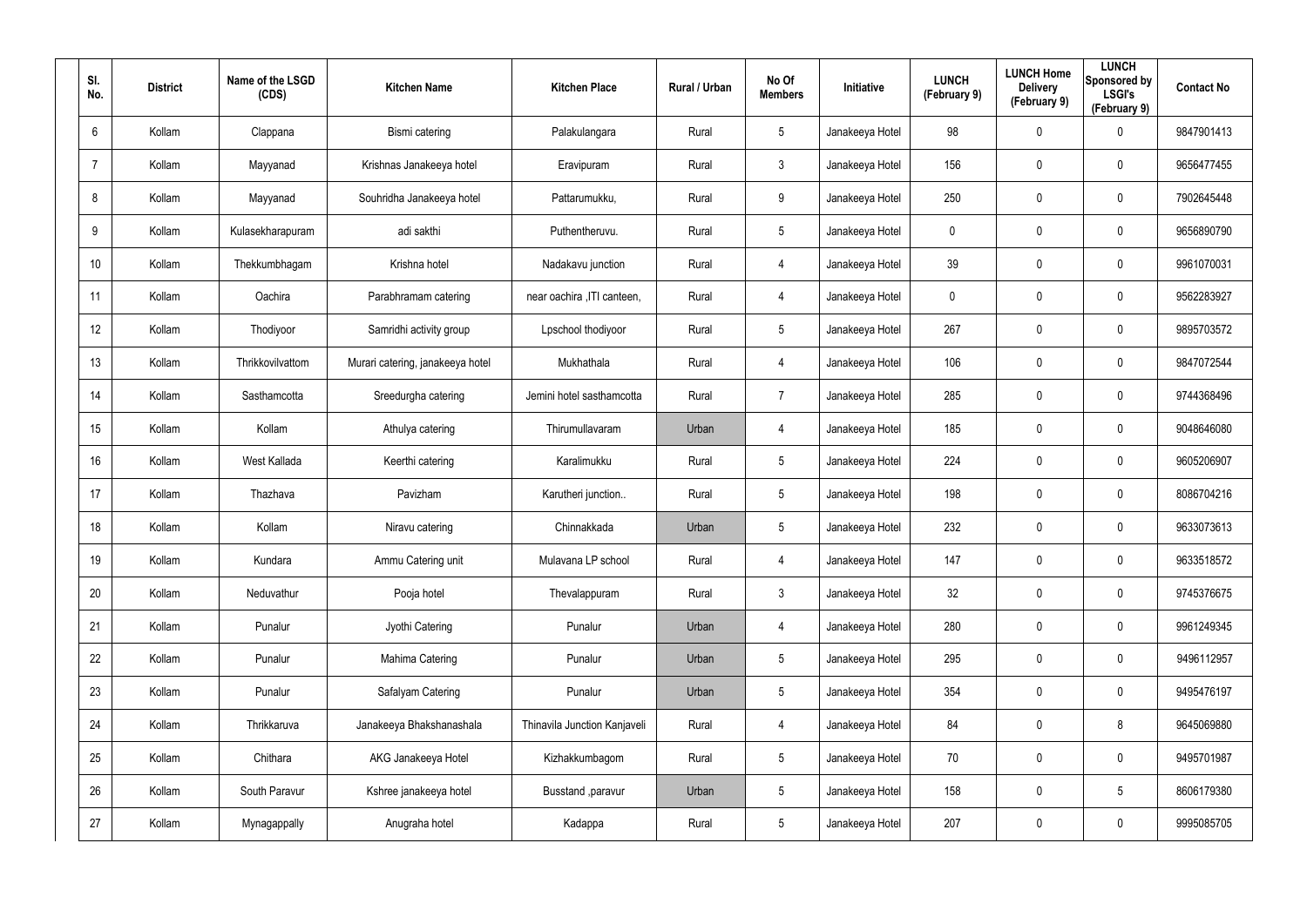|    | SI.<br>No. | <b>District</b> | Name of the LSGD<br>(CDS) | <b>Kitchen Name</b>         | <b>Kitchen Place</b>              | Rural / Urban | No Of<br><b>Members</b> | Initiative      | <b>LUNCH</b><br>(February 9) | <b>LUNCH Home</b><br><b>Delivery</b><br>(February 9) | <b>LUNCH</b><br>Sponsored by<br><b>LSGI's</b><br>(February 9) | <b>Contact No</b> |
|----|------------|-----------------|---------------------------|-----------------------------|-----------------------------------|---------------|-------------------------|-----------------|------------------------------|------------------------------------------------------|---------------------------------------------------------------|-------------------|
|    | 28         | Kollam          | Mandrothuruthu            | Janakeeya Bhakshanashala    | Thoombummukham                    | Rural         | 4                       | Janakeeya Hotel | 79                           | 0                                                    | $\mathbf 0$                                                   | 9526648057        |
|    | 29         | Kollam          | Karungappally             | Bagya catering              | Muncipality                       | Urban         | 4                       | Janakeeya Hotel | 0                            | 0                                                    | $\mathbf 0$                                                   | 9947702130        |
|    | 30         | Kollam          | Kollam East               | Bharathlekshmi              | Vadakkevila                       | Urban         | $\mathbf{3}$            | Janakeeya Hotel | 312                          | 0                                                    | $\mathbf 0$                                                   | 9744300901        |
|    | 31         | Kollam          | Chavara                   | Harisree janakeya hotel     | Panchayath                        | Rural         | 3                       | Janakeeya Hotel | 56                           | 0                                                    | $\mathbf 0$                                                   | 9995166343        |
|    | 32         | Kollam          | Pavithreswaram            | Kairali                     | Pavithreswaram                    | Rural         | 4                       | Janakeeya Hotel | 213                          | 0                                                    | $\mathbf 0$                                                   | 9605836414        |
|    | 33         | Kollam          | Veliyam                   | Kantharees                  | Panchayathu building              | Rural         | $5\phantom{.0}$         | Janakeeya Hotel | 137                          | 0                                                    | $\mathbf 0$                                                   | 9562111715        |
|    | 34         | Kollam          | Velinalloor               | Quality Janakeeya hotel     | Alummod, Velinalloor              | Rural         | 4                       | Janakeeya Hotel | 121                          | $\mathbf 0$                                          | $\pmb{0}$                                                     | 9605896303        |
|    | 35         | Kollam          | Elamadu                   | Swaruma janakeeya hotel     | Near cooperative bank,<br>Elamadu | Rural         | $\mathfrak{Z}$          | Janakeeya Hotel | 120                          | 0                                                    | 1                                                             | 8129611321        |
|    | 36         | Kollam          | Kadakkal                  | Nanma janakeeya hotel       | Kadakkal                          | Rural         | 4                       | Janakeeya Hotel | 325                          | $\mathbf 0$                                          | $\pmb{0}$                                                     | 9847936390        |
|    | 37         | Kollam          | Perayam                   | Janakeeya hotel             | Onambalam                         | Rural         | 4                       | Janakeeya Hotel | 0                            | 0                                                    | $\pmb{0}$                                                     | 9446855866        |
|    | 38         | Kollam          | Ezhukone                  | Ezhukone janakeeya hotel    | Near panchayathu office           | Rural         | $5\phantom{.0}$         | Janakeeya Hotel | 180                          | 0                                                    | $\pmb{0}$                                                     | 8086757275        |
| 80 | 39         | Kollam          | Adichanalloor             | Ruchikkoottu                | Mylakkaadu                        | Rural         | 4                       | Janakeeya Hotel | 76                           | 0                                                    | $\pmb{0}$                                                     | 8136954461        |
|    | 40         | Kollam          | Poruvazhi                 | Amma janakeeya hotel        | Poruvaxhy                         | Rural         | $5\phantom{.0}$         | Janakeeya Hotel | 180                          | 0                                                    | 0                                                             | 9656421272        |
|    | 41         | Kollam          | Nilamel                   | Vanitha Janakeeya Hotel     | Nilamel                           | Rural         | 4                       | Janakeeya Hotel | 115                          | $\pmb{0}$                                            | $\pmb{0}$                                                     | 9447407264        |
|    | 42         | Kollam          | Panmana                   | SV janakeeya hotel          | Kollaka CN junction               | Rural         | $\mathfrak{Z}$          | Janakeeya Hotel | 95                           | $\mathbf 0$                                          | $\mathsf{0}$                                                  | 8113020216        |
|    | 43         | Kollam          | Ummannoor                 | Thanal                      | Nellikunnam                       | Rural         | 4                       | Janakeeya Hotel | 198                          | $\pmb{0}$                                            | $\mathsf{0}$                                                  | 9656194614        |
|    | 44         | Kollam          | Kulathupuzha              | Karunya Janakeeya Hotel     | Thinkal karikkam                  | Rural         | 4                       | Janakeeya Hotel | 190                          | $\mathbf 0$                                          | $\mathsf{0}$                                                  | 9048034267        |
|    | 45         | Kollam          | Kareepra                  | Kareepra janakeeya hotel    | Panchayathu office junction       | Rural         | $5\phantom{.0}$         | Janakeeya Hotel | $\mathbf 0$                  | $\mathbf 0$                                          | $\mathsf{0}$                                                  | 9656783244        |
|    | 46         | Kollam          | Piravanthur               | Thanima catering unit       | Piravanthoor                      | Rural         | $5\phantom{.0}$         | Janakeeya Hotel | 157                          | $\mathbf 0$                                          | $\mathbf 0$                                                   | 9207907284        |
|    | 47         | Kollam          | Karavaloor                | Sreelekshmi Janakeeya Hotel | Karavalur                         | Rural         | $5\phantom{.0}$         | Janakeeya Hotel | 127                          | $\mathbf 0$                                          | $\mathsf{0}$                                                  | 9745719860        |
|    | 48         | Kollam          | Kunnathur                 | Sneha janakeeya hotel       | Bhoothakuzhi                      | Rural         | $\mathbf{3}$            | Janakeeya Hotel | 0                            | $\mathbf 0$                                          | $\mathbf 0$                                                   | 9061504141        |
|    | 49         | Kollam          | Alayaman                  | Sreelakam Janakeeya Hotel   | Karukone                          | Rural         | 4                       | Janakeeya Hotel | 198                          | $\pmb{0}$                                            | $\mathsf{0}$                                                  | 8592858448        |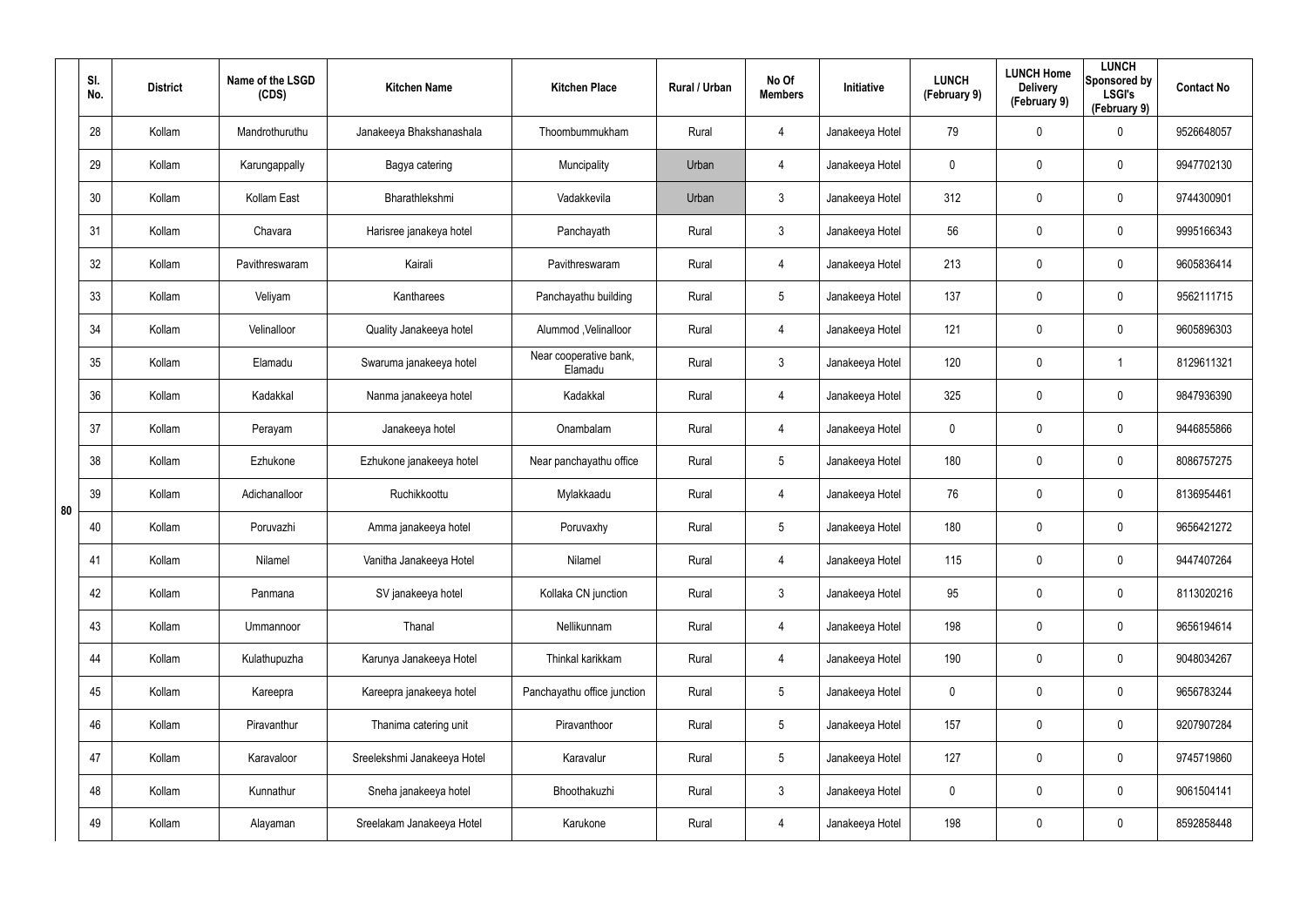| SI.<br>No. | <b>District</b> | Name of the LSGD<br>(CDS) | <b>Kitchen Name</b>                              | <b>Kitchen Place</b>                                 | <b>Rural / Urban</b> | No Of<br><b>Members</b> | <b>Initiative</b> | <b>LUNCH</b><br>(February 9) | <b>LUNCH Home</b><br><b>Delivery</b><br>(February 9) | <b>LUNCH</b><br>Sponsored by<br><b>LSGI's</b><br>(February 9) | <b>Contact No</b> |
|------------|-----------------|---------------------------|--------------------------------------------------|------------------------------------------------------|----------------------|-------------------------|-------------------|------------------------------|------------------------------------------------------|---------------------------------------------------------------|-------------------|
| 50         | Kollam          | Kottarakkara              | Ruchi                                            | Kottarakkara christuraj hospital<br>hospital canteen | Urban                | $5\overline{)}$         | Janakeeya Hotel   | 175                          | 0                                                    | $\mathbf 0$                                                   | 9447997809        |
| 51         | Kollam          | Chirakkara                | Bhoomika Jh                                      | Bhajanamadam mukku                                   | Rural                | $5\overline{)}$         | Janakeeya Hotel   | 71                           | 0                                                    | $\mathbf 0$                                                   | 9567024263        |
| 52         | Kollam          | Kalluvathukkal            | Deepam Jh                                        | Parippally                                           | Rural                | 4                       | Janakeeya Hotel   | $\mathbf 0$                  | 0                                                    | $\mathbf 0$                                                   | 8593984144        |
| 53         | Kollam          | Chirakkara                | Niram Jh                                         | Vadakkemukku ,chirakkara                             | Rural                | 4                       | Janakeeya Hotel   | 187                          | 0                                                    | $\mathbf 0$                                                   | 9847286593        |
| 54         | Kollam          | Velinalloor               | Mathrika janakeeya hotel                         | Govt PHC canteen                                     | Rural                | 4                       | Janakeeya Hotel   | 0                            | 0                                                    | $\mathbf 0$                                                   | 7592859804        |
| 55         | Kollam          | East Kallada              | kudumbashree janakeeya hotel                     | marthandapuram                                       | Rural                | $5\overline{)}$         | Janakeeya Hotel   | 223                          | 0                                                    | $\mathbf 0$                                                   | 9746964557        |
| 56         | Kollam          | Anchal                    | Malu janakeeya hotel                             | Anchal, Town ward                                    | Rural                | $\mathbf{3}$            | Janakeeya Hotel   | 239                          | 0                                                    | $\pmb{0}$                                                     | 9656920091        |
| 57         | Kollam          | Kummil                    | Sreebhadra janakeeya hotel                       | Thachonam                                            | Rural                | $\mathbf{3}$            | Janakeeya Hotel   | 55                           | 0                                                    | $\mathbf 0$                                                   | 9846327312        |
| 58         | Kollam          | Yeroor                    | Oottupura janakeeya hotel                        | yeroor                                               | Rural                | 6                       | Janakeeya Hotel   | 278                          | 0                                                    | $\boldsymbol{0}$                                              | 9526031467        |
| 59         | Kollam          | Nedumpana                 | Samthripthy janakeeya hotel                      | Pallimon                                             | Rural                | 4                       | Janakeeya Hotel   | 39                           | 0                                                    | $\mathbf 0$                                                   | 9539780119        |
| 60         | Kollam          | Kollam                    | Ishwarya janakeeya hotel                         | Near collectorate, Thevally<br>division              | Urban                | $\mathbf{3}$            | Janakeeya Hotel   | 274                          | 0                                                    | $\boldsymbol{0}$                                              | 8848893882        |
| 61         | Kollam          | Edamulakkal               | Sahya janakeeya hotel                            | Edamulackal                                          | Rural                | 4                       | Janakeeya Hotel   | 148                          | 0                                                    | $\mathbf 0$                                                   | 7025532998        |
| 62         | Kollam          | Mylom                     | Amrutha                                          | Inchakkadu                                           | Rural                | 5                       | Janakeeya Hotel   | 158                          | 0                                                    | $\mathbf 0$                                                   | 9539780965        |
| 63         | Kollam          | Thevalakkara              | Kerala Janakeeya Hotel                           | Thevalakkara                                         | Rural                | $\mathfrak{Z}$          | Janakeeya Hotel   | 97                           | 0                                                    | $\pmb{0}$                                                     | 9847291089        |
| 64         | Kollam          | Thalavoor                 | Kudumbasheree Nadan<br>Bhakshanashala            | Pidavoor                                             | Rural                | 4                       | Janakeeya Hotel   | 125                          | 0                                                    | $\mathsf{0}$                                                  | 9747324839        |
| 65         | Kollam          | Vilakkudy                 | vadhanam                                         | KUNNICODU                                            | Rural                | $5\phantom{.0}$         | Janakeeya Hotel   | 180                          | 0                                                    | $\mathsf{0}$                                                  | 9526354689        |
| 66         | Kollam          | Poothakkulam              | Avani catering                                   | Poothakkulam gp                                      | Rural                | 4                       | Janakeeya Hotel   | $\boldsymbol{0}$             | 0                                                    | $\mathsf{0}$                                                  | 9562782082        |
| 67         | Kollam          | Pathanapuram              | Pathanapuram Grama Panchayath<br>Janakeeya Hotel | Pathanapuram                                         | Rural                | 4                       | Janakeeya Hotel   | 122                          | 0                                                    | $\mathbf 0$                                                   | 9061291033        |
| 68         | Kollam          | Chadayamangalam           | Real janakeeya hotel                             | Chadayamangalam                                      | Rural                | $\mathbf{3}$            | Janakeeya Hotel   | 62                           | 0                                                    | $\mathbf 0$                                                   | 9562123039        |
| 69         | Kollam          | Elampalloor               | Kalavara janakeeya hotel                         | Ashupathri mukku, Kundara                            | Rural                | $5\phantom{.0}$         | Janakeeya Hotel   | 243                          | 0                                                    | $\mathbf 0$                                                   | 8943182967        |
| 70         | Kollam          | Kottamkara                | Ishwarya janakeeya hotel                         | Keralapuram                                          | Rural                | $5\phantom{.0}$         | Janakeeya Hotel   | $\mathbf 0$                  | 0                                                    | $\mathbf 0$                                                   | 9747765979        |
| 71         | Kollam          | Vettikavala               | Nanma                                            | Vettikkavala                                         | Rural                | $\mathfrak{Z}$          | Janakeeya Hotel   | $\mathbf 0$                  | 0                                                    | $\mathsf{0}$                                                  | 9645070430        |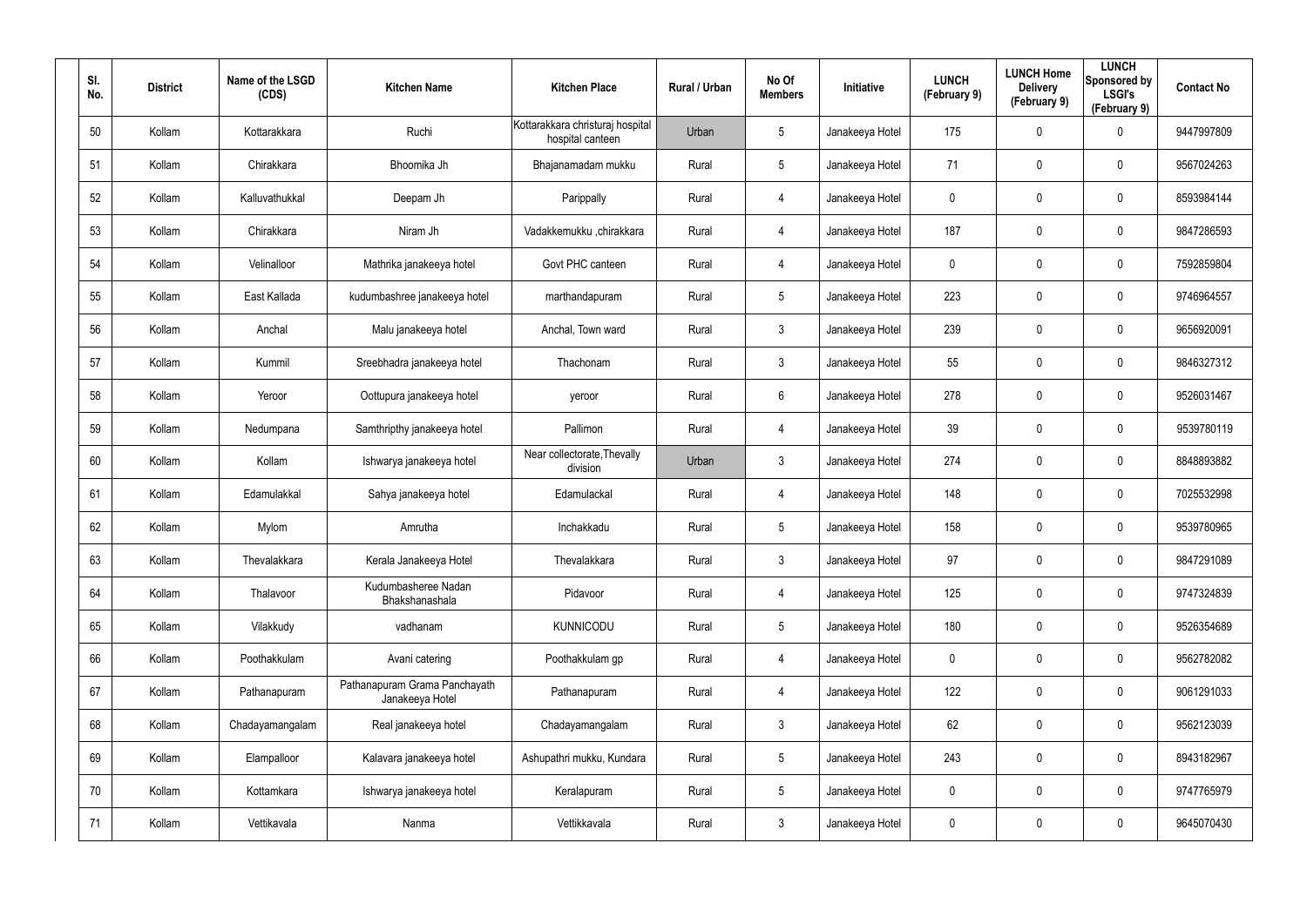|    | SI.<br>No.      | <b>District</b> | Name of the LSGD<br>(CDS) | <b>Kitchen Name</b>             | <b>Kitchen Place</b>                   | Rural / Urban | No Of<br><b>Members</b> | Initiative      | <b>LUNCH</b><br>(February 9) | <b>LUNCH Home</b><br><b>Delivery</b><br>(February 9) | <b>LUNCH</b><br>Sponsored by<br><b>LSGI's</b><br>(February 9) | <b>Contact No</b> |
|----|-----------------|-----------------|---------------------------|---------------------------------|----------------------------------------|---------------|-------------------------|-----------------|------------------------------|------------------------------------------------------|---------------------------------------------------------------|-------------------|
|    | 72              | Kollam          | Pooyappally               | Anaswara janakeeya hotel        | Maruthamanpally                        | Rural         | $5\phantom{.0}$         | Janakeeya Hotel | 181                          | 0                                                    | $\mathbf 0$                                                   | 9947289476        |
|    | 73              | Kollam          | Thenmala                  | Nanma janakeeya hotel           | Thennala                               | Rural         | $\overline{4}$          | Janakeeya Hotel | 200                          | 0                                                    | $\mathbf 0$                                                   | 9446274943        |
|    | 74              | Kollam          | Pattazhi                  | Suprabhatham Catering Unit      | pattazhy                               | Rural         | $\overline{4}$          | Janakeeya Hotel | 0                            | 0                                                    | $\mathbf 0$                                                   | 9495195796        |
|    | 75              | Kollam          | Neendakara                | Darshana Janakeeya Hotel        | Puthenthura Junction                   | Rural         | $\mathbf{3}$            | Janakeeya Hotel | 211                          | 0                                                    | $\mathbf 0$                                                   | 9633106463        |
|    | 76              | Kollam          | Panayam                   | snehadeepam activity group      | Thanikkamukku                          | Rural         | $\overline{4}$          | Janakeeya Hotel | 0                            | 0                                                    | $\mathbf 0$                                                   | 8606117577        |
|    | 77              | Kollam          | Clappana                  | Vijayasree                      | Near alumpeedika junction              | Rural         | $5\overline{)}$         | Janakeeya Hotel | 92                           | 0                                                    | $\mathbf 0$                                                   | 9567797660        |
|    | 78              | Kollam          | Sooranad South            | Akshaya janakeeya hotel         | Patharam                               | Rural         | $\overline{4}$          | Janakeeya Hotel | 297                          | 0                                                    | $\mathbf 0$                                                   | 9746919825        |
|    | 79              | Kollam          | Edamulakkal               | Deepam janakeeya hotel          | Edamulackal                            | Rural         | $\mathbf{3}$            | Janakeeya Hotel | 291                          | 0                                                    | $\mathbf 0$                                                   | 9400684494        |
|    | 80              | Kollam          | Aryankavu                 | Sevana janakeeya hotel          | Kazhuthurutty                          | Rural         | $\mathbf{3}$            | Janakeeya Hotel | 143                          | 0                                                    | $\mathbf 0$                                                   | 8921381398        |
|    | 81              | Kollam          | Pattazhi Vadakkekara      | Annapoorna                      | Kaduvathode                            | Rural         | $\overline{4}$          | Janakeeya Hotel | 110                          | 0                                                    | $\mathbf 0$                                                   | 7561013776        |
|    | 82              | Kollam          | Kulasekharapuram          | Vinayaka                        | Puthiykavu                             | Rural         | 4                       | Janakeeya Hotel | 274                          | 0                                                    | $\mathbf 0$                                                   | 9947499053        |
| 82 |                 |                 |                           |                                 |                                        |               | 354                     |                 | 11951                        | $\overline{\mathbf{0}}$                              | 14                                                            |                   |
|    |                 | Kottayam        | Akalakkunnam              | Navaruchi                       | Chengalam                              | Rural         | $5\phantom{.0}$         | Janakeeya Hotel | 110                          | 0                                                    | $\boldsymbol{0}$                                              | 9188362235        |
|    | $\overline{2}$  | Kottayam        | Arpookkara                | Niravu                          | <b>Medical College</b>                 | Rural         | 8                       | Janakeeya Hotel | 81                           | $\pmb{0}$                                            | $\pmb{0}$                                                     | 9744719092        |
|    | $\mathbf{3}$    | Kottayam        | Arpookkara                | Ruchi Janakeeya Hotel           | Kaippuzha mutt                         | Rural         | $\overline{4}$          | Janakeeya Hotel | 122                          | $\mathbf 0$                                          | $\mathbf 0$                                                   | 9847147156        |
|    | $\overline{4}$  | Kottayam        | Athirampuzha              | Hannas                          | Mannanam                               | Rural         | $\overline{4}$          | Janakeeya Hotel | 68                           | $\mathbf 0$                                          | $\pmb{0}$                                                     | 9496136682        |
|    | $5\overline{)}$ | Kottayam        | Ayarkunnam                | Panchami Unit                   | Near PHC Ayarkunnam                    | Rural         | $5\phantom{.0}$         | Janakeeya Hotel | 40                           | $\mathbf 0$                                          | $\pmb{0}$                                                     | 9744560994        |
|    | $6\overline{6}$ | Kottayam        | Aymanam                   | Bisiya                          | Aymanam panchayath hall                | Rural         | $\mathbf{3}$            | Janakeeya Hotel | 0                            | 0                                                    | $\mathbf 0$                                                   | 9544560606        |
|    | $\overline{7}$  | Kottayam        | Bharananganam             | Kudumbshree nadan bhakshanasala | Bharananganam                          | Rural         | $\mathbf{3}$            | Janakeeya Hotel | 185                          | 0                                                    | $\mathbf 0$                                                   | 8113827680        |
|    | 8               | Kottayam        | Changanassery             | Janakeeya Hotel                 | Near Railway station                   | Urban         | $\mathbf{3}$            | Janakeeya Hotel | 148                          | 0                                                    | $\pmb{0}$                                                     | 7560866821        |
|    | 9               | Kottayam        | Chemp                     | Thanima                         | Chemp                                  | Rural         | 4                       | Janakeeya Hotel | 0                            | 0                                                    | $\mathbf 0$                                                   | 9809940907        |
|    | 10 <sup>°</sup> | Kottayam        | Chirakkadav               | <b>Udaya Catering Unit</b>      | Mahatma Gandhi Town Hall,<br>Ponkunnam | Rural         | $5\phantom{.0}$         | Janakeeya Hotel | 123                          | 0                                                    | $\pmb{0}$                                                     | 6282479410        |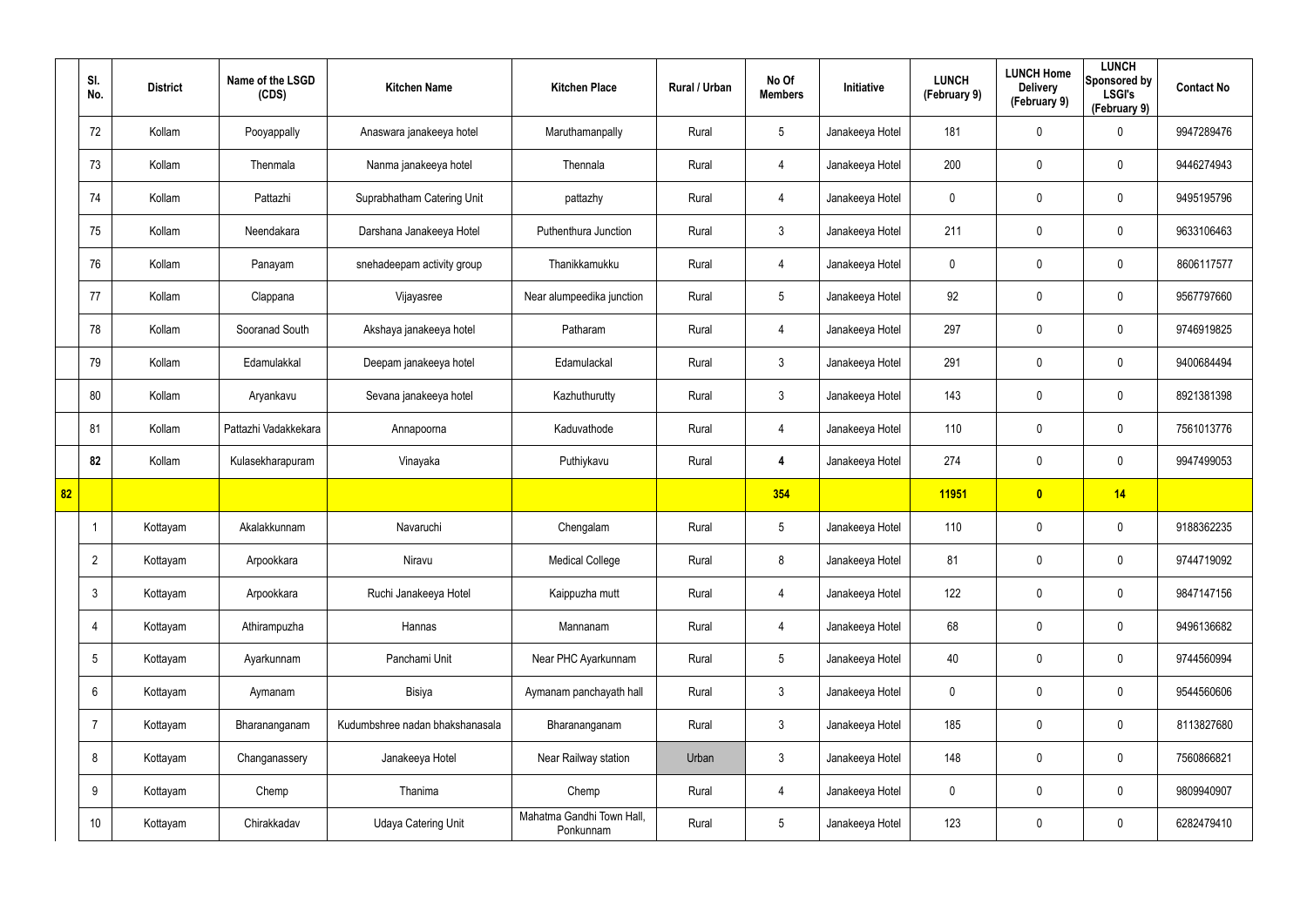| SI.<br>No.      | <b>District</b> | Name of the LSGD<br>(CDS) | <b>Kitchen Name</b>            | <b>Kitchen Place</b>               | Rural / Urban | No Of<br><b>Members</b> | Initiative      | <b>LUNCH</b><br>(February 9) | <b>LUNCH Home</b><br><b>Delivery</b><br>(February 9) | <b>LUNCH</b><br>Sponsored by<br><b>LSGI's</b><br>(February 9) | <b>Contact No</b> |
|-----------------|-----------------|---------------------------|--------------------------------|------------------------------------|---------------|-------------------------|-----------------|------------------------------|------------------------------------------------------|---------------------------------------------------------------|-------------------|
| 11              | Kottayam        | Chirakkadav               | Sargam                         | Thekkethu Kavala                   | Rural         | $\mathbf{3}$            | Janakeeya Hotel | 72                           | 0                                                    | $\mathbf 0$                                                   | 9656087110        |
| 12              | Kottayam        | Elikulam                  | Janakeeya Hotel Elikkulam      | Manchakuzhy                        | Rural         | $\mathbf{3}$            | Janakeeya Hotel | 55                           | 0                                                    | $\mathbf 0$                                                   | 9074768314        |
| 13              | Kottayam        | Ettumanoor                | Gramashree cafe kudumbasree    | Nandanam auditorium,<br>Ettumanoor | Urban         | 5                       | Janakeeya Hotel | 144                          | 0                                                    | $\pmb{0}$                                                     | 9847334071        |
| 14              | Kottayam        | Kadanad                   | Thanal catering                | Kadanad                            | Rural         | 5                       | Janakeeya Hotel | 154                          | 0                                                    | $\mathbf 0$                                                   | 9048099040        |
| 15              | Kottayam        | Kadaplamattam             | Salt &pepper                   | Near Kadaplamattom CDS             | Rural         | $\overline{4}$          | Janakeeya Hotel | 45                           | 29                                                   | $\mathbf 0$                                                   | 9645400860        |
| 16              | Kottayam        | Kadaplamattam             | Kadaplamattam Janakeeya Hotel  | Vayala                             | Rural         | $\overline{4}$          | Janakeeya Hotel | 60                           | 68                                                   | $\boldsymbol{0}$                                              | 9446804954        |
| 17              | Kottayam        | Kaduthuruthy              | Janakeeya Hotel                | Panchayath premise                 | Rural         | 6                       | Janakeeya Hotel | 136                          | $\mathbf 0$                                          | $\mathbf 0$                                                   | 9847166464        |
| 18              | Kottayam        | Kallara                   | Vasuki Janakeeya hotel         | Kallara                            | Rural         | $\mathbf{3}$            | Janakeeya Hotel | 87                           | 0                                                    | $\mathbf 0$                                                   | 9846103478        |
| 19              | Kottayam        | Kanakkari                 | Jesus                          | Pattithanam                        | Rural         | $5\phantom{.0}$         | Janakeeya Hotel | 137                          | $\mathbf 0$                                          | $\boldsymbol{0}$                                              | 9447192439        |
| 20              | Kottayam        | Kangazha                  | Sulabha                        | Pathanadu                          | Rural         | $5\phantom{.0}$         | Janakeeya Hotel | 88                           | 0                                                    | $\mathbf 0$                                                   | 9847438293        |
| 21              | Kottayam        | Kanjirapally              | Vanitha canteen                | Panchayath premise                 | Rural         | $\mathbf{3}$            | Janakeeya Hotel | 145                          | $\mathbf 0$                                          | $\boldsymbol{0}$                                              | 9605391868        |
| 22              | Kottayam        | Karoor                    | Unarvu janakeeya hotel         | Valavoor                           | Rural         | $5\phantom{.0}$         | Janakeeya Hotel | 170                          | $\mathbf 0$                                          | $\mathbf 0$                                                   | 8304903250        |
| 23              | Kottayam        | Karukachal                | <b>Sukrutham Catering Unit</b> | Karukachal                         | Rural         | $5\phantom{.0}$         | Janakeeya Hotel | 50                           | $\mathbf 0$                                          | $\mathbf 0$                                                   | 9847766843        |
| 24              | Kottayam        | Kidangoor                 | Janakeeya hotel                | Kidangoor Panchayath               | Rural         | $\mathbf{3}$            | Janakeeya Hotel | 104                          | $\mathbf 0$                                          | $\pmb{0}$                                                     | 9048080292        |
| 25              | Kottayam        | Kooroppada                | Achus Janakeeya Hotel          | Panchayath                         | Rural         | $\mathbf{3}$            | Janakeeya Hotel | 55                           | $\mathbf 0$                                          | $\mathbf 0$                                                   | 9778121989        |
| 26              | Kottayam        | Koottickal                | Janakeeya hotel                | Koottickal                         | Rural         | $5\phantom{.0}$         | Janakeeya Hotel | 88                           | $\mathbf 0$                                          | $\mathbf 0$                                                   | 9645219929        |
| 27              | Kottayam        | Koruthodu                 | Koruthodu Janakeeya Hotel      | Koruthodu                          | Rural         | $6\phantom{.}6$         | Janakeeya Hotel | 67                           | $\mathbf 0$                                          | $\mathbf 0$                                                   | 7510770418        |
| 28              | Kottayam        | KottayamNorth             | Alfa Canteen                   | Municipality Kottayam              | Urban         | 5                       | Janakeeya Hotel | $\mathbf 0$                  | $\mathbf 0$                                          | $\mathbf 0$                                                   | 9846571923        |
| 29              | Kottayam        | KottayamNorth             | Kerala cafe janakeeya hotel    | Choottuveli                        | Urban         | $\mathbf{3}$            | Janakeeya Hotel | 373                          | $\mathbf 0$                                          | $\mathbf 0$                                                   | 8129337294        |
| 30 <sup>°</sup> | Kottayam        | KottayamNorth             | Maria Janakeeya Hotel          | Chungam                            | Urban         | 5                       | Janakeeya Hotel | 283                          | $\mathbf 0$                                          | $\pmb{0}$                                                     | 9744843928        |
| 31              | Kottayam        | KottayamNorth             | Ambady Janakeeya Hotel         | Karapuzha                          | Urban         | $\overline{4}$          | Janakeeya Hotel | 0                            | $\mathbf 0$                                          | $\mathbf 0$                                                   | 9496374594        |
| 32              | Kottayam        | Kozhuvanal                | Rohini Janakeeya Hotel         | Vakkappulam                        | Rural         | $\mathfrak{Z}$          | Janakeeya Hotel | 0                            | $\mathbf 0$                                          | $\pmb{0}$                                                     | 9400216885        |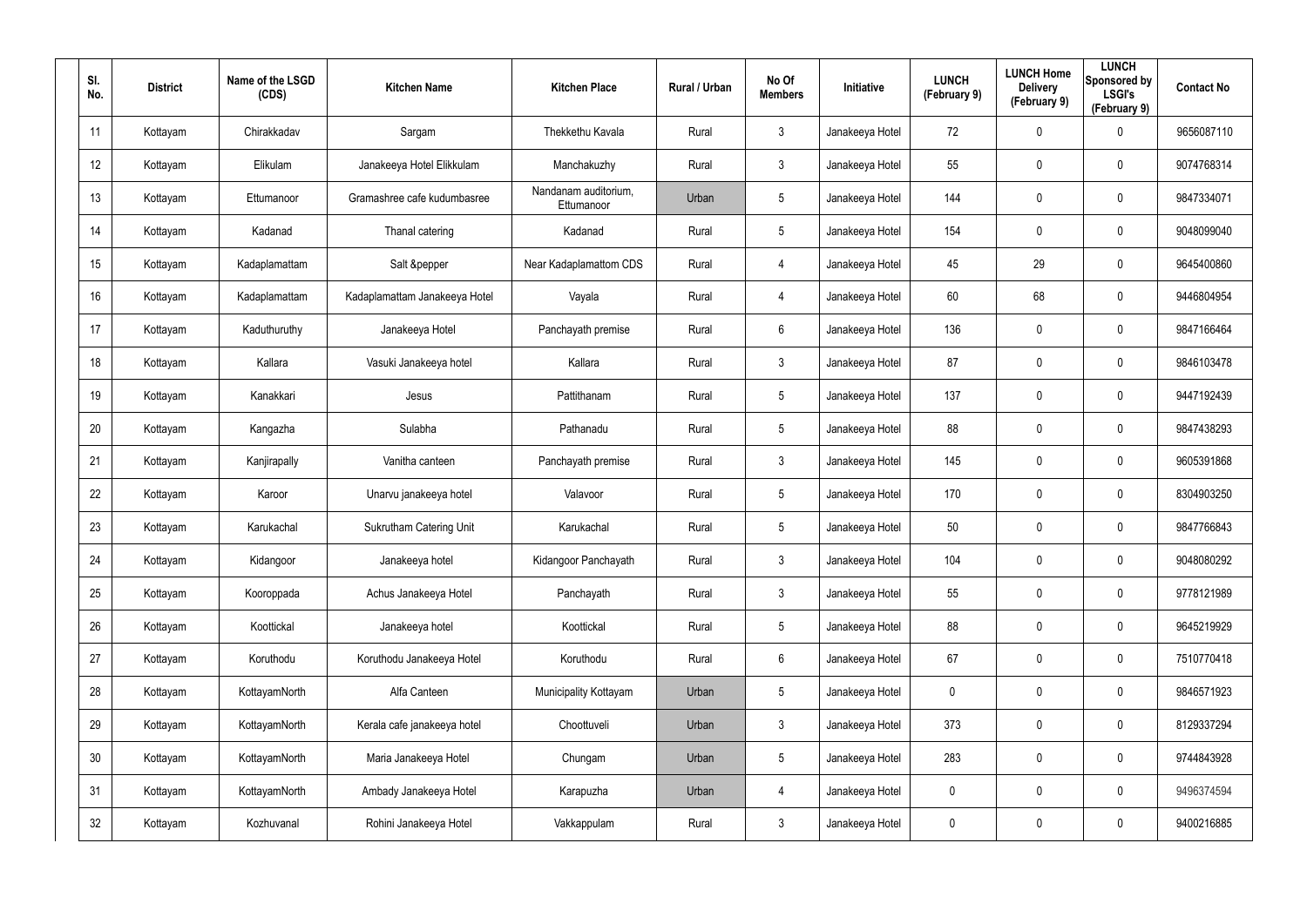|    | SI.<br>No. | <b>District</b> | Name of the LSGD<br>(CDS) | <b>Kitchen Name</b>             | <b>Kitchen Place</b>           | Rural / Urban | No Of<br><b>Members</b> | Initiative      | <b>LUNCH</b><br>(February 9) | <b>LUNCH Home</b><br><b>Delivery</b><br>(February 9) | <b>LUNCH</b><br>Sponsored by<br><b>LSGI's</b><br>(February 9) | <b>Contact No</b> |
|----|------------|-----------------|---------------------------|---------------------------------|--------------------------------|---------------|-------------------------|-----------------|------------------------------|------------------------------------------------------|---------------------------------------------------------------|-------------------|
|    | 33         | Kottayam        | Kuravilangadu             | kudumbashree janakeeya hotel    | kuravilangady by pass junction | Rural         | $5\phantom{.0}$         | Janakeeya Hotel | 72                           | 0                                                    | 0                                                             | 7559022364        |
|    | 34         | Kottayam        | Kurichi                   | Swad Catering                   | Cheruvelippadi                 | Rural         | $\overline{4}$          | Janakeeya Hotel | 0                            | $\mathbf 0$                                          | $\mathbf 0$                                                   | 9847891917        |
|    | 35         | Kottayam        | Madappally                | SR catering                     | Mammoodu                       | Rural         | $\mathbf{3}$            | Janakeeya Hotel | $\boldsymbol{0}$             | 0                                                    | $\pmb{0}$                                                     | 9747702203        |
|    | 36         | Kottayam        | Manimala                  | Vanitha canteen                 | Manimala                       | Rural         | $\mathbf{3}$            | Janakeeya Hotel | 166                          | 0                                                    | $\mathbf 0$                                                   | 9946318069        |
|    | 37         | Kottayam        | Manjoor                   | Oruma catering unit             | Kuruppanthara                  | Rural         | $5\phantom{.0}$         | Janakeeya Hotel | 79                           | 0                                                    | $\pmb{0}$                                                     | 9349189590        |
|    | 38         | Kottayam        | Marangattupilly           | Marangattupilly Janakeeya Hotel | Marangattupilly                | Rural         | 4                       | Janakeeya Hotel | 180                          | 0                                                    | $\pmb{0}$                                                     | 9544416772        |
|    | 39         | Kottayam        | Maravanthuruth            | Changathi                       | Maravanthuruth                 | Rural         | 4                       | Janakeeya Hotel | 72                           | 0                                                    | $\pmb{0}$                                                     | 9744598169        |
|    | 40         | Kottayam        | Meenachil                 | Akshaya Janakeeya hotel         | Idamattam                      | Rural         | 4                       | Janakeeya Hotel | 113                          | 0                                                    | $\mathbf 0$                                                   | 9747190979        |
|    | 41         | Kottayam        | Meenachil                 | Archana janakeeya Hotel         | Paika                          | Rural         | $5\phantom{.0}$         | Janakeeya Hotel | 189                          | 0                                                    | $\pmb{0}$                                                     | 9048759539        |
| 83 | 42         | Kottayam        | Meenadom                  | Nainus                          | Meenadom                       | Rural         | $\mathbf{3}$            | Janakeeya Hotel | 77                           | 0                                                    | $\mathbf 0$                                                   | 9539752801        |
|    | 43         | Kottayam        | Melukavu                  | Seenayi Cafe centre             | Melukavumattam                 | Rural         | $5\phantom{.0}$         | Janakeeya Hotel | $\mathbf 0$                  | 0                                                    | $\pmb{0}$                                                     | 9744546703        |
|    | 44         | Kottayam        | Moonnilav                 | Aiswarya                        | Moonnilav                      | Rural         | $\mathbf{3}$            | Janakeeya Hotel | 92                           | 0                                                    | $\mathbf 0$                                                   | 8281227689        |
|    | 45         | Kottayam        | Mulakkulam                | Janakeeya Hotel                 | Moorkkattilpadi                | Rural         | 4                       | Janakeeya Hotel | 62                           | 0                                                    | 0                                                             | 9747856382        |
|    | 46         | Kottayam        | Mundakkayam               | Janakeeya Hotel Mundakkayam     | Mundakkayam                    | Rural         | 6                       | Janakeeya Hotel | 155                          | 0                                                    | $\pmb{0}$                                                     | 9495314979        |
|    | 47         | Kottayam        | Nedumkunnam               | Nanma Kudumbashree Unit         | Nedumkunnam                    | Rural         | $5\phantom{.0}$         | Janakeeya Hotel | 64                           | 0                                                    | $\overline{2}$                                                | 7306791612        |
|    | 48         | Kottayam        | Neendoor                  | Gruhasree ME Unit               | Panchayath                     | Rural         | $\mathbf{3}$            | Janakeeya Hotel | 57                           | 0                                                    | $\mathbf 0$                                                   | 9847756958        |
|    | 49         | Kottayam        | Njeezhoor                 | Annapoorna Janakeeya Hotel      | Panchayath                     | Rural         | 4                       | Janakeeya Hotel | 114                          | 0                                                    | $\mathbf 0$                                                   | 9745246839        |
|    | 50         | Kottayam        | Pala                      | Angel Janakeeya Hotel           | Pala Municipality              | Urban         | 4                       | Janakeeya Hotel | 209                          | 0                                                    | $\mathbf 0$                                                   | 9745963125        |
|    | 51         | Kottayam        | Pala                      | Harithasree catering            | Chethimattam                   | Urban         | $5\phantom{.0}$         | Janakeeya Hotel | 227                          | 0                                                    | $\mathbf 0$                                                   | 9895154240        |
|    | 52         | Kottayam        | Pallickathodu             | Sangeetha                       | Pallickathodu Bus stand        | Rural         | $\mathbf{3}$            | Janakeeya Hotel | 70                           | 0                                                    | $\mathbf 0$                                                   | 9633814381        |
|    | 53         | Kottayam        | Pampady                   | Thrupthi                        | Pampady Town                   | Rural         | $5\phantom{.0}$         | Janakeeya Hotel | 0                            | 0                                                    | $\mathbf 0$                                                   | 9633013622        |
|    | 54         | Kottayam        | Panachikkadu              | Ruchi Canteen                   | Paruthumpara                   | Rural         | $5\phantom{.0}$         | Janakeeya Hotel | 85                           | 0                                                    | $\mathsf{0}$                                                  | 9656411494        |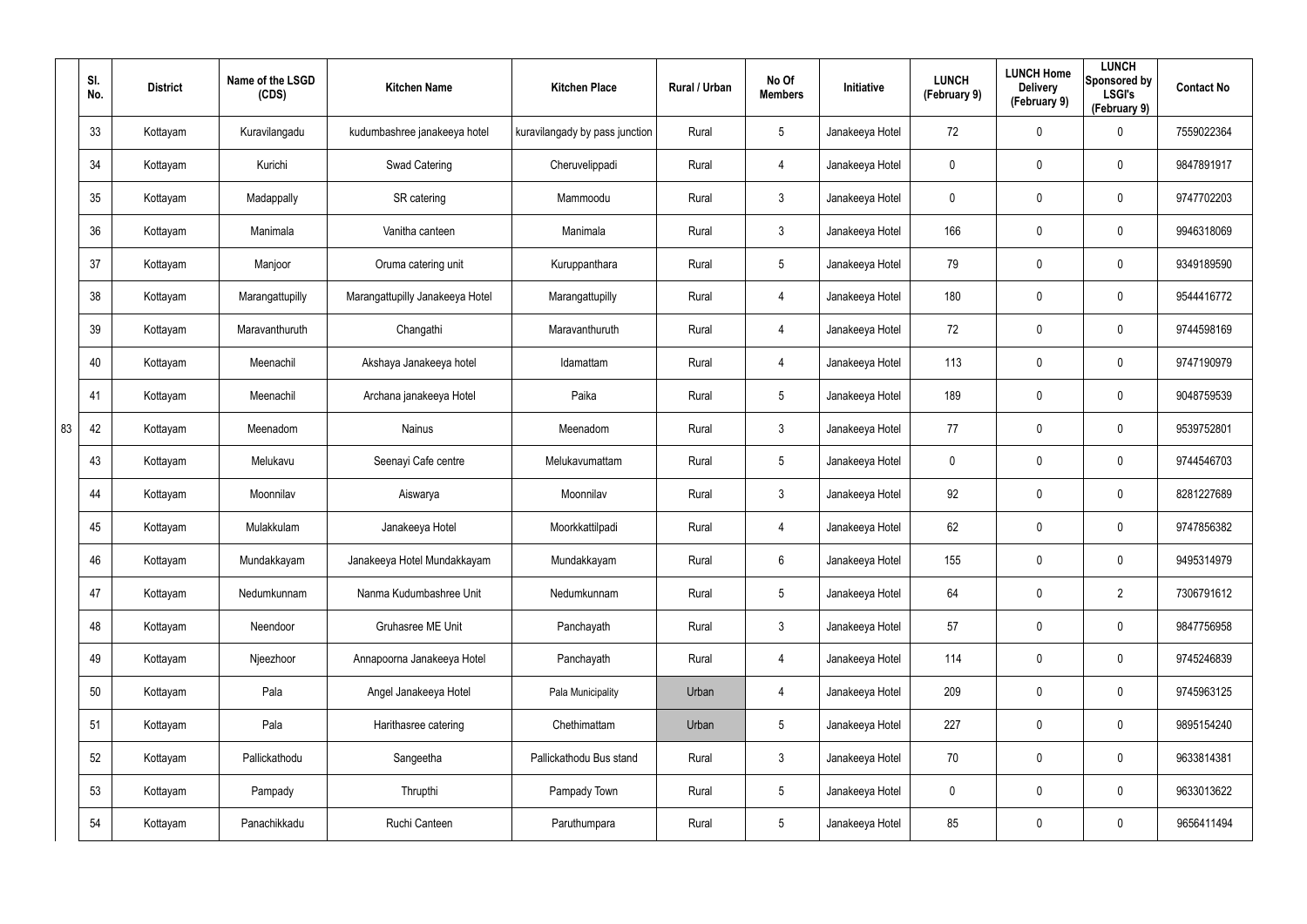| SI.<br>No. | <b>District</b> | Name of the LSGD<br>(CDS) | <b>Kitchen Name</b>                                      | <b>Kitchen Place</b>                 | Rural / Urban | No Of<br><b>Members</b> | Initiative      | <b>LUNCH</b><br>(February 9) | <b>LUNCH Home</b><br><b>Delivery</b><br>(February 9) | <b>LUNCH</b><br>Sponsored by<br><b>LSGI's</b><br>(February 9) | <b>Contact No</b> |
|------------|-----------------|---------------------------|----------------------------------------------------------|--------------------------------------|---------------|-------------------------|-----------------|------------------------------|------------------------------------------------------|---------------------------------------------------------------|-------------------|
| 55         | Kottayam        | Parathodu                 | Janakeeya Hotel Parathodu                                | Panchayath                           | Rural         | 4                       | Janakeeya Hotel | 55                           | $\mathbf 0$                                          | 0                                                             | 7907455541        |
| 56         | Kottayam        | Paippadu                  | Thejus                                                   | Paippadu                             | Rural         | $5\overline{)}$         | Janakeeya Hotel | 222                          | $\mathbf 0$                                          | $\mathbf 0$                                                   | 7034621426        |
| 57         | Kottayam        | Poonjar                   | Haritham                                                 | Poonjar                              | Rural         | $5\phantom{.0}$         | Janakeeya Hotel | 90                           | $\mathbf 0$                                          | $\mathbf 0$                                                   | 9495235348        |
| 58         | Kottayam        | poonjar south             | Sowbhagya Janakeeya Hotel                                | poonjar south                        | Rural         | 4                       | Janakeeya Hotel | 190                          | $\mathbf 0$                                          | $\mathbf 0$                                                   | 9495151799        |
| 59         | Kottayam        | Puthuppalli               | Ammaveedu                                                | Puthuppally bus stand                | Rural         | $5\phantom{.0}$         | Janakeeya Hotel | 240                          | $\mathbf 0$                                          | $\mathbf 0$                                                   | 9947156548        |
| 60         | Kottayam        | Ramapuram                 | Ruchi                                                    | Ramapuram                            | Rural         | 4                       | Janakeeya Hotel | 255                          | $\mathbf 0$                                          | $\mathbf 0$                                                   | 9495107277        |
| 61         | Kottayam        | T.V.Puram                 | Vijaya Janakeeya Hotel                                   | TV Puram                             | Rural         | $\mathbf{3}$            | Janakeeya Hotel | 0                            | $\pmb{0}$                                            | 0                                                             | 9847614136        |
| 62         | Kottayam        | Teekkoy                   | Kairali                                                  | Vagamattom, Kallambhagam             | Rural         | $\mathbf{3}$            | Janakeeya Hotel | 87                           |                                                      | 0                                                             | 7025702768        |
| 63         | Kottayam        | Thalanad                  | Nanma                                                    | Muttambhagam Kavala                  | Rural         | $\mathbf{3}$            | Janakeeya Hotel | 77                           | $\pmb{0}$                                            | 0                                                             | 9961289547        |
| 64         | Kottayam        | Thalappalam               | Ameya                                                    | Thalappalam                          | Rural         | 4                       | Janakeeya Hotel | 104                          | $\boldsymbol{0}$                                     | $\mathbf 0$                                                   | 7025932626        |
| 65         | Kottayam        | Thalayolaparambu          | kudumbashree janakeeya hotel                             | Thalayolaparambu                     | Rural         | $\mathbf{3}$            | Janakeeya Hotel | 94                           | $\pmb{0}$                                            | 0                                                             | 7994830570        |
| 66         | Kottayam        | Thidanadu                 | Janani                                                   | Chemmlamattam                        | Rural         | 6                       | Janakeeya Hotel | 121                          | $\boldsymbol{0}$                                     | 0\$                                                           | 9562695545        |
| 67         | Kottayam        | Thidanadu                 | Krishna                                                  | Near Panchayath                      | Rural         | 4                       | Janakeeya Hotel | 180                          | $\pmb{0}$                                            | 0                                                             | 9605565960        |
| 68         | Kottayam        | Thiruvarppu               | Sreeparvathy food products                               | Illickal                             | Rural         | $\mathfrak{Z}$          | Janakeeya Hotel | 162                          | $\pmb{0}$                                            | $\pmb{0}$                                                     | 9747289846        |
| 69         | Kottayam        | Thrikkodithanam           | Swanthanam                                               | Thrikkodithanam                      | Rural         | $5\phantom{.0}$         | Janakeeya Hotel | 50                           | $\pmb{0}$                                            | $\pmb{0}$                                                     | 7902729237        |
| 70         | Kottayam        | Udayanapuram              | Uppum Mulakum                                            | Nerekadavu                           | Rural         | $\mathbf{3}$            | Janakeeya Hotel | 39                           | $\pmb{0}$                                            | $\pmb{0}$                                                     | 8111850728        |
| 71         | Kottayam        | Udayanapuram              | Aiswarya Activity Group                                  | Vaikom Block Panchayath              | Rural         | $5\phantom{.0}$         | Janakeeya Hotel | 62                           | $\pmb{0}$                                            | $\pmb{0}$                                                     | 9847437286        |
| 72         | Kottayam        | Uzhavoor                  | Uzhavoor Janakeeya Hotel                                 | Uzhavoor Town                        | Rural         | 8                       | Janakeeya Hotel | 295                          | $\overline{0}$                                       | $\pmb{0}$                                                     | 9746074266        |
| 73         | Kottayam        | Vaikom                    | <b>Chanees Eats</b>                                      | Chalapparambu                        | Urban         | $\overline{4}$          | Janakeeya Hotel | 89                           | $\pmb{0}$                                            | $\pmb{0}$                                                     | 9446467389        |
| 74         | Kottayam        | Vakathanam                | Padheyam                                                 | Njaliakuzhi                          | Rural         | $6\phantom{.0}$         | Janakeeya Hotel | 175                          | $\overline{0}$                                       | $\pmb{0}$                                                     | 9495010073        |
| 75         | Kottayam        | Vazhappally               | Udayam                                                   | Vazhappally                          | Rural         | $\overline{4}$          | Janakeeya Hotel | 249                          | $\pmb{0}$                                            | $\pmb{0}$                                                     | 9562267564        |
| 76         | Kottayam        | Vazhoor                   | Kudumbashree Canteen Unit At<br>Vazhoor Grama Panchayath | Vazhoor Grama Panchayath<br>Building | Rural         | $5\phantom{.0}$         | Janakeeya Hotel | 0                            | $\overline{0}$                                       | 0                                                             | 9544717796        |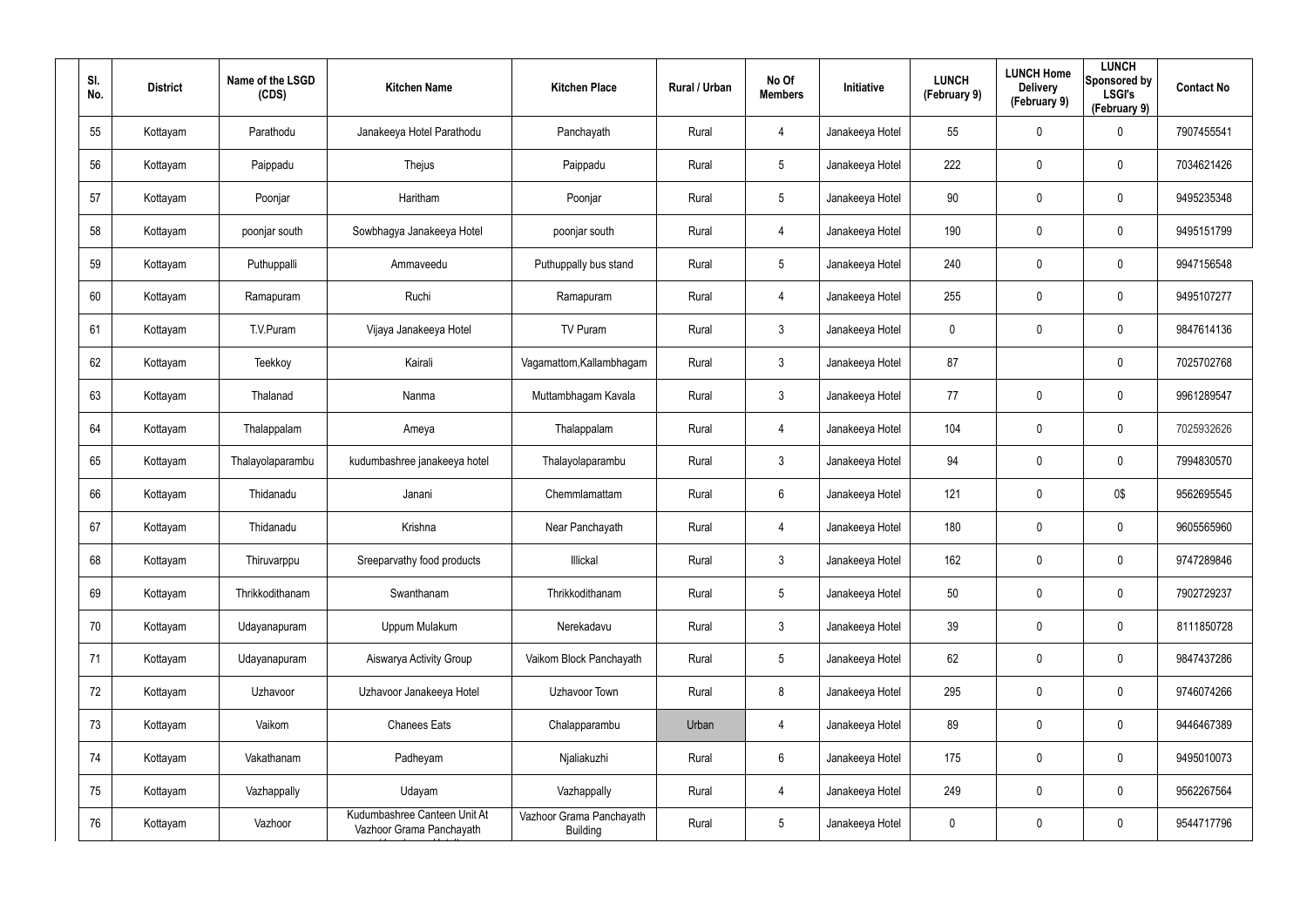|    | SI.<br>No.      | <b>District</b> | Name of the LSGD<br>(CDS) | <b>Kitchen Name</b>            | <b>Kitchen Place</b>                  | Rural / Urban | No Of<br><b>Members</b> | Initiative      | <b>LUNCH</b><br>(February 9) | <b>LUNCH Home</b><br><b>Delivery</b><br>(February 9) | <b>LUNCH</b><br>Sponsored by<br><b>LSGI's</b><br>(February 9) | <b>Contact No</b> |
|----|-----------------|-----------------|---------------------------|--------------------------------|---------------------------------------|---------------|-------------------------|-----------------|------------------------------|------------------------------------------------------|---------------------------------------------------------------|-------------------|
|    | 77              | Kottayam        | Vazhoor                   | New India                      | Nedumavu                              | Rural         | $\mathbf{3}$            | Janakeeya Hotel | 39                           | 0                                                    | $\mathbf 0$                                                   | 9744581242        |
|    | 78              | Kottayam        | Vechoor                   | Treeland Annapoorna            | <b>Bund Road</b>                      | Rural         | $\mathbf{3}$            | Janakeeya Hotel | 78                           | 0                                                    | $\pmb{0}$                                                     | 8606814487        |
|    | 79              | Kottayam        | Veliyannoor               | Thanima foods                  | Veliyannoor                           | Rural         | $\mathbf{3}$            | Janakeeya Hotel | 138                          | $\mathbf 0$                                          | $\mathbf 0$                                                   | 9744392147        |
|    | 80              | Kottayam        | Vellavoor                 | Uppum Mulakum Janakeeya Hotel  | Panchayath premise                    | Rural         | $5\phantom{.0}$         | Janakeeya Hotel | 90                           | 0                                                    | $\pmb{0}$                                                     | 9188317288        |
|    | 81              | Kottayam        | Velloor                   | Puzhayoram catering            | Near Velloor cds office               | Rural         | $\overline{4}$          | Janakeeya Hotel | 98                           | $\mathbf 0$                                          | $\pmb{0}$                                                     | 9895522286        |
|    | 82              | Kottayam        | Vijayapuram               | Niravu                         | Iranjal                               | Rural         | $\mathfrak{Z}$          | Janakeeya Hotel | 234                          | 0                                                    | $\pmb{0}$                                                     | 9495245895        |
|    | 83              | Kottayam        | Vijayapuram               | Renown Janakeeya Hotel         | Vadavathoor                           | Rural         | $5\phantom{.0}$         | Janakeeya Hotel | 183                          | 0                                                    | $\mathbf 0$                                                   | 8606536302        |
| 83 |                 |                 |                           |                                |                                       |               | 336                     |                 | 8969                         | 97                                                   | 2                                                             |                   |
|    |                 | Kozhikode       | Balussery                 | Unarvu Janakeeya Hotel         | Balussery                             | Rural         | $5\phantom{.0}$         | Janakeeya Hotel | 171                          | $\mathbf 0$                                          | $\boldsymbol{0}$                                              | 95440 03929       |
|    | $\overline{2}$  | Kozhikode       | Panangad                  | Kairali Janakeeya Hotel        | Balussery mukku at KK<br>hospital     | Rural         | $\mathbf{3}$            | Janakeeya Hotel | 382                          | 0                                                    | $\mathbf 0$                                                   | 97450 85782       |
|    | $\mathbf{3}$    | Kozhikode       | Koorachundu               | Koorachundu Janakeeya hotel    | Koorachundu                           | Rural         | $\overline{4}$          | Janakeeya Hotel | 280                          | $\mathbf 0$                                          | $\pmb{0}$                                                     | 94967 07886       |
|    | 4               | Kozhikode       | Koorachundu               | Koottayma Janakeeya Hotel      | Kallanode                             | Rural         | $5\phantom{.0}$         | Janakeeya Hotel | 345                          | 0                                                    | $\mathbf 0$                                                   | 94967 26850       |
|    | $5\overline{)}$ | Kozhikode       | Kottur                    | Sneha Janakeeya Hotel          | Kottur                                | Rural         | $5\phantom{.0}$         | Janakeeya Hotel | 170                          | 0                                                    | $\boldsymbol{0}$                                              | 97456 72101       |
|    | $6\overline{6}$ | Kozhikode       | Naduvannur                | Naduvannur Janakeeya Hotel     | Naduvannur                            | Rural         | $\overline{7}$          | Janakeeya Hotel | 321                          | $\pmb{0}$                                            | $\pmb{0}$                                                     | 8592-031802       |
|    | $\overline{7}$  | Kozhikode       | Naduvannur                | Kudumbashree Janakeeya Hotel   | Anjolimukku                           | Rural         | $\mathbf{3}$            | Janakeeya Hotel | 345                          | $\mathbf 0$                                          | $\mathbf 0$                                                   | 9995947043        |
|    | 8               | Kozhikode       | Ulliyeri                  | Ulliyeri Janakeeya Hotel       | Ulliyeri                              | Rural         | $\overline{4}$          | Janakeeya Hotel | 315                          | $\mathbf 0$                                          | $\mathbf 0$                                                   | 89434 06681       |
|    | 9               | Kozhikode       | Unnikulam                 | Swad Janakeeya Hotel           | Ekarool Kaappil Road                  | Rural         | $\mathbf{3}$            | Janakeeya Hotel | 755                          | 0                                                    | $\mathbf 0$                                                   | 85475 75474       |
|    | 10 <sup>°</sup> | Kozhikode       | Unnikulam                 | Chaithanya Janakeeya Hotel     | Opposite unnikulam<br>gramapanchayath | Rural         | $\mathbf{3}$            | Janakeeya Hotel | 699                          | $\mathbf 0$                                          | $\pmb{0}$                                                     | 87141 31460       |
|    | 11              | Kozhikode       | Nanminda                  | Akshaya vanitha hotel          | Nanminda panchayath building          | Rural         | $\mathbf{3}$            | Janakeeya Hotel | 163                          | $\mathbf 0$                                          | $\mathbf 0$                                                   | 9961184212        |
|    | 12              | Kozhikode       | Thalakkulathur            | Thalakkulathur Janakeeya Hotel | Parambath                             | Rural         | $\overline{4}$          | Janakeeya Hotel | 236                          | $\mathbf 0$                                          | $\pmb{0}$                                                     | 7593067511        |
|    | 13              | Kozhikode       | Kakkodi                   | Kakkodi Janakeeya Hotel        | Kakkodi Bazar                         | Rural         | $\overline{7}$          | Janakeeya Hotel | 332                          | 0                                                    | $\mathbf 0$                                                   | 8943123615        |
|    | 14              | Kozhikode       | Chelannur                 | Oottupura Janakeeya Hotel      | Ambalathukulangara                    | Rural         | $\overline{7}$          | Janakeeya Hotel | 145                          | 0                                                    | $\mathbf{1}$                                                  | 9846010528        |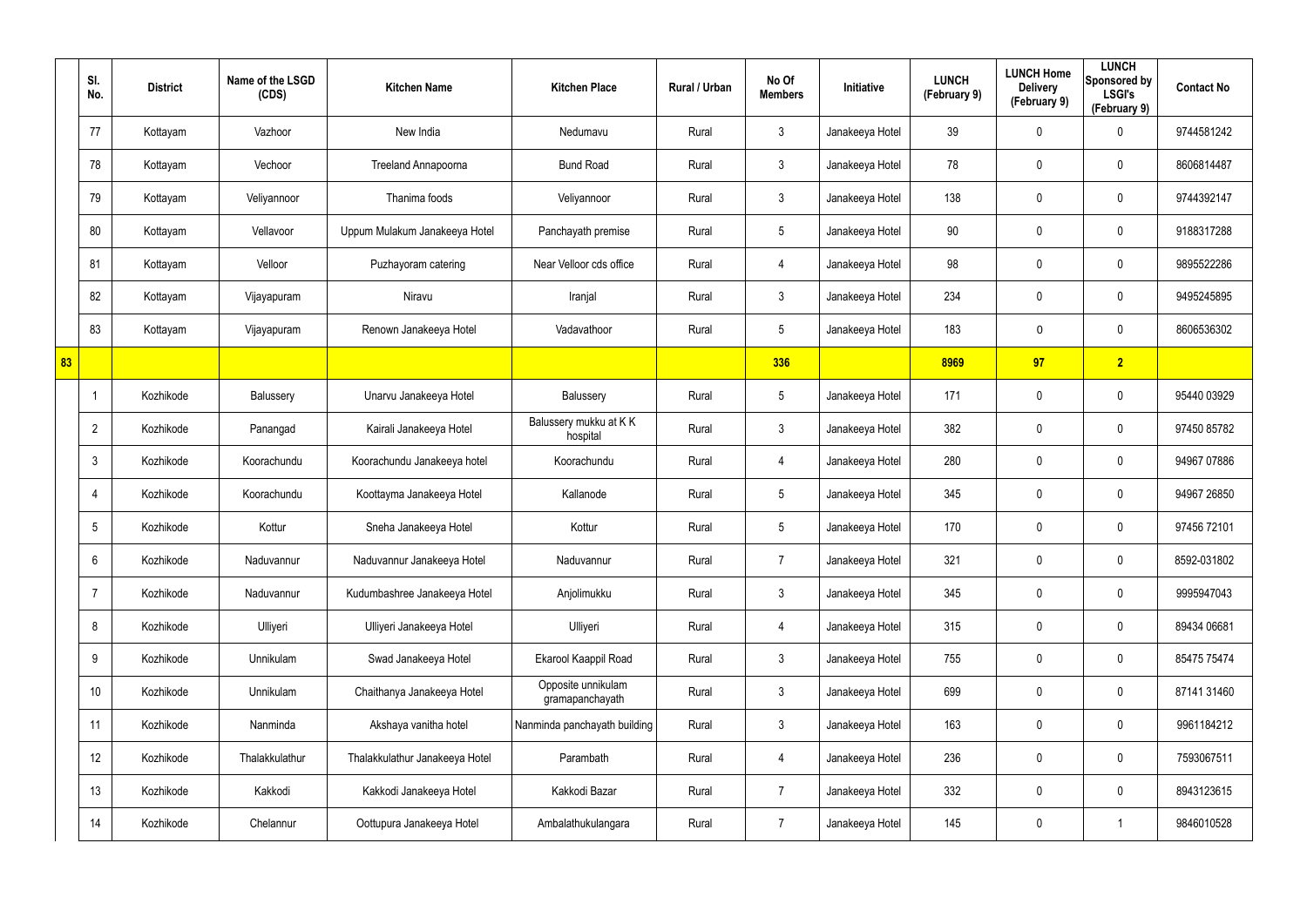| SI.<br>No. | <b>District</b> | Name of the LSGD<br>(CDS) | <b>Kitchen Name</b>                      | <b>Kitchen Place</b>      | Rural / Urban | No Of<br><b>Members</b> | <b>Initiative</b> | <b>LUNCH</b><br>(February 9) | <b>LUNCH Home</b><br><b>Delivery</b><br>(February 9) | <b>LUNCH</b><br>Sponsored by<br><b>LSGI's</b><br>(February 9) | <b>Contact No</b> |
|------------|-----------------|---------------------------|------------------------------------------|---------------------------|---------------|-------------------------|-------------------|------------------------------|------------------------------------------------------|---------------------------------------------------------------|-------------------|
| 15         | Kozhikode       | Narikkuni                 | Amma Janakeeya Hotel                     | Narikkuni                 | Rural         | 3                       | Janakeeya Hotel   | 150                          | 0                                                    | $\mathbf 0$                                                   | 9645606562        |
| 16         | Kozhikode       | Kakkoor                   | Janakeeya Hotel Kakkoor                  | Kakkoor                   | Rural         | $5\phantom{.0}$         | Janakeeya Hotel   | 180                          | 0                                                    | $\mathbf 0$                                                   | 8592050112        |
| 17         | Kozhikode       | Koduvally                 | Sadhya Janakeeya Hotel                   | G M L P School, Koduvally | Urban         | $5\phantom{.0}$         | Janakeeya Hotel   | 539                          | 0                                                    | $\mathbf 0$                                                   | 8593898831        |
| 18         | Kozhikode       | Koduvally                 | KKN Janakeeya Hotel Koduvally            | Nellamkandi               | Urban         | $\mathbf{3}$            | Janakeeya Hotel   | 168                          | 0                                                    | $\mathbf 0$                                                   | 9847650894        |
| 19         | Kozhikode       | Koduvally                 | Swad Janakeeya Hotel                     | Manipuram                 | Urban         | $5\phantom{.0}$         | Janakeeya Hotel   | 234                          | 0                                                    | $\mathbf 0$                                                   | 9946991995        |
| 20         | Kozhikode       | Madavoor                  | Madavoor Janakeeya Hotel                 | Near madavoor panchayath  | Rural         | $5\phantom{.0}$         | Janakeeya Hotel   | 197                          | 0                                                    | $\mathbf 0$                                                   | 8547590842        |
| 21         | Kozhikode       | Omasseri                  | Annapoornna Janakeeya Hotel              | Omasseri                  | Rural         | 4                       | Janakeeya Hotel   | 338                          | 0                                                    | $\mathbf 0$                                                   | 9605102599        |
| 22         | Kozhikode       | Puthuppadi                | Ruchi Janakeeya Hotel                    | Puthupadi                 | Rural         | $5\overline{)}$         | Janakeeya Hotel   | 252                          | 0                                                    | $\mathbf 0$                                                   | 7909113114        |
| 23         | Kozhikode       | Kizhakkoth                | Swad Janakeeya Hotel                     | Mariveettilthazham        | Rural         | 4                       | Janakeeya Hotel   | 175                          | 0                                                    | $\mathbf 0$                                                   | 9847086665        |
| 24         | Kozhikode       | Thamarassery              | Pavithram Janakeeya hotel                | Thamarassery old stand    | Rural         | 6                       | Janakeeya Hotel   | 381                          | 0                                                    | $\mathbf 0$                                                   | 9048389661        |
| 25         | Kozhikode       | Kodenchery                | Kairali Janakeeya Hotel                  | Kodenchery                | Rural         | 4                       | Janakeeya Hotel   | 144                          | 0                                                    | $\mathbf 0$                                                   | 9446037829        |
| 26         | Kozhikode       | Koodaranji                | Ruchikkoot Janakeeya Hotel               | Koodaranji                | Rural         | 6                       | Janakeeya Hotel   | 254                          | 0                                                    | $\mathbf 0$                                                   | 9496439278        |
| 27         | Kozhikode       | Thiruvambadi              | Pulari Janakeeya Hotel                   | Thondimmal                | Rural         | $5\overline{)}$         | Janakeeya Hotel   | 116                          | $\mathbf 0$                                          | $\mathbf 0$                                                   | 7034264232        |
| 28         | Kozhikode       | Kattippara                | Ruchi Janakeeya Hotel                    | Chamal                    | Rural         | 6                       | Janakeeya Hotel   | 120                          | 0                                                    | $\pmb{0}$                                                     | 7591974045        |
| 29         | Kozhikode       | Koyilandy North           | Naveena canteen                          | Near new bus stand        | Urban         | $\overline{7}$          | Janakeeya Hotel   | 622                          | 0                                                    | $\mathbf{3}$                                                  | 9544185262        |
| 30         | Kozhikode       | Koyilandy North           | Koyilandi Nagarasabha Janakeeya<br>Hotel | Near Kollamchira          | Urban         | 10 <sup>°</sup>         | Janakeeya Hotel   | 436                          | 0                                                    | $\mathbf 0$                                                   | 8943191728        |
| 31         | Kozhikode       | Koyilandi South           | Snehadeepam Janakeeya Hotel              | Muthambi                  | Urban         | $6\phantom{.}6$         | Janakeeya Hotel   | 61                           | 0                                                    | $\mathbf 0$                                                   | 9188198658        |
| 32         | Kozhikode       | Koyilandi South           | Kudumbashree Janakeeya Hotel             | Koyilandi Market          | Urban         | $\mathbf{3}$            | Janakeeya Hotel   | 303                          | 0                                                    | $\mathbf 0$                                                   | 9544185262        |
| 33         | Kozhikode       | Chengottukavu             | Amma Janakeeya Hotel                     | Edakkulam                 | Rural         | $5\phantom{.0}$         | Janakeeya Hotel   | 177                          | 0                                                    | $\mathbf 0$                                                   | 9048235785        |
| 34         | Kozhikode       | Atholi                    | Atholi Janakeeya Hotel                   | Kodassery                 | Rural         | 4                       | Janakeeya Hotel   | 122                          | 0                                                    | $\mathbf 0$                                                   | 9072499251        |
| 35         | Kozhikode       | Moodadi                   | Ruchi Janakeeya Hotel                    | Moodadi                   | Rural         | $5\phantom{.0}$         | Janakeeya Hotel   | 332                          | 0                                                    | $\mathbf 1$                                                   | 8281226403        |
| 36         | Kozhikode       | Chemancheri               | Annapoornna Janakeeya Hotel              | Pookkad                   | Rural         | $5\phantom{.0}$         | Janakeeya Hotel   | 190                          | 0                                                    | 1                                                             | 9048235785        |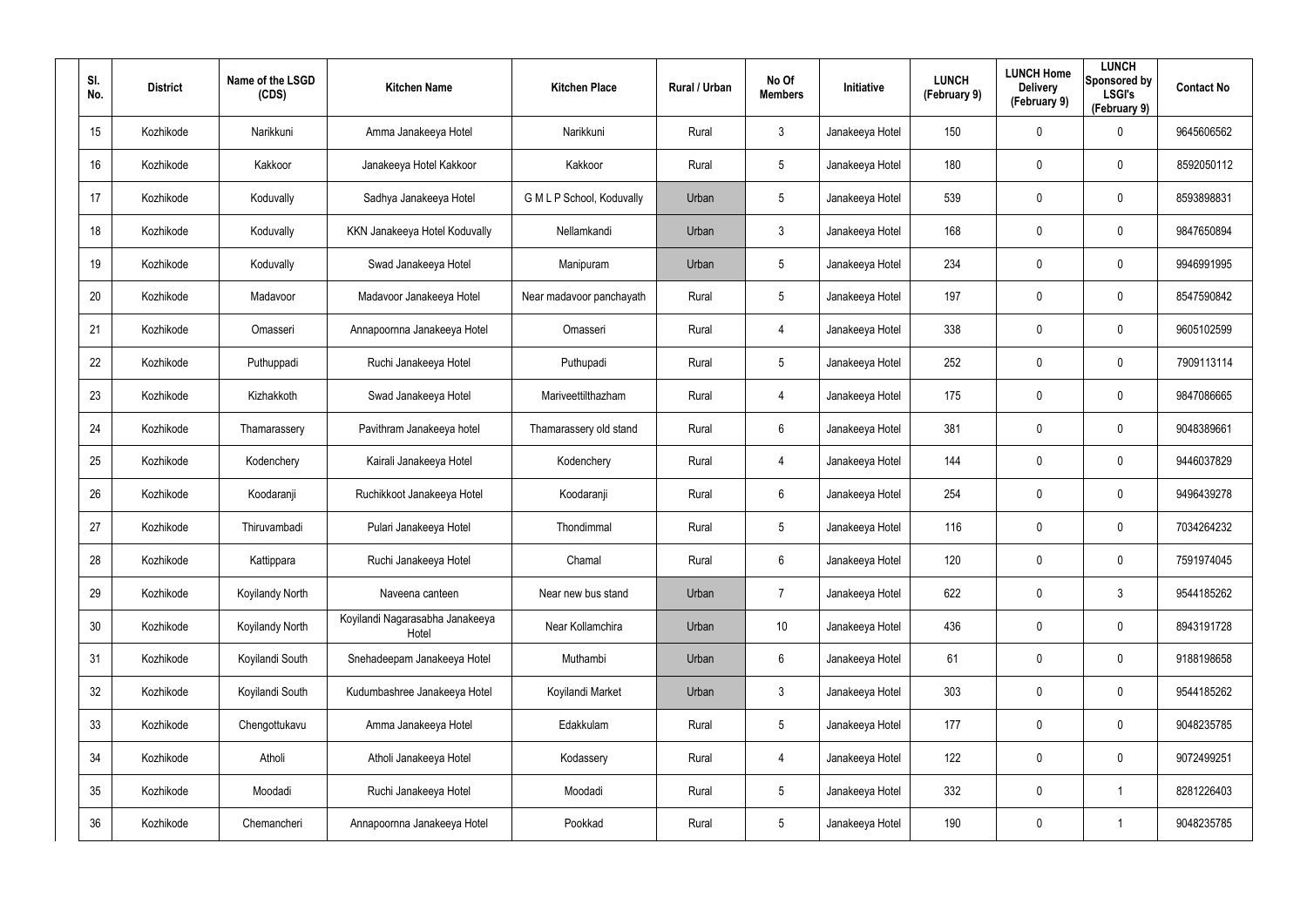|     | SI.<br>No. | <b>District</b> | Name of the LSGD<br>(CDS) | <b>Kitchen Name</b>        | <b>Kitchen Place</b>                        | Rural / Urban | No Of<br><b>Members</b> | Initiative      | <b>LUNCH</b><br>(February 9) | <b>LUNCH Home</b><br><b>Delivery</b><br>(February 9) | <b>LUNCH</b><br>Sponsored by<br><b>LSGI's</b><br>(February 9) | <b>Contact No</b> |
|-----|------------|-----------------|---------------------------|----------------------------|---------------------------------------------|---------------|-------------------------|-----------------|------------------------------|------------------------------------------------------|---------------------------------------------------------------|-------------------|
|     | 37         | Kozhikode       | Arikkulam                 | Thanima Janakeeya Hotel    | Kurudimukku                                 | Rural         | $\overline{4}$          | Janakeeya Hotel | 111                          | 0                                                    | -1                                                            | 9645137125        |
|     | 38         | Kozhikode       | Arikkulam                 | Ruchiyidam Janakeeya Hotel | Arikkulam                                   | Rural         | $\overline{4}$          | Janakeeya Hotel | 61                           | 0                                                    | $\mathbf 0$                                                   | 9048410803        |
|     | 39         | Kozhikode       | Kozhikode Central.        | Ruchikkoott                | <b>District Veterinary Hospital</b>         | Urban         | $\mathbf{3}$            | Janakeeya Hotel | 0                            | 0                                                    | $\mathbf 0$                                                   | 7025774213        |
|     | 40         | Kozhikode       | Kozhikode Central         | Sneha Ruchikkoott          | Mankavu                                     | Urban         | $\overline{4}$          | Janakeeya Hotel | 354                          | 52                                                   | $\pmb{0}$                                                     | 8921995031        |
|     | 41         | Kozhikode       | Kozhikode Central         | Tripthi Janakeeya Hotel    | Near AMLP School,<br>Moozhikkal             | Urban         | $\mathbf{3}$            | Janakeeya Hotel | 781                          | 124                                                  | $\mathbf 0$                                                   | 8129200288        |
|     | 42         | Kozhikode       | Kozhikode Central         | New Ganesh                 | Kovoor, near library                        | Urban         | $5\phantom{.0}$         | Janakeeya Hotel | 980                          | 60                                                   | $\pmb{0}$                                                     | 9349123701        |
|     | 43         | Kozhikode       | Kozhikode Central         | Ruchippura Janakeeya Hotel | Near Focus mall, New bus<br>stand Kozhikode | Urban         | $\mathbf{3}$            | Janakeeya Hotel | 0                            | 0                                                    | $\mathbf 0$                                                   | 9605602806        |
|     | 44         | Kozhikode       | Kozhikode Central         | Souparnika Janakeeya Hotel | Medical college near chest<br>hospital      | Urban         | 6                       | Janakeeya Hotel | 0                            | 0                                                    | $\mathbf 0$                                                   | 8281709784        |
|     | 45         | Kozhikode       | Kozhikode North           | Udayam kudumbasree canteen | Thadambattuthazham                          | Urban         | $5\phantom{.0}$         | Janakeeya Hotel | 500                          | 72                                                   | $\mathbf 0$                                                   | 7736850096        |
|     | 46         | Kozhikode       | Kozhikode North           | Ruchi                      | Elathoor, Chettikulam                       | Urban         | $\overline{4}$          | Janakeeya Hotel | 311                          | 0                                                    | $\mathbf 0$                                                   | 9947743713        |
|     | 47         | Kozhikode       | Kozhikode North           | Tasty Janakeeya Hotel      | Butt road                                   | Urban         | $5\phantom{.0}$         | Janakeeya Hotel | 552                          | 65                                                   | $\mathbf 0$                                                   | 9074462795        |
|     | 48         | Kozhikode       | Kozhikode North           | Oruma                      | Eranjikkal                                  | Urban         | $\overline{4}$          | Janakeeya Hotel | 393                          | 22                                                   | $\pmb{0}$                                                     |                   |
|     | 49         | Kozhikode       | Feroke                    | Ruchi vanitha mess         | Feroke Muncipality                          | Urban         | $\overline{7}$          | Janakeeya Hotel | 258                          | 0                                                    | $\mathbf 0$                                                   | 9544468026        |
|     | 50         | Kozhikode       | Feroke                    | Mithra Janakeeya Hotel     | Ambalangadi                                 | Urban         | $5\phantom{.0}$         | Janakeeya Hotel | 345                          | 0                                                    | $\pmb{0}$                                                     | 9847657229        |
|     | 51         | Kozhikode       | Feroke                    | Chemmeen Janakeeya Hotel   | Karuvanthuruthi                             | Urban         | $\overline{4}$          | Janakeeya Hotel | 314                          | $\mathbf 0$                                          | $\mathbf 0$                                                   | 9747265293        |
|     | 52         | Kozhikode       | Ramanattukara             | Tasty catering unit        | Ramanattukara                               | Urban         | $6\phantom{.0}$         | Janakeeya Hotel | 430                          | 0                                                    | $\mathbf 0$                                                   | 9961004004        |
| 106 | 53         | Kozhikode       | KozhikodeSouth            | Ushass cattering           | Meenchantha school                          | Urban         | $5\phantom{.0}$         | Janakeeya Hotel | 780                          | 0                                                    | $\mathbf 0$                                                   | 9645629224        |
|     | 54         | Kozhikode       | Kozhikode South           | Oruma                      | Naduvattam                                  | Urban         | $\overline{4}$          | Janakeeya Hotel | 280                          | $\mathbf 0$                                          | $\pmb{0}$                                                     | 9747405960        |
|     | 55         | Kozhikode       | Kozhikode South           | Ruchi Janakeeya Hotel      | Kundayithode                                | Urban         | $5\phantom{.0}$         | Janakeeya Hotel | 559                          | 0                                                    | $\mathbf 0$                                                   | 9526521036        |
|     | 56         | Kozhikode       | Kozhikode South           | Five star                  | Palayam                                     | Urban         | $\overline{4}$          | Janakeeya Hotel | 374                          | $\mathbf 0$                                          | $\pmb{0}$                                                     | 9744307041        |
|     | 57         | Kozhikode       | Olavanna                  | Kailamadam Janakeeya Hotel | Pantheerankavu bypass                       | Rural         | $6\phantom{.0}$         | Janakeeya Hotel | 285                          | 145                                                  | $\mathbf 0$                                                   | 9526123535        |
|     | 58         | Kozhikode       | Olavanna                  | Snehitha Janakeeya Hotel   | Kunnathupalam                               | Rural         | 6                       | Janakeeya Hotel | 308                          | 178                                                  | $\pmb{0}$                                                     | 9072771905        |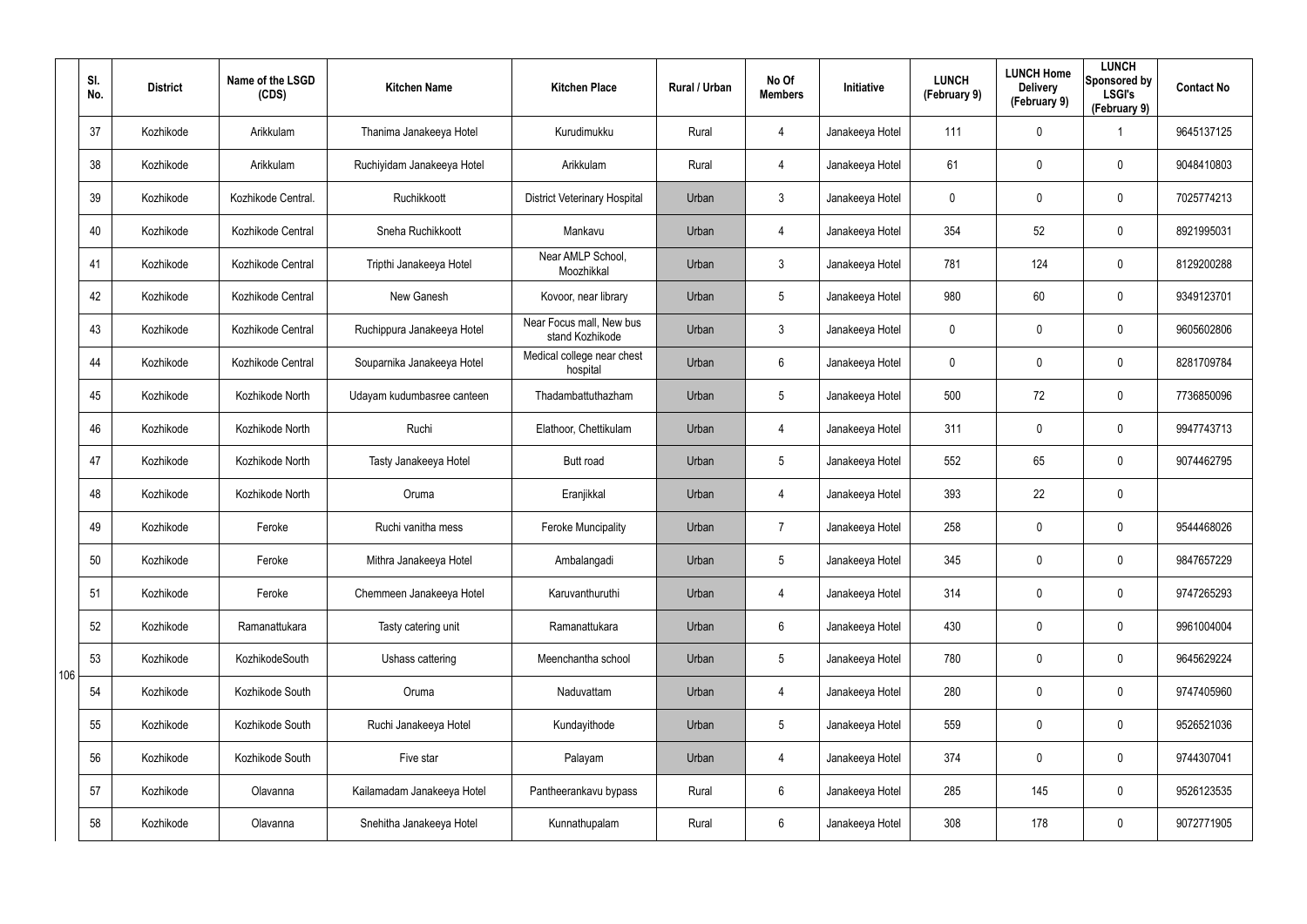| SI.<br>No. | <b>District</b> | Name of the LSGD<br>(CDS) | <b>Kitchen Name</b>                       | <b>Kitchen Place</b>               | Rural / Urban | No Of<br><b>Members</b> | <b>Initiative</b> | <b>LUNCH</b><br>(February 9) | <b>LUNCH Home</b><br><b>Delivery</b><br>(February 9) | <b>LUNCH</b><br>Sponsored by<br><b>LSGI's</b><br>(February 9) | <b>Contact No</b> |
|------------|-----------------|---------------------------|-------------------------------------------|------------------------------------|---------------|-------------------------|-------------------|------------------------------|------------------------------------------------------|---------------------------------------------------------------|-------------------|
| 59         | Kozhikode       | Kadalundi                 | Kadambhari Janakeeya Hotel                | Mannoor valavil                    | Rural         | 6                       | Janakeeya Hotel   | 163                          | 64                                                   | $\mathbf 0$                                                   | 9349923675        |
| 60         | Kozhikode       | Mukkam                    | Mukkam Friends Janakeeya hotel            | Mukkam                             | Urban         | 4                       | Janakeeya Hotel   | 420                          | 0                                                    | $\boldsymbol{0}$                                              | 9497215604        |
| 61         | Kozhikode       | Mukkam                    | Oottupura Janakeeya Hotel                 | Manassery                          | Urban         | 4                       | Janakeeya Hotel   | 499                          | 0                                                    | $\mathbf 0$                                                   | 9645563417        |
| 62         | Kozhikode       | Chathamangalam            | Prakruthi                                 | Chathamangalam vipanana<br>kendram | Rural         | $5\phantom{.0}$         | Janakeeya Hotel   | 0                            | 0                                                    | $\mathbf 0$                                                   | 9745828787        |
| 63         | Kozhikode       | Perumanna                 | Thushara Janakeeya Hotel                  | Vallikkunnu                        | Rural         | $5\phantom{.0}$         | Janakeeya Hotel   | 198                          | 0                                                    | $\boldsymbol{0}$                                              | 8113873612        |
| 64         | Kozhikode       | Kodiyathur                | Kanivu                                    | Eranjimavu                         | Rural         | 4                       | Janakeeya Hotel   | 154                          | 0                                                    | $\mathbf 0$                                                   | 9048094053        |
| 65         | Kozhikode       | Karassery                 | Karassery CDS Janakeeya Hotel             | Near karassery panchayath          | Rural         | 4                       | Janakeeya Hotel   | 216                          | 0                                                    | $\mathbf 0$                                                   | 9645120636        |
| 66         | Kozhikode       | Kuruvattoor               | Nanma Janakeeya Hotel                     | Payambra                           | Rural         | 4                       | Janakeeya Hotel   | 119                          | 0                                                    | $\mathbf 0$                                                   | 8547413299        |
| 67         | Kozhikode       | Mavoor                    | Koottayma Janakeeya Hotel                 | Mavoor                             | Rural         | 4                       | Janakeeya Hotel   | 338                          | 0                                                    | $\mathbf 0$                                                   | 9961856227        |
| 68         | Kozhikode       | Peruvayal                 | Tripthi Janakeeya Hotel                   | Velliparambu                       | Rural         | $5\overline{)}$         | Janakeeya Hotel   | 140                          | 0                                                    | $\mathbf 0$                                                   | 6238723687        |
| 69         | Kozhikode       | Kunnamangalam             | Snehapuram Janakeeya Hotel                | Karanthoor                         | Rural         | $\mathbf{3}$            | Janakeeya Hotel   | 0                            | 0                                                    | $\mathbf 0$                                                   | 9048545152        |
| 70         | Kozhikode       | Kuttiadi                  | Janakeeya Hotel                           | Kuttiadi Town                      | Rural         | 9                       | Janakeeya Hotel   | 242                          | 0                                                    | $\mathbf 0$                                                   | 8606099575        |
| 71         | Kozhikode       | Kavilumpara               | Kavilumpara panchayath Janakeeya<br>Hotel | Thottilpalam                       | Rural         | 4                       | Janakeeya Hotel   | 334                          | $\mathbf 0$                                          | $\mathbf 0$                                                   | 8157900256        |
| 72         | Kozhikode       | Maruthonkara              | Thanima Janakeeya Hotel                   | Adukkath                           | Rural         | $5\phantom{.0}$         | Janakeeya Hotel   | 296                          | 0                                                    | $\overline{2}$                                                | 9846974198        |
| 73         | Kozhikode       | Velom                     | Samridhi                                  | Kallumpuram - Theekkuni            | Rural         | $5\phantom{.0}$         | Janakeeya Hotel   | 179                          | $\mathbf 0$                                          | $\mathbf 0$                                                   | 9846813401        |
| 74         | Kozhikode       | Kunnummal                 | Ruchi Janakeeya Hotel                     | Kakkattil                          | Rural         | $5\phantom{.0}$         | Janakeeya Hotel   | 341                          | $\mathbf 0$                                          | $\mathbf 0$                                                   | 9605800608        |
| 75         | Kozhikode       | Naripatta                 | Sthree sakthi Janakeeya Hotel             | Kaiveli                            | Rural         | $5\phantom{.0}$         | Janakeeya Hotel   | 173                          | $\mathbf 0$                                          | $\mathbf 0$                                                   | 9645339232        |
| 76         | Kozhikode       | Kayakkodi                 | Samridhi Janakeeya Hotel                  | Kayakkodi                          | Rural         | $5\phantom{.0}$         | Janakeeya Hotel   | 236                          | 0                                                    | $\mathbf 0$                                                   | 9495587551        |
| 77         | Kozhikode       | Thurayur                  | Cds coffee house                          | Thurayur                           | Rural         | $5\phantom{.0}$         | Janakeeya Hotel   | 180                          | 0                                                    | $\mathbf 0$                                                   | 9048028293        |
| 78         | Kozhikode       | Payyoli                   | Mithra                                    | Payyoli Municipality               | Urban         | $5\phantom{.0}$         | Janakeeya Hotel   | 160                          | 0                                                    | $\mathbf 0$                                                   | 8606505900        |
| 79         | Kozhikode       | Meppayur                  | Ruchi canteen                             | Meppayur                           | Rural         | $5\phantom{.0}$         | Janakeeya Hotel   | 302                          | 0                                                    | $\mathbf 0$                                                   | 9447469729        |
| 80         | Kozhikode       | Thikkodi                  | Kaippunnyam Janakeeya Hotel               | Thikkodi                           | Rural         | $5\phantom{.0}$         | Janakeeya Hotel   | 185                          | 0                                                    | $\mathbf 0$                                                   | 9526071250        |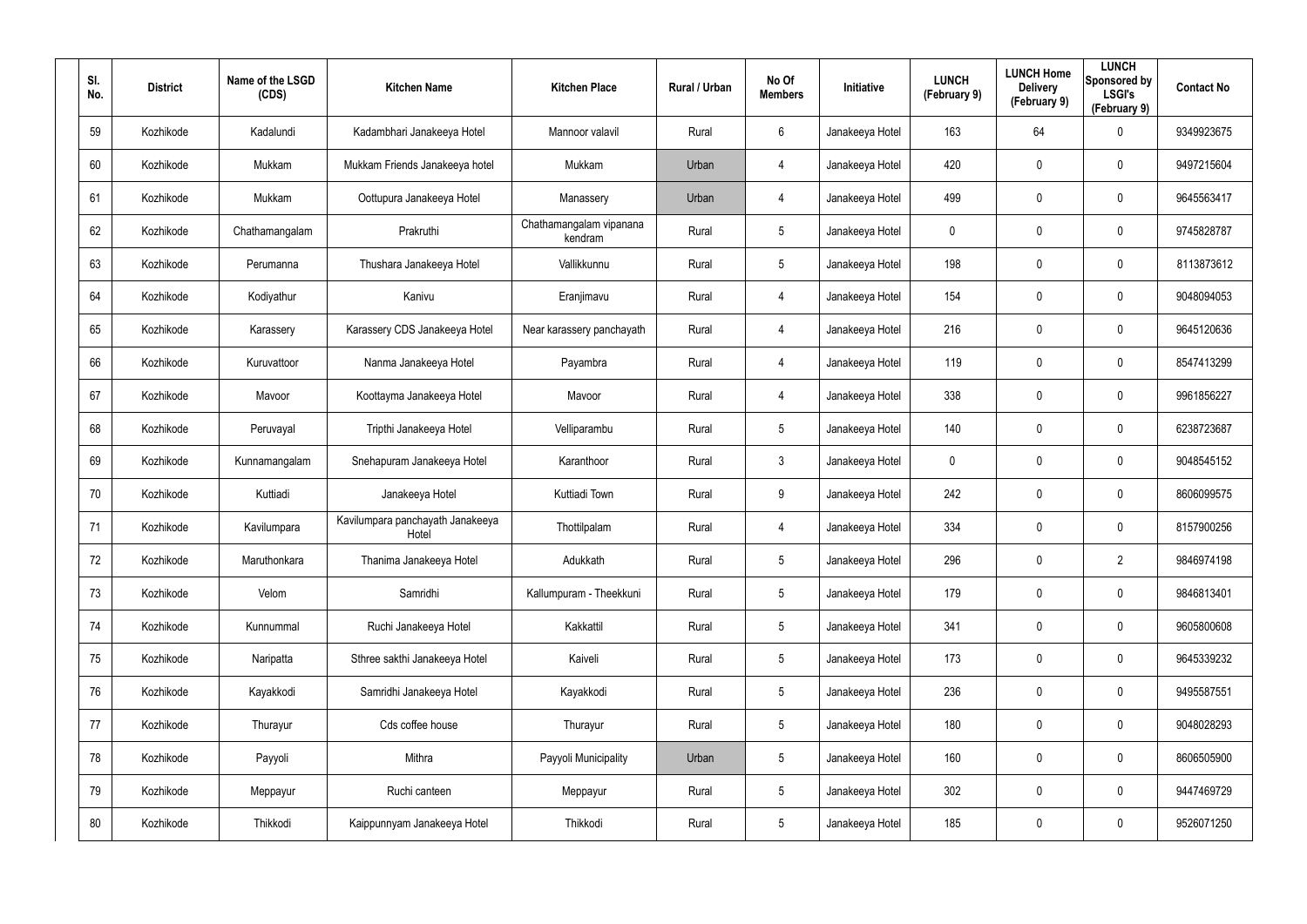| SI.<br>No. | <b>District</b> | Name of the LSGD<br>(CDS) | <b>Kitchen Name</b>                                  | <b>Kitchen Place</b>                               | Rural / Urban | No Of<br><b>Members</b> | <b>Initiative</b> | <b>LUNCH</b><br>(February 9) | <b>LUNCH Home</b><br><b>Delivery</b><br>(February 9) | <b>LUNCH</b><br>Sponsored by<br><b>LSGI's</b><br>(February 9) | <b>Contact No</b> |
|------------|-----------------|---------------------------|------------------------------------------------------|----------------------------------------------------|---------------|-------------------------|-------------------|------------------------------|------------------------------------------------------|---------------------------------------------------------------|-------------------|
| 81         | Kozhikode       | Keezhariyur               | Tripthi Janakeeya Hotel                              | Arayanattu para                                    | Rural         | 8                       | Janakeeya Hotel   | 296                          | $\mathbf 0$                                          | $\mathbf 0$                                                   | 8592834034        |
| 82         | Kozhikode       | Chakkittappara            | Chakkittapara cds Hotel                              | Chakkittapara CDS                                  | Rural         | $\mathbf{3}$            | Janakeeya Hotel   | 311                          | 0                                                    | $\mathbf 0$                                                   | 9526881089        |
| 83         | Kozhikode       | Cheruvannur               | Vanitha canteen                                      | near cheruvannur panchayath<br>office, Cheruvannur | Rural         | $5\phantom{.0}$         | Janakeeya Hotel   | 145                          | 0                                                    | $\mathbf 0$                                                   | 9400676505        |
| 84         | Kozhikode       | Koothali                  | Salkara stationary cum Coffee house<br>and photostat | Near Koothali panchayath<br>office                 | Rural         | 6                       | Janakeeya Hotel   | 178                          | 0                                                    | $\mathbf 0$                                                   | 9847642496        |
| 85         | Kozhikode       | Changaroth                | Changorath Janakeeya Hotel                           | Near Vadakkumbad HSS                               | Rural         | $5\phantom{.0}$         | Janakeeya Hotel   | 168                          | 0                                                    | $\mathbf 0$                                                   | 9747353283        |
| 86         | Kozhikode       | Perambra                  | Perambra Janakeeya Hotel                             | Perambra                                           | Rural         | 4                       | Janakeeya Hotel   | 314                          | 0                                                    | $\mathbf 0$                                                   | 6238677483        |
| 87         | Kozhikode       | Kayanna                   | Kudumbashree Janakeeya Hotel<br>Kayanna              | Kayanna Bazar                                      | Rural         | $\mathbf{3}$            | Janakeeya Hotel   | 50                           | 0                                                    | $\mathbf 0$                                                   | 9496130121        |
| 88         | Kozhikode       | Nochad                    | Kudumbashree Janakeeya Hotel                         | Muliyangal                                         | Rural         | $5\overline{)}$         | Janakeeya Hotel   | 226                          | 0                                                    | $\mathbf 0$                                                   | 7034944936        |
| 89         | Kozhikode       | Ayenchery                 | Janakeeya Hotel Ayanchery                            | Ayanchery                                          | Rural         | 4                       | Janakeeya Hotel   | 172                          | 0                                                    | $\mathbf 0$                                                   | 8078369520        |
| 90         | Kozhikode       | Maniyur                   | Ruchikoott Vanitha Hotel                             | Near maniyur panchayath<br>office, Navodaya stop   | Rural         | 4                       | Janakeeya Hotel   | 122                          | 0                                                    | $\mathbf 0$                                                   | 9400097895        |
| 91         | Kozhikode       | Villiappally              | Janakeeya Hotel Villiappally                         | Keezhal Mukku                                      | Rural         | 4                       | Janakeeya Hotel   | 225                          | 0                                                    | $\mathbf 0$                                                   | 8086472039        |
| 92         | Kozhikode       | Thiruvallur               | Ruchi Janakeeya Hotel                                | Thiruvallur                                        | Rural         | $5\overline{)}$         | Janakeeya Hotel   | 252                          | 0                                                    | $\mathbf 0$                                                   | 9400723619        |
| 93         | Kozhikode       | Edachery                  | Kudumbasree cafe and helpdesk                        | Edachery                                           | Rural         | 4                       | Janakeeya Hotel   | 226                          | $\mathbf 0$                                          | $\mathbf 0$                                                   | 7736287974        |
| 94         | Kozhikode       | Nadapuram                 | Uttupura canteen and catering                        | Kallachi                                           | Rural         | 6                       | Janakeeya Hotel   | 454                          | $\mathbf 0$                                          | $\pmb{0}$                                                     | 9946448011        |
| 95         | Kozhikode       | Chekkyad                  | Ruchi vanitha hotel                                  | Puliyav                                            | Rural         | 4                       | Janakeeya Hotel   | 258                          | $\mathbf 0$                                          | $\mathbf 0$                                                   | 9048541152        |
| 96         | Kozhikode       | Valayam                   | Nanma Janakeeya Hotel                                | Valayam                                            | Rural         | $5\phantom{.0}$         | Janakeeya Hotel   | 225                          | $\mathbf 0$                                          | $\mathbf 0$                                                   | 9207821783        |
| 97         | Kozhikode       | Purameri                  | Nanma Janakeeya Hotel                                | Purameri                                           | Rural         | $6\phantom{.}6$         | Janakeeya Hotel   | 225                          | $\mathbf 0$                                          | $\mathbf 0$                                                   | 9745393164        |
| 98         | Kozhikode       | Vanimel                   | Vanimel Janakeeya Hotel                              | Bhoomivathukkal                                    | Rural         | $5\phantom{.0}$         | Janakeeya Hotel   | 170                          | 0                                                    | $\mathbf 0$                                                   | 9048163049        |
| 99         | Kozhikode       | Tuneri                    | Menma Oottupura Janakeeya Hotel                      | Tuneri                                             | Rural         | $\mathbf{3}$            | Janakeeya Hotel   | 210                          | 0                                                    | $\mathbf 0$                                                   | 9745251928        |
| 100        | Kozhikode       | Onchiyam                  | Adukkala                                             | Kannookkara                                        | Rural         | $\mathbf{3}$            | Janakeeya Hotel   | 168                          | 0                                                    | $\mathbf 0$                                                   | 8606115054        |
| 101        | Kozhikode       | Chorode                   | Janani Hotel and Catering Unit                       | Chorode                                            | Rural         | 4                       | Janakeeya Hotel   | 277                          | 0                                                    | $\mathbf 0$                                                   | 9645426343        |
| 102        | Kozhikode       | Eramala                   | Janakeeya Hotel - Eramala                            | Orkkatteri                                         | Rural         | 8                       | Janakeeya Hotel   | 100                          | 0                                                    | $\mathbf 0$                                                   | 9645239675        |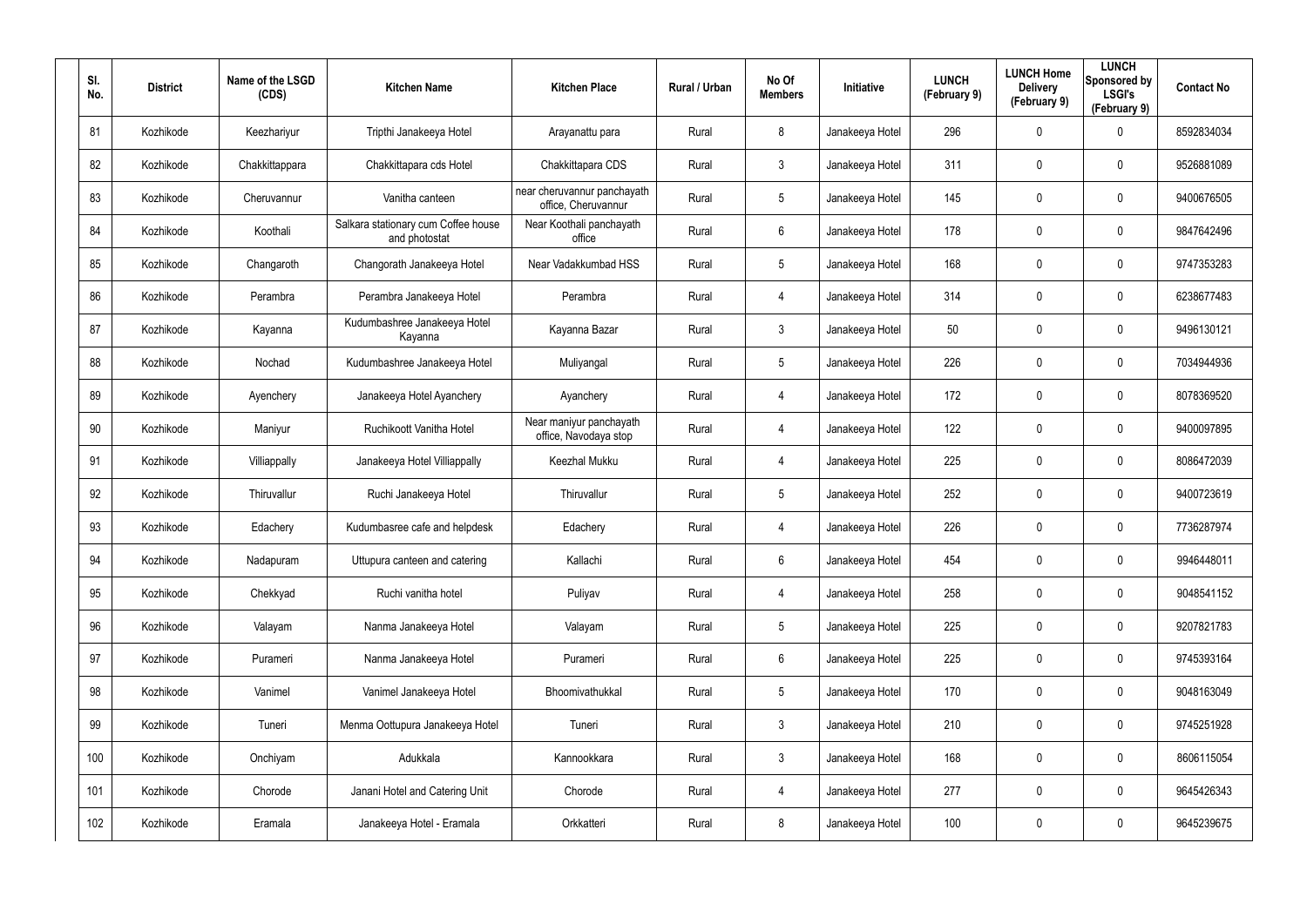|     | SI.<br>No.      | <b>District</b> | Name of the LSGD<br>(CDS) | <b>Kitchen Name</b>                   | <b>Kitchen Place</b>                     | Rural / Urban | No Of<br><b>Members</b> | Initiative      | <b>LUNCH</b><br>(February 9) | <b>LUNCH Home</b><br><b>Delivery</b><br>(February 9) | <b>LUNCH</b><br>Sponsored by<br><b>LSGI's</b><br>(February 9) | <b>Contact No</b> |
|-----|-----------------|-----------------|---------------------------|---------------------------------------|------------------------------------------|---------------|-------------------------|-----------------|------------------------------|------------------------------------------------------|---------------------------------------------------------------|-------------------|
|     | 103             | Kozhikode       | Vadakara West             | Janakeeya Hotel - Vadakara west       | Vadakara                                 | Urban         | $\mathbf{3}$            | Janakeeya Hotel | 0                            | 0                                                    | $\mathbf 0$                                                   | 8943703596        |
|     | 104             | Kozhikode       | Vadakara West             | Chithra Janakeeya Hotel               | Vadakara New bus stand                   | Urban         | $\mathbf{3}$            | Janakeeya Hotel | 354                          | 0                                                    | $\mathbf 0$                                                   | 9387762939        |
|     | 105             | Kozhikode       | Vadakara East             | Janakeeya Hotel Vadakara Municipality | Edodi                                    | Urban         | $6\overline{6}$         | Janakeeya Hotel | 411                          | 0                                                    | $\mathbf 0$                                                   | 9207604876        |
|     | 106             | Kozhikode       | Azhiyoor                  | Janakeeya Hotel Azhiyoor              | Chombala near Block Office               | Rural         | $\mathbf{3}$            | Janakeeya Hotel | 0                            | 0                                                    | $\mathbf 0$                                                   | 8086159250        |
| 106 |                 |                 |                           |                                       |                                          |               | 501                     |                 | 28538                        | 782                                                  | 9                                                             |                   |
|     |                 | Malappuram      | Triprangode               | Vishista Vanitha Canteen              | Ottumpuram                               | Rural         | $5\phantom{.0}$         | Janakeeya Hotel | 212                          | 19                                                   | $\mathbf 0$                                                   | 9526951352        |
|     | $\overline{2}$  | Malappuram      | Kondotty-2                | Amrutham Janakeeya Hotel              | Kondotty busstand                        | Urban         | $\overline{4}$          | Janakeeya Hotel | 549                          | 0                                                    | 4                                                             | 7356582539        |
|     | 3               | Malappuram      | Ponmundam                 | Janakeeya hotel                       | Athanikkal                               | Rural         | $\overline{4}$          | Janakeeya Hotel | 195                          | 0                                                    | $\mathbf 0$                                                   |                   |
|     | 4               | Malappuram      | Ponnani-1                 | Samridhi                              | Ponnani                                  | Urban         | $5\phantom{.0}$         | Janakeeya Hotel | 89                           | 0                                                    | $\mathbf 0$                                                   |                   |
|     | $5\overline{)}$ | Malappuram      | Parappanangadi            | Thathoos janakeeya hotel              | Parappanangadi                           | Urban         | $\mathbf{3}$            | Janakeeya Hotel | 195                          | 174                                                  | $\mathbf 0$                                                   |                   |
|     | 6               | Malappuram      | Edayur                    | mathuraka vanita hotel                | vattaparamb                              | Rural         | $\mathbf{3}$            | Janakeeya Hotel | 248                          | 0                                                    | $\mathbf 0$                                                   |                   |
|     | -7              | Malappuram      | Kaladi                    | Thripthi Janakeeya Hotel              | Naripparamb                              | Rural         | 4                       | Janakeeya Hotel | 140                          | 0                                                    | $\mathbf 0$                                                   |                   |
|     | 8               | Malappuram      | Tavanur                   | Snehitha                              | Ayankalam                                | Rural         | $5\phantom{.0}$         | Janakeeya Hotel | 61                           | 0                                                    | $\pmb{0}$                                                     |                   |
|     | 9               | Malappuram      | Karulai                   | Janakeeya Hotel                       | Karulayi Town                            | Rural         | 4                       | Janakeeya Hotel | 81                           | 29                                                   | $\pmb{0}$                                                     | 9388070564        |
|     | 10              | Malappuram      | Melattur                  | Melattur Janakeeya Hotel              | Melattur                                 | Rural         | $5\phantom{.0}$         | Janakeeya Hotel | 267                          | $\mathbf 0$                                          | $\mathbf 0$                                                   | 9497644650        |
|     | 11              | Malappuram      | Vallikkunnu               | Ruchikootu                            | Anangadi                                 | Rural         | $\overline{4}$          | Janakeeya Hotel | 159                          | 97                                                   | $\pmb{0}$                                                     | 9846828029        |
|     | 12              | Malappuram      | Parappanangadi            | Sobhika Janakeeya hotel               | Parappanangadi                           | Urban         | $5\phantom{.0}$         | Janakeeya Hotel | 459                          | 155                                                  | $\pmb{0}$                                                     | 9048220552        |
|     | 13              | Malappuram      | Vazhakkad                 | Ruchi hotel vazhakkad                 | Gup school vazhakkad                     | Rural         | $5\overline{)}$         | Janakeeya Hotel | 375                          | 214                                                  | $\mathbf 0$                                                   | 9656316072        |
|     | 14              | Malappuram      | Amarambalam               | Janakeeya Hotel                       | Opposite Federal Bank<br>Pookkottumpadam | Rural         | 4                       | Janakeeya Hotel | 104                          | $6\phantom{.}$                                       | $\overline{2}$                                                | 8157060589        |
|     | 15              | Malappuram      | Marakkara                 | Famous Hotel                          | marakkara                                | Rural         | 3 <sup>1</sup>          | Janakeeya Hotel | 87                           | 0                                                    | $\pmb{0}$                                                     | 6238909658        |
|     | 16              | Malappuram      | Ozhur                     | Archana Vanitha Canteen               | Pulparambu                               | Rural         | $2\overline{ }$         | Janakeeya Hotel | 165                          | 0                                                    | $\mathbf 0$                                                   | 9645906084        |
|     | 17              | Malappuram      | Keezhuparambu             | Sisiram hotel keezhuparambu           | New bazar kuniyil                        | Rural         | $5\phantom{.0}$         | Janakeeya Hotel | 197                          | 33                                                   | $\pmb{0}$                                                     | 8086830582        |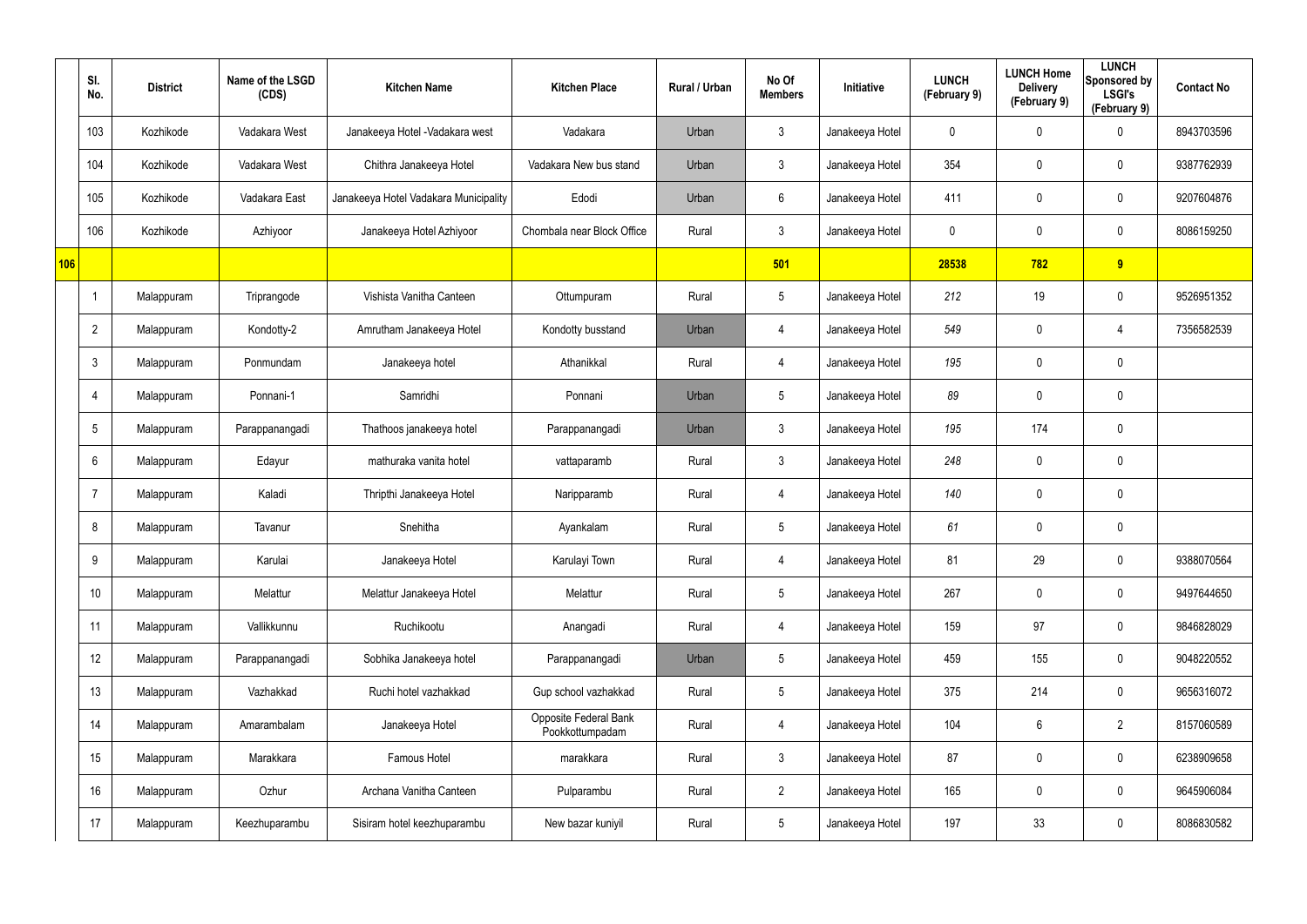| SI.<br>No. | <b>District</b> | Name of the LSGD<br>(CDS) | <b>Kitchen Name</b>         | <b>Kitchen Place</b> | Rural / Urban | No Of<br><b>Members</b> | <b>Initiative</b> | <b>LUNCH</b><br>(February 9) | <b>LUNCH Home</b><br><b>Delivery</b><br>(February 9) | <b>LUNCH</b><br>Sponsored by<br><b>LSGI's</b><br>(February 9) | <b>Contact No</b> |
|------------|-----------------|---------------------------|-----------------------------|----------------------|---------------|-------------------------|-------------------|------------------------------|------------------------------------------------------|---------------------------------------------------------------|-------------------|
| 18         | Malappuram      | Irimbiliyam               | nandanam vanita hotel       | kotappuram           | Rural         | 5                       | janakeeya Hotel   | 152                          | 0                                                    | $\mathbf 0$                                                   | 7306302029        |
| 19         | Malappuram      | Porur                     | Kudumbasree vanitha canteen | Cherukod             | Rural         | 4                       | Janakeeya Hotel   | 190                          | 0                                                    | $\pmb{0}$                                                     | 9745425647        |
| 20         | Malappuram      | Tirunavaya                | Vibhava Cafesree            | Karathoor            | Rural         | 4                       | Janakeeya Hotel   | 103                          | 15                                                   | $\pmb{0}$                                                     | 9645414837        |
| 21         | Malappuram      | Moothedam                 | Moothedam janakeeya hotel   | Karappuram           | Rural         | $\mathbf{3}$            | Janakeeya Hotel   | 237                          | 0                                                    | $\pmb{0}$                                                     | 9447630154        |
| 22         | Malappuram      | Vazhayur                  | Three Star Janakeeya Hotel  | Karad                | Rural         | 4                       | Janakeeya Hotel   | 299                          | 51                                                   | $\pmb{0}$                                                     | 9744305921        |
| 23         | Malappuram      | urngattiri                | Oottupura                   | Therattummal         | Rural         | $5\phantom{.0}$         | Janakeeya Hotel   | 125                          | 113                                                  | $\pmb{0}$                                                     | 9562851125        |
| 24         | Malappuram      | Maranchery                | Janakeeya Hotel maranchey   | Panambad             | Rural         | $5\phantom{.0}$         | Janakeeya Hotel   | 84                           | 47                                                   | $\pmb{0}$                                                     | 9048081621        |
| 25         | Malappuram      | Athavanad                 | Janakeeya Bhakshanasala     | Vettichira           | Rural         | $5\phantom{.0}$         | Janakeeya Hotel   | 0                            | 0                                                    | $\mathbf 0$                                                   | 9495291580        |
| 26         | Malappuram      | Pothukal                  | Vanitha Canteen             | Nettikulam           | Rural         | 6                       | Janakeeya Hotel   | 102                          | 0                                                    | $\pmb{0}$                                                     | 9048501397        |
| 27         | Malappuram      | Mampad                    | <b>Bismi Cafe</b>           | Mampad               | Rural         | $\mathbf{3}$            | Janakeeya Hotel   | 129                          | 0                                                    | $\mathbf 0$                                                   | 9961170251        |
| 28         | Malappuram      | Marakkara                 | Ruchikoottu                 | <b>AC Nirappu</b>    | Rural         | $5\phantom{.0}$         | Janakeeya Hotel   | 44                           | 0                                                    | $\pmb{0}$                                                     | 9745625415        |
| 29         | Malappuram      | Alipparambu               | Oottupura                   | Alipparambu          | Rural         | $5\overline{)}$         | Janakeeya Hotel   | 180                          | $\mathbf 0$                                          | $\mathbf 0$                                                   | 9847690941        |
| 30         | Malappuram      | Valanchery                | Janakkeeya Hotel            | Valanchery           | Urban         | $5\overline{)}$         | Janakeeya Hotel   | 177                          | $\mathbf 0$                                          | $\mathbf 0$                                                   | 8593812408        |
| 31         | Malappuram      | Chaliyar                  | Chaliyar Janakeeya Hotel    | Akambaadam           | Rural         | $\mathbf{3}$            | Janakeeya Hotel   | 146                          | 39                                                   | $\pmb{0}$                                                     | 9605274841        |
| 32         | Malappuram      | Kalikavu                  | Friends Janakeeya Hotel     | Kalikavu             | Rural         | 4                       | Janakeeya Hotel   | 80                           | 12                                                   | $\mathsf{0}$                                                  | 9745751684        |
| 33         | Malappuram      | Angadipuram               | Janakeeya Hotel             | Angadipuram          | Rural         | 4                       | Janakeeya Hotel   | 252                          | $\mathbf 0$                                          | $\mathbf 0$                                                   | 7902314724        |
| 34         | Malappuram      | Puzhakkattri              | Jasmin                      | Puzhakkattiri        | Rural         | $5\phantom{.0}$         | Janakeeya Hotel   | 170                          | 96                                                   | $\mathbf 0$                                                   | 9495497872        |
| $35\,$     | Malappuram      | Nannamukku                | Tanima                      | Nannamukku           | Rural         | $5\phantom{.0}$         | Janakeeya Hotel   | 191                          | 165                                                  | $\mathsf{0}$                                                  | 8943417885        |
| 36         | Malappuram      | Moorkkanad                | Oruma Janakeeya Hotel       | Moorkkanad           | Rural         | $5\phantom{.0}$         | Janakeeya Hotel   | 55                           | 57                                                   | $\mathbf 0$                                                   | 9605728248        |
| 37         | Malappuram      | Edavanna                  | Souhrtham Janakeeya Hotel   | Edavanna             | Rural         | $5\phantom{.0}$         | Janakeeya Hotel   | 419                          | 133                                                  | $\mathsf{0}$                                                  | 9746986110        |
| 38         | Malappuram      | Tirur                     | Ruchi Janakeeya Hotel       | Tirur                | Urban         | 4                       | Janakeeya Hotel   | 468                          | 30                                                   | $\mathbf 0$                                                   | 9895409528        |
| 39         | Malappuram      | Tirur                     | Amrutham Janakeeya Hotel    | Tirur                | Urban         | $\overline{4}$          | Janakeeya Hotel   | 298                          | 0                                                    | $\mathbf 0$                                                   | 9745074259        |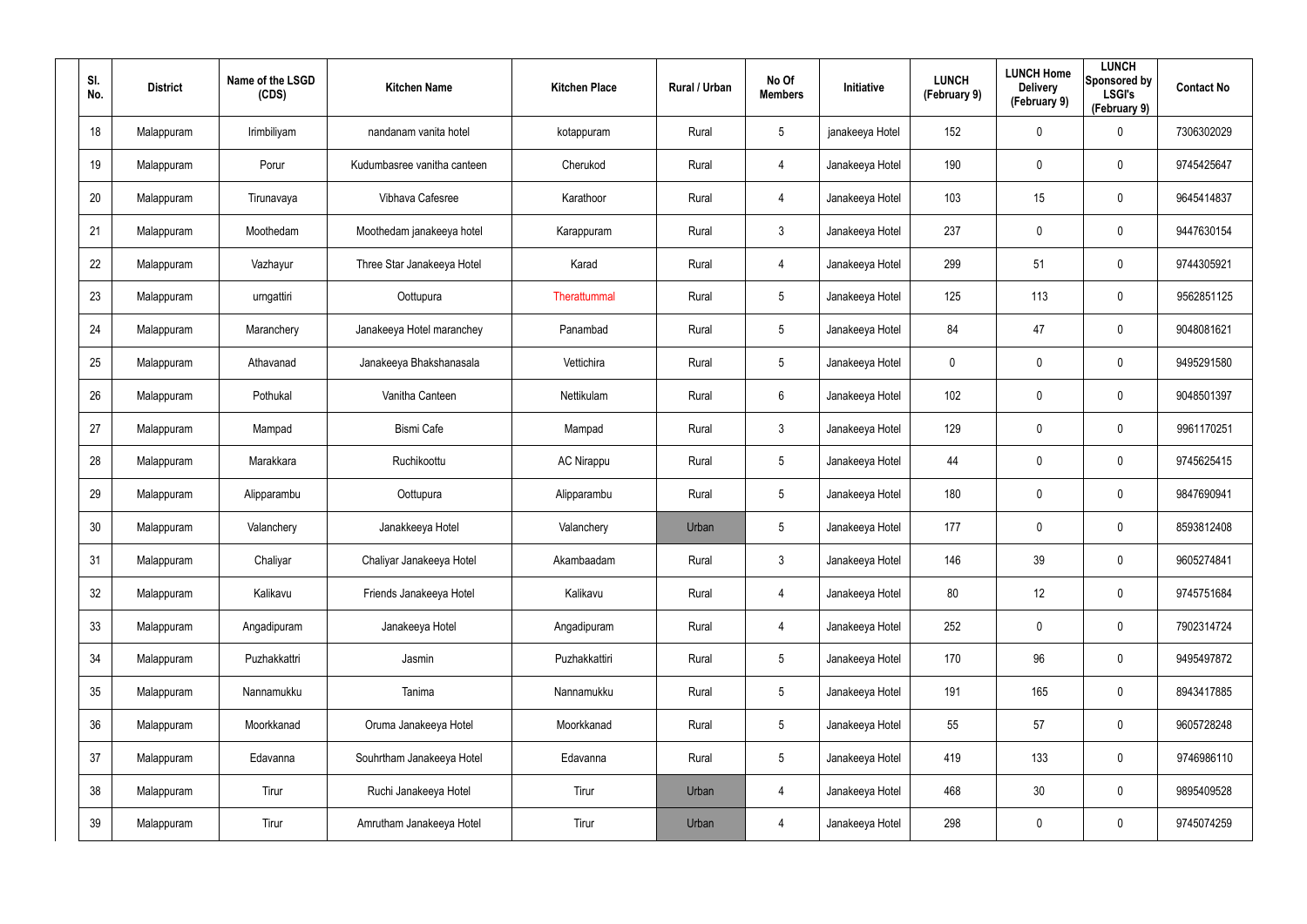| SI.<br>No. | <b>District</b> | Name of the LSGD<br>(CDS) | <b>Kitchen Name</b>                               | <b>Kitchen Place</b>   | Rural / Urban | No Of<br><b>Members</b> | <b>Initiative</b> | <b>LUNCH</b><br>(February 9) | <b>LUNCH Home</b><br><b>Delivery</b><br>(February 9) | <b>LUNCH</b><br>Sponsored by<br><b>LSGI's</b><br>(February 9) | <b>Contact No</b> |
|------------|-----------------|---------------------------|---------------------------------------------------|------------------------|---------------|-------------------------|-------------------|------------------------------|------------------------------------------------------|---------------------------------------------------------------|-------------------|
| 40         | Malappuram      | Edappal                   | Daya Cafesree                                     | Edappal                | Rural         | $5\phantom{.0}$         | Janakeeya Hotel   | 0                            | 0                                                    | $\mathbf 0$                                                   | 9895439056        |
| 41         | Malappuram      | Koottilangadi             | Janakeeya Hotel                                   | Koottilangadi          | Rural         | 4                       | Janakeeya Hotel   | 58                           | 60                                                   | $\overline{2}$                                                | 9539471939        |
| 42         | Malappuram      | Vattamkulam               | Vibhava Janakeeya Hotel                           | Edappal                | Rural         | 4                       | Janakeeya Hotel   | 176                          | 0                                                    | $\pmb{0}$                                                     | 9744844512        |
| 43         | Malappuram      | Nilambur                  | Annapporna Janakeeya Hotel                        | Nilambur               | Urban         | 8                       | Janakeeya Hotel   | 364                          | 118                                                  | $\mathbf 0$                                                   | 8547795364        |
| 44         | Malappuram      | Puzhakkattri              | PT Group                                          | Ramapuram              | Rural         | 4                       | Janakeeya Hotel   | 156                          | 58                                                   | $\pmb{0}$                                                     | 9745108676        |
| 45         | Malappuram      | Vazhikkadavu              | Vanitha Janakeeya Hotel                           | Manimooli              | Rural         | 4                       | Janakeeya Hotel   | 181                          | 55                                                   | $\pmb{0}$                                                     | 8943046755        |
| 46         | Malappuram      | Chungathara               | Chungathara Annapoorna Vanitha<br>Janakeeya Hotel | Chalikkulam            | Rural         | $\mathbf{3}$            | Janakeeya Hotel   | 45                           | 0                                                    | $\pmb{0}$                                                     | 9745674102        |
| 47         | Malappuram      | Vallikunnu                | Punathil Janakeeya Hotel                          | Vallikunnu             | Rural         | 4                       | Janakeeya Hotel   | 127                          | 158                                                  | $\mathbf 0$                                                   | 9946051042        |
| 48         | Malappuram      | Tirurangadi               | Nirmalyam Janakeeya Hotel                         | Chanthappadi           | Urban         | $5\phantom{.0}$         | Janakeeya Hotel   | 0                            | 309                                                  | $\pmb{0}$                                                     | 9895168511        |
| 49         | Malappuram      | Purathur                  | Purathur Janakeeya Hotel                          | Kavilakkad             | Rural         | $\mathbf{3}$            | Janakeeya Hotel   | 112                          | 68                                                   | $\mathbf 0$                                                   | 9645170119        |
| 50         | Malappuram      | Kuruva                    | Swad                                              | Ambalaparamb           | Rural         | 4                       | Janakeeya Hotel   | 116                          | 78                                                   | $\pmb{0}$                                                     | 9495993543        |
| 51         | Malappuram      | Perumanna Klari           | Perumanna Klari Janakeeya Hotel                   | Near Panjayathu office | Rural         | $\mathbf{3}$            | Janakeeya Hotel   | 102                          | $\mathbf 0$                                          | $\mathbf 0$                                                   | 7306197556        |
| 52         | Malappuram      | Kuttippuram               | Janakeeya Hotel Kuttippurram                      | Kuttipuram             | Rural         | $5\phantom{.0}$         | Janakeeya Hotel   | 248                          | 0                                                    | $\mathbf 0$                                                   | 8921459017        |
| 53         | Malappuram      | Niramaruthur              | Annapporna Janakeeya Hotel                        | Mangad                 | Rural         | $\mathbf{3}$            | Janakeeya Hotel   | 152                          | $\mathbf 0$                                          | $\pmb{0}$                                                     | 9746334349        |
| 54         | Malappuram      | Veliyancode               | Cafe Kudumbashree                                 | Eramangalam            | Rural         | $\mathbf{3}$            | Janakeeya Hotel   | 65                           | 76                                                   | $\mathsf{0}$                                                  | 9567575145        |
| 55         | Malappuram      | Pulilkal                  | Ruchi Koottu Janakeeya Hotel                      | Pulikkal               | Rural         | 4                       | Janakeeya Hotel   | 188                          | 21                                                   | $\mathbf 0$                                                   | 9947039208        |
| 56         | Malappuram      | Karuvarakund              | Janakeeya Hotel                                   | Karuvarakund           | Rural         | 4                       | Janakeeya Hotel   | 227                          | 25                                                   | $\mathbf 0$                                                   | 9562233316        |
| 57         | Malappuram      | Thuvvur                   | Janakeeya Hotel                                   | Thuvvur                | Rural         | $5\phantom{.0}$         | Janakeeya Hotel   | 116                          | 45                                                   | $\mathbf 0$                                                   | 8075365565        |
| 58         | Malappuram      | Kottakkal                 | Kottakkal Janakeeya Hotel                         | Kottakkal              | Urban         | $\mathbf{3}$            | Janakeeya Hotel   | 383                          | 0                                                    | $\mathbf 0$                                                   | 9946216609        |
| 59         | Malappuram      | Kuzhimanna                | Mythri Janakkeeya Hotel                           | Cheruparamb            | Rural         | 4                       | Janakeeya Hotel   | 182                          | 109                                                  | $\mathbf 0$                                                   | 9961738543        |
| 60         | Malappuram      | Talakkad                  | Talakkad Janakeeya Hotel                          | <b>BP</b> Angadi       | Rural         | 4                       | Janakeeya Hotel   | 0                            | 0                                                    | $\mathbf 0$                                                   | 9447824517        |
| 61         | Malappuram      | Areecode                  | Haritha sree Janakeeya Hotel                      | Pookottuchola          | Rural         | $\overline{4}$          | Janakeeya Hotel   | 107                          | 94                                                   | $\mathbf 0$                                                   | 7025072558        |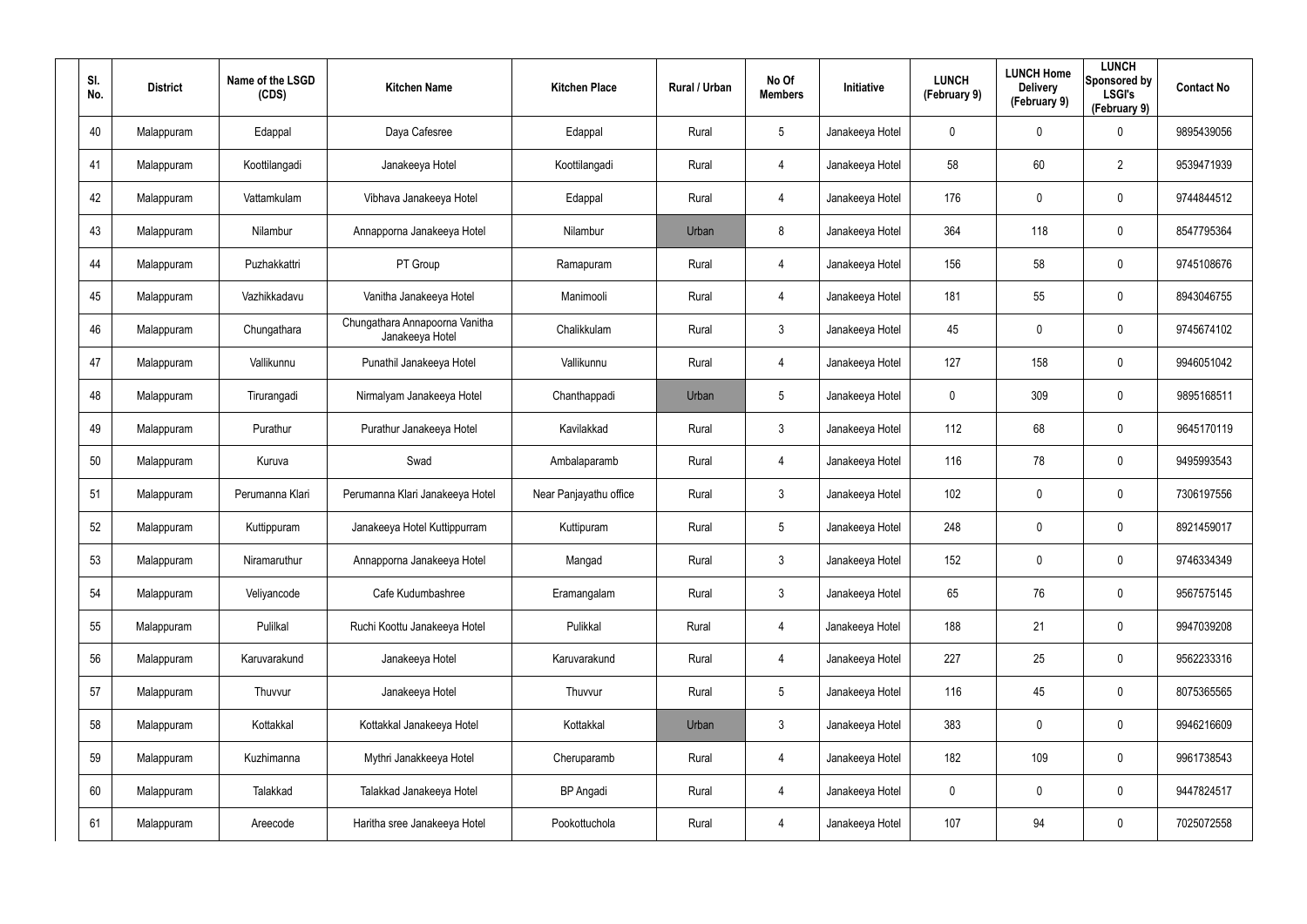|     | SI.<br>No. | <b>District</b> | Name of the LSGD<br>(CDS) | <b>Kitchen Name</b>         | <b>Kitchen Place</b> | Rural / Urban | No Of<br><b>Members</b> | Initiative      | <b>LUNCH</b><br>(February 9) | <b>LUNCH Home</b><br><b>Delivery</b><br>(February 9) | <b>LUNCH</b><br>Sponsored by<br><b>LSGI's</b><br>(February 9) | <b>Contact No</b> |
|-----|------------|-----------------|---------------------------|-----------------------------|----------------------|---------------|-------------------------|-----------------|------------------------------|------------------------------------------------------|---------------------------------------------------------------|-------------------|
|     | 62         | Malappuram      | Cherukkavu                | Kitchen Hut Janakeeya Hotel | Chevayoor            | Rural         | $\overline{4}$          | Janakeeya Hoel  | 180                          | 43                                                   | $\mathbf 0$                                                   | 9895195887        |
|     | 63         | Malappuram      | Thiruvali                 | Janakeeya hotel             | Thiruvali            | Rural         | $5\phantom{.0}$         | Janakeeya Hotel | 121                          | 0                                                    | $\mathbf 0$                                                   | 9746385945        |
| 128 | 64         | Malappuram      | Alamcode                  | Janakeeya hotel             | Alamcode             | Rural         | $5\overline{)}$         | Janakeeya Hotel | 218                          | 96                                                   | $\mathbf 0$                                                   | 8129368109        |
|     | 65         | Malappuram      | Manjeri 1                 | Cafe Janakeeya hotel        | Manjeri              | Urban         | 6                       | Janakeeya Hotel | 226                          | 16                                                   | 6                                                             | 7336671011        |
|     | 66         | Malappuram      | kalpakanchery             | Janakeeya HOTEL             | Kalpakanchery        | Rural         | $\overline{4}$          | Janakeeya Hotel | 100                          | 0                                                    | $\mathbf 0$                                                   | 9048929947        |
|     | 67         | Malappuram      | Kodur                     | Janakeeya hotel             | vadakkemanna         | Rural         | $3\phantom{.0}$         | Janakeeya hotel | 161                          | 0                                                    | $\mathbf 0$                                                   | 9605430938        |
|     | 68         | Malappuram      | Anakayam                  | janakeeya hotel             | Anakayam             | Rural         | $5\phantom{.0}$         | Janakeeya hotel | 244                          | 0                                                    | $\mathbf 0$                                                   | 7025840671        |
|     | 69         | Malappuram      | Malappuram                | Janakeeya Hotel             | Malappuram           | Urban         | $\mathbf{3}$            | Janakeeya Hotel | 223                          | 0                                                    | $\mathbf 0$                                                   | 8281125864        |
|     | 70         | Malappuram      | Tanur                     | Azhimukham Janakeeya hotel  | tanur                | Urban         | $3\phantom{a}$          | Janakeeya Hotel | 231                          | 0                                                    | $\mathbf 0$                                                   | 7594914843        |
|     | 71         | Malappuram      | Elamkulam                 | Janapriya                   | Kunnakav             | Rural         | 4                       | Janakeeya Hotel | 164                          | 0                                                    | $\mathbf 0$                                                   | 9496725446        |
|     | 72         | Malappuram      | Wandoor                   | Janakeeya Hotel             | wandoor              | Rural         | 4                       | Janakeeya Hotel | 170                          | 0                                                    | $\boldsymbol{0}$                                              | 8086064498        |
|     | 73         | Malappuram      | Perinthalmanna            | samrthi janakeeya hotei     | Perinthalmanna       | Urban         | $5\phantom{.0}$         | Janakeeya hotel | 0                            | 0                                                    | $\mathbf 0$                                                   | 7994259773        |
|     | 74         | Malappuram      | Munniyur                  | Oottupura                   | Munniyur             | Rural         | $5\phantom{.0}$         | Janakeeya Hotel | 247                          | 190                                                  | $\pmb{0}$                                                     |                   |
|     | 75         | Malappuram      | AR Nagar                  | Aiswarya                    | AR Nagar             | Rural         | $\mathbf{3}$            | Janakeeya Hotel | 262                          | 0                                                    | $\pmb{0}$                                                     |                   |
|     | 76         | Malappuram      | Thenjippalam              | Nanma                       | Thenjippalam         | Rural         | $\overline{\mathbf{4}}$ | Janakeeya Hotel | 303                          | 89                                                   | $\pmb{0}$                                                     |                   |
|     | 77         | Malappuram      | Peruvallur                | Anugraha                    | Super bazar          | Rural         | $5\phantom{.0}$         | Jankeeya Hotel  | 167                          | 108                                                  | $\overline{2}$                                                | 9747037665        |
|     | 78         | Malappuram      | Muthuvallur               | Nanma janakeeya hotel       | Muthuparambu         | Rural         | $3\phantom{a}$          | Janakeeya hotel | 416                          | $\mathbf 0$                                          | $\pmb{0}$                                                     | 9744406501        |
|     | 79         | Malappuram      | mankada                   | janakeeya hatel             | Aryiranazhipadi      | Rural         | $3\phantom{a}$          | janakeeya hotel | 121                          | 123                                                  | $\pmb{0}$                                                     | 9539855520        |
|     | 80         | Malappuram      | Vengara                   | Ponnoos hotel               | Vengara              | Rural         | $\overline{\mathbf{4}}$ | Janakeeya hotel | 280                          | 0                                                    | $\mathbf 0$                                                   | 9947424618        |
|     | 81         | Malappuram      | Pulpatta                  | Santhwanam Janakeeya hotel  | Padikkal parambil    | Rural         | $5\phantom{.0}$         | Janakeeya hotel | 590                          | 166                                                  | $\pmb{0}$                                                     | 9526367569        |
|     | 82         | Malappuram      | Keezhattur                | Keezhattur Janakeeya hotel  | Keezhattur           | Rural         | $\overline{\mathbf{4}}$ | Janakeeya hotel | 80                           | 0                                                    | $\mathbf 0$                                                   | 9539209640        |
|     | 83         | Malappuram      | Cheriyamundam             | Nanma janakeeya hotel       | Manchingapara        | Rural         | $\overline{\mathbf{4}}$ | Janakeeya hotel | 105                          | 0                                                    | $\pmb{0}$                                                     | 9496048689        |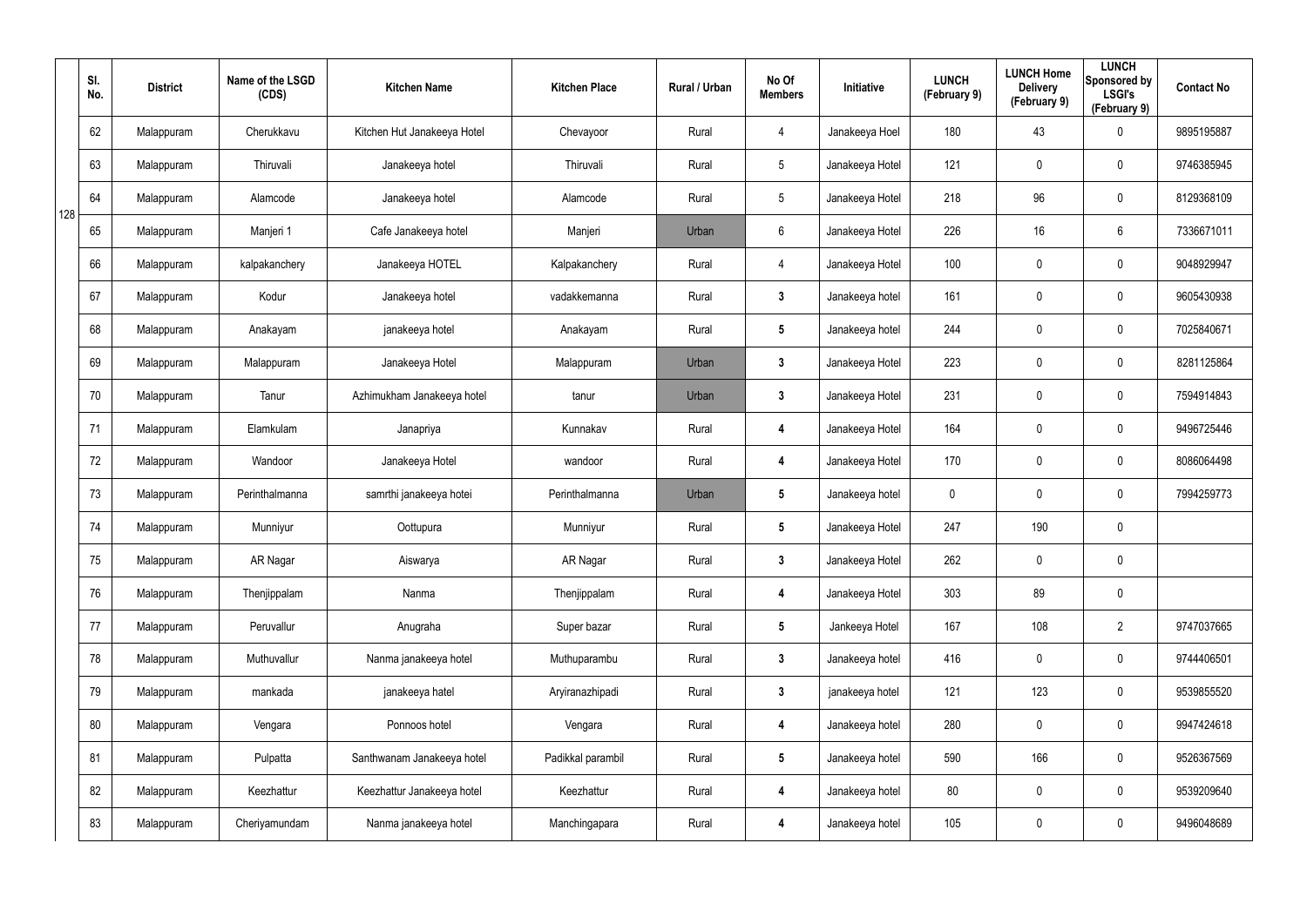| SI.<br>No. | <b>District</b> | Name of the LSGD<br>(CDS) | <b>Kitchen Name</b>      | <b>Kitchen Place</b> | Rural / Urban | No Of<br><b>Members</b> | Initiative      | <b>LUNCH</b><br>(February 9) | <b>LUNCH Home</b><br><b>Delivery</b><br>(February 9) | <b>LUNCH</b><br>Sponsored by<br><b>LSGI's</b><br>(February 9) | <b>Contact No</b> |
|------------|-----------------|---------------------------|--------------------------|----------------------|---------------|-------------------------|-----------------|------------------------------|------------------------------------------------------|---------------------------------------------------------------|-------------------|
| 84         | Malappuram      | Chelambre                 | Soorya Janakeeya hotel   | Pulluparamb          | Rural         | $\mathbf{3}$            | Janakeeya hotel | 98                           | 101                                                  | $\boldsymbol{0}$                                              | 7994179285        |
| 85         | Malappuram      | Ponmala                   | Janakeeya hotel          | Chappangadi          | Rural         | 4                       | Janakeeya hotel | 212                          | 0                                                    | $\pmb{0}$                                                     | 9605811748        |
| 86         | Malappuram      | Thennala                  | <b>Bismi Hotel</b>       | Pookkiparamb         | Rural         | $\overline{\mathbf{4}}$ | Jankeeya Hotel  | 261                          | 0                                                    | $\pmb{0}$                                                     | 9995757092        |
| 87         | Malappuram      | Tanalur                   | Janakeeya Hotel          | Tanalur              | Rural         | $\mathbf{3}$            | Jankeeya Hotel  | 270                          | 0                                                    | $\pmb{0}$                                                     |                   |
| 88         | Malappuram      | Parappur                  | Janakeeya Hotel          | chullipparambu       | Rural         | $5\phantom{.0}$         | Janakeeya Hotel | 328                          | 0                                                    | $\pmb{0}$                                                     | 9961091317        |
| 89         | Malappuram      | Edarikkode                | Janakeeya Hotel          | Edarikkod            | Rural         | $\mathbf{3}$            | Janakeeya Hotel | 0                            | 0                                                    | $\pmb{0}$                                                     | 8089003770        |
| 90         | Malappuram      | Oorakam                   | Ammoos                   | Panchayath padi      | Rural         | $\mathbf{3}$            | Janakeeya Hotel | 285                          | 0                                                    | $\mathbf 0$                                                   | 9526449294        |
| 91         | Malappuram      | Nannambra                 | Veeturuchi               | Kundoor Athani       | Rural         | 4                       | Janakeeya Hotel | 37                           | 231                                                  | $\mathbf 0$                                                   | 9400618659        |
| 92         | Malappuram      | Pandikkad                 | Janakeeya Hotel          | Pandikkad            | Rural         | 4                       | Janakeeya Hotel | 205                          | $\mathbf 0$                                          | $\mathbf 0$                                                   | 9995504081        |
| 93         | Malappuram      | Chokkad                   | Natturuchi               | Chokkad              | Rural         | $5\phantom{.0}$         | Janakeeya Hotel | 86                           | 20                                                   | $\mathbf 0$                                                   |                   |
| 94         | Malappuram      | Cheekode                  | Cheekode Janakeeya Hotel | Cheekode             | Rural         | 4                       | Janakeeya Hotel | 164                          | 41                                                   | $\pmb{0}$                                                     |                   |
| 95         | Malappuram      | Makkarapparamb            | Subiksha                 | Makkarapparamb       | Rural         | $\mathbf{3}$            | Janakeeya Hotel | 80                           | 18                                                   | $\mathbf 0$                                                   | 8089003770        |
| 96         | Malappuram      | Ponnani-1                 | Devi Janakeeya Hotel     | Ponnani              | Urban         | $5\phantom{.0}$         | Janakeeya Hotel | 0                            | $\mathbf 0$                                          | $\mathbf 0$                                                   | 9961919097        |
| 97         | malappuram      | mangalam                  | Soubagya                 | mangalam             | Rural         | $5\phantom{.0}$         | janakeeya hotel | 97                           | 63                                                   | $\pmb{0}$                                                     |                   |
| 98         | Malappuram      | Trikkalangode             | janakeeya hotel          | karakkunnu           | Rural         | $6\phantom{.}$          | Janakeeya Hotel | 242                          | $\mathbf 0$                                          | $\mathbf 0$                                                   |                   |
| 99         | Malppuram       | Morayoor                  | Janakeeya hotel          | Valanchery           | Rural         | $3\phantom{a}$          | Janakeeya hotel | 105                          | $\mathbf 0$                                          | $\mathbf 0$                                                   |                   |
| 100        | Malappuram      | Perumbadapp               | Janakeeya hotel          | Perumbadapp          | Rural         | 4                       | Janakeeya hotel | 0                            | 0                                                    | $\mathbf 0$                                                   |                   |
| 101        | Malappuram      | Tirur                     | Samruthi Janakeeya Hotel | Vettom               | <b>RURAL</b>  | $5\phantom{.0}$         | Janakeeya hotel | 162                          | 255                                                  | $\pmb{0}$                                                     |                   |
| 102        | Malappuram      | Kondotty                  | Janakeeya hotel          | vazhakad             | <b>RURAL</b>  | $\overline{\mathbf{4}}$ | janakeeya hotel | 385                          | 251                                                  | $\mathbf 0$                                                   |                   |
| 103        | Malappuram      | Pulamanthol               | Janakeeya hotel          | pulamanthole         | <b>RURAL</b>  | $\overline{\mathbf{4}}$ | Janakeeya hotel | 236                          | $\pmb{0}$                                            | $\pmb{0}$                                                     |                   |
| 104        | Malappuram      | Valavannur                | Jankeeya hotel           | Valavannur           | <b>RURAL</b>  | $5\phantom{.0}$         | Janakeeya hotel | 250                          | 0                                                    | $\mathbf 0$                                                   |                   |
| 105        | Malappuram      | kottakkal                 | Janakeeya hotel          | kotakkal             | <b>URBAN</b>  | 4                       | Janakeeya hotel | 328                          | 0                                                    | $\pmb{0}$                                                     |                   |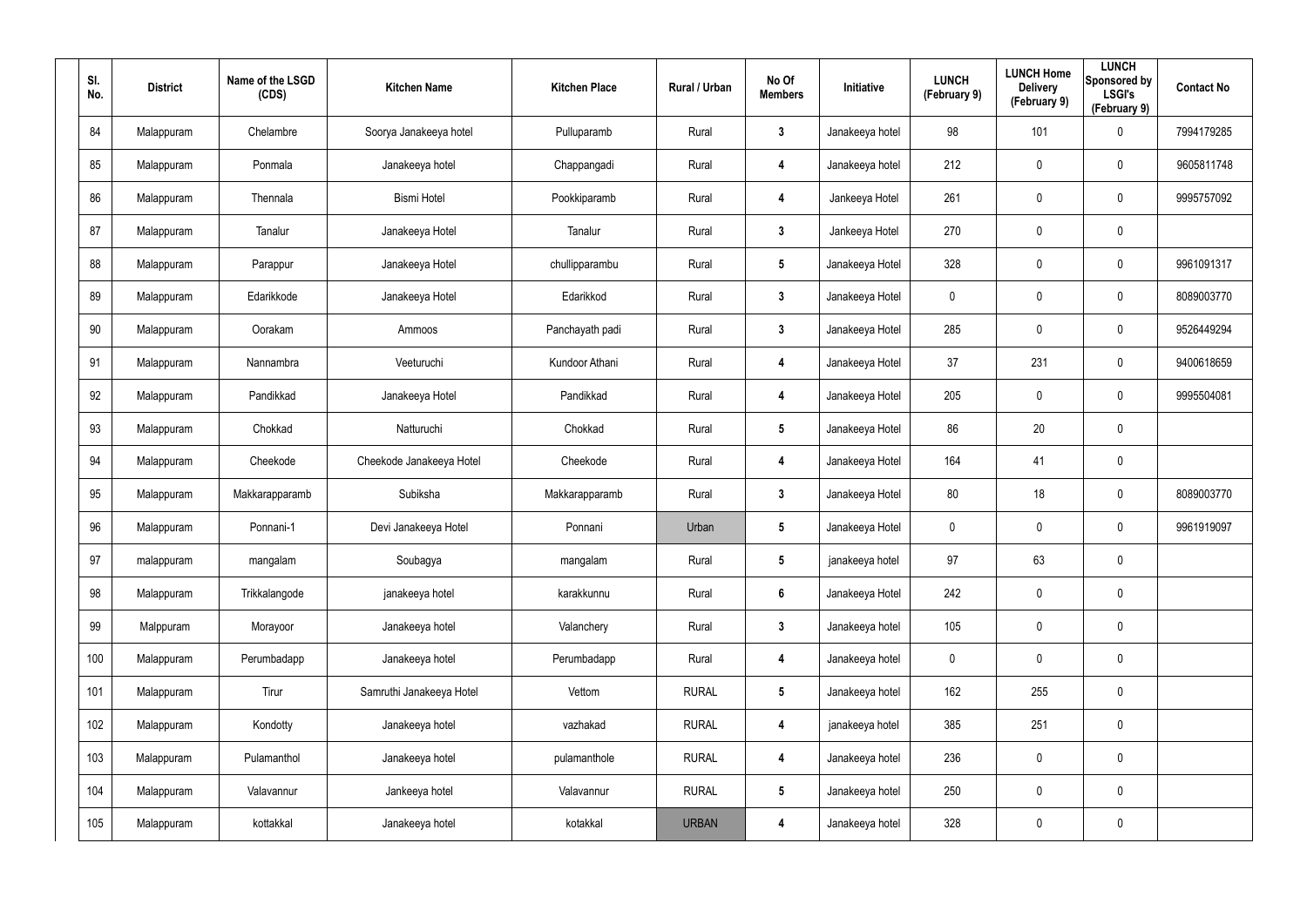| SI.<br>No. | <b>District</b> | Name of the LSGD<br>(CDS) | <b>Kitchen Name</b>        | <b>Kitchen Place</b> | Rural / Urban | No Of<br><b>Members</b> | Initiative      | <b>LUNCH</b><br>(February 9) | <b>LUNCH Home</b><br><b>Delivery</b><br>(February 9) | <b>LUNCH</b><br>Sponsored by<br><b>LSGI's</b><br>(February 9) | <b>Contact No</b> |
|------------|-----------------|---------------------------|----------------------------|----------------------|---------------|-------------------------|-----------------|------------------------------|------------------------------------------------------|---------------------------------------------------------------|-------------------|
| 106        | Malappuram      | Vettom                    | Thripthi Janakeeya Hotel   | vettom               | <b>RURAL</b>  | 4                       | Janakeeya hotel | 107                          | 25                                                   | $\pmb{0}$                                                     |                   |
| 107        | Malappuram      | Nilambur                  | Janakeeya hotel            | nilambur             | <b>URBAN</b>  | $5\phantom{.0}$         | Janakeeya hotel | 295                          | 20                                                   | $\pmb{0}$                                                     |                   |
| 108        | Malappuram      | Nilambur                  | Janakeeya hotel            | nilambur             | <b>URBAN</b>  | 4                       | Janakeeya hotel | 315                          | $\pmb{0}$                                            | $\mathbf 0$                                                   |                   |
| 109        | Malappuram      | Vallikkunn                | Rasakkut                   | Vallikunnu           | Rural         | 4                       | janakeeyahotel  | 142                          | 147                                                  | $\pmb{0}$                                                     |                   |
| 110        | Malappuram      | kuruva                    | Ruchi                      | Kurava               | Rural         | $5\phantom{.0}$         | Janakeeyahotel  | 135                          | 22                                                   | $\pmb{0}$                                                     | 9745414800        |
| 111        | Malappuram      | Kannamangalam             | Ruchikoott                 | Kannamangalam        | Rural         | $\mathbf{3}$            | Janakeeya Hotel | 458                          | $\mathbf 0$                                          | $\pmb{0}$                                                     |                   |
| 112        | Malappuram      | Othungal                  | janakeeya hotel            | Othukkungal          | Rural         | $5\phantom{.0}$         | Janakeeya Hotel | 352                          | $\mathbf 0$                                          | $\mathbf 0$                                                   | 9656716066        |
| 113        | Malappuram      | Pookkottur                | janakeeya hotel            | valluvambram         | Rural         | 4                       | Janakeeya Hotel | 273                          | 0                                                    | $\mathbf 0$                                                   | 9447334084        |
| 114        | Malappuram      | Edakkara                  | Edakkara janakeeya hotel   | Edakkara             | Rural         | 4                       | janakeeya hotel | 220                          | $\mathbf 0$                                          | $\pmb{0}$                                                     |                   |
| 115        | Malappuram      | porur                     | Thanima Janakeeya Hotel    | Porur                | Rural         | $3\phantom{a}$          | janakeeya hotel | 127                          | 0                                                    | $\mathbf 0$                                                   | 9539928567        |
| 116        | Malappuram      | Pulikkal                  | Janakeeya Hotel            | pulikkal             | Rural         | 4                       | Janakeeya Hotel | 147                          | 55                                                   | $\mathbf 0$                                                   |                   |
| 117        | malappuram      | Tanur                     | amma janakeeyahottel       | Tanur                | <b>URBAN</b>  | $5\phantom{.0}$         | janakeeyahottel | 375                          | 0                                                    | $\mathbf 0$                                                   |                   |
| 118        | malappuram      | Pallikkal                 | padheyam janakeeyahottel   | Pallikkal            | Rural         | $5\phantom{.0}$         | janakeeyahotel  | 147                          | 66                                                   | $\pmb{0}$                                                     |                   |
| 119        | Malappuram      | Chelembra                 | janakeeyahotel2            | Chelembra            | Rural         | 4                       | janakeeyahotel  | 182                          | 79                                                   | $\pmb{0}$                                                     |                   |
| 120        | Malappuram      | Purathur                  | Safa Janakeeya Hotel       | Paravanna            | Rural         | $5\phantom{.0}$         | Janakeeya Hotel | 120                          | 30                                                   | $\mathbf 0$                                                   |                   |
| 121        | malappuram      | vazhayur                  | puthuma janakeeyahotel     | Vazhayur             | Rural         | 4                       | janakeeyahotel  | 150                          | 25                                                   | $\pmb{0}$                                                     |                   |
| 122        | malappuram      | mangalam                  | Swathistam                 | Vadikkal             | Rural         | 4                       | janakeeyahotel  | 410                          | 133                                                  | $\mathbf 0$                                                   |                   |
| 123        | malappuram      | kuttippuram               | nilayoram janakeeya hotel  | Kuttipuram           | Rural         | 4                       | janakeeyahotel  | 157                          | 0                                                    | $\pmb{0}$                                                     |                   |
| 124        | malapluram      | thazhekode                | Thazhekode Janakeeya Hotel | Thazhekode           | Rural         | 4                       | Janakeeya Hotel | 480                          | $\mathbf 0$                                          | $\mathbf 0$                                                   |                   |
| 125        | malappuram      | munniyur                  | my kitchen                 | Alinchuvad           | Rural         | $5\phantom{.0}$         | janakeeya hotel | 149                          | 220                                                  | $\overline{2}$                                                | 8589809765        |
| 126        | Malappuram      | Mangalam                  | Ruchikkoottu               | Mangalam             | Rural         | 4                       | Janakeeya hotel | 123                          | 44                                                   | $\mathbf 0$                                                   |                   |
| 127        | Malappuram      | Ponnani                   | Thripthi                   | Ponnani              | Urban         | $5\phantom{.0}$         | Janakeeya Hotel | 153                          | 0                                                    | $\pmb{0}$                                                     |                   |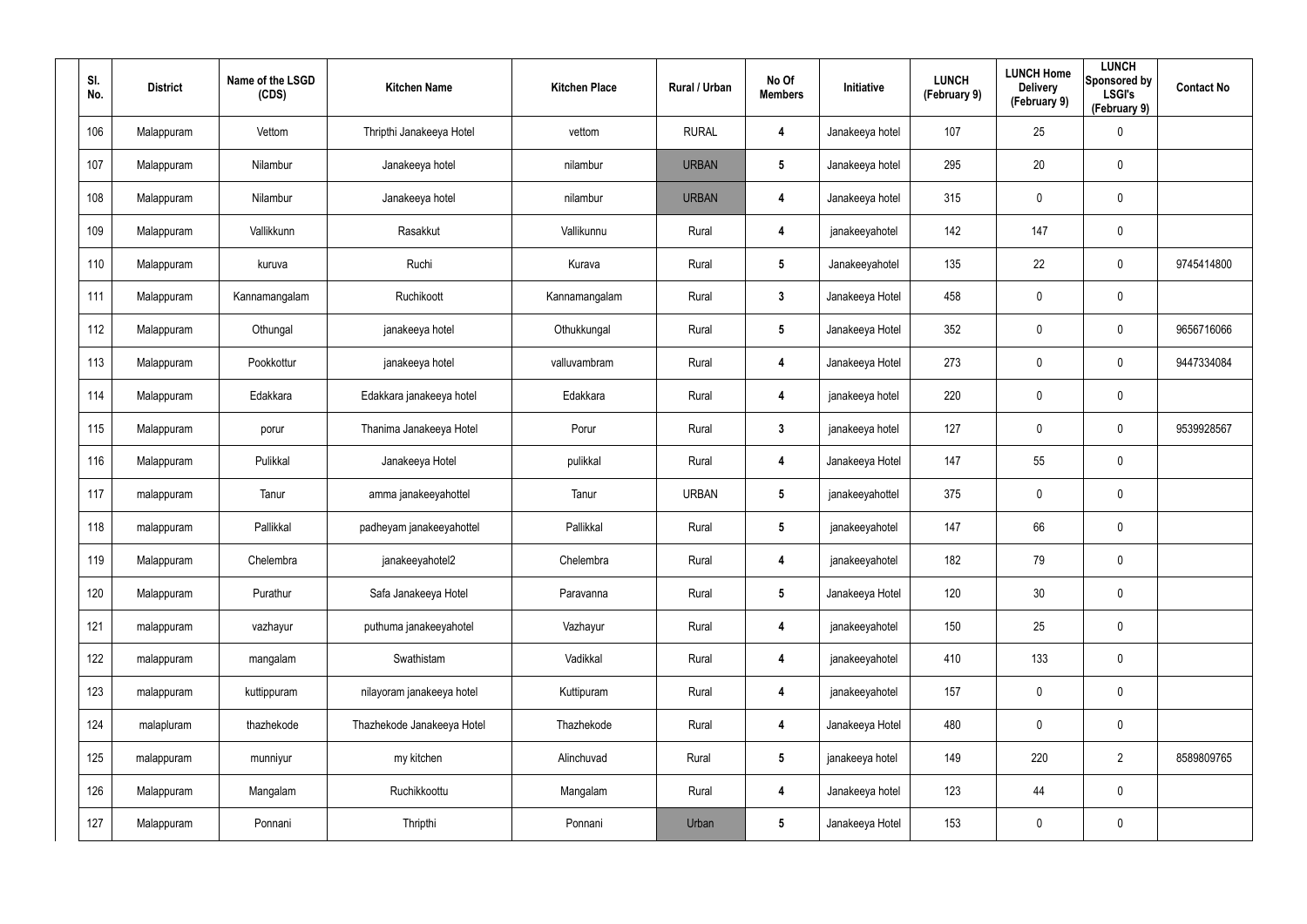|            | SI.<br>No.      | <b>District</b> | Name of the LSGD<br>(CDS) | <b>Kitchen Name</b>             | <b>Kitchen Place</b>                      | Rural / Urban | No Of<br><b>Members</b> | Initiative      | <b>LUNCH</b><br>(February 9) | <b>LUNCH Home</b><br><b>Delivery</b><br>(February 9) | <b>LUNCH</b><br>Sponsored by<br><b>LSGI's</b><br>(February 9) | <b>Contact No</b> |
|------------|-----------------|-----------------|---------------------------|---------------------------------|-------------------------------------------|---------------|-------------------------|-----------------|------------------------------|------------------------------------------------------|---------------------------------------------------------------|-------------------|
|            | 128             | Malappuram      | Tanur                     | Krishna                         | Tanur                                     | Urban         | $5\phantom{.0}$         | janakeeya hotel | 133                          | 0                                                    | $\mathbf 0$                                                   |                   |
| <b>128</b> |                 |                 |                           |                                 |                                           |               | 538                     |                 | 24179                        | 5436                                                 | 18                                                            |                   |
|            |                 | Palakkad        | Elapully                  | Nakshathra Vanitha canteen      | Canteen                                   | Rural         | $\overline{4}$          | Janakeeya Hotel | 185                          | 0                                                    | $\mathbf 0$                                                   | 8547384972        |
|            | $\overline{2}$  | Palakkad        | Nalleppilly               | Vanitha Canteen                 | Canteen                                   | Rural         | $\overline{4}$          | Janakeeya Hotel | 162                          | $\mathbf 0$                                          | $\mathbf 0$                                                   | 9656232569        |
|            | $\mathbf{3}$    | Palakkad        | Chittur                   | Thanal vanitha Canteen          | Thathamangalam, Mettuvalavu               | Urban         | $\mathbf{3}$            | Janakeeya Hotel | 356                          | 0                                                    | $\mathbf 0$                                                   | 9447105400        |
|            | $\overline{4}$  | Palakkad        | chittur                   | urapp janakeeya hotel           | Anicode junction                          | urban         | $5\phantom{.0}$         | Janakeeya hotel | 302                          | 0                                                    | $\mathbf 0$                                                   | 9349930549        |
|            | $5\phantom{.0}$ | Palakkad        | polpully                  | subiksha janakeeya hotel        | kallootiyal                               | Rural         | $5\phantom{.0}$         | Janakeeya hotel | 155                          | 0                                                    | $\mathbf 0$                                                   | 9495197498        |
|            | $6^{\circ}$     | Palakkad        | Eruthenpathy              | Nila janakeeya hotel            | Mooniilmada muniyappan<br>kshethram near  | Rural         | $5\phantom{.0}$         | Janakeeya hotel | 124                          | 0                                                    | $\mathbf 0$                                                   | 9037290925        |
|            | -7              | Palakkad        | Perumatty                 | Nanam Janakeeya hotel           | kannimari                                 | Rural         | $\mathbf{3}$            | Janakeeya hotel | 129                          | 0                                                    | $\mathbf 0$                                                   | 9605529657        |
|            | 8               | Palakkad        | Vadakarapathy             | soubhagya janakeeya hotel       | vadakarapathy panchayath                  | Rural         | $5\phantom{.0}$         | Janakeeya hotel | 143                          | 0                                                    | $\mathbf 0$                                                   | 9633578756        |
|            | 9               | Palakkad        | Kozhinjampara             | Sreesakthi Janakeeya hotel      | Kozhinjampara<br>gramapanchayth, near bus | Rural         | $5\phantom{.0}$         | Janakeeya hotel | 140                          | 0                                                    | $\mathbf 0$                                                   | 9847121105        |
|            | 10              | Palakkad        | Vadakkenchery             | Oottupura Vanitha Canteen       | Panchayath building,<br>Vadakkenchery     | Rural         | $\overline{4}$          | Janakeeya Hotel | 218                          | 0                                                    | $\mathbf 0$                                                   | 9656360141        |
|            | 11              | Palakkad        | PKD North                 | Cafesree                        | opp. ksrtc bus stand,<br>Manjakulam road  | Urban         | $5\phantom{.0}$         | Janakeeya Hotel | 0                            | 0                                                    | $\mathbf 0$                                                   | 9037332005        |
|            | 12              | Palakkad        | Ongallur                  | Amma canteen                    | Ongallur vipanana kendram                 | Rural         | $\overline{4}$          | Janakeeya Hotel | 111                          | $\mathbf 0$                                          | $\pmb{0}$                                                     | 7560924507        |
|            | 13              | Palakkad        | Muthuthala                | Sreelakshmi vanitha canteen     | Muthuthala panchayath                     | Rural         | $\overline{4}$          | Janakeeya Hotel | 38                           | $\mathbf 0$                                          | $\mathbf 0$                                                   | 7558865485        |
|            | 14              | Palakkad        | Koppam                    | Natturuchi kudumbashree cafe    | Near koppam village                       | Rural         | $5\phantom{.0}$         | Janakeeya Hotel | 130                          | $\mathbf 0$                                          | $\mathbf 0$                                                   | 8075779172        |
|            | 15              | Palakkad        | Paruthur                  | Mamatty vanitha canteen         | Near panchayath                           | Rural         | $5\phantom{.0}$         | Janakeeya Hotel | 30 <sup>°</sup>              | 0                                                    | $\mathbf 0$                                                   | 9544847874        |
|            | 16              | Palakkad        | Vilayur                   | Souhritha caffesree (Ruchipura) | Near Vilayur Panchayath                   | Rural         | $6\phantom{.}6$         | Janakeeya Hotel | 130                          | 0                                                    | $\mathbf 0$                                                   | 9747342046        |
|            | 17              | palakkad        | Kulukkallur               | Snehitha Janakeeya hotel        | Kulukkallur panchayath                    | Rural         | $5\phantom{.0}$         | Janakeeya hotel | 90                           | 0                                                    | $\mathbf 0$                                                   | 9746701454        |
|            | 18              | Palakkad        | Pattambi                  | Janakeeya hotel                 | near Govt samskritha college,<br>Pattambi | Urban         | 4                       | Janakeeya hotel | 0                            | 0                                                    | $\mathbf 0$                                                   | 9562043428        |
|            | 19              | Palakkad        | Erimayur                  | Thanima Vanitha Canteen         | Panchayath building, Erimayur             | Rural         | $5\phantom{.0}$         | Janakeeya Hotel | 68                           | 0                                                    | $\overline{2}$                                                | 9746440633        |
|            | 20              | Palakkad        | Kizhekkencheri            | Vanitha Canteen                 | Panchayath Building,<br>Kizhakkenchery    | Rural         | 4                       | Janakeeya Hotel | 67                           | 0                                                    | $\mathbf{1}$                                                  | 9747923418        |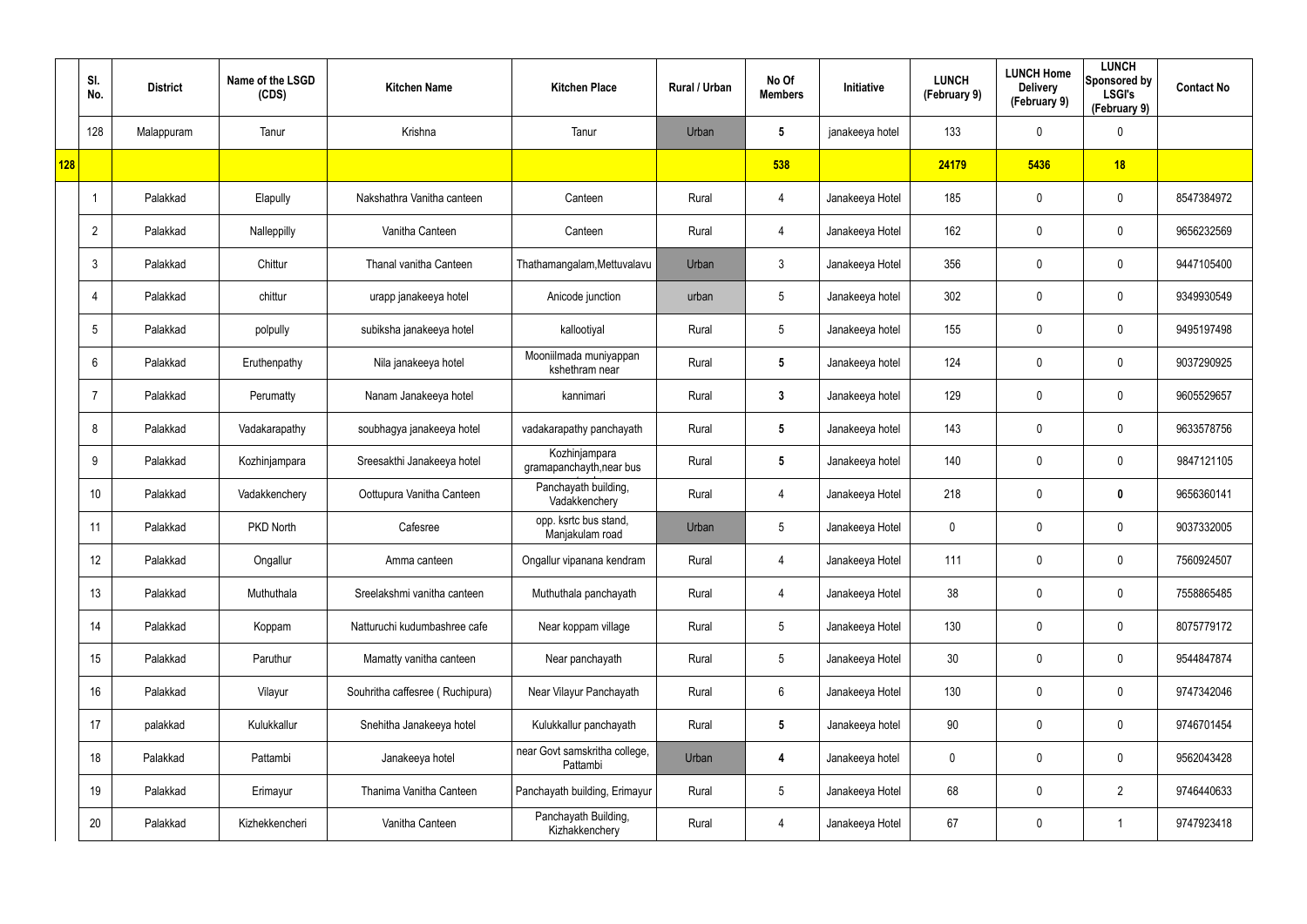| SI.<br>No. | <b>District</b> | Name of the LSGD<br>(CDS) | <b>Kitchen Name</b>                      | <b>Kitchen Place</b>                   | Rural / Urban | No Of<br><b>Members</b> | <b>Initiative</b> | <b>LUNCH</b><br>(February 9) | <b>LUNCH Home</b><br><b>Delivery</b><br>(February 9) | <b>LUNCH</b><br>Sponsored by<br><b>LSGI's</b><br>(February 9) | <b>Contact No</b> |
|------------|-----------------|---------------------------|------------------------------------------|----------------------------------------|---------------|-------------------------|-------------------|------------------------------|------------------------------------------------------|---------------------------------------------------------------|-------------------|
| 21         | Palakkad        | Peringottukkurrissi       | Aiswarya Vanitha canteen                 | Panchayth building                     | Rural         | 3                       | Janakeeya Hotel   | 70                           | 0                                                    | $\mathbf 0$                                                   | 9048665884        |
| 22         | Palakkad        | Mundoor                   | Bharath vanitha canteen                  | Panchayath building                    | Rural         | $\mathbf{3}$            | Janakeeya Hotel   | 143                          | 0                                                    | $\mathbf 0$                                                   | 8592830607        |
| 23         | Palakkad        | Kodumbu                   | kripa                                    | kodumb panchayath                      | Rural         | 4                       | Janakeeya HoteL   | 72                           | 0                                                    | $\mathbf 0$                                                   | 9048682860        |
| 24         | Palakkad        | Thirumittakode            | Thirumuttam Janakeeya Hotel              | Karukaputhur                           | Rural         | 6                       | Janakeeya Hotel   | 122                          | 0                                                    | $\mathbf 0$                                                   | 9072841599        |
| 25         | Palakkad        | Akathethara               | Nanma canteen                            | kalyanamandapam                        | Rural         | $\mathbf{3}$            | Janakeeya Hotel   | 45                           | 0                                                    | $\mathbf 0$                                                   | 7025563510        |
| 26         | Palakkad        | Marutharoad               | flavours cantteen                        | panchayath                             | Rural         | $5\phantom{.0}$         | Janakeeya Hotela  | 154                          | 0                                                    | $\mathbf 0$                                                   | 9746227966        |
| 27         | Palakkad        | Trithala                  | Kairali Vanitha Hotel                    | Thirthala                              | Rural         | $5\phantom{.0}$         | Janakeeya Hotel   | 98                           | 0                                                    | $\mathbf 0$                                                   | 9048710155        |
| 28         | Palakkad        | Kongad                    | Annapoorna vanitha canteen               | Near Kongad village office             | Rural         | $5\overline{)}$         | Janakeeya Hotel   | 124                          | 0                                                    | $\mathbf 0$                                                   | 9645425774        |
| 29         | Palakkad        | Sreekrishnapuram          | Subiksha canteen                         | Near panchayath office                 | Rural         | $\mathbf{3}$            | Janakeeya Hotel   | 122                          | 0                                                    | $\mathbf 0$                                                   | 8086697226        |
| 30         | Palakkad        | Pallassana                | dhanalakshmi vanitha canteen             | pallassana panchayath<br>building      | Rural         | $5\overline{)}$         | Janakeeya Hotel   | 219                          | 0                                                    | $\mathbf 0$                                                   | 8943225892        |
| 31         | Palakkad        | Nenmmara                  | Nemmara Janakeeya hotel                  | Nemmara junction                       | Rural         | 4                       | Janakeeya hotel   | 285                          | 0                                                    | $\mathbf 0$                                                   | 8157850935        |
| 32         | Palakkad        | Ayilur                    | Janakeeya hotel                          | Thalavettanpara, Ayilur                | Rural         | $\mathbf{3}$            | Janakeeya hotel   | 195                          | 0                                                    | $\mathbf 0$                                                   | 9539517856        |
| 33         | Palakkad        | Melarkode                 | Janakeeya Hotel                          | near Melarkode panchayath              | Rural         | 4                       | Janakeeya hotel   | 134                          | $\mathbf 0$                                          | $\mathbf 0$                                                   | 8606193918        |
| 34         | Palakkad        | Vandazhi                  | janakeeya hotel                          | Kaniyamangalam                         | Rural         | $\mathfrak{Z}$          | Janakeeya hotel   | 71                           | 0                                                    | $\pmb{0}$                                                     | 9645919937        |
| 35         | Palakkad        | Nelliayampathy            | Janakeeya hotel                          | near Panchayat, kaikaty                | Rural         | 4                       | Janakeeya hotel   | 0                            | 0                                                    | $\mathbf 0$                                                   | 9497123529        |
| 36         | Palakkad        | Elavanchery               | Snehatheeram                             | Near GUPS, Vattekkad                   | Rural         | $5\phantom{.0}$         | Janakeeya Hotel   | 210                          | 0                                                    | $\mathbf 0$                                                   | 9744195274        |
| 37         | Palakkad        | Kollemkode                | Priya Vanitha Canteen                    | Block Panchayath Office,<br>Kollengode | Rural         | 4                       | Janakeeya Hotel   | 252                          | 0                                                    | $\mathbf 0$                                                   | 9745456764        |
| 38         | Palakkad        | Koduvayur                 | Samridhi Kudumbashree Vanitha<br>Canteen | Panchayath Building                    | Rural         | $5\phantom{.0}$         | Janakeeya Hotel   | 106                          | 0                                                    | $\pmb{0}$                                                     | 8086263595        |
| 39         | Palakkad        | Pattanchery               | Sreelakshmi vanitha canteen              | Panchayath Building                    | Rural         | 4                       | Janakeeya Hotel   | 63                           | 0                                                    | $\mathbf 0$                                                   | 8086916932        |
| 40         | Palakkad        | Pudunagaram               | Janakeeya Hotel                          | Near KSEB, Pudunagaram                 | Rural         | 4                       | Janakeeya hotel   | 0                            | 0                                                    | $\pmb{0}$                                                     | 9497241598        |
| 41         | Palakkad        | Vadavanoor                | Sree Muruka Janakeeya Hotel              | Vydhyasala, Vadavanoor                 | Rural         | $5\phantom{.0}$         | Janakeeya hotel   | 160                          | 0                                                    | $\pmb{0}$                                                     | 9567011729        |
| 42         | Palakkad        | Peruvemba                 | Samridi Janakeeya Hotel                  | Peruvemba Junction                     | Rural         | 4                       | Jankeeya hotel    | 145                          | 0                                                    | $\mathsf{0}$                                                  | 918089611261      |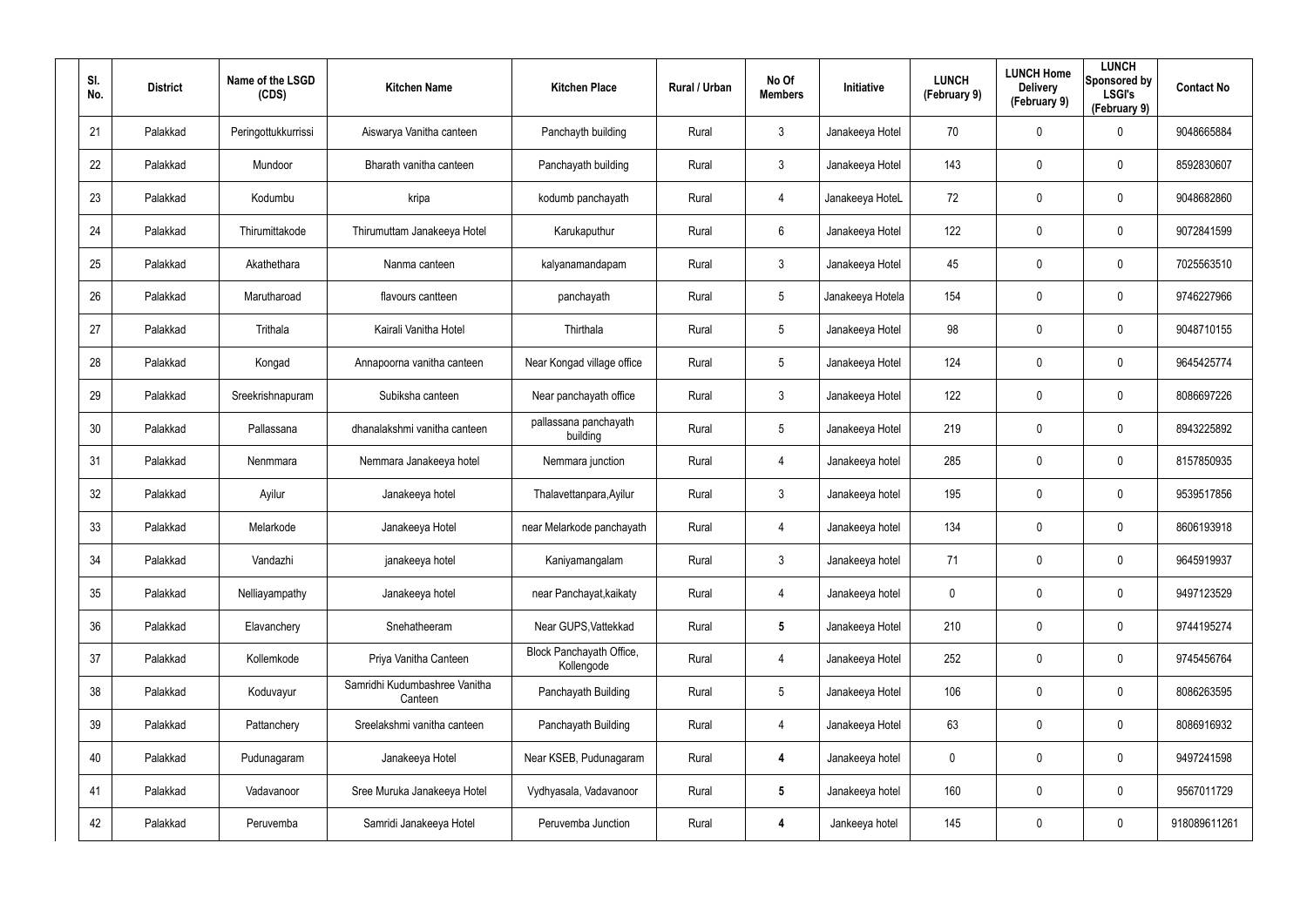|     | SI.<br>No. | <b>District</b> | Name of the LSGD<br>(CDS) | <b>Kitchen Name</b>                         | <b>Kitchen Place</b>                            | Rural / Urban | No Of<br><b>Members</b> | Initiative       | <b>LUNCH</b><br>(February 9) | <b>LUNCH Home</b><br><b>Delivery</b><br>(February 9) | <b>LUNCH</b><br>Sponsored by<br><b>LSGI's</b><br>(February 9) | <b>Contact No</b> |
|-----|------------|-----------------|---------------------------|---------------------------------------------|-------------------------------------------------|---------------|-------------------------|------------------|------------------------------|------------------------------------------------------|---------------------------------------------------------------|-------------------|
|     | 43         | Palakkad        | Muthalamada               | Janakeeya Hotel                             | Chulliyarmedu                                   | Rural         | 4                       | Jankeeya hotel   | 293                          | 0                                                    | $\mathbf 0$                                                   | 9633730067        |
|     | 44         | Palakkad        | Cherppalasseri            | Swad Janakiyahotel, CPY                     | Scheduled caste coperative<br>society hall, cpy | Urban         | $5\phantom{.0}$         | Janakeeya Hotel  | 235                          | 0                                                    | $\boldsymbol{0}$                                              | 9447746082        |
|     | 45         | Palakkad        | Vellinezhi                | Aiswarya kudumbashree                       | Adakkaputhur                                    | Rural         | $\mathbf{3}$            | Janakeeya Hotel  | 100                          | 0                                                    | $\mathbf 0$                                                   | 9747730588        |
|     | 46         | Palakkad        | Keralasseri               | Bhagyasree janakeeya hotel                  | Near village office                             | Rural         | $\mathfrak{Z}$          | Janakeeya Hotel  | 62                           | 0                                                    | $\pmb{0}$                                                     | 8606125128        |
|     | 47         | Palakkad        | Kottayi                   | Kudumbashree Vanitha canteen                | Near Kottayi Panchayath                         | Rural         | $\overline{4}$          | Jankeeya hotel   | 90                           | 0                                                    | $\mathbf 0$                                                   | 9605699847        |
|     | 48         | Palakkad        | anakkara                  | udayasurya vanitha canteen                  | kumbidi                                         | rural         | $5\phantom{.0}$         | Janakeeya Hotel  | 156                          | 0                                                    | $\pmb{0}$                                                     | 9895947614        |
|     | 49         | Palakkad        | kappur                    | jeevanam hotel                              | kumaranellur                                    | rural         | $6\phantom{.}6$         | Janakeeya Hotel  | 211                          | 0                                                    | $\mathbf 0$                                                   | 9605308385        |
| 102 | 50         | Palakkad        | Malampauzha               | Nandhanam canteen                           | near fantasy park                               | Rural         | $5\overline{)}$         | Janakeeya HotelT | 182                          | 0                                                    | $\mathbf 0$                                                   | 807587062         |
|     | 51         | Palakkad        | Puduppariyaram            | Anaswara Canteen                            | Panchayath                                      | Rural         | $\overline{4}$          | Janakeeya Hotel  | 114                          | 0                                                    | $\mathbf 0$                                                   | 9526677781        |
|     | 52         | Palakkad        | kadambazhipuram           | Reshmi janakeeya hotel                      | 16 mail                                         | Rural         | $5\phantom{.0}$         | Janakeeya Hotel  | 106                          | 0                                                    | $\mathbf 0$                                                   | 9048375891        |
|     | 53         | Palakkad        | Kadambazhipuram           | Ardhram Janakeeya hotel                     | Pulapatta                                       | Rural         | $\mathbf{3}$            | Janakeeya Hotel  | 67                           | 0                                                    | $\pmb{0}$                                                     | 9495775246        |
|     | 54         | Palakkad        | Kannambra                 | Sree kurumba canteen                        | kannambra                                       | Rural         | $\overline{4}$          | Janakeeya Hotel  | 202                          | 0                                                    | $\mathbf 0$                                                   | 8157815819        |
|     | 55         | Palakkad        | karakkurissi              | Janakiya hotel                              | Near ammus auditorium,<br>Ayappankavu           | Rural         | $\mathbf{3}$            | Janakeeya Hotel  | 118                          | 0                                                    | $\mathbf 0$                                                   | 6238788932        |
|     | 56         | Palakkad        | Thenkara                  | Subiksham janakeeya hotel                   | Ayurveda hospital compound<br>Then kara         | Rural         | $5\phantom{.0}$         | Janakeeya Hotel  | 87                           | $\mathbf 0$                                          | $\pmb{0}$                                                     | 9747557333        |
|     | 57         | Palakkad        | Alanallur                 | Keerthi vanitha canteen and catering        | Near panchayath Alanallur                       | Rural         | $5\phantom{.0}$         | Janakeeya hotel  | 78                           | $\mathbf 0$                                          | $\mathbf 0$                                                   | 9495447569        |
|     | 58         | Palakkad        | Pudur                     | Asil canteen                                | Pudur panchayath                                | Rural         | $\overline{4}$          | Janakeeya hotel  | 66                           | $\mathbf 0$                                          | $\mathbf 0$                                                   | 8086968050        |
|     | 59         | Palakkad        | Parali                    | Annasree Janakeeya hotel                    | Near parali panchayath                          | Rural         | $\overline{4}$          | Janakeeya hotel  | 125                          | 0                                                    | $\mathbf 0$                                                   | 8281829238        |
|     | 60         | Palakkad        | Mannur                    | Kudumbasree janakeeya hotel                 | Mannur panchayath                               | Rural         | $5\phantom{.0}$         | Janakeeya hotel  | 70                           | $\mathbf 0$                                          | $\mathbf 0$                                                   | 9495771095        |
|     | 61         | Palakkad        | Kuzhalmannam              | Janasree jankeeya hotel                     | Kuzhalmannam block<br>panchayth                 | Rural         | $\mathbf{3}$            | Jankeeya hotel   | 165                          | $\mathbf 0$                                          | $\mathbf 0$                                                   | 9847364980        |
|     | 62         | Palakkad        | Kavassery                 | samridhi Janakeeya Hotel                    | Alathur road, kavasheery                        | Rural         | $6\phantom{.}$          | Janakeeya hotel  | 98                           | $\mathbf 0$                                          | $\pmb{0}$                                                     | 9747570761        |
|     | 63         | palakkad        | chalissery                | Thanal janakeeya hotel                      | chalissery panchayath building                  | Rural         | $\mathbf{3}$            | Janakeeya hotel  | 54                           | 0                                                    | $\pmb{0}$                                                     | 9562702284        |
|     | 64         | palakkad        | Kottopadam                | Iva canteen and catering janakeeya<br>hotel | Block building, Near<br>aryambavu junction      | Rural         | $\overline{4}$          | Janakeeya hotel  | 128                          | 0                                                    | $\pmb{0}$                                                     | 9074818126        |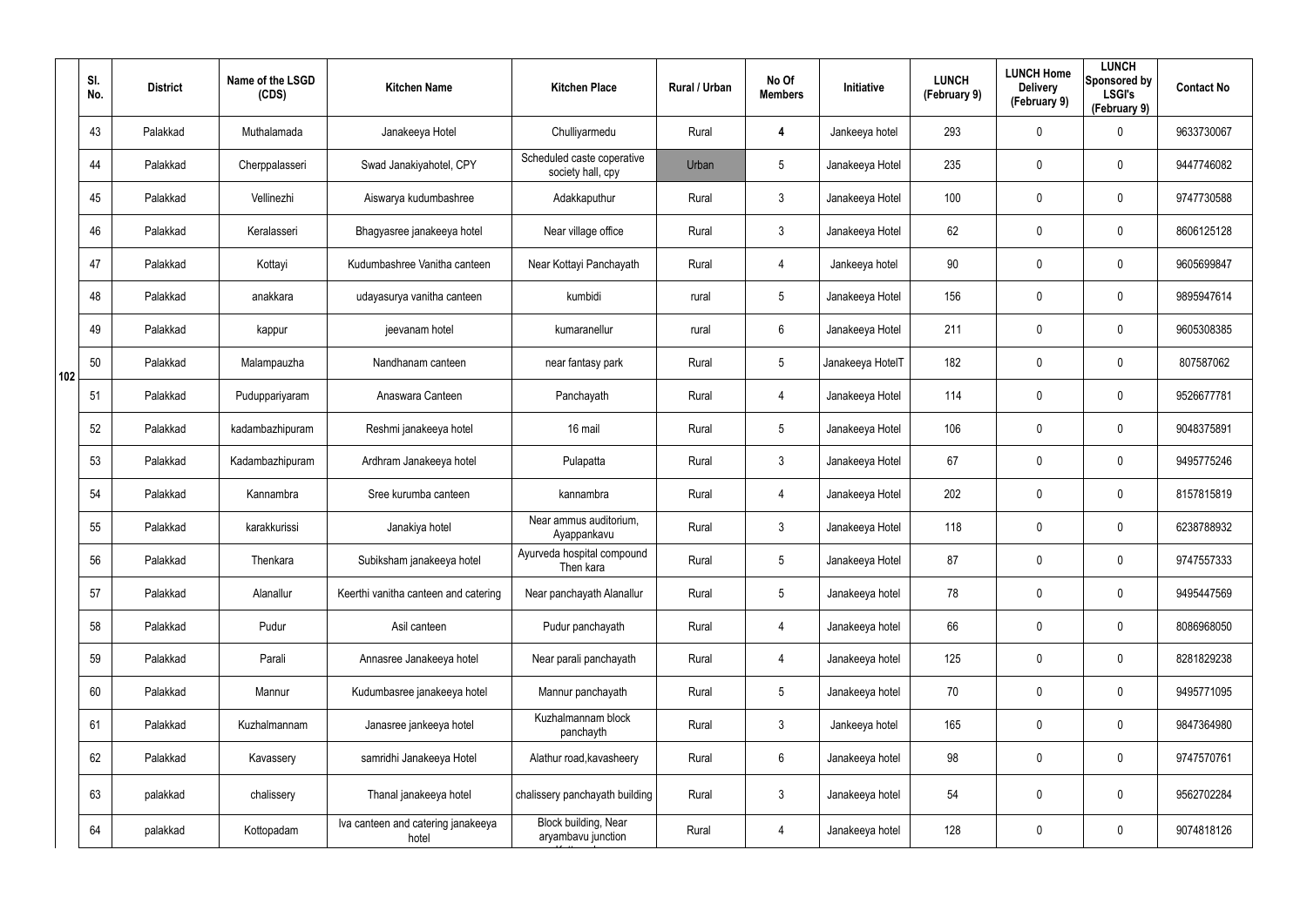| SI.<br>No. | <b>District</b> | Name of the LSGD<br>(CDS) | <b>Kitchen Name</b>         | <b>Kitchen Place</b>                | Rural / Urban | No Of<br><b>Members</b> | Initiative       | <b>LUNCH</b><br>(February 9) | <b>LUNCH Home</b><br><b>Delivery</b><br>(February 9) | <b>LUNCH</b><br>Sponsored by<br><b>LSGI's</b><br>(February 9) | <b>Contact No</b> |
|------------|-----------------|---------------------------|-----------------------------|-------------------------------------|---------------|-------------------------|------------------|------------------------------|------------------------------------------------------|---------------------------------------------------------------|-------------------|
| 65         | palakkad        | kumaramputhur             | Ruchi cafe janakeeya hotel  | Panchayath kumaramputhur            | Rural         | 3                       | Janakeeya hotel  | 265                          | 0                                                    | $\boldsymbol{0}$                                              | 8589968705        |
| 66         | palakkad        | Malampuzha                | Amma janakeeya hotel        | kadukkamkunnu, Malampuzha           | Rural         | 3                       | Janakeeya hotel. | 400                          | 0                                                    | $\boldsymbol{0}$                                              | 9446521664        |
| 67         | palakkad        | Alathur                   | Rich Janakeeya hotel        | Near bus stand, Alathur             | Rural         | 4                       | Janakeeya hotel  | 305                          | 0                                                    | 5                                                             | 9947030779        |
| 68         | palakkad        | Karimpuzha                | Janakeeya hotel             | Karimpuzha panchayath               | Rural         | 3                       | Janakeeya hotel  | 76                           | 0                                                    | $\boldsymbol{0}$                                              | 9961502739        |
| 69         | Palakkad        | Thenkurissi               | Eyeshee janakeeya hotel     | Panchayth building,<br>Thenkurissi  | Rural         | 4                       | Jankeeya hotel   | 114                          | 0                                                    | $\boldsymbol{0}$                                              | 9995662723        |
| 70         | Palakkad        | Agali                     | Janakeeya Hotel             | Block Panchayath building,<br>Agali | Rural         | 5                       | Jankeeya hotel   | 164                          | 0                                                    | $\boldsymbol{0}$                                              | 9037878897        |
| 71         | Palakkad        | Sholayur                  | Powrnami janakeeya hotel    | anakkatty bus stand                 | Rural         | 4                       | Jankeeya hotel   | 99                           | 0                                                    | $\boldsymbol{0}$                                              | 9159556404        |
| 72         | Palakkad        | Puthushery                | Janakeeya hotel             | Puthushery panchayath               | Rural         | $5\phantom{.0}$         | Janakeeya hotel. | 135                          | 0                                                    | $\mathbf 0$                                                   | 9562772723        |
| 73         | Palakkad        | Karimba                   | Janakeeya hotel             | Panchayath premise                  | Rural         | $3\phantom{a}$          | Janakeeya Hotel  | 107                          | 0                                                    | $\boldsymbol{0}$                                              | 9562163979        |
| 74         | Palakkad        | Nagalasseri               | Janakeeya hotel             | near koottanad bus stand            | Rural         | 5                       | Janakeeya hotel  | 210                          | 0                                                    | $\mathbf 0$                                                   | 8921928291        |
| 75         | Palakkad        | Mathur                    | Nila janakeeya Hotel        | Near Panchayth, Mathur              | Rural         | 4                       | Jankeeya hotel   | 141                          | 0                                                    | $\boldsymbol{0}$                                              | 9562356483        |
| 76         | Palakkad        | Chalavara                 | Janakeeya hotel             | Chalavara panchayath                | Rural         | $\overline{\mathbf{5}}$ | Janakeeya hotel  | 89                           | 0                                                    | $\mathbf 0$                                                   | 9544659942        |
| 77         | Palakkad        | Ananganadi                | vanitha cateen              | near Ananganadi panchayath          | Rural         | $\mathbf{3}$            | Janakeeya Hotel  | 58                           | 0                                                    | $\mathbf 0$                                                   | 8921410495        |
| 78         | Palakkad        | Lakkidiperur              | Janakeeya hotel             | Lekkidi perur panchayath            | Rural         | 5                       | Jankeeya hotel   | 100                          | 0                                                    | $\pmb{0}$                                                     | 6238921903        |
| 79         | Palakkad        | Nellaya                   | Janakeeya hotel             | Nellaya panchayath                  | Rural         | 4                       | Janakeeya hotel  | 69                           | 0                                                    | $\mathbf 0$                                                   | 9562432883        |
| 80         | Palakkad        | Shornur                   | Oottupura Janakeeya hotel   | near bus stand, Shoranur            | Urban         | $5\phantom{.0}$         | Janakeeya hotel  | 252                          | 0                                                    | $\mathbf 0$                                                   | 9747102377        |
| 81         | Palakkad        | Shornur                   | Snehadeepam Janakeeya hotel | Shoranur municipality               | Urban         | 4                       | Janakeeya hotel  | 111                          | 0                                                    | $\mathbf 0$                                                   | 6238755729        |
| 82         | Palakkad        | Thrikkadiri               | Janakeeya hotel             | Samskarika nilayam                  | Rural         | 4                       | Janakeeya hotel  | 66                           | 0                                                    | $\mathbf 0$                                                   | 9544806032        |
| 83         | palakkad        | Vaniyamkulam              | Janakeeya hotel             | near PK DAS hospital                | Rural         | $\mathbf{3}$            | Janakeeya hotel  | 298                          | 0                                                    | $\mathbf{3}$                                                  | 9947408415        |
| 84         | Palakkad        | Ambalappara               | Janakiya hotel              | ambalappara<br>kalyanamandapam      | Rural         | $5\phantom{.0}$         | Janakeeya Hotel  | 64                           | 0                                                    | $\mathbf 0$                                                   | 8129562289        |
| 85         | Palakkad        | Vallappuzha               | Janakeeya hotel             | Hayath Complex, Vallappuzha         | Rural         | $5\phantom{.0}$         | Janakeeya Hotel  | 216                          | 0                                                    | $\mathbf 0$                                                   | 8086406897        |
| 86         | Palakkad        | Shoranur                  | Ela janakeeya hotel         | Vpc market, kulappully              | Urban         | $\mathbf{3}$            | Janakeeya hotel  | 113                          | 0                                                    | $\boldsymbol{0}$                                              | 8129769113        |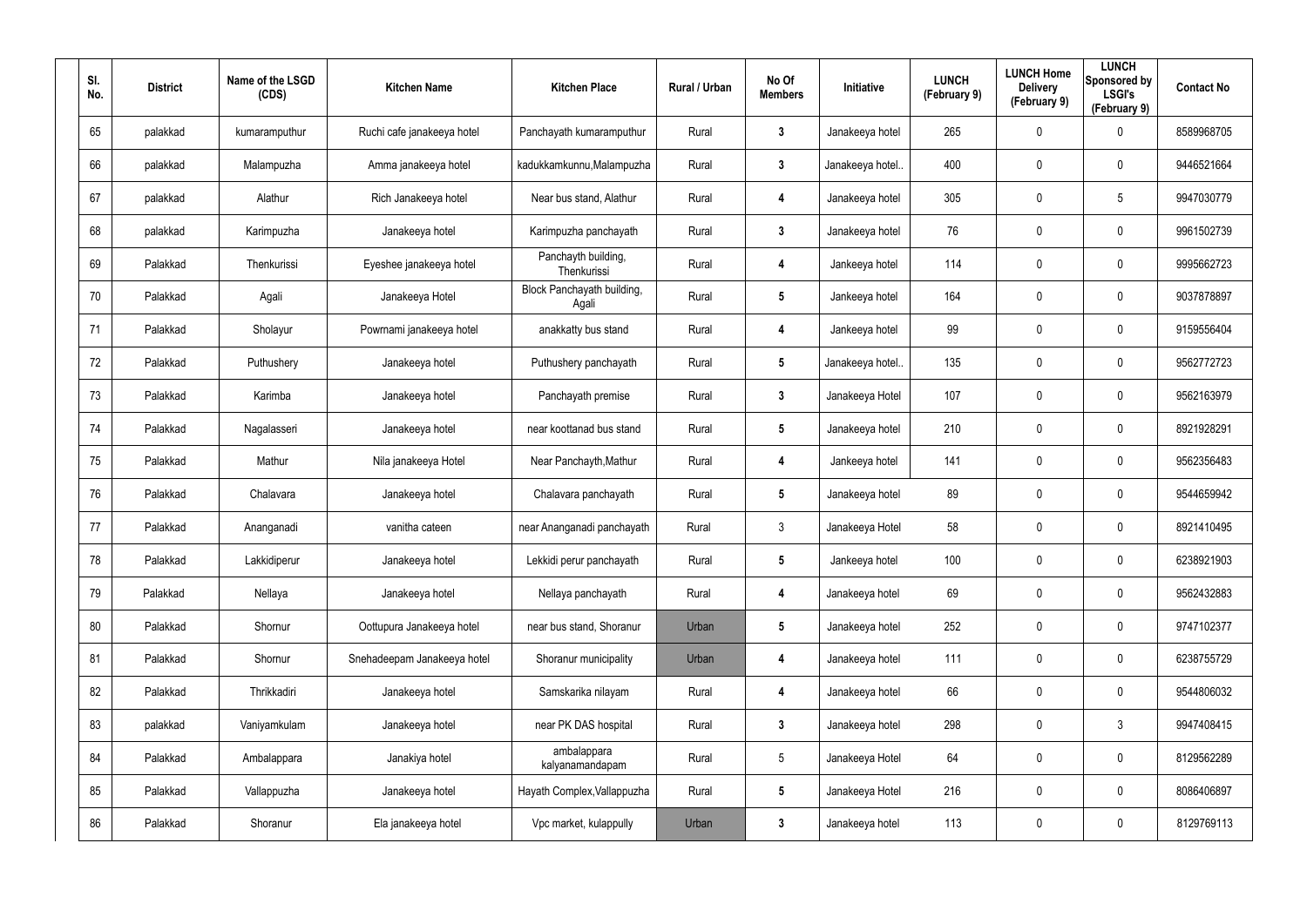|    | SI.<br>No.      | <b>District</b> | Name of the LSGD<br>(CDS) | <b>Kitchen Name</b>             | <b>Kitchen Place</b>                       | Rural / Urban | No Of<br><b>Members</b> | Initiative      | <b>LUNCH</b><br>(February 9) | <b>LUNCH Home</b><br><b>Delivery</b><br>(February 9) | <b>LUNCH</b><br>Sponsored by<br><b>LSGI's</b><br>(February 9) | <b>Contact No</b> |
|----|-----------------|-----------------|---------------------------|---------------------------------|--------------------------------------------|---------------|-------------------------|-----------------|------------------------------|------------------------------------------------------|---------------------------------------------------------------|-------------------|
|    | 87              | Palakkad        | Mankara                   | Subiksha Janakeeya hotel        | Near Mankara Panchayath                    | Rural         | $5\overline{)}$         | Janakeeya hotel | 90                           | 0                                                    | $\boldsymbol{0}$                                              | 8549045637        |
|    | 88              | Palakkad        | Kanjirapuzha              | Surya Janakeeya hotel           | Kanjirapuzha, panchayath                   | Rural         | $5\overline{)}$         | Janakeeya hotel | 89                           | $\boldsymbol{0}$                                     | $\mathbf 0$                                                   | 9048698194        |
|    | 89              | Palakkad        | Thachanattukara           | Haritham janakeeya hotel        | 53 mile, Thachanattukara                   | Rural         | $3\phantom{a}$          | Janakeeya hotel | 72                           | 0                                                    | $\mathbf 0$                                                   | 9605097810        |
|    | 90              | Palakkad        | Puthukode                 | Puthuma jankeeya hotel          | Thachanadi junction                        | Rural         | $6\phantom{1}$          | Janakeeya hotel | 253                          | 0                                                    | $\mathbf 0$                                                   | 9744459080        |
|    | 91              | Palakkad        | Tarur                     | Jankeeya Hotel                  | Infront of vilage office, Tarurk           | Rural         | 4                       | Janakeeya hotel | 97                           | 0                                                    | $\mathbf 0$                                                   | 8606780959        |
|    | 92              | Palakkad        | Pirayiri                  | Janakeeya hotel                 | Near Panchayath office                     | Rural         | $5\overline{)}$         | Janakeeya hotel | 80                           | 0                                                    | $\boldsymbol{0}$                                              | 9037495586        |
|    | 93              | Palakkad        | Palakkad ulb              | Ruchi                           | Near Balaji hospital, Fort<br>Maidan       | Urban         | 4                       | Janakeeya hotel | 267                          | 0                                                    | $\mathbf 0$                                                   | 7994185687        |
|    | 94              | Palakkad        | Pookkottukavu             | Punya                           | Pookkottukavu Centre                       | Rural         | 4                       | Janakeeya Hotel | 101                          | $\mathbf 0$                                          | $\boldsymbol{0}$                                              | 9745511432        |
|    | 95              | Palakkad        | Kuthanoor                 | Suryodayam jankeeya hotel       | Kalapara, kuthanoor                        | Rural         | $5\overline{)}$         | Jankeeya hotel  | 40                           | 0                                                    | $\mathbf 0$                                                   | 9995159738        |
|    | 96              | Palakkad        | Thiruvegappura            | Janakeeya Hotel                 | Kaippuram                                  | Rural         | $5\overline{)}$         | Jankeeya hotel  | 126                          | $\boldsymbol{0}$                                     | $\boldsymbol{0}$                                              | 8921882903        |
|    | 97              | Palakkad        | Thachampara               | Vanitha canteen Janakeeya Hotel | Thachampara town                           | Rural         | 4                       | Jankeeya hotel  | 150                          | 0                                                    | $\mathbf 0$                                                   | 9497826216        |
|    | 98              | Palakkad        | Kannadi                   | Sweet jankeeya hotel            | Yakkara junction                           | Rural         | $\mathbf{3}$            | Jankeeya hotel  | 182                          | 0                                                    | $\boldsymbol{0}$                                              | 9846918028        |
|    | 99              | Palakkad        | Pattithara                | Bavana janakeeya hotel          | kottappadam                                | Rural         | $5\phantom{.0}$         | Janakeeya hotel | $\mathbf 0$                  | $\mathbf 0$                                          | 0                                                             | 9074163402        |
|    | 100             | Palakkad        | Mannarkkad                | Janakeeya Hotel                 | muncipal building, busstand,<br>mannarkkad | Urban         | $\overline{\mathbf{4}}$ | Janakeeya hotel | 164                          | $\pmb{0}$                                            | $\pmb{0}$                                                     |                   |
|    | 101             | Palakkad        | Pirayiri                  | Kudumbashree janakeeya hotel    | Kallekkad Block Panchayath                 | Rural         | $5\phantom{.0}$         | janakeeya hotel | 74                           | $\pmb{0}$                                            | $\pmb{0}$                                                     | 8137940343        |
|    | 102             | Palakkad        | Marutharoad               | Sreelakshmi janakeeya hotel     | Pirivusala                                 | Rural         | 4                       | janakeeya hotel | 230                          | $\pmb{0}$                                            | $\pmb{0}$                                                     | 9048636162        |
| 99 |                 |                 |                           |                                 |                                            |               | 434                     |                 | 13642                        | $\overline{0}$                                       | 11                                                            |                   |
|    |                 | Pathanamthitta  | Anicadu                   | Janatha janakeeya hotel         | Nooromave                                  | Rural         | $\mathfrak{Z}$          | Janakeeya Hotel | $\pmb{0}$                    | 116                                                  | $\pmb{0}$                                                     | 6282875679        |
|    | $\overline{2}$  | Pathanamthitta  | Kaviyoor                  | Janakeeya Hotel                 | Manakkachira                               | Rural         | $\overline{4}$          | Janakeeya Hotel | 0                            | 136                                                  | $\pmb{0}$                                                     | 9747886172        |
|    | $\mathfrak{Z}$  | Pathanamthitta  | Kottanadu                 | Janakeeya Hotel                 | Kottanadu                                  | Rural         | $\overline{4}$          | Janakeeya Hotel | $\pmb{0}$                    | 124                                                  | $\pmb{0}$                                                     | 6282382608        |
|    | 4               | Pathanamthitta  | Kalloopara                | Janakeeya Hotel                 | Kalloopara                                 | Rural         | $5\phantom{.0}$         | Janakeeya Hotel | 0                            | 89                                                   | $\pmb{0}$                                                     | 9947471024        |
|    | $5\phantom{.0}$ | Pathanamthitta  | Kunnamthanam              | Thripthi Hotel                  | Kunnamthanam                               | Rural         | $\mathfrak{Z}$          | Janakeeya Hotel | 0                            | 55                                                   | $\pmb{0}$                                                     | 6235908328        |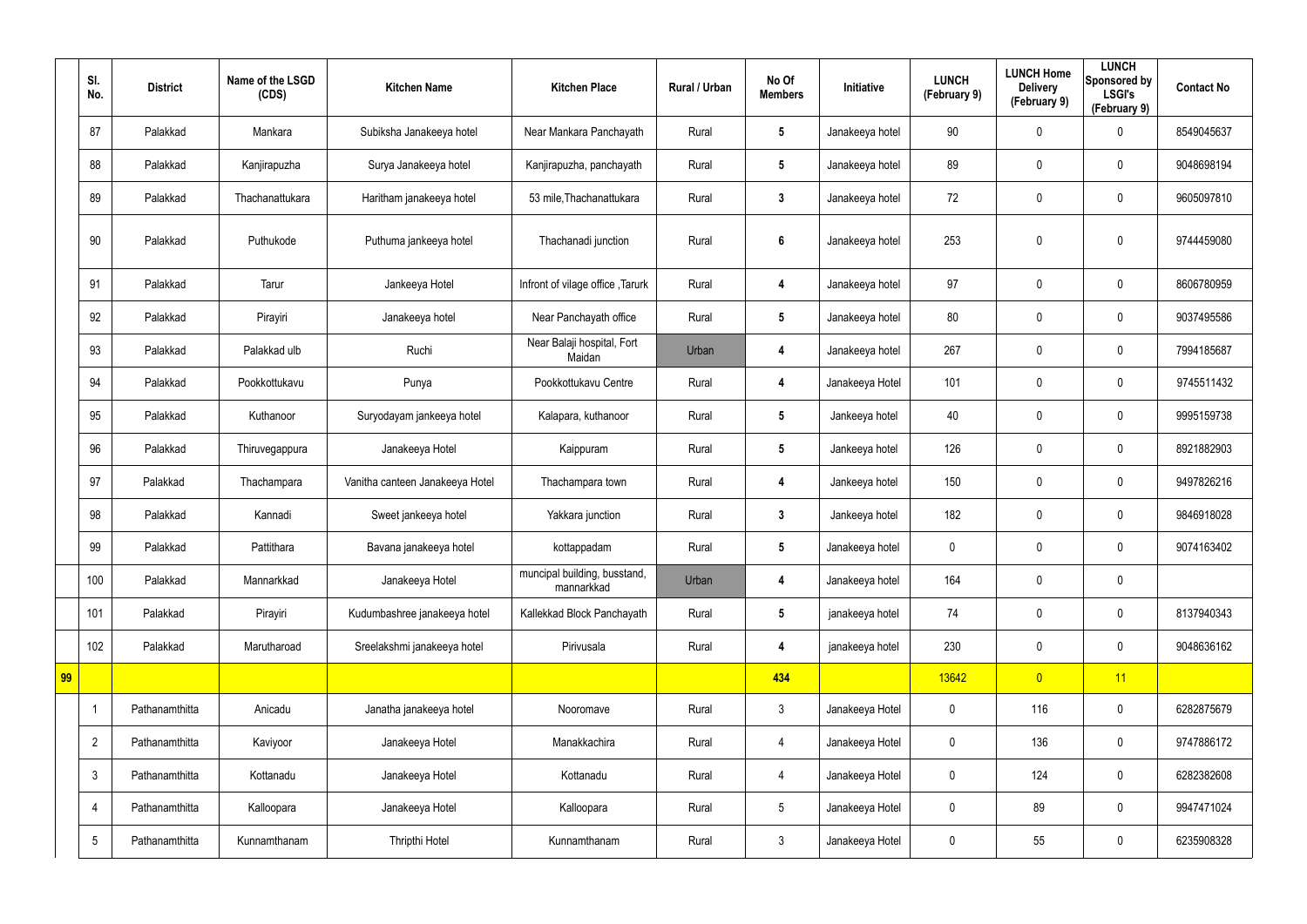| SI.<br>No.      | <b>District</b> | Name of the LSGD<br>(CDS) | <b>Kitchen Name</b>             | <b>Kitchen Place</b>        | <b>Rural / Urban</b> | No Of<br><b>Members</b> | <b>Initiative</b> | <b>LUNCH</b><br>(February 9) | <b>LUNCH Home</b><br><b>Delivery</b><br>(February 9) | <b>LUNCH</b><br>Sponsored by<br><b>LSGI's</b><br>(February 9) | <b>Contact No</b> |
|-----------------|-----------------|---------------------------|---------------------------------|-----------------------------|----------------------|-------------------------|-------------------|------------------------------|------------------------------------------------------|---------------------------------------------------------------|-------------------|
| $6\overline{6}$ | pathanamthitta  | mallappally               | janakeeya hotel                 | mallappally                 | Rural                | $\mathbf{3}$            | janakeeya hotel   | 0                            | 110                                                  | $\mathbf 0$                                                   | 9744194830        |
| $\overline{7}$  | Pathanamthitta  | kottangal                 | janakeeya hotel                 | kottangal                   | Rural                | $\mathbf{3}$            | Janakeeya Hotel   | 0                            | 121                                                  | $\mathbf 0$                                                   | 9526690541        |
| 8               | Pathanamthitta  | Nedumpuram                | Nedumpram Janakeeya Hotel       | Podiyadi                    | Rural                | $5\overline{)}$         | Janakeeya Hotel   | 0                            | $\mathbf 0$                                          | $\mathbf 0$                                                   | 919188291409      |
| 9               | Pathanamthitta  | Niranam                   | Sakhi cafe                      | Niranam                     | Rural                | $\mathbf{3}$            | Janakeeya Hotel   | 0                            | 71                                                   | $\mathbf 0$                                                   | 919526423710      |
| 10              | Pathanamthitta  | Peringara                 | Haritha samrudhi Catering       | <b>PMVHS Pringara</b>       | Rural                | $\overline{4}$          | Janakeeya Hotel   | 0                            | 117                                                  | $\mathbf 0$                                                   | 919961219550      |
| 11              | Pathanamthitta  | Peringara                 | Pulari janakeeya Hotel          | swamipalam                  | Rural                | 4                       | Janakeeya hotel   | 0                            | 65                                                   | $\mathbf 0$                                                   | 919656132036      |
| 12              | Pathanamthitta  | Kuttor                    | Nanma Catering                  | <b>GHS Kuttoor</b>          | Rural                | $\mathbf{3}$            | Janakeeya Hotel   | 0                            | 88                                                   | $\mathbf 0$                                                   | 919526323212      |
| 13              | Pathanamthitta  | Kadapra                   | Niradeepam janakeeya hotel      | Kadapra                     | Rural                | $\overline{4}$          | Janakeeya Hotel   | 0                            | 53                                                   | $\mathbf 0$                                                   | 9656512066        |
| 14              | Pathanamthitta  | Eraviperoor               | Avi cafe                        | Avi cafe                    | Rural                | 3                       | Janakeeya Hotel   | 0                            | 99                                                   | $\mathbf 0$                                                   | 6238013293        |
| 15              | Pathanamthitta  | Koipuram                  | Ammas kudumbashree cafe         | Muttamon                    | Rural                | $5\overline{)}$         | Janakeeya Hotel   | 0                            | $\mathbf 0$                                          | $\mathbf 0$                                                   | 9961485931        |
| 16              | Pathanamthitta  | Thottappuzhassery         | Thottapuzhassery Jankeeya Hotel | Thottapuzhassery            | Rural                | $\overline{4}$          | Janakeeya Hotel   | 0                            | $\mathbf 0$                                          | $\mathbf 0$                                                   | 9656403054        |
| 17              | Pathanamthitta  | Puramattom                | Top N Taste                     | Puramattom                  | Rural                | 3                       | Janakeeya Hotel   | 0                            | 40                                                   | $\mathbf 0$                                                   | 9526728230        |
| 18              | Pathanamthitta  | Ayroor                    | Janakeeya Hotel                 | Ayroor                      | Rural                | 6                       | Janakeeya Hotel   | 0                            | 54                                                   | $\mathbf 0$                                                   | 8086653951        |
| 19              | Pathanamthitta  | Ezhumattor                | Swad Hotel                      | Thadiyoor                   | Rural                | $\mathfrak{Z}$          | Janakeeya Hotel   | 0                            | 72                                                   | $\pmb{0}$                                                     | 9526857335        |
| 20              | Pathanamthitta  | Kozhencherry              | Ruchi Janakeeya hotel           | Community hall, kozhenchery | Rural                | $\overline{4}$          | Janakeeya Hotel   | 0                            | 38                                                   | $\pmb{0}$                                                     | 9947387912        |
| 21              | Pathanamthitta  | Mallappuzhassery          | Snehadeepam                     | Paramootil                  | Rural                | $6\phantom{.0}$         | Janakeeya Hotel   | 0                            | 63                                                   | $\pmb{0}$                                                     | 9847170052        |
| 22              | Pathanamthitta  | Chennerkara               | Thanal Kudumbasree Cafe         | Nallanikunnu                | Rural                | $5\overline{)}$         | Janakeeya Hotel   | 0                            | 45                                                   | $\boldsymbol{0}$                                              | 9747469562        |
| 23              | Pathanamthitta  | Cherukole                 | Janakeeya Hotel                 | Cherukole                   | Rural                | $\mathbf{3}$            | Janakeeya Hotel   | 0                            | 65                                                   | $\boldsymbol{0}$                                              | 7907811728        |
| 24              | Pathanamthitta  | Elanthoor                 | Janakeeya Hotel                 | Vary                        | Rural                | $\overline{4}$          | Janakeeya Hotel   | 0                            | 40                                                   | $\boldsymbol{0}$                                              | 9946047385        |
| 25              | Pathanamthitta  | naranganam                | janakeeya hotel                 | kadammanitta                | Rural                | $\mathbf{3}$            | janakeeya hotel   | 0                            | 65                                                   | $\boldsymbol{0}$                                              | 9744478962        |
| 26              | Pathanamthitta  | Omalloor                  | Janakeeya Hotel                 | Omalloor                    | Rural                |                         | Janakeeya Hotel   | 0                            | 95                                                   | $\pmb{0}$                                                     |                   |
| 27              | Pathanamthitta  | Chittar                   | Chittar janakiya hotel          | Koothattukulam              | Rural                | $\mathfrak{Z}$          | Janakeeya Hotel   | 0                            | 135                                                  | $\pmb{0}$                                                     | 9072374618        |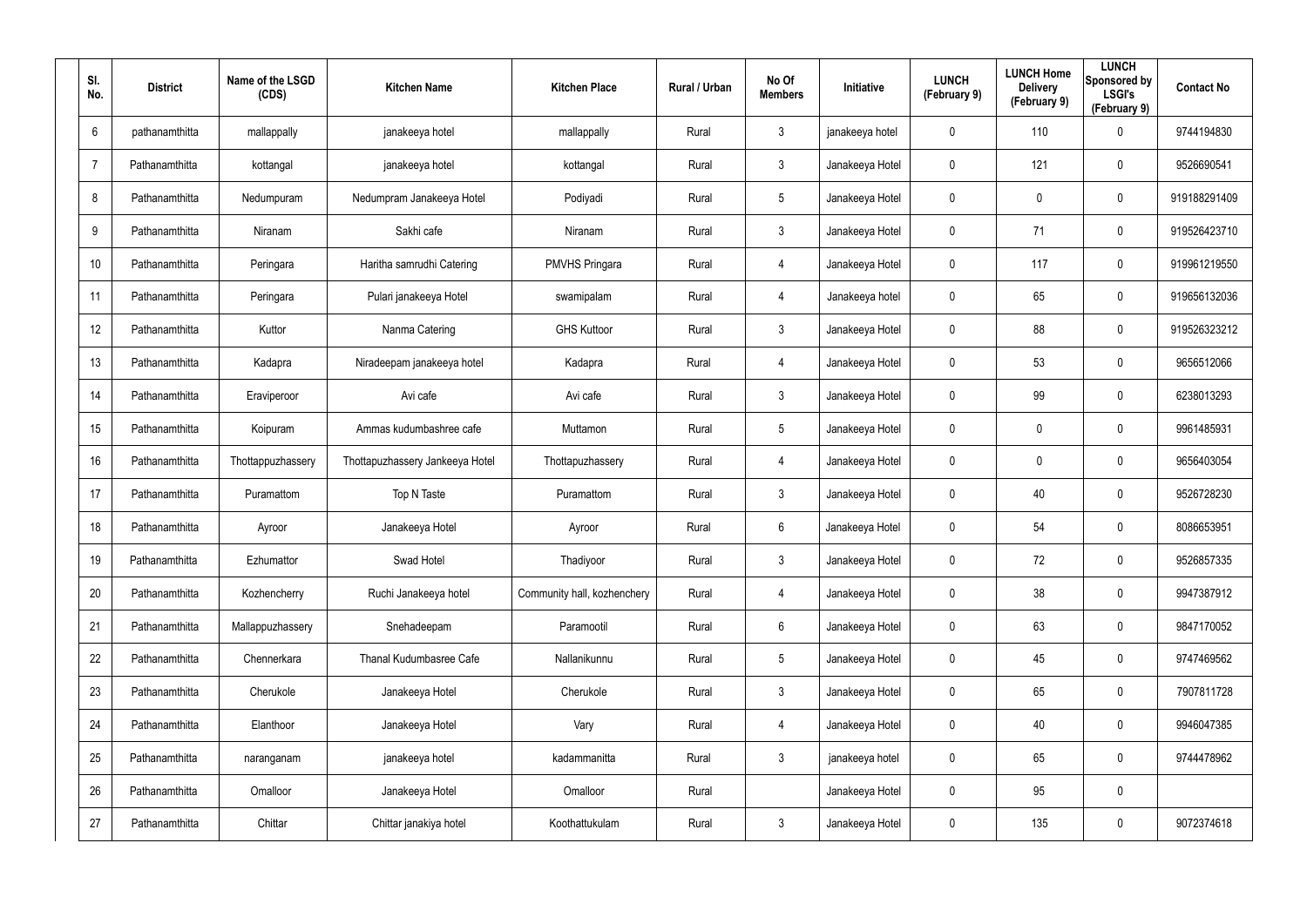|    | SI.<br>No. | <b>District</b> | Name of the LSGD<br>(CDS) | <b>Kitchen Name</b>        | <b>Kitchen Place</b>   | Rural / Urban | No Of<br><b>Members</b> | Initiative      | <b>LUNCH</b><br>(February 9) | <b>LUNCH Home</b><br><b>Delivery</b><br>(February 9) | <b>LUNCH</b><br>Sponsored by<br><b>LSGI's</b><br>(February 9) | <b>Contact No</b> |
|----|------------|-----------------|---------------------------|----------------------------|------------------------|---------------|-------------------------|-----------------|------------------------------|------------------------------------------------------|---------------------------------------------------------------|-------------------|
|    | 28         | Pathanamthitta  | Naranammoozhi             | Thanima                    | Arakkamon              | Rural         | $\mathbf{3}$            | Janakeeya Hotel | $\mathbf 0$                  | 0                                                    | $\boldsymbol{0}$                                              | 9605021278        |
|    | 29         | Pathanamthitta  | Perunadu                  | Perunadu Janakeeya Hotel   | Perunadu               | Rural         | $5\overline{)}$         | Janakeeya Hotel | 0                            | 0                                                    | $\boldsymbol{0}$                                              |                   |
| 58 | 30         | Pathanamthitta  | Ranni-Angadi              | Angadi Janakeeya Hotel     | Thoodathil church hall | Rural         | $5\phantom{.0}$         | Janakeeya Hotel | $\mathbf 0$                  | 50                                                   | $\boldsymbol{0}$                                              | 9961190622        |
|    | 31         | Pathanamthitta  | Ranni-Pazhavangadi        | Navami Hotel               | Makkappuzha            | Rural         | 4                       | Janakeeya Hotel | 0                            | 0                                                    | $\boldsymbol{0}$                                              | 9562135824        |
|    | 32         | Pathanamthitta  | Seethathodu               | Thanima catering unit      | Seethathodu            | Rural         | $5\phantom{.0}$         | Janakeeya Hotel | 55                           | 70                                                   | $\boldsymbol{0}$                                              | 9747622310        |
|    | 33         | Pathanamthitta  | Ranni                     | Janakeeya Hotel            | Ranni                  | Rural         | 4                       | Janakeeya Hotel | 0                            | 62                                                   | $\boldsymbol{0}$                                              | 99462338752       |
|    | 34         | Pathanamthitta  | Vechhoochira              | Annapoorneswary hotel      | Venkurinji             | Rural         | $\overline{4}$          | Janakeeya Hotel | $\mathbf 0$                  | 198                                                  | $\mathbf 0$                                                   | 8547264134        |
|    | 35         | Pathanamthitta  | Vadasserikara             | Thannal Janakeeya Hotel    | Vadasserikara          | Rural         | $5\overline{)}$         | Janakeeya Hotel | $\mathbf 0$                  | 82                                                   | $\mathbf 0$                                                   | 8590107684        |
|    | 36         | Pathanamthitta  | Vallickodu                | Janakeeya Hotel            | Vallicodu              | Rural         | $5\phantom{.0}$         | Janakeeya Hotel | $\mathbf 0$                  | 143                                                  | $\mathbf 0$                                                   | 8547121591        |
|    | 37         | Pathanamthitta  | Pramadom                  | Aishwarya Janakeeya Hotel  | Pramadom               | Rural         | $\mathbf{3}$            | Janakeeya Hotel | $\mathbf 0$                  | 56                                                   | $\mathbf 0$                                                   | 9495312020        |
|    | 38         | Pathanamthitta  | Aruvappulam               | Janakeeya Hotel            | Kallely                | Rural         | $\mathbf{3}$            | Janakeeya Hotel | $\mathbf 0$                  | 97                                                   | $\boldsymbol{0}$                                              | 9656700499        |
|    | 39         | Pathanamthitta  | mylapra                   | Manna janakeeya hotel      | mylapra                | Rural         | $\mathbf{3}$            | janakeeya hotel | 0                            | 0                                                    | $\boldsymbol{0}$                                              | 9961750470        |
|    | 40         | Pathanamthitta  | Thannithodu               | Flowers janakeeya hotel    | Thannithodu            | Rural         | $\mathbf{3}$            | Janakeeya hotel | 0                            | 146                                                  | $\boldsymbol{0}$                                              | 9061295035        |
|    | 40         | Pathanamthitta  | Malayappuzha              | Janakeeya Hotel            | Malayappuzha           | Rural         | $\mathbf{3}$            | Janakeeya Hotel | 0                            | 207                                                  | $\pmb{0}$                                                     |                   |
|    | 41         | Pathanamthitta  | Konni                     | Janakeeya Hotel            | Konni                  | Rural         | $\mathbf{3}$            | Janakeeya Hotel | $\pmb{0}$                    | 0                                                    | $\mathbf 0$                                                   |                   |
|    | 43         | Pathanamthitta  | Kalanjoor                 | Kalanjoor janakeeya Hotel  | Kalanjoor              | Rural         | $\overline{4}$          | Janakeeya Hotel | $\pmb{0}$                    | 118                                                  | $\pmb{0}$                                                     | 6238045066        |
|    | 44         | Pathanamthitta  | Ezhamkulam                | Swad Catering Unit         | Enathu                 | Rural         | 5 <sub>5</sub>          | Janakeeya Hotel | $\pmb{0}$                    | 120                                                  | $\mathbf 0$                                                   | 9747243317        |
|    | 45         | Pathanamthitta  | Kodumon                   | Ruchiyidam Janakeeya Hotel | Kodumon                | Rural         | $\overline{7}$          | Janakeeya Hotel | 0                            | 35                                                   | $\mathbf 0$                                                   | 75611017112       |
|    | 46         | Pathanamthitta  | Erathu                    | Janakeeya Hotel            | Erathu                 | Rural         | $\overline{4}$          | Janakeeya Hotel | $\pmb{0}$                    | 75                                                   | $\mathbf 0$                                                   | 9645102262        |
|    | 47         | Pathanamthitta  | Enadimangalam             | Janakeeya Hotel            | Elamannoor             | Rural         | $\overline{4}$          | Janakeeya Hotel | $\pmb{0}$                    | 141                                                  | $\mathbf 0$                                                   |                   |
|    | 48         | Pathanamthitta  | Kadampanadu               | Janakeeya Hotel            | Mannady                | Rural         | $\mathbf{3}$            | Janakeeya Hotel | $\pmb{0}$                    | 73                                                   | $\mathbf 0$                                                   |                   |
|    | 49         | Pathanamthitta  | Pallickal                 |                            |                        | Rural         |                         | Janakeeya Hotel | 0                            | 156                                                  | $\pmb{0}$                                                     |                   |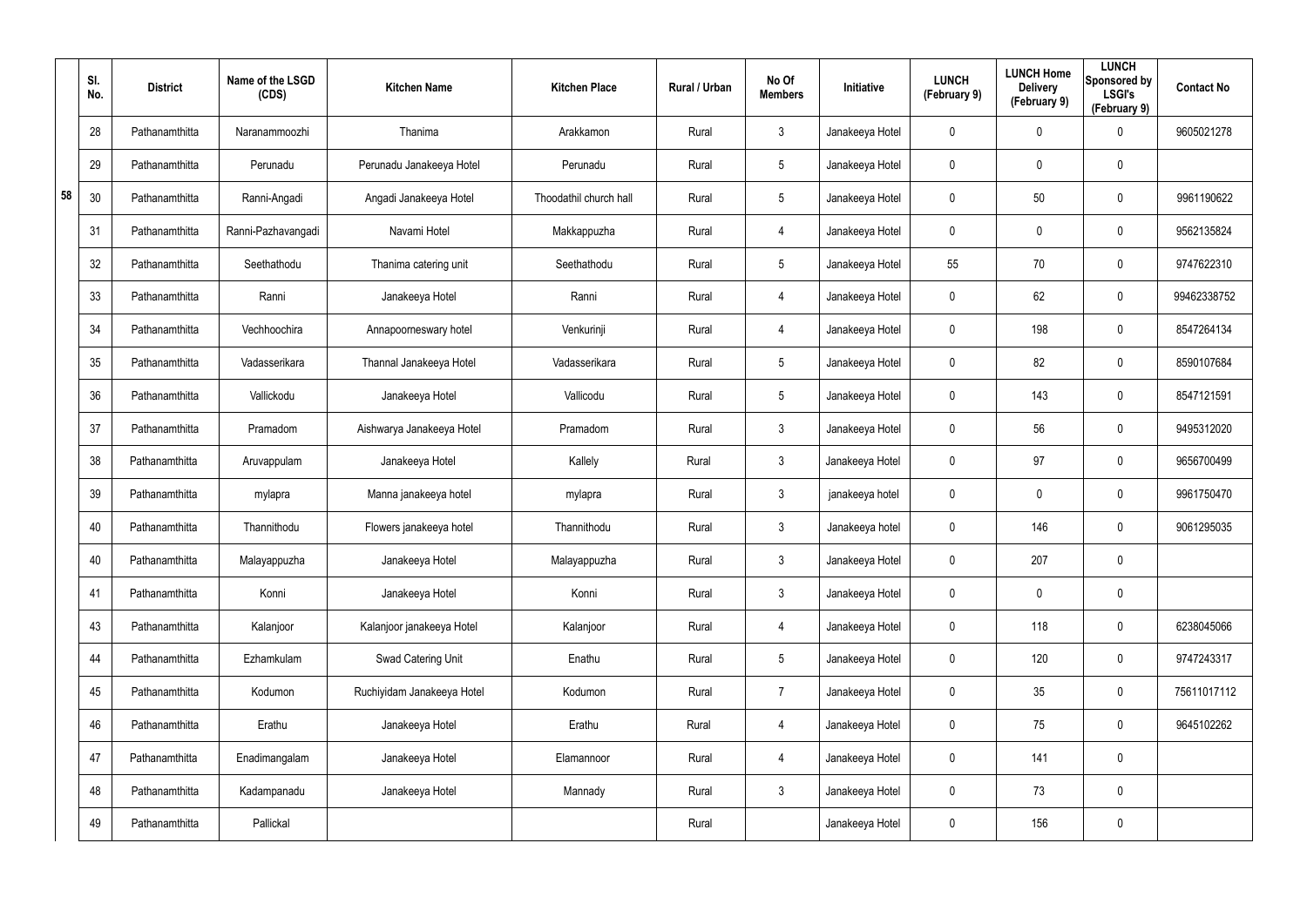|    | SI.<br>No.      | <b>District</b>           | Name of the LSGD<br>(CDS) | <b>Kitchen Name</b>           | <b>Kitchen Place</b>                 | <b>Rural / Urban</b> | No Of<br><b>Members</b> | <b>Initiative</b> | <b>LUNCH</b><br>(February 9) | <b>LUNCH Home</b><br><b>Delivery</b><br>(February 9) | <b>LUNCH</b><br>Sponsored by<br><b>LSGI's</b><br>(February 9) | <b>Contact No</b> |
|----|-----------------|---------------------------|---------------------------|-------------------------------|--------------------------------------|----------------------|-------------------------|-------------------|------------------------------|------------------------------------------------------|---------------------------------------------------------------|-------------------|
|    | 50              | Pathanamthitta            | Thumpamon                 | Ruchi Cafe                    | Mampilali                            | Rural                | $\sqrt{5}$              | Janakeeya Hotel   | 0                            | 270                                                  | 0                                                             | 9188300026        |
|    | 51              | Pathanamthitta            | Kulanada                  | Bhagyalekshmi cafe unit       | Kaipuzha                             | Rural                | $\mathfrak{Z}$          | Janakeeya Hotel   | 0                            | $\mathbf 0$                                          | $\mathbf 0$                                                   |                   |
|    | 52              | Pathanamthitta            | Pandalam Thekkekara       | Pandalam Thekkekara           | Thatta                               | Rural                | $\mathbf{3}$            | Janakeeya Hotel   | $\mathbf 0$                  | 135                                                  | $\boldsymbol{0}$                                              | 9526224922        |
|    | 53              | Pathanamthitta            | Aranmula                  | Janakeeya Hotel               | Aranmula                             | Rural                | $5\overline{)}$         | Janakeeya Hotel   | 0                            | 0                                                    | $\boldsymbol{0}$                                              | 9656296503        |
|    | 54              | Pathanamthitta            | Mezhuveli                 | Thripthi Janakeeya Hotel      | Mezhuveli                            | Rural                | $\mathbf{3}$            | Janakeeya Hotel   | 0                            | 26                                                   | $\mathbf 0$                                                   | 9495265971        |
|    | 55              | Pathanamthitta            | Adoor                     | Amma Catering Unit            | Adoor                                | Urban                | $5\phantom{.0}$         | Janakeeya Hotel   | 0                            | 0                                                    | $\boldsymbol{0}$                                              | 8606887490        |
|    | 56              | Pathanamthitta            | Pandalam                  | Ruchi catering                | Sivarenjini Auditorium               | Urban                | 5                       | Janakeeya Hotel   | $\Omega$                     | 0                                                    | $\mathbf 0$                                                   | 9846212739        |
|    | 57              | Pathanamthitta            | <b>Thiruvalla East</b>    | janakeeya hotel               | near private bus stand<br>thiruvalla | Urban                | $5\phantom{.0}$         | Janakeeya Hotel   | 0                            | 306                                                  | $\boldsymbol{0}$                                              | 919847729416      |
|    | 58              | Pathanamthitta            | Thiruvalla West           | janakeeya hotel               | kizhakkan muthoor                    | Urban                | 5                       | Janakeeya Hotel   | 0                            | 170                                                  | $\boldsymbol{0}$                                              | 919656132036      |
|    | 59              | Pathanamthitta            | Pathanamthitta            | Janakeeya Hotel               | Near Municipality Office             | Urban                | $5\phantom{.0}$         | Janakeeya Hotel   | 0                            | 20                                                   | $\mathbf 0$                                                   |                   |
| 58 |                 |                           |                           |                               |                                      |                      | 229                     |                   | 55 <sub>5</sub>              | 4712                                                 | $\mathbf{0}$                                                  |                   |
|    |                 | Thiruvananthapuram        | Parassala                 | Bhagyalekshmi janakeeya hotel | Mundaplavila                         | Rural                | $5\,$                   | Janakeeya Hotel   | 307                          | $\mathbf 0$                                          | $\mathbf 0$                                                   | 9895463718        |
|    | $\overline{2}$  | <b>Thiruvananthapuram</b> | Karode                    | Karode janakeeya hotel        | Paavaara,<br>pazhaya uchakkada       | Rural                | $5\overline{)}$         | Janakeeya Hotel   | 384                          | $\mathbf 0$                                          | $\mathbf 0$                                                   | 9605122139        |
|    | $\mathbf{3}$    | hiruvananthapuram         | Thirupuram                | Thirupuram janakeeya hotel    | Pazhayakada                          | Rural                | $\sqrt{5}$              | Janakeeya Hotel   | 164                          | $\mathbf 0$                                          | $\mathbf 0$                                                   | 7034723987        |
|    | $\overline{4}$  | Thiruvananthapuram        | Chenkal                   | Karuna janakeeya hotel        | Udiyankulangara                      | Rural                | $5\phantom{.0}$         | Janakeeya Hotel   | 275                          | $\pmb{0}$                                            | $\mathsf{O}\xspace$                                           | 9746726109        |
|    | $5\phantom{.0}$ | Thiruvananthapuram        | Kulathoor                 | Nakshatra janakeeya hotel     | Attapuram                            | Rural                | $5\phantom{.0}$         | Janakeeya Hotel   | 374                          | $\pmb{0}$                                            | $\mathbf 0$                                                   | 8301924221        |
|    | 6               | Thiruvananthapuram        | Neyyattinkara 1           | Oottupura                     | Neyyattinkara                        | Urban                | $\sqrt{5}$              | Janakeeya Hotel   | 460                          | $\pmb{0}$                                            | $\mathsf{O}\xspace$                                           | 8129192485        |
|    | -7              | Thiruvananthapuram        | Neyyattinkara 1           | Cafesree Janakeeya Hotel      | Vazhimukku                           | Urban                | $\sqrt{5}$              | Janakeeya Hotel   | 480                          | 0                                                    | $\mathbf 0$                                                   | 9995604997        |
|    | 8               | Thiruvananthapuram        | Neyyattinkara 1           | Thripthi janakeeya Hotel      | perumpazhuthoor                      | urban                | 4                       | janakeeya Hotel   | 200                          | $\pmb{0}$                                            | $\mathbf 0$                                                   | 6282944199        |
|    | 9               | Thiruvananthapuram        | Neyyattinkara 2           | Harsha catering unit          | Neyyattinkara                        | Urban                | $\sqrt{5}$              | Janakeeya Hotel   | 285                          | 0                                                    | $\mathbf 0$                                                   | 9048822770        |
|    | 10              | Thiruvananthapuram        | Neyyattinkara 2           | Devarose Janakeeya Hotel      | Amaravila                            | Urban                | $\sqrt{5}$              | Janakeeya Hotel   | 141                          | 0                                                    | $\mathbf 0$                                                   | 9995028659        |
|    | 11              | Thiruvananthapuram        | Kollayil                  | ems janakeeya hotel           | Dhanuvachapuram                      | Rural                | $\sqrt{5}$              | Janakeeya Hotel   | 441                          | 0                                                    | $\mathbf 0$                                                   | 8157880624        |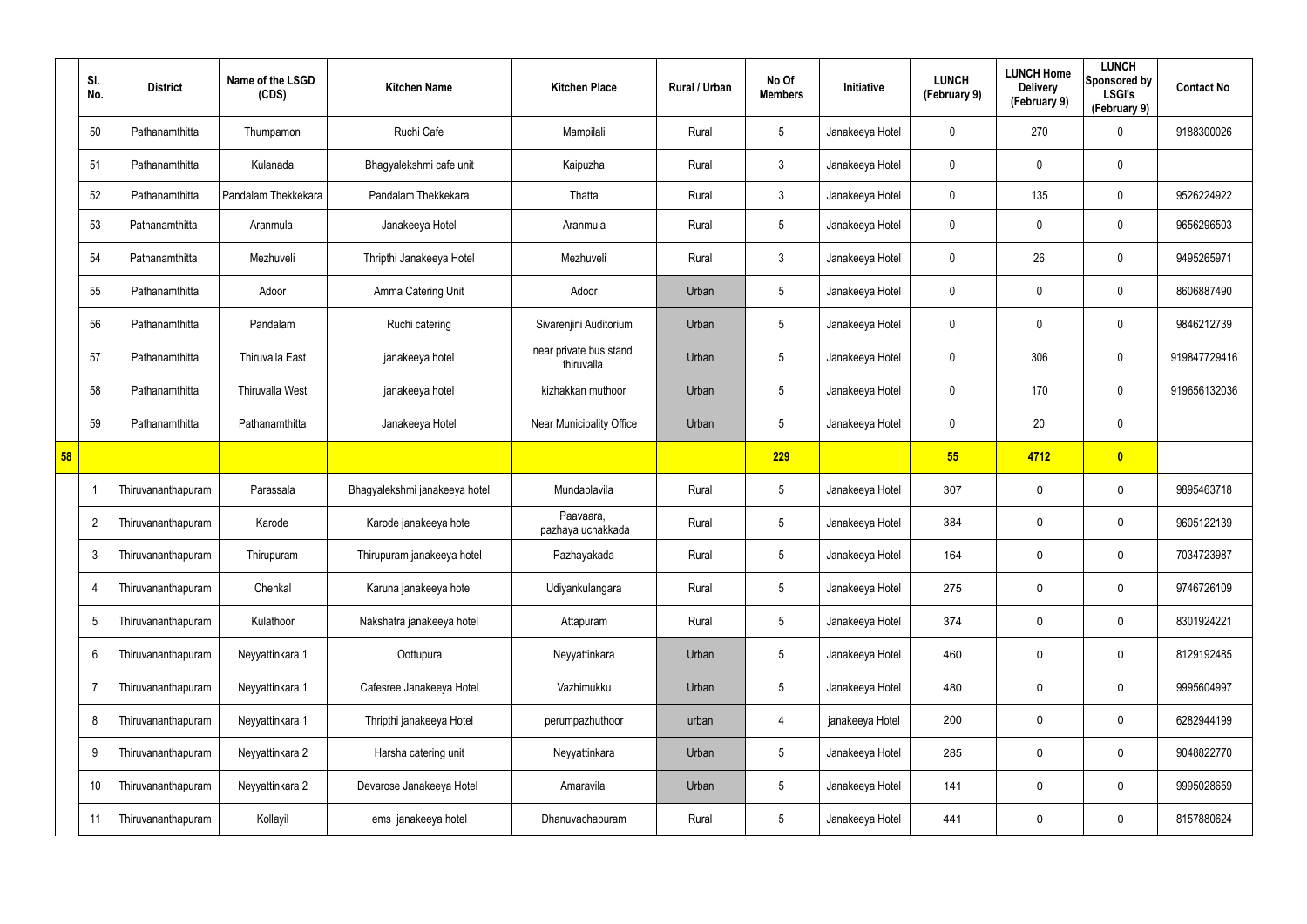| SI.<br>No. | <b>District</b>    | Name of the LSGD<br>(CDS) | <b>Kitchen Name</b>                       | <b>Kitchen Place</b>                       | <b>Rural / Urban</b> | No Of<br><b>Members</b> | Initiative      | <b>LUNCH</b><br>(February 9) | <b>LUNCH Home</b><br><b>Delivery</b><br>(February 9) | <b>LUNCH</b><br>Sponsored by<br><b>LSGI's</b><br>(February 9) | <b>Contact No</b> |
|------------|--------------------|---------------------------|-------------------------------------------|--------------------------------------------|----------------------|-------------------------|-----------------|------------------------------|------------------------------------------------------|---------------------------------------------------------------|-------------------|
| 12         | Thiruvananthapuram | Kunnathukal               | Aiswarya Janakeeya Hotel -<br>Kunnathukal | Kuruwad, paliyodu                          | Rural                | $\mathbf{3}$            | Janakeeya Hotel | 50                           | 0                                                    | $\mathbf 0$                                                   | 9539549507        |
| 13         | Thiruvananthapuram | Vellarada                 | Eden Janakeeya Hotel                      | Panachamoodu, Vellarada                    | Rural                | 5                       | Janakeeya Hotel | 690                          | 0                                                    | $\mathbf 0$                                                   | 8547973305        |
| 14         | Thiruvananthapuram | Vellarada                 | Chandrika Janakeeya Hotel - Vellarada     | Vellarada                                  | Rural                | 6                       | Janakeeya Hotel | 112                          | 0                                                    | $\mathbf 0$                                                   | 9539366295        |
| 15         | Thiruvananthapuram | Aryankode                 | Aryan Janakeeya Hotel - Aryankode         | Aryankode                                  | Rural                | 5                       | Janakeeya Hotel | 238                          | 0                                                    | $\mathbf 0$                                                   | 9746905408        |
| 16         | Thiruvananthapuram | Aryankode                 | stree souhritha jh                        | chemboor                                   | Rural                | 5                       | Janakeeya Hotel | 164                          | 0                                                    | $\mathbf 0$                                                   |                   |
| 17         | Thiruvananthapuram | Ottashekharamangala<br>m  | Minnaram Janakeeya Hotel                  | Kuravara, Near<br>Ottashekharamangalam UPS | Rural                | 4                       | Janakeeya Hotel | 213                          | 0                                                    | $\mathbf 0$                                                   | 9567553161        |
| 18         | Thiruvananthapuram | Kollayil                  | Janakeeya Hotel                           | Mylakkara                                  | Rural                | 5                       | Janakeeya Hotel | 149                          | 0                                                    | $\mathbf 0$                                                   | 9605076268        |
| 19         | Thiruvananthapuram | perunkadavila             | shankholi janakeeya hotel                 | perunkadavila                              | rural                | $\mathbf{3}$            | Janakeeya Hotel | 158                          | 0                                                    | $\mathbf 0$                                                   |                   |
| 20         | Thiruvananthapuram | Amboori                   | Janakeeya Hotel                           | Amboori                                    | Rural                | 5                       | Janakeeya Hotel | 106                          | 0                                                    | $\mathbf 0$                                                   | 9747169098        |
| 21         | Thiruvananthapuram | Athiyanoor                | Kudumbashree janakeeya hotel              | Venpakal                                   | Rural                | 4                       | Janakeeya Hotel | 345                          | 0                                                    | $\mathbf 0$                                                   | 919562752580      |
| 22         | Thiruvananthapuram | Kottukal                  | Vismaya janakeeya hotel                   | Uchakkada                                  | Rural                | 5                       | Janakeeya Hotel | 450                          | 0                                                    | $\mathbf 0$                                                   | 6282447041        |
| 23         | Thiruvananthapuram | Kanjiramkulam             | Padaswaram unit                           | Kanjiramkulam                              | Rural                | 4                       | Janakeeya Hotel | 0                            | 0                                                    | $\mathbf 0$                                                   | 919072899432      |
| 24         | Thiruvananthapuram | Karumkulam                | Alil Janakeeya Hotel                      | Pallam                                     | Rural                | 5                       | Janakeeya Hotel | 145                          | 0                                                    | $\mathbf 0$                                                   | 917736513673      |
| 25         | Thiruvananthapuram | Venganoor                 | Venganoor Ruchi janakeeya hotel           | Peringamala                                | Rural                | 10 <sup>°</sup>         | Janakeeya Hotel | 148                          | 0                                                    | $\mathbf 0$                                                   | 9656309710        |
| 26         | Thiruvananthapuram | Vilavoorkkal              | Priyam Janakeeya Hotel                    | Chanthamukku, Peyadu Jn                    | Rural                | 5                       | Janakeeya Hotel | 388                          | 0                                                    | $\mathbf 0$                                                   | 7902504494        |
| 27         | Thiruvananthapuram | Vilavoorkal               | Vilavoorkal janakeeya hotel               | Pottayil                                   | Rural                | 5                       | Janakeeya Hotel | 398                          | 0                                                    | $\mathbf 0$                                                   | 9497883130        |
| 28         | Thiruvananthapuram | Kalliyoor                 | Stree Shakthi Janakeeya Hotel             | Kalliyoor                                  | Rural                | 5                       | Janakeeya Hotel | 0                            | 0                                                    | $\mathbf 0$                                                   | 9074998782        |
| 29         | Thiruvananthapuram | Maranalloor               | Mayooram Janakeeya Hotel                  | Mannadikkonam                              | Rural                | $\overline{4}$          | Janakeeya Hotel | 135                          | 0                                                    | $\mathbf 0$                                                   | 9847371025        |
| 30         | Thiruvananthapuram | Pallichal                 | Vandhanam Janakeeya hotel                 | Naruvamoodu                                | Rural                | 4                       | Janakeeya Hotel | 270                          | 0                                                    | $\mathbf 0$                                                   | 9562636222        |
| 31         | Thiruvananthapuram | Vilappil                  | Sreebhadra janakeey a hotel               | peyad                                      | Rural                | 5                       | Janakeeya Hotel | 311                          | 0                                                    | $\mathbf 0$                                                   | 919496194745      |
| 32         | Thiruvananthapuram | Malayinkeezhu             | Thapasya janakeeya hotel                  | Aruvacode                                  | Rural                | 5                       | Janakeeya Hotel | 120                          | 0                                                    | $\mathbf 0$                                                   | 9074329707        |
| 3,3        | Thiruvananthapuram | balaramapuram             | Karunya                                   | balaramapuram                              | rural                | 5                       | Janakeeya Hotel | 130                          | 0                                                    | $\mathbf 0$                                                   |                   |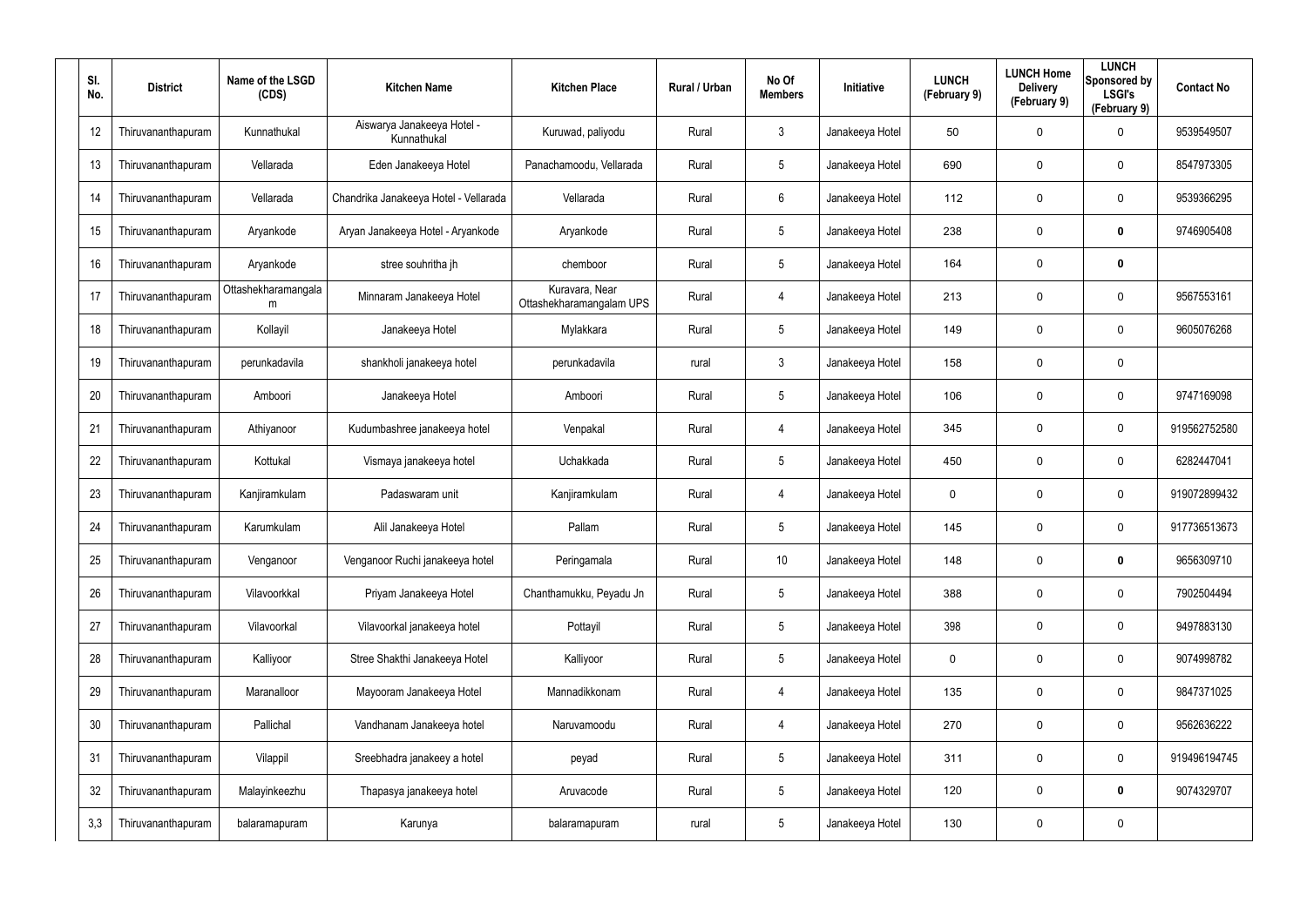|     | SI.<br>No. | <b>District</b>    | Name of the LSGD<br>(CDS)  | <b>Kitchen Name</b>                           | <b>Kitchen Place</b>                              | <b>Rural / Urban</b> | No Of<br><b>Members</b> | Initiative      | <b>LUNCH</b><br>(February 9) | <b>LUNCH Home</b><br><b>Delivery</b><br>(February 9) | <b>LUNCH</b><br>Sponsored by<br><b>LSGI's</b><br>(February 9) | <b>Contact No</b> |
|-----|------------|--------------------|----------------------------|-----------------------------------------------|---------------------------------------------------|----------------------|-------------------------|-----------------|------------------------------|------------------------------------------------------|---------------------------------------------------------------|-------------------|
|     | 34         | Thiruvananthapuram | Andoorkonam                | Thiruvathira janakeeya hotel                  | Kaniyapuram                                       | Rural                | 3                       | Janakeeya Hotel | 180                          | 0                                                    | 0                                                             | 8921698989        |
|     | 35         | Thiruvananthapuram | Kadinamkulam               | Sabarmathi janakeeya hotel                    | Chitattumukku                                     | Rural                | 4                       | Janakeeya Hotel | 60                           | 0                                                    | $\mathbf 0$                                                   |                   |
|     | 36         | Thiruvananthapuram | Azhoor                     | Kudumbadsree janakeeya hotel                  | Azhoor                                            | Rural                | 4                       | Janakeeya Hotel | 60                           | 0                                                    | $\mathbf 0$                                                   | 8129060294        |
|     | 37         | Thiruvanathapuram  | Pothencode                 | Pothencode Kudumbashree Janakeeya<br>hotel    | Pothencode ayiroorppara<br>Farmers centre         | Rural                | 5                       | Janakeeya Hotel | 150                          | 0                                                    | $\mathbf 0$                                                   | 9037832338        |
|     | 38         | Thiruvananthapuram | Mangalapuram               | Mangalapuram Kudumbashree<br>Janakeeya Hotel  | Managalapuram Junction,<br>Near Panchayath Office | Rural                | $5\phantom{.0}$         | Janakeeya Hotel | 210                          | 0                                                    | $\mathbf 0$                                                   | 9995459534        |
|     | 39         | Thiruvananthapuram | Mangalapuram               | Swad Kudumbashree Janakeeya hotel             | Murukkumpuzha                                     | Rural                | 3                       | Janakeeya Hotel | 170                          | 0                                                    | $\mathbf 0$                                                   | 8281624670        |
|     | 40         | Thiruvananthapuram | Mangalapuram               | Ruchisagaram Kudumbashree<br>Janakeeya Hotel  | Chembakamangalam                                  | Rural                | $5\phantom{.0}$         | Janakeeya Hotel | 220                          | 0                                                    | $\mathbf 0$                                                   | 8139079929        |
|     | 41         | Thiruvanathapuram  | <b>TVM Corporation CDS</b> | Krishnakripa Janakeeya hotel                  | Anayara                                           | Urban                | $5\overline{)}$         | Janakeeya Hotel | 420                          | 0                                                    | $\mathbf 0$                                                   | 9745823832        |
|     | 42         | Thiruvanathapuram  | <b>TVM Corporation CDS</b> | Vanitha Janakeeya Hotel                       | Manvila                                           | Urban                | 4                       | Janakeeya Hotel | 455                          | 0                                                    | $\mathbf 0$                                                   | 8129412369        |
|     | 43         | Thiruvanathapuram  | <b>TVM Corporation CDS</b> | Bhagyalekshmi Kudumbashree<br>Janakeeya Hotel | EK Nayanar Trust, Medical<br>College              | Urban                | 6                       | Janakeeya Hotel | 200                          | 0                                                    | $\mathbf 0$                                                   |                   |
|     | 44         | Thiruvanathapuram  | <b>TVM Corporation CDS</b> | Tripthi Janakeeya Hotel                       | Pallithura                                        | Urban                | 3                       | Janakeeya Hotel | 350                          | 0                                                    | $\mathbf 0$                                                   | 9387738568        |
|     | 45         | Thiruvanathapuram  | <b>TVM Corporation CDS</b> | soubhagya janakeeya Hotel                     | kazhakoottam                                      | Urban                | 3                       | janakeeya Hotel | 350                          | 0                                                    | 0                                                             | 8921555192        |
|     | 46         | Thiruvanathapuram  | <b>TVM Corporation CDS</b> | Uthradam Janakeeya Hotel                      | Pattom                                            | Urban                | 3                       | janakeeya Hotel | 660                          | 0                                                    | 0                                                             | 8281062575        |
|     | 47         | Thiruvananthapuram | <b>TVM Corporation CDS</b> | Janakeeya hotel                               | Mannarakonam                                      | Urban                | 3                       | Janakeeya Hotel | 670                          | 0                                                    | $\mathbf 0$                                                   | 8281088923        |
|     | 48         | Thiruvananthapuram | <b>TVM Corporation CDS</b> | Kismath Janakeeya Hotel                       | Pottakuzhi                                        | Urban                | $\mathfrak{Z}$          | Janakeeya Hotel | 49                           | 0                                                    | 0                                                             | 8129179622        |
|     | 49         | Thiruvananthapuram | <b>TVM Corporation CDS</b> | Salt and Pepper                               | Poomalliyoorkkonam                                | Urban                | $\mathfrak{Z}$          | Janakeeya Hotel | 243                          | 0                                                    | 0                                                             | 8593986935        |
|     | 50         | Thiruvananthapuram | <b>TVM Corporation CDS</b> | Sreebhadra Janakeeya Hotel                    | Pettah                                            | Urban                | 4                       | Janakeeya Hotel | 305                          | 0                                                    | 0                                                             | 9847227647        |
|     | 51         | Thiruvananthapuram | <b>TVM Corporation CDS</b> | kalavara Janakeeya Hotel                      | vattiyoorkavu                                     | Urban                | $\mathfrak{Z}$          | Janakeeya Hotel | 401                          | 0                                                    | 0                                                             | 9847655426        |
|     | 52         | Thiruvananthapuram | <b>TVM Corporation CDS</b> | punartham kudumbashree                        | kudappanakunnu                                    | Urban                | $\mathbf{3}$            | Janakeeya Hotel | 0                            | 0                                                    | 0                                                             | 9747115789        |
|     | 53         | Thiruvananthapuram | <b>TVM Corporation CDS</b> | peroor JH                                     | Palayam                                           | Urban                | $\mathfrak{Z}$          | Janakeeya Hotel | 435                          | 0                                                    | $\mathbf 0$                                                   | 8086119633        |
|     | 54         | Thiruvananthapuram | Aryanadu                   | Aryanad Janakeeya Hotel                       | Aryanad                                           | Rural                | 6                       | Janakeeya Hotel | 249                          | 0                                                    | 0                                                             | 9207447839        |
| 109 | 55         | Thiruvananthapuram | Kuttichal                  | Kutichal Janakeeya Hotel                      | Kuttichal                                         | Rural                | $5\phantom{.0}$         | Janakeeya Hotel | 267                          | 0                                                    | 0                                                             | 9446331479        |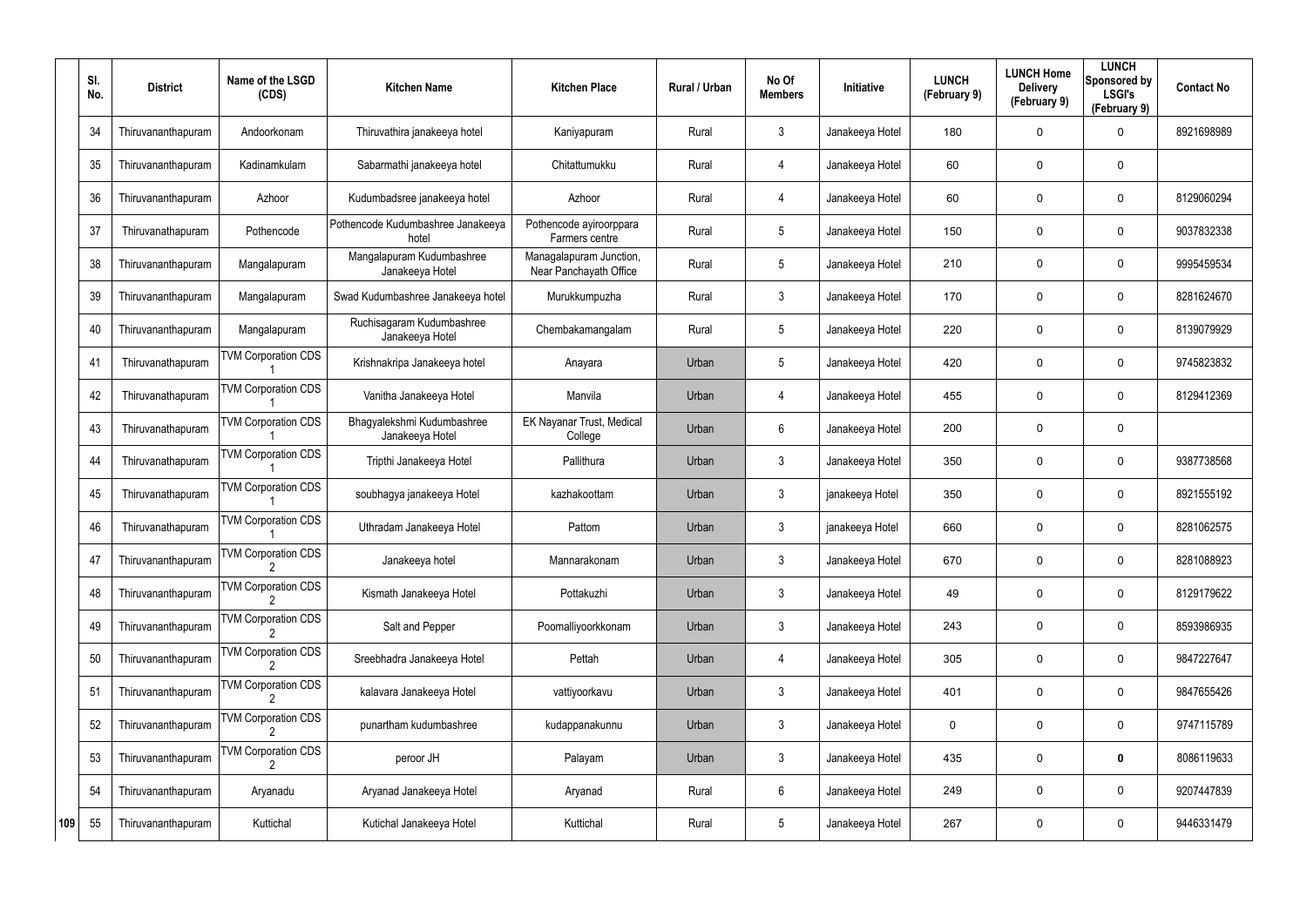| SI.<br>No. | <b>District</b>    | Name of the LSGD<br>(CDS) | <b>Kitchen Name</b>                  | <b>Kitchen Place</b>                              | Rural / Urban | No Of<br><b>Members</b> | <b>Initiative</b> | <b>LUNCH</b><br>(February 9) | <b>LUNCH Home</b><br><b>Delivery</b><br>(February 9) | <b>LUNCH</b><br>Sponsored by<br><b>LSGI's</b><br>(February 9) | <b>Contact No</b> |
|------------|--------------------|---------------------------|--------------------------------------|---------------------------------------------------|---------------|-------------------------|-------------------|------------------------------|------------------------------------------------------|---------------------------------------------------------------|-------------------|
| 56         | Thiruvananthapuram | Poovachal                 | Poovachal Janakeeya Hotel            | Poovachal Panchayath                              | Rural         | $5\phantom{.0}$         | Janakeeya Hotel   | 165                          | 0                                                    | $\mathbf 0$                                                   | 9495225046        |
| 57         | Thiruvananthapuram | Vithura                   | Navodaya Janakeeya hotel             | Koppam, Vithura                                   | Rural         | 4                       | Janakeeya Hotel   | 170                          | 0                                                    | $\mathbf 0$                                                   | 9946837014        |
| 58         | Thiruvananthapuram | Tholicode                 | Tholicode Janakeeya Hotel            | Pulimoodu, Near Bharath<br>Petrol Pump, Tholicode | Rural         | 4                       | Janakeeya Hotel   | 210                          | 0                                                    | $\mathbf 0$                                                   | 9539995862        |
| 59         | Thiruvananthapuram | Vellanad                  | vellanad JH                          | kulacode vellanad                                 | Rural         | $\mathbf{3}$            | Janakeeya Hotel   | 0                            | 0                                                    | $\mathbf 0$                                                   | 9048295005        |
| 60         | Thiruvananthapuram | uzhamalackal              | mazhavil jh                          | Puthukulangara                                    | Rural         | $5\phantom{.0}$         | Janakeeya Hotel   | 323                          | 0                                                    | $\mathbf 0$                                                   | 96457 54988       |
| 61         | Thiruvananthapuram | <b>TVPM Corpn CDS 4</b>   | Maithri Janakeeya Hotel              | Poozhyakkunnu, Nemom, TVM                         | Urban         | 5                       | Janakeeya Hotel   | 0                            | 0                                                    | $\mathbf 0$                                                   | 9846905594        |
| 62         | Thiruvananthapuram | TVPM. Corpn. CDS III      | Janatha hotel                        | Over bridge                                       | Urban         | 9                       | Janakeeya Hotel   | 0                            | 0                                                    | $\mathbf 0$                                                   | 919746149160      |
| 63         | Thiruvananthapuram | TVPM. Corpn. CDS III      | Asraya Janakeeya Hotel               | <b>DPI</b>                                        | Urban         | 4                       | Janakeeya Hotel   | 745                          | 0                                                    | $\mathbf 0$                                                   | 918113008306      |
| 64         | Thiruvananthapuram | TVPM. Corpn. CDS III      | Ruchikkoott                          | Mudavanmukal                                      | Urban         | 4                       | Janakeeya Hotel   | 112                          | 0                                                    | $\mathbf 0$                                                   | 917907579424      |
| 65         | Thiruvananthapuram | TVPM. Corpn. CDS IV       | Janakeeya hotel tvm corporation cds4 | Vallakkadavu                                      | Urban         | $5\overline{)}$         | Janakeeya Hotel   | 263                          | 0                                                    | $\mathbf 0$                                                   | 8129795072        |
| 66         | Thiruvananthapuram | TVPM. Corpn. CDS IV       | Karuna Janakeeya Hotel               | Avaduthura                                        | Urban         | $5\phantom{.0}$         | Janakeeya Hotel   | 256                          | 0                                                    | 3                                                             | 9567523799        |
| 67         | Thiruvananthapuram | Anadu                     | Nanma anad                           | Govt LPS Anad                                     | Rural         | 4                       | Janakeeya Hotel   | 0                            | 0                                                    | $\mathbf 0$                                                   | 9645709754        |
| 68         | Thiruvananthapuram | Vembayam                  | Liya canteen                         | Perumboor near panchayath<br>office               | Rural         | $5\phantom{.0}$         | Janakeeya Hotel   | 255                          | 0                                                    | $\mathbf 0$                                                   | 9544337362        |
| 69         | Thiruvananthapuram | Vembayam                  | Four's Janakeeya Hotel               | Naduveli Konchira                                 | Rural         | 4                       | Janakeeya Hotel   | 230                          | 0                                                    | $\pmb{0}$                                                     | 9526253578        |
| 70         | Thiruvananthapuram | Nedumangad 1              | Subhiksham                           | Irinjayam                                         | Urban         | 4                       | Janakeeya Hotel   | 255                          | 0                                                    | $\pmb{0}$                                                     | 9745606588        |
| 71         | Thiruvananthapuram | Nedumangad 1              | Ootupura                             | Pazhakutty                                        | Urban         | 6                       | Janakeeya Hotel   | 462                          | 0                                                    | $\pmb{0}$                                                     | 7510910614        |
| 72         | Thiruvananthapuram | Nedumangad 2              | Niravu                               | Near ksrtc bus stand                              | Urban         | 4                       | Janakeeya Hotel   | 507                          | 0                                                    | $\pmb{0}$                                                     | 9645958207        |
| 73         | Thiruvananthapuram | Nedumangad 2              | Ruchiyidam                           | <b>Near Municipality</b>                          | Urban         | $\mathbf 0$             | Janakeeya Hotel   | 412                          | 0                                                    | $\pmb{0}$                                                     | 9846371353        |
| 74         | Thiruvananthapuram | Karakulam                 | Karakulam Vanitha hotel              | Karakulam Junction                                | Rural         | 4                       | Janakeeya Hotel   | 425                          | 0                                                    | $\pmb{0}$                                                     | 9747176668        |
| 75         | Thiruvananthapuram | Panavoor                  | Kudumbashree vanitha hotel           | HI auditorium near panavoor<br>panchayath         | Rural         | 6                       | Janakeeya Hotel   | 235                          | 0                                                    | 4                                                             | 9526740817        |
| 76         | Thiruvananthapuram | Aruvikara                 | Nanma                                | Aruvikara junction                                | Rural         | $\mathbf{3}$            | Janakeeya hotel   | 0                            | 0                                                    | $\pmb{0}$                                                     | 8606524464        |
| 77         | Thiruvananthapuram | Pullampara                | Janakeeya Hotel                      | Kalumkinmukham                                    | Rural         | $5\phantom{.0}$         | Janakeeya Hotel   | 344                          | 0                                                    | $\pmb{0}$                                                     |                   |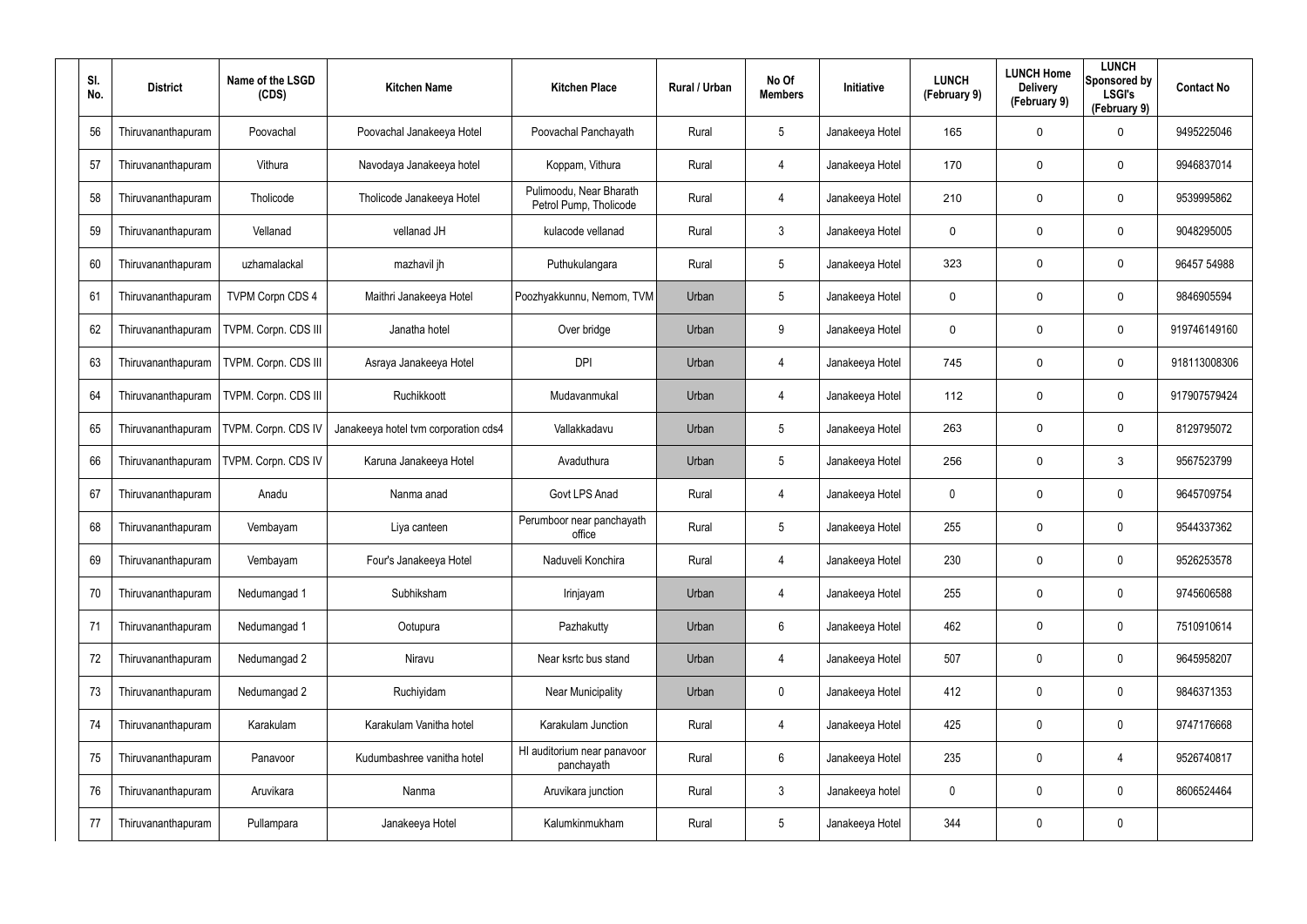| SI.<br>No. | <b>District</b>    | Name of the LSGD<br>(CDS) | <b>Kitchen Name</b>                 | <b>Kitchen Place</b>     | Rural / Urban | No Of<br><b>Members</b> | Initiative      | <b>LUNCH</b><br>(February 9) | <b>LUNCH Home</b><br><b>Delivery</b><br>(February 9) | <b>LUNCH</b><br>Sponsored by<br><b>LSGI's</b><br>(February 9) | <b>Contact No</b> |
|------------|--------------------|---------------------------|-------------------------------------|--------------------------|---------------|-------------------------|-----------------|------------------------------|------------------------------------------------------|---------------------------------------------------------------|-------------------|
| 78         | Thiruvananthapuram | Pangode                   | Bhagyalekshmi janakeeya hotel       | Pangodu Panchayath Hall  | Rural         | $5\phantom{.0}$         | Janakeeya Hotel | 312                          | 0                                                    | $\boldsymbol{0}$                                              |                   |
| 79         | Thiruvananthapuram | Manickal                  | Janakeeya hotel                     | Pirappancode             | Rural         | 6                       | Janakeeya Hotel | 196                          | 0                                                    | $\pmb{0}$                                                     | 9745874522        |
| 80         | Thiruvananthapuram | Vamanapuram               | Pournami Kalamachal                 | Kalamachal               | Rural         | $5\phantom{.0}$         | Janakeeya Hotel | 282                          | 0                                                    | $\mathbf 0$                                                   | 9846825964        |
| 81         | Thiruvananthapuram | kallara                   | Amma janakeeya hotel                | kallara                  | rural         | 4                       | Janakeeya Hotel | 355                          | 0                                                    | $\mathbf 0$                                                   | 8111891405        |
| 82         | Thiruvananthapuram | nellanad                  | Nellanad janakeeya hotel            | keezhayikkonam           | rural         | 6                       | Janakeeya Hotel | 285                          | 0                                                    | $\mathbf 0$                                                   | 9946994811        |
| 83         | Thiruvananthapuram | Pazhayakunnummel          | Chaitanya janakeeya hotel           | Pazhayakunnumel          | Rural         | $5\overline{)}$         | Janakeeya Hotel | 0                            | 0                                                    | $\mathbf 0$                                                   | 9496997201        |
| 84         | Thiruvananthapuram | Karavaram                 | Takkolam, Karavaram janakeeya hotel | Pullurmukk, kallambalam  | Rural         | $5\phantom{.0}$         | Janakeeya Hotel | 170                          | 0                                                    | $\mathbf 0$                                                   | 9539723288        |
| 85         | Thiruvananthapuram | Kilimanoor                | Tanima vanitha canteen              | Kilimanoor               | Rural         | 4                       | Janakeeya Hotel | 315                          | 0                                                    | $\mathbf 0$                                                   | 9846657166        |
| 86         | Thiruvananthapuram | Pulimath                  | Iswarya catering unit               | Pulimath, Karet          | Rural         | 4                       | Janakeeya Hotel | 238                          | 0                                                    | $\boldsymbol{0}$                                              | 9645514593        |
| 87         | Thiruvananthapuram | Navaikkulam               | Kudumbashree janakeeya hotel        | Kadambaattukonam         | Rural         | $5\phantom{.0}$         | Janakeeya Hotel | 113                          | 0                                                    | $\mathbf 0$                                                   | 9400619476        |
| 88         | Thiruvananthapuram | Nagaroor                  | Janakeeya Hotel                     | Altharamoodu             | Rural         | $5\phantom{.0}$         | Janakeeya Hotel | 143                          | 0                                                    | $\boldsymbol{0}$                                              | 7034964806        |
| 89         | Thiruvananthapuram | Pallikal                  | pallikkal janakeeya hotel           | pakalkkuri               | rural         | 4                       | Janakeeya Hotel | 98                           | 0                                                    | $\mathbf 0$                                                   | 9447886364        |
| 90         | Thiruvananthapuram | Madavoor                  | Madavoor janakeeya hotel            | madavoor                 | rural         | $5\phantom{.0}$         | Janakeeya Hotel | 143                          | 0                                                    | $\boldsymbol{0}$                                              | 9526206002        |
| 91         | Thiruvananthapuram | Chirayinkeezh             | Sevenstar Janakeeya Hotel           | Sarkkara                 | Rural         | 5                       | Janakeeya Hotel | 125                          | 0                                                    | $\pmb{0}$                                                     | 8921556636        |
| 92         | Thiruvananthapuram | Kadaykkavoor              | Karmalamatha Janakeeya Hotel        | Kadakkavoor              | Rural         | $5\phantom{.0}$         | Janakeeya Hotel | 147                          | 0                                                    | $\pmb{0}$                                                     | 9645405591        |
| 93         | Thiruvananthapuram | Mudakkal                  | Sarovaram Janakeeya Hotel           | Valakkadu                | Rural         | $\mathbf{3}$            | Janakeeya Hotel | 186                          | 0                                                    | $\pmb{0}$                                                     | 8086240900        |
| 94         | Thiruvananthapuram | Vakkom                    | Jananai Janakeeya Hotel             | SN Junction, Jeeva Dhara | Rural         | $5\phantom{.0}$         | Janakeeya Hotel | 125                          | 0                                                    | $\mathbf 0$                                                   | 8137014724        |
| 95         | Thiruvananthapuram | Vakkom                    | Diya Janakeeya Hotel                | Panayile Kadavu          | Rural         | $5\phantom{.0}$         | Janakeeya Hotel | 146                          | 0                                                    | $\mathbf 0$                                                   | 8590439391        |
| 96         | Thiruvananthapuram | Kizhuvilam                | Kudumbashree vanitha canteen        | Kizhuvillam              | Rural         | 4                       | Janakeeya Hotel | 136                          | 0                                                    | $\mathbf 0$                                                   | 9747361312        |
| 97         | Thiruvananthapuram | Anchuthengu               | Swad Janakeeya Hotel                | Anchuthengu              | Rural         | $5\phantom{.0}$         | Janakeeya Hotel | 198                          | 0                                                    | $\mathbf 0$                                                   |                   |
| 98         | Thiruvananthapuram | Attingal                  | Bhagyashree janakeeya hotel         | Attingal                 | Urban         | $5\phantom{.0}$         | Janakeeya Hotel | 145                          | 0                                                    | $\pmb{0}$                                                     | 9539968503        |
| 99         | Thiruvananthapuram | Cherunniyoor              | Lekshmi janakeeya hotel             | Dhalavapuram             | Rural         | $\mathfrak{Z}$          | Janakeeya Hotel | 110                          | 0                                                    | $\overline{2}$                                                | 9995391999        |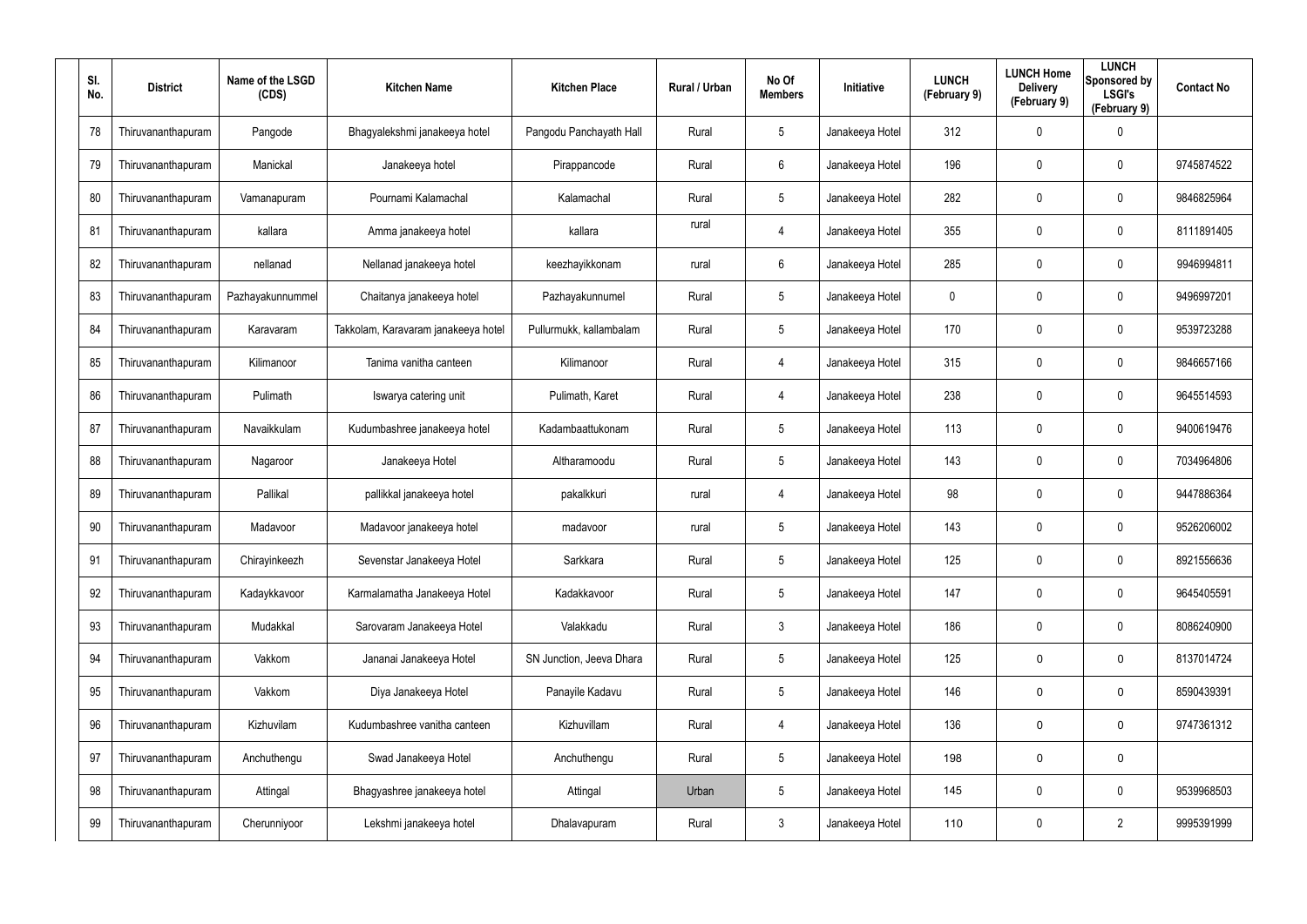|     | SI.<br>No.      | <b>District</b>    | Name of the LSGD<br>(CDS) | <b>Kitchen Name</b>                        | <b>Kitchen Place</b>                             | Rural / Urban | No Of<br><b>Members</b> | Initiative      | <b>LUNCH</b><br>(February 9) | <b>LUNCH Home</b><br><b>Delivery</b><br>(February 9) | <b>LUNCH</b><br>Sponsored by<br><b>LSGI's</b><br>(February 9) | <b>Contact No</b> |
|-----|-----------------|--------------------|---------------------------|--------------------------------------------|--------------------------------------------------|---------------|-------------------------|-----------------|------------------------------|------------------------------------------------------|---------------------------------------------------------------|-------------------|
|     | 100             | Thiruvananthapuram | Chemmaruthi               | Dreams janakeeya hotel                     | Mavinmoodu, muthana                              | Rural         | $5\overline{)}$         | Janakeeya Hotel | 0                            | 0                                                    | 0                                                             | 8129240185        |
|     | 101             | Thiruvananthapuram | Chemmaruthi               | Natturuchi janakeeya hotel                 | Panayara&sivapuram                               | Rural         | $5\phantom{.0}$         | Janakeeya Hotel | 164                          | 0                                                    | $\mathbf 0$                                                   | 8129240185        |
|     | 102             | Thiruvananthapuram | Chemmaruthi               | Bhanusree                                  | Chavadimukku                                     | Rural         | 4                       | Janakeeya Hotel | $\mathsf{O}$                 | 0                                                    | $\mathbf 0$                                                   | 8129240185        |
|     | 103             | Thiruvananthapuram | Chemmaruthi               | saphalyam janakeeya Hotel                  | chemmaruthi                                      | Rural         | $5\overline{)}$         | Janakeeya hotel | 153                          | 0                                                    | $\mathbf 0$                                                   | 9539925641        |
|     | 104             | Thiruvananthapuram | Manamboor                 | Manamboor janakeeya hotel                  | Kavalayoor                                       | Rural         | 4                       | Janakeeya Hotel | 122                          | 0                                                    | 2\$                                                           | 9074388684        |
|     | 105             | Thiruvananthapuram | Edava                     | Sreenandha janakeeyahotel                  | Kaappil                                          | Rural         | $5\phantom{.0}$         | Janakeeya Hotel | 170                          | 0                                                    | 0                                                             | 9895337334        |
|     | 106             | Thiruvananthapuram | Elakamon                  | Sreenarayana janakeeya hotel               | Elakamon                                         | Rural         | $\overline{7}$          | Janakeeya Hotel | 60                           | 0                                                    | $\mathsf{O}$                                                  | 8086637798        |
|     | 107             | Thiruvananthapuram | Elakamon                  | kudumbashree janakeeya hotel               | Elakamon                                         | Rural         | $5\overline{)}$         | janakeeya hotel | 45                           | 0                                                    | 0                                                             | 8590725126        |
|     | 108             | Thiruvananthapuram | Vettoor                   | Kashi janakeeya hotel                      | Vettoor                                          | Rural         | 4                       | Janakeeya Hotel | 45                           | 0                                                    | 0                                                             | 9061547396        |
|     | 109             | Thiruvananthapuram | Ottoor                    | Kudumbashree Janakeeya hotel               | ottoor                                           | rural         | $\mathbf{3}$            | Janakeeya Hotel | 28                           | 0                                                    | $\mathbf 0$                                                   | 8590570561        |
|     | 110             | Thiruvanathapuram  | Varkala                   | Janakeeya hotel                            | Varkala municipality                             | Urban         | $5\overline{)}$         | Janakeeya Hotel | 29                           | 0                                                    | 2                                                             | 8943261611        |
| 107 |                 |                    |                           |                                            |                                                  |               |                         |                 |                              |                                                      |                                                               |                   |
|     |                 |                    |                           |                                            |                                                  |               | 500                     |                 | 24488                        | $\overline{0}$                                       | 13                                                            |                   |
|     |                 | Thrissur           | Kadangodu                 | Janakeeya Hotel Kadangod                   | Kadangod                                         | Rural         | 4                       | Janakeeya Hotel | 54                           | 42                                                   | $\overline{7}$                                                |                   |
|     | $\overline{2}$  | Thrissur           | Chalakudy                 | Thripthy Janakeeya Hotel Chalakudy         | North Busstand Chalakudy                         | Urban         | 4                       | Janakeeya Hotel | 215                          | 142                                                  | $\mathbf 0$                                                   | 9544048190        |
|     | $\mathbf{3}$    | Thrissur           | Pananchery                | Pananchery Janakeeya Hotel                 | Pattikkad                                        | Rural         | $5\phantom{.0}$         | Janakeeya Hotel | 128                          | 82                                                   | $\boldsymbol{0}$                                              | 9746354118        |
|     | $\overline{4}$  | Thrissur           | Kadavallur                | Janakeeya Hotel Kadavalloor                | Panjayath Compound                               | Rural         | 4                       | Janakeeya Hotel | 53                           | 67                                                   | $\mathbf 0$                                                   | 8943983995        |
|     | 5               | Thrissur           | Kattoor                   | Janakeeya Hotel Kattoor                    | Kudumbashree Vipanana<br>Kendram, Katoor Bazzar, | Rural         | $5\phantom{.0}$         | Janakeeya Hotel | $\mathbf 0$                  | $\mathbf 0$                                          | $\boldsymbol{0}$                                              |                   |
|     | 6               | Thrissur           | Elavally                  | Janakeeya Hotel Elavally                   | Elavally Panchayath<br>Compound                  | Rural         | 4                       | Janakeeya Hotel | 182                          | 0                                                    | $\mathbf 0$                                                   | 9744738247        |
|     | 7               | Thrissur           | Paralam                   | Paralam Janakeeya Hotel                    | Nanma Kudumbashree<br>canteen                    | Rural         | $\mathfrak{Z}$          | Janakeeya Hotel | $\mathbf 0$                  | 76                                                   | $\mathbf 0$                                                   | 9744441594        |
|     | 8               | Thrissur           | Kadukutty                 | Uppum Mulakum Janakeeya Hotel<br>Kadukutty | Kottamuri Junction                               | Rural         | $5\phantom{.0}$         | Janakeeya Hotel | 63                           | 57                                                   | $\mathbf 0$                                                   | 9846634710        |
|     | 9               | Thrissur           | Thrissur 2                | Kuttanellur Janakeeya Hotel                | Kuttanellur                                      | Urban         | $5\phantom{.0}$         | Janakeeya Hotel | 94                           | $\mathbf 0$                                          | $\mathbf 0$                                                   | 8330800498        |
|     | 10 <sup>°</sup> | Thrissur           | Pazhayannur               | Janakeeya Hotel, Pazhayanoor               | Pazhayannur Panchayath                           | Rural         | 4                       | Janakeeya Hotel | 210                          | 0                                                    | $\mathbf 0$                                                   | 9400257329        |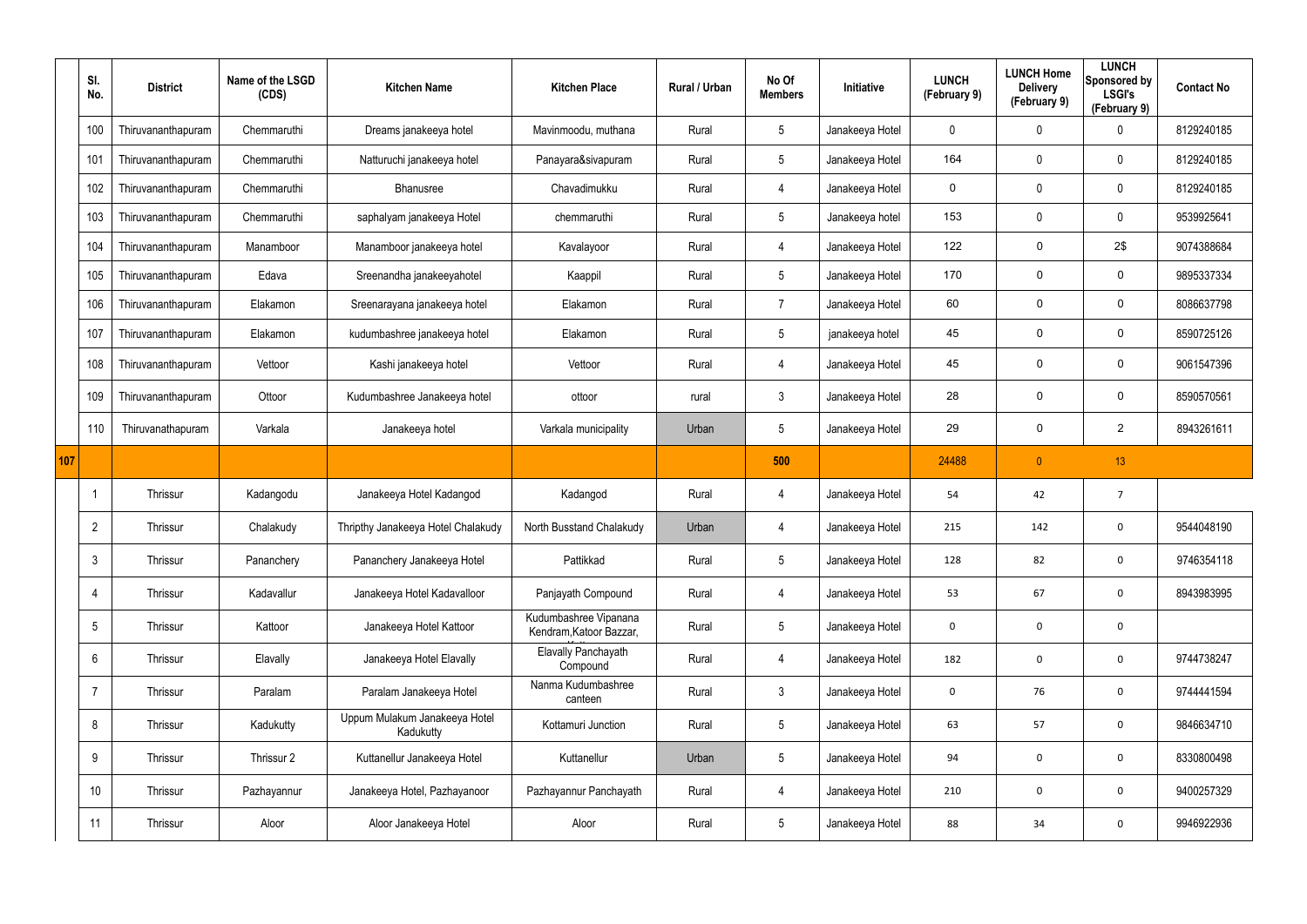| SI.<br>No. | <b>District</b> | Name of the LSGD<br>(CDS) | <b>Kitchen Name</b>                             | <b>Kitchen Place</b>                         | Rural / Urban | No Of<br><b>Members</b> | Initiative      | <b>LUNCH</b><br>(February 9) | <b>LUNCH Home</b><br><b>Delivery</b><br>(February 9) | <b>LUNCH</b><br>Sponsored by<br><b>LSGI's</b><br>(February 9) | <b>Contact No</b> |
|------------|-----------------|---------------------------|-------------------------------------------------|----------------------------------------------|---------------|-------------------------|-----------------|------------------------------|------------------------------------------------------|---------------------------------------------------------------|-------------------|
| 12         | Thrissur        | Muriyad                   | Jankeeya Hotel, Muriyad                         | Karuna Canteen, Muriyad                      | Rural         | 5                       | Janakeeya Hotel | 75                           | 0                                                    | $\mathbf 0$                                                   | 9961920358        |
| 13         | Thrissur        | Valapad                   | Janakeeya Hotel Valapad                         | Valapad Chanthapadi                          | Rural         | 6                       | Janakeeya Hotel | 145                          | $\mathbf 0$                                          | 12                                                            |                   |
| 14         | Thrissur        | Kaipamangalam             | Kaipamngalam Janakeeya Hotel                    | Kaipamangalam Panchayath                     | Rural         | $\mathfrak{Z}$          | Janakeeya Hotel | 199                          | 0                                                    | $\overline{2}$                                                |                   |
| 15         | Thrissur        | Annamanada                | Snehitha Catering                               | Annamanada                                   | Rural         | 5                       | Janakeeya Hotel | 0                            | 47                                                   | $\mathbf 0$                                                   | 9747712615        |
| 16         | Thrissur        | Vellangallur              | Janakeeya Hotel Vellangallur                    | Panchayath Community Hall                    | Rural         | 6                       | Janakeeya Hotel | 60                           | 65                                                   | $\mathbf 0$                                                   | 9947462258        |
| 17         | Thrissur        | Pavaratty                 | Janakeeya Hotel Pavaratty                       | Akashaya Vanitha Canteen                     | Rural         | 3                       | Janakeeya Hotel | 167                          | 0                                                    | 0                                                             |                   |
| 18         | Thrissur        | Edathiruthy               | Janakeeya Hotel Edathuruthi (Nalinam<br>Stores) | Opposite of GLPS,<br>Chenthrappinni Centre   | Rural         | 4                       | Janakeeya Hotel | 143                          | 0                                                    | $\overline{3}$                                                |                   |
| 19         | Thrissur        | Adatt                     | Janakeeya Hotel Adat                            | Muthuvara                                    | Rural         | $\overline{7}$          | Janakeeya Hotel | 83                           | 59                                                   | $\mathbf 0$                                                   | 6235203703        |
| 20         | Thrissur        | Irinjalakuda 1            | Janakeeya Hotel Irinjalakuda Cds1               | Irinjalakuda Muncipality                     | Urban         | 4                       | Janakeeya Hotel | 77                           | 0                                                    | $\mathbf 0$                                                   | 9526912506        |
| 21         | Thrissur        | Parapookkara              | Janakeeya Hotel , Parapookkara                  | Panchayath Canteen                           | Rural         | $5\overline{)}$         | Janakeeya Hotel | 60                           | 0                                                    | $\mathbf 0$                                                   | 9605428611        |
| 22         | Thrissur        | Puthanchira               | Annapoorna Janakeeya Hotel<br>Puthenchira       | Panchayath Community Hall                    | Rural         | $5\phantom{.0}$         | Janakeeya Hotel | 32                           | 15                                                   | $\mathbf 0$                                                   | 9383421350        |
| 23         | Thrissur        | SreeNarayanapuram         | Sree Narayana Puram Janakeeya<br>Hotel          | Sreenarayanapuram<br>Panchayath              | Rural         | $5\overline{)}$         | Janakeeya Hotel | 190                          | 0                                                    | $\mathbf{1}$                                                  |                   |
| 24         | Thrissur        | Nadathara                 | Nadathara Janakeeya Hotel                       | Moorkanikkara                                | Rural         | $5\phantom{.0}$         | Janakeeya Hotel | 49                           | 64                                                   | 2\$                                                           | 9744611176        |
| 25         | Thrissur        | Vallachira                | Vallachira Janakeeya Hotel                      | Vallachira Gramapanchayath                   | Rural         | 4                       | Janakeeya Hotel | $\mathbf 0$                  | 0                                                    | $\mathbf 0$                                                   | 9744804256        |
| 26         | Thrissur        | Poyya                     | Janakeeya Hotel , Poyya                         | Poyya Junction                               | Rural         | $5\phantom{.0}$         | Janakeeya Hotel | 24                           | $10\,$                                               | $\mathbf 0$                                                   | 7902318250        |
| 27         | Thrissur        | Wadakanchery 1            | Vrindavan Janakeeya Hotel                       | Ottupara                                     | Urban         | $5\phantom{.0}$         | Janakeeya Hotel | 240                          | 0                                                    | $\mathbf 0$                                                   |                   |
| 28         | Thrissur        | Varandarappilly           | Janakeeya Hotel                                 | Varandarappilly Panchayath                   | Rural         | $5\phantom{.0}$         | Janakeeya Hotel | 111                          | 43                                                   | $\mathbf 0$                                                   | 9048283463        |
| 29         | Thrissur        | Nenmanikkara              | Vanitha Janakeeya Hotel                         | Paliyekkara, Nenmanikkara<br>Gramapanchayath | Rural         | $5\phantom{.0}$         | Janakeeya Hotel | 62                           | 21                                                   | $\mathbf 0$                                                   | 9747494386        |
| 30         | Thrissur        | Kodakara                  | Nanma Janakeeya Hotel                           | Kodakara Bus Stand                           | Rural         | 5                       | Janakeeya Hotel | 232                          | 219                                                  | $\mathbf 0$                                                   | 9946283762        |
| 31         | Thrissur        | Thekkumkkara              | Janakeeya Hotel Thekkumkara                     | Vanitha Canteen, Thekkumkara                 | Rural         | 4                       | Janakeeya Hotel | 72                           | 0                                                    | $\mathbf 0$                                                   |                   |
| 32         | Thrissur        | Alagappa Ngar             | Janakeeya Hotel                                 | Amballur                                     | Rural         | 5                       | Janakeeya Hotel | 145                          | 41                                                   | $\mathbf{3}$                                                  | 8606553521        |
| 33         | Thrissur        | Kolazhy                   | Janakeeya Hotel Kolazhy                         | <b>ZMLP School</b>                           | Rural         | 4                       | Janakeeya Hotel | $\mathbf 0$                  | 47                                                   | $\mathbf 0$                                                   | 9645535725        |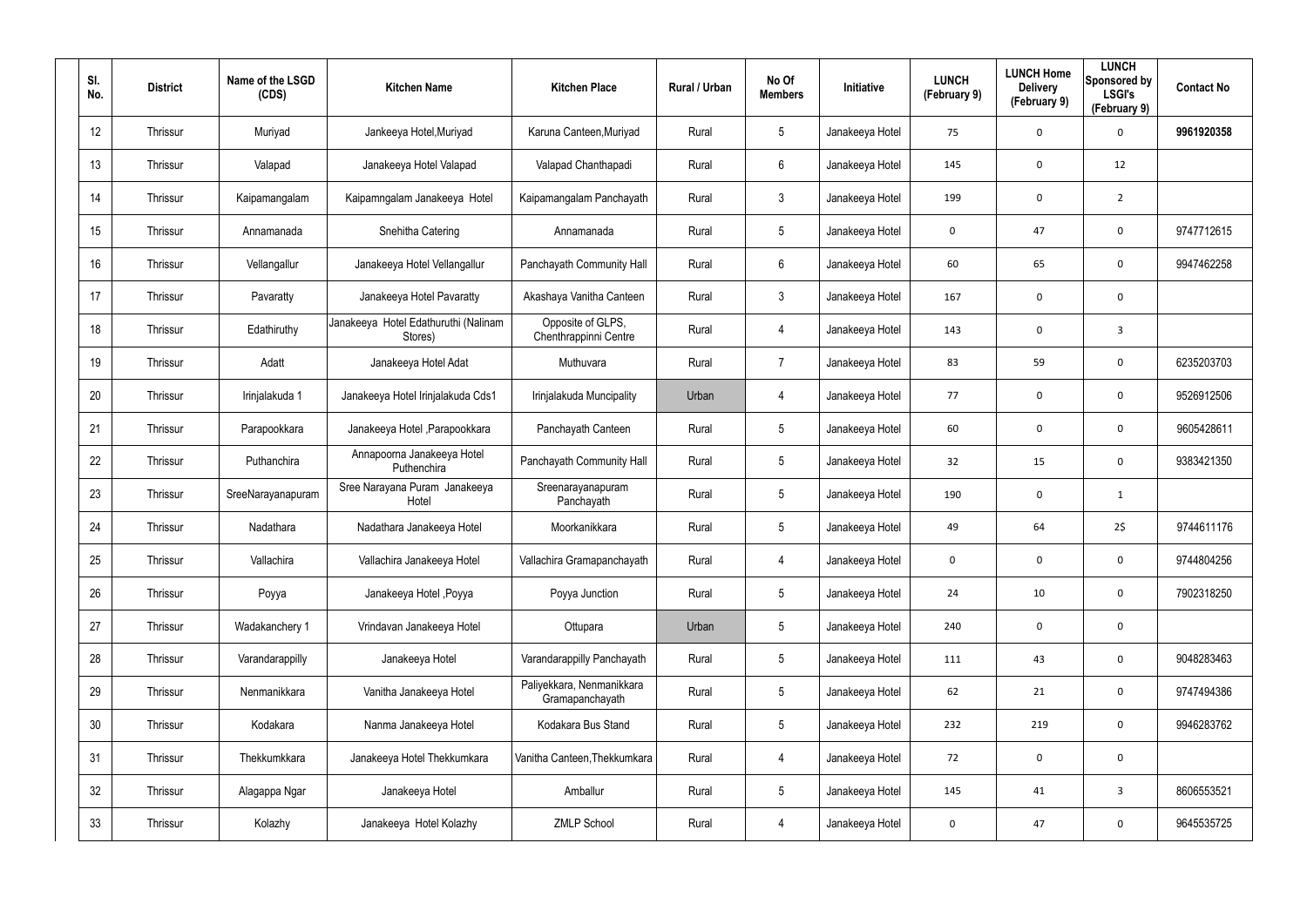|    | SI.<br>No. | <b>District</b> | Name of the LSGD<br>(CDS) | <b>Kitchen Name</b>                        | <b>Kitchen Place</b>                      | Rural / Urban | No Of<br><b>Members</b> | Initiative      | <b>LUNCH</b><br>(February 9) | <b>LUNCH Home</b><br><b>Delivery</b><br>(February 9) | <b>LUNCH</b><br>Sponsored by<br><b>LSGI's</b><br>(February 9) | <b>Contact No</b> |
|----|------------|-----------------|---------------------------|--------------------------------------------|-------------------------------------------|---------------|-------------------------|-----------------|------------------------------|------------------------------------------------------|---------------------------------------------------------------|-------------------|
|    | 34         | Thrissur        | Manalur                   | Janakeeya Hotel Manalur                    | Govt High School, Manaloor                | Rural         | 6                       | Janakeeya Hotel | 46                           | 18                                                   | 4                                                             | 9446619441        |
|    | 35         | Thrissur        | Arimpur                   | Janakeeya Hotel Arimbur                    | Kudumbashree Vanitha<br>Canteen , Arimbur | Rural         | $5\phantom{.0}$         | Janakeeya Hotel | 120                          | 80                                                   | $\mathbf 0$                                                   | 9946789338        |
|    | 36         | Thrissur        | Thanniyam                 | Thannyam Janakeeya Hotel                   | Peringottukara                            | Rural         | $\overline{4}$          | Janakeeya Hotel | 50                           | 19                                                   | $\mathbf 0$                                                   | 9048570194        |
|    | 37         | Thrissur        | Madakkathara              | Madakkathara Annapoorna Janakeeya<br>Hotel | Madakkathara                              | Rural         | 6                       | Janakeeya Hotel | 79                           | 29                                                   | $\overline{2}$                                                | 9388431507        |
|    | 38         | Thrissur        | Athirappilly              | Panchayath Kudumbashree Canteen            | Athirappilly                              | Rural         | $\mathfrak{Z}$          | Janakeeya Hotel | 0                            | $\mathbf 0$                                          | $\mathbf 0$                                                   | 9496151187        |
|    | 39         | Thrissur        | Kodassery                 | Five Star Janakeeya Hotel                  | Kodassery                                 | Rural         | 4                       | Janakeeya Hotel | 138                          | 67                                                   | $\mathbf 0$                                                   | 9846464927        |
|    | 40         | Thrissur        | Mattathur                 | Karunya<br>kudumbShree                     | Vellikkulangara                           | Rural         | 4                       | Janakeeya Hotel | 188                          | 154                                                  | 0                                                             | 9539102486        |
|    | 41         | Thrissur        | Koratty                   | Ruchi Janakeeya Hotel                      | Koratty                                   | Rural         | 4                       | Janakeeya Hotel | 65                           | 55                                                   | 0.005                                                         | 9496527583        |
|    | 42         | Thrissur        | Thrikkoor                 | Susthira Janakeeya Hotel                   | Alengaad                                  | Rural         | $\mathbf{3}$            | Janakeeya Hotel | 146                          | 42                                                   | 5.00\$                                                        | 8111847055        |
|    | 43         | Thrissur        | Venkitangu                | Ottupura<br>Janakeeya Hotel Vengidangu     | Vengidangu Panchayath                     | Rural         | $\mathbf{3}$            | Janakeeya Hotel | 209                          | 68                                                   | $\mathbf 0$                                                   | 8156981840        |
|    | 44         | Thrissur        | Padiyoor                  | Padiyoor<br>Janakeya Hotel                 | HDC School, Kakkathuruthy                 | Rural         | $5\phantom{.0}$         | Janakeeya Hotel | 74                           | 45                                                   | $\mathbf 0$                                                   | 9048817359        |
|    | 45         | Thrissur        | Pariyaram                 | Samridhi Janakeeya Hotel                   | Pariyaram                                 | Rural         | $5\overline{)}$         | Janakeeya Hotel | 105                          | 67                                                   | $\mathbf 0$                                                   | 7025950795        |
|    | 46         | Thrissur        | Wadakanchery cds2         | Janakeeya Hotel, Wadakanchery cds2         | Minaloor                                  | Urban         | $\mathfrak{Z}$          | Janakeeya Hotel | 104                          | 0                                                    | 0                                                             |                   |
|    | 47         | Thrissur        | Kodungaloor cds2          | Jathikka Janakeeya Hotel                   | Arakkulam                                 | Urban         | 4                       | Janakeeya Hotel | 92                           | 0                                                    | $\pmb{0}$                                                     | 9745397171        |
| 96 | 48         | Thrissur        | Punnayur                  | Kaipunnyam Janakeeya Hotel                 | Edakazhiyur                               | Rural         | $5\phantom{.0}$         | Janakeeya Hotel | 96                           | 64                                                   | $\mathbf 0$                                                   | 9744680885        |
|    | 49         | Thrissur        | Velookkara                | Velookkara Janakeeya Hotel                 | Panchayath shopping complex               | Rural         | $\mathfrak{Z}$          | Janakeeya Hotel | 25                           | 0                                                    | $\mathbf 0$                                                   | 9048756685        |
|    | 50         | Thrissur        | Meloor                    | Thanima Janakeeya Hotel Meloor             | Meloor centre                             | Rural         | 4                       | Janakeeya Hotel | 81                           | 62                                                   | $\mathbf 0$                                                   | 7902354039        |
|    | 51         | Thrissur        | Vallathol Nagar           | Janakeeya Hotel, Vallathol Nagar           | near youth welfare center                 | rural         | $5\phantom{.0}$         | Janakeeya Hotel | 192                          | 0                                                    | $\mathbf 0$                                                   | 9961296574        |
|    | 52         | Thrissur        | Eriyad                    | janakeeya Hotel, eriyad                    | community hall                            | Rural         | 4                       | Janakeeya Hotel | $\mathbf 0$                  | $\boldsymbol{0}$                                     | $\mathbf 0$                                                   |                   |
|    | 53         | Thrissur        | Edavilangu                | Janakeeya Hotel, Edavilangu                | Edavilangu Center                         | Rural         | 4                       | Janakeeya Hotel | 300                          | 0                                                    | $\mathbf 0$                                                   |                   |
|    | 54         | Thrissur        | Avanoor                   | Janakeeya Hotel, Avanoor                   | near panchayath office,<br>Avanoor        | Rural         | $5\phantom{.0}$         | Janakeeya Hotel | 87                           | 53                                                   | $\mathbf 0$                                                   | 9447343516        |
|    | 55         | Thrissur        | Mala                      | Janakeeya hotel Mala                       | Near panchayath office, Mala              | Rural         | 4                       | Janakeeya Hotel | 133                          | 11                                                   | $\mathbf 0$                                                   | 9946442260        |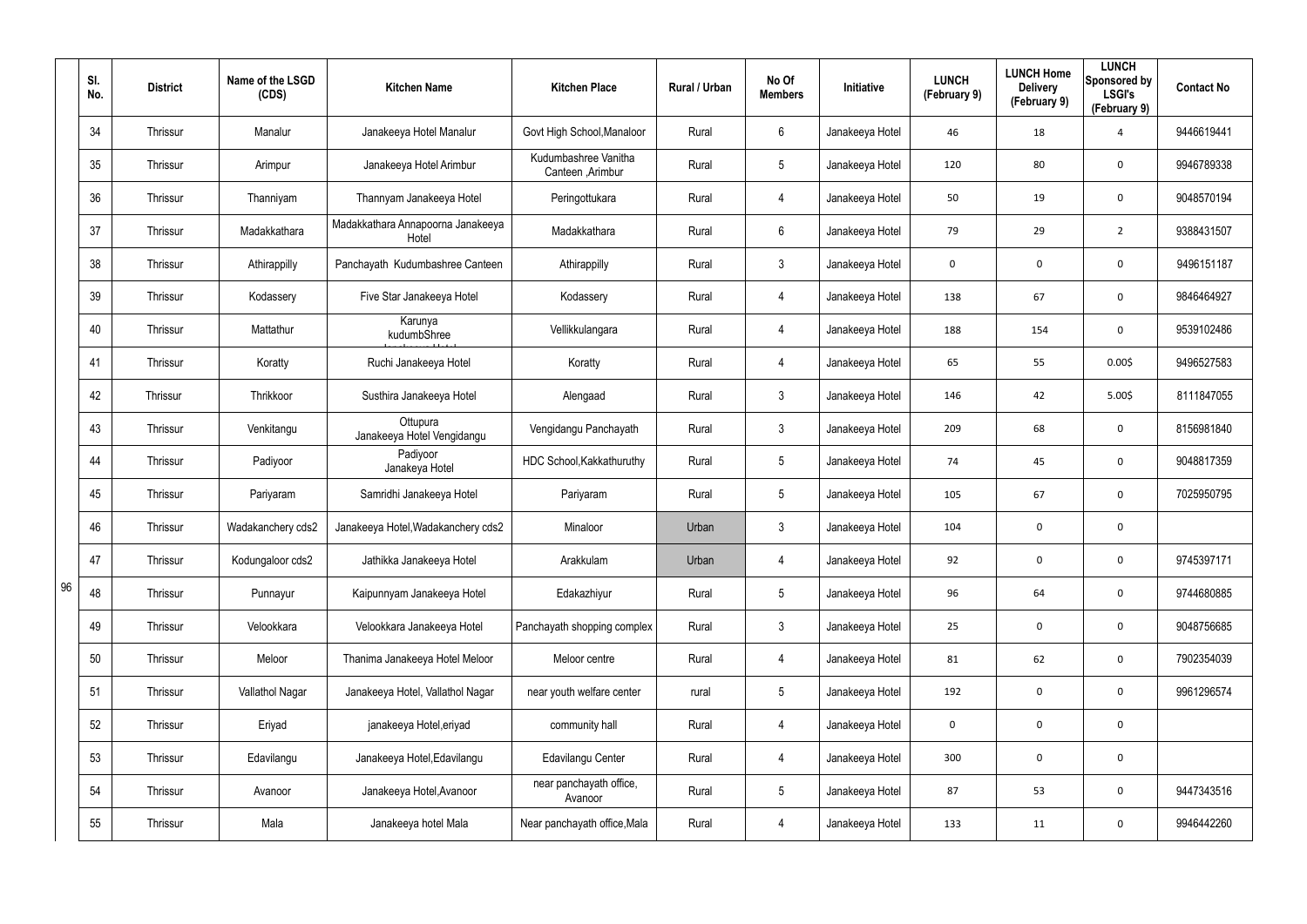| SI.<br>No. | <b>District</b> | Name of the LSGD<br>(CDS) | <b>Kitchen Name</b>               | <b>Kitchen Place</b>              | Rural / Urban | No Of<br><b>Members</b> | Initiative      | <b>LUNCH</b><br>(February 9) | <b>LUNCH Home</b><br><b>Delivery</b><br>(February 9) | <b>LUNCH</b><br>Sponsored by<br><b>LSGI's</b><br>(February 9) | <b>Contact No</b> |
|------------|-----------------|---------------------------|-----------------------------------|-----------------------------------|---------------|-------------------------|-----------------|------------------------------|------------------------------------------------------|---------------------------------------------------------------|-------------------|
| 56         | Thrissur        | Guruvayur1                | Guruvayur Janakeeya Hotel         | Guruvayur                         | Urban         | $\mathfrak{Z}$          | Janakeeya Hotel | 395                          | 306                                                  | $\mathbf 0$                                                   | 9961227858        |
| 57         | Thrissur        | Vadakkekad                | Kudumbasree janakeeya hotel       | Nalam kallu                       | Rural         | 4                       | Janakeeya Hotel | 84                           | 46                                                   | $\mathbf 0$                                                   | 9645190166        |
| 58         | Thrissur        | Kadappuram                | Kadappuram janakeeya hotel        | Kadappuram panchayath<br>building | Rural         | 4                       | Janakeeya Hotel | 0                            | 146                                                  | $\mathbf 0$                                                   | 8156984319        |
| 59         | Thrissur        | Chavakkad                 | Chavakkad Janakeeya hotel         | Chavakkad, near bus stand         | Urban         | $5\phantom{.0}$         | Janakeeya Hotel | 157                          | 55                                                   | $\mathbf 0$                                                   | 7560874804        |
| 60         | Thrissur        | Engadiyoor                | pavithra janikeeya hotel          | Pokulangara                       | Rural         | $5\phantom{.0}$         | Janakeeya Hotel | 42                           | 0                                                    | $\mathbf 0$                                                   | 9562239618        |
| 61         | Thrissur        | Varavoor                  | Friends janakeeya hotel, Varavoor | Thichur                           | Rural         | $\mathbf{3}$            | Janakeeya Hotel | 65                           | 0                                                    | $\mathbf 0$                                                   |                   |
| 62         | Thrisssur       | Punnayurkulam             | Punnayurkkulam janakeeya hotel    | Althara centre                    | Rural         | $5\phantom{.0}$         | Janakeeya Hotel | 96                           | 37                                                   | $\mathbf 0$                                                   | 8086093454        |
| 63         | Thrissur        | Thiruwilamala             | Villuadry Janakeeya hotel         | Thiruwilamala                     | Rural         | $5\phantom{.0}$         | Janakeeya Hotel | 158                          | 0                                                    | $\mathbf 0$                                                   | 9846174729        |
| 64         | Thrissur        | Kattakampal               | Janakeeya Hotel Kattakampal       | Chirakkal                         | Rural         | 4                       | Janakeeya Hotel | $\mathbf 0$                  | 0                                                    | $\boldsymbol{0}$                                              |                   |
| 65         | Thrissur        | Kandanassery              | kandanassery janakeeya hotel      | kandanassery                      | Rural         | $5\phantom{.0}$         | Janakeeya Hotel | 56                           | 28                                                   | $\mathbf 0$                                                   |                   |
| 66         | Thrissur        | Kaiparambu                | Janakeeya Hotel Kaiparambu        | Near mundoor health center        | Rural         | $5\phantom{.0}$         | janakeeya hotel | 50                           | 0                                                    | $\mathbf 0$                                                   | 9645828069        |
| 67         | Thrissur        | Thrissur 2(new)           | kitchen girls janakeeya hotel     | Olari                             | urban         | 4                       | janakeeya hotel | 115                          | 142                                                  | $\mathbf 0$                                                   | 9388828112        |
| 68         | Thrissur        | Kuzhur                    |                                   | kuzhur                            | Rural         | 4                       | janakeeya hotel | $\mathbf 0$                  | 0                                                    | $\mathbf 0$                                                   | 9526566073        |
| 69         | Thrissur        | Chazhur                   | Chazur Janakeeya Hotel            | Pazhuvil Center                   | Rural         | 4                       | janakeeya hotel | 53                           | 35                                                   | $\mathbf 0$                                                   | 9061946216        |
| 70         | Thrissur        | Nattika                   | uttupura                          | Thriprayar                        | Rural         | $5\phantom{.0}$         | janakeeya hotel | 136                          | 0                                                    | $\mathbf 0$                                                   | 9544055637        |
| 71         | Thrissur        | Thalikulam                | Nidhi janakeeya hotel             | Puthenthodu                       | Rural         | $5\phantom{.0}$         |                 | 203                          | 0                                                    | $\mathbf 0$                                                   | 8606213960        |
| 72         | Thrissur        | Vadanapilly               | vadanappilly janakeeya hotel      | vadanapilly                       | Rural         | $5\phantom{.0}$         | janakeeya hotel | 212                          | 0                                                    | $\mathbf 0$                                                   | 9947728948        |
| 73         | Thrissur        | orumanayur                | orumanayur janakeeya hotel        | orumanayur                        | rural         | $5\phantom{.0}$         | janakeeya hotel | 82                           | 39                                                   | $\mathbf 0$                                                   | 9995588758        |
| 74         | Thrissur        | Panjal                    | Five-star Janakeeya hotel         | Panjal                            | Rural         | $5\phantom{.0}$         | janakeeya hotel | 110                          | 0                                                    | $\mathbf 0$                                                   | 9746847353        |
| 75         | Thrissur        | veloor                    | Veloor Janakeeya hotel            | veloor                            | Rural         | $5\phantom{.0}$         | janakeeya hotel | 60                           | 45                                                   | $\mathbf 0$                                                   | 9447724685        |
| 76         | Thrissur        | Chowanoor                 | Chowanoor Janakeeya hotel         | Chowanoor                         | Rural         | $\mathfrak{Z}$          | janakeeya hotel | 52                           | 20                                                   | $\mathbf 0$                                                   | 9,526,340,307     |
| 77         | Thrissur        | Puthur                    | Puthur janakeeyahotel             | puthur                            | Rural         | $5\phantom{.0}$         | janakeeya hotel | 55                           | 63                                                   | $\mathbf 0$                                                   | 6238101595        |
| 78         | Thrissur        | Erumapetty                | subhiksha janakeeya hotel         | Erumapetty                        | Rural         | $5\phantom{.0}$         | janakeeya hotel | 123                          | 22                                                   | $\mathbf 0$                                                   | 9207201880        |
| 79         | Thrissur        | Kondazhy                  | Santhwanam Janakeeya Hotel        | Kondazhy                          | Rural         | 4                       | janakeeya hotel | 27                           | 0                                                    | $\mathbf 0$                                                   | 9526401759        |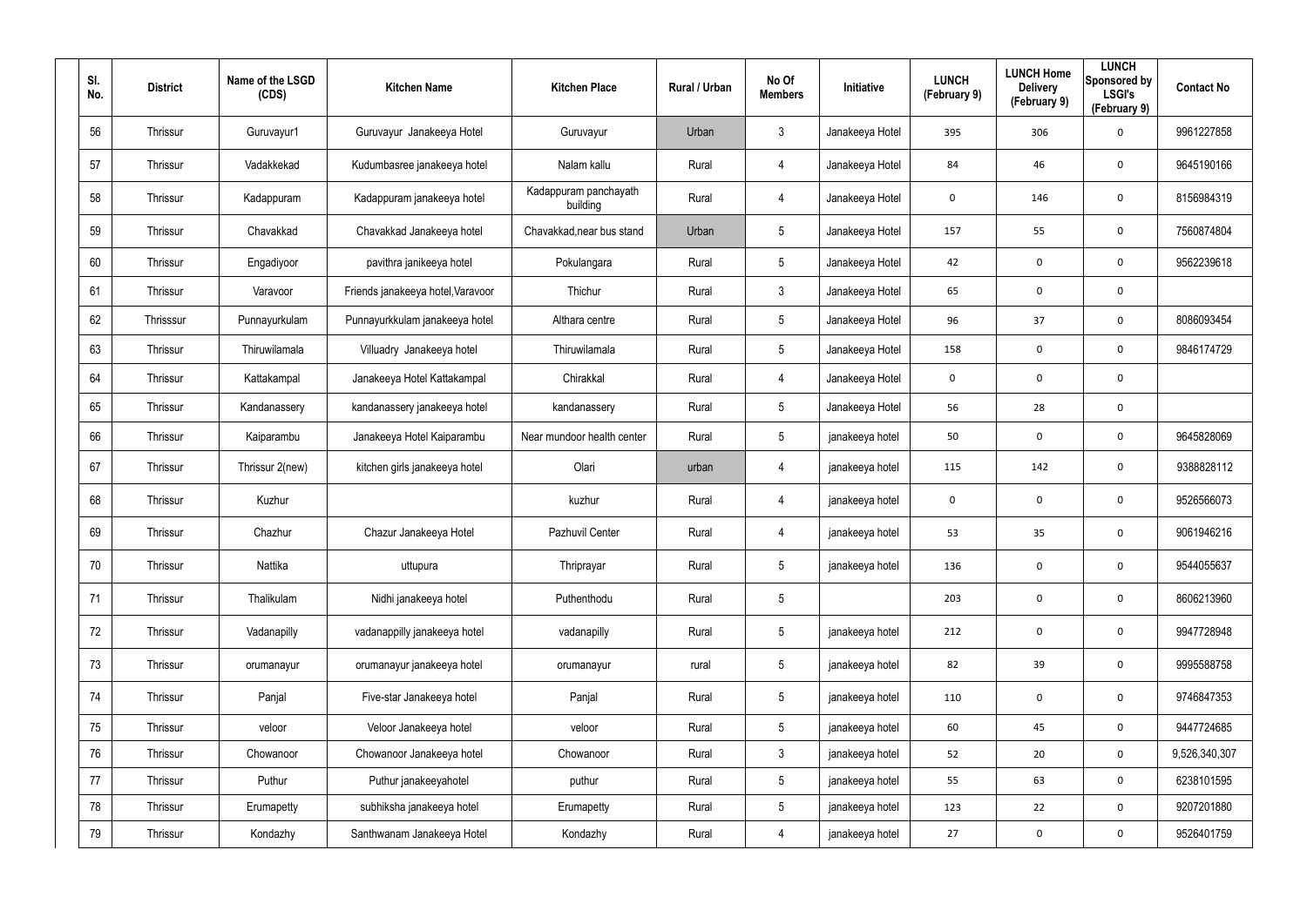| SI.<br>No.      | <b>District</b> | Name of the LSGD<br>(CDS) | <b>Kitchen Name</b>         | <b>Kitchen Place</b>                   | Rural / Urban | No Of<br><b>Members</b> | Initiative      | <b>LUNCH</b><br>(February 9) | <b>LUNCH Home</b><br><b>Delivery</b><br>(February 9) | <b>LUNCH</b><br>Sponsored by<br><b>LSGI's</b><br>(February 9) | <b>Contact No</b> |
|-----------------|-----------------|---------------------------|-----------------------------|----------------------------------------|---------------|-------------------------|-----------------|------------------------------|------------------------------------------------------|---------------------------------------------------------------|-------------------|
| 80              | Thrissur        | Mullurkkara               | Kaniv Janakeeya Hotel       | Atoor                                  | Rural         | $\overline{4}$          | janakeeya hotel | $\mathbf{0}$                 | $\mathbf 0$                                          | $\mathbf 0$                                                   |                   |
| 81              | Thrissur        | Porkkulam                 | Porkulam janakeeya hotel    | Parempadam                             | Rural         | $5\overline{)}$         | Janakeeya hotel | $\mathbf{0}$                 | 40                                                   | 5                                                             | 8129017841        |
| 82              | Thrissur        | Puthukkad                 | Puthukkad Janakeeya Hotel   | Puthukkad                              | Rural         | $5\overline{)}$         | Janakeeya hotel | 105                          | 37                                                   | $\mathbf 0$                                                   | 7356668644        |
| 83              | Thrissur        | Choondal                  | Choondal Janakeeya Hotel    | <b>Kechery Centre</b>                  | Rural         | 8                       | Janakeeya Hotel | 50                           | 40                                                   | $\pmb{0}$                                                     |                   |
| 84              | Thrissur        | Cherpu                    | Cherpu Janakeeya Hotel      | Cherpu                                 | Rural         | $\mathbf{3}$            | Janakeeya Hotel | 0                            | 75                                                   | $\pmb{0}$                                                     | 9605375648        |
| 85              | Thrissur        | Mathilakam                | Mathilakam Janakeeya hotel  | Mathilakam gramapanchayath<br>compound | Rural         | $\mathbf{3}$            | Janakeeya hotel | 25                           | $\mathbf 0$                                          | $\mathbf 0$                                                   | 9995986808        |
| 86              | Thrissur        | Anthikad                  | Anthikad Janakeeya hotel    | Anthikad                               | Rural         | 4                       | Janakeeya hotel | 0                            | $\mathbf 0$                                          | $\mathbf 0$                                                   |                   |
| 87              | Thrissur        | Mullassery                | Mullassery Janakeeya Hotel  | Mullassery centre                      | Rural         | $5\phantom{.0}$         | Janakeeya hotel | 168                          | 92                                                   | $\pmb{0}$                                                     |                   |
| 88              | Thrissur        | Karalam                   | Karalam Janakeeya Hotel     |                                        | Rural         | 4                       | Janakeeya hotel | 78                           | 0                                                    | $\mathbf 0$                                                   | 6282924636        |
| 89              | Thrissur        | Poomangalam               | Poomangalam Janakeeya Hotel | Edakkulam                              | Rural         | $\mathbf{3}$            | Janakeeya hotel | 75                           | 21                                                   | $\pmb{0}$                                                     |                   |
| 90              | Thrissur        | <b>MG Kavu</b>            | Annapoorna Janakeeya Hotel  | <b>MG Kavu</b>                         | Rural         | 4                       | Janakeeya hotel | 168                          | 35                                                   | $\mathbf 0$                                                   | 7558080131        |
| 91              | Thrissur        | chelakkara                | Nila janakeeya hotel        | chelakkara                             | rural         | $5\phantom{.0}$         | janakeeya hotel | 115                          | $\mathbf 0$                                          | $\pmb{0}$                                                     |                   |
| 92              | Thrissur        | Avinissery                | Avinissery Janakeeya Hotel  | Palakkal                               | Rural         | 4                       | janakeeya hotel | 0                            | 127                                                  | $\pmb{0}$                                                     | 9446800192        |
| 93              | Thrissur        | Nadathara 2               | Grandmaas Janakeeya hotel   | Nadathara                              | Rural         | $5\phantom{.0}$         | Janakeeya Hotel | 108                          | 199                                                  | $\mathbf 0$                                                   |                   |
| 94              | Thrissur        | Chavakkad                 | Janakeeya hotel             | Chavakkad                              | Urban         | $5\phantom{.0}$         | Janakeeya hotel | 171                          | 41                                                   | $\pmb{0}$                                                     | 7034752180        |
| 95              | Thrissur        | Mala 2                    | Janakeeya hotel             |                                        | Rural         | $5\phantom{.0}$         | janakeeya hotel | 123                          | 60                                                   | $\pmb{0}$                                                     |                   |
| 96              | Thrissur        | Thrissur1                 | Janakeeya hotel             | <b>Mannuthy</b>                        | Urban         | $5\phantom{.0}$         | janakeeya hotel | 114                          | 25                                                   | $\pmb{0}$                                                     | 919746287281      |
|                 |                 |                           |                             |                                        |               | 430                     |                 | 9214                         | 3741                                                 | 46                                                            |                   |
|                 | Wayanad         | Vellamunda                | Thanima mess                | 8/4 vellamuda                          | Rural         | $\overline{4}$          | janakeeya Hotel | 198                          | 0                                                    | $\mathbf 0$                                                   | 7025659685        |
| $\overline{2}$  | Wayanad         | Thavinjal                 | Sobhagya Vanitha mess       | Thalappuzha<br>chungam                 | Rural         | 4                       | janakeeya Hotel | 147                          | 0                                                    | $\mathbf 0$                                                   | 9497247541        |
| $\mathbf{3}$    | Wayanad         | Vythiri                   | Dharshana catering          | Vythiri                                | Rural         | $\overline{4}$          | janakeeya Hotel | 152                          | 0                                                    | $\mathbf 0$                                                   | 9074598184        |
| $\overline{4}$  | Wayanad         | Mullankolly               | Kairali catering group      | Mullankolli                            | Rural         | $\mathfrak{Z}$          | janakeeya Hotel | 169                          | 0                                                    | $\mathbf 0$                                                   | 9526706627        |
| $5\phantom{.0}$ | Wayanad         | Poothadi                  | Mary matha mess             | Kenichira                              | Rural         | $5\phantom{.0}$         | janakeeya Hotel | 173                          | $\pmb{0}$                                            | $\boldsymbol{0}$                                              | 9526376970        |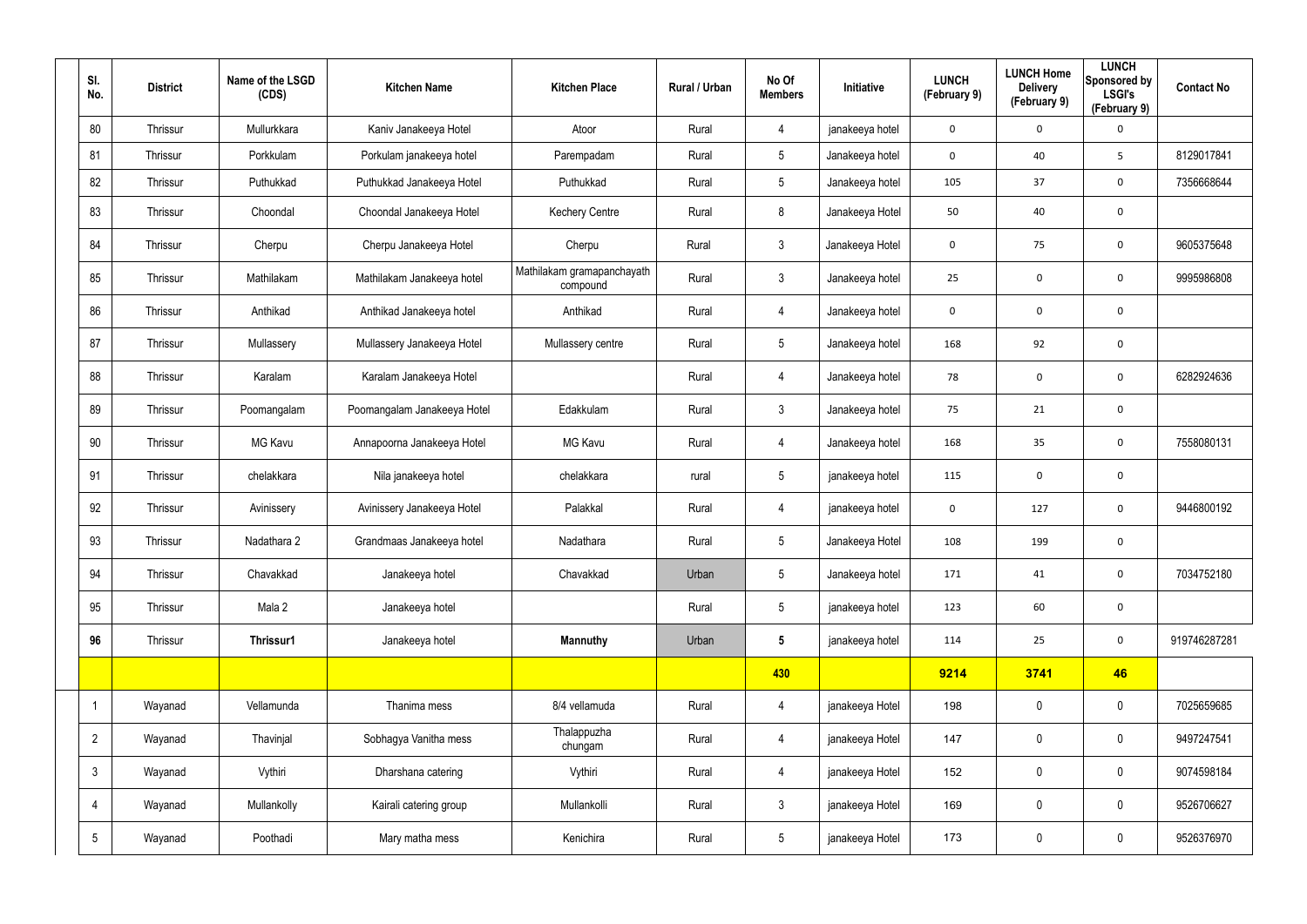|    | SI.<br>No. | <b>District</b> | Name of the LSGD<br>(CDS) | <b>Kitchen Name</b>              | <b>Kitchen Place</b>                   | Rural / Urban | No Of<br><b>Members</b> | <b>Initiative</b> | <b>LUNCH</b><br>(February 9) | <b>LUNCH Home</b><br><b>Delivery</b><br>(February 9) | <b>LUNCH</b><br>Sponsored by<br><b>LSGI's</b><br>(February 9) | <b>Contact No</b> |
|----|------------|-----------------|---------------------------|----------------------------------|----------------------------------------|---------------|-------------------------|-------------------|------------------------------|------------------------------------------------------|---------------------------------------------------------------|-------------------|
|    | 6          | Wayanad         | Meppadi                   | Cafe Kudumbashree                | Meppadi                                | Rural         | $5\phantom{.0}$         | janakeeya Hotel   | 180                          | $\boldsymbol{0}$                                     | 0                                                             | 9207935764        |
|    |            | Wayanad         | Pozhuthana                | Dhanya mess                      | Pozhuthana                             | Rural         | $\mathfrak{Z}$          | janakeeya Hotel   | 234                          | $\boldsymbol{0}$                                     | $\pmb{0}$                                                     | 8111838165        |
|    | 8          | Wayanad         | Thondernad                | Thanima canteen                  | Korom                                  | Rural         | $\mathbf{3}$            | janakeeya Hotel   | 65                           | $\boldsymbol{0}$                                     | $\pmb{0}$                                                     | 8943476943        |
|    | 9          | Wayanad         | Meenangady                | Haritham Janakeeya Hotel         | Opposite police station,<br>Meenangadi | Rural         | 6                       | janakeeya Hotel   | 212                          | $\boldsymbol{0}$                                     | $\mathbf 0$                                                   | 9526895975        |
|    | 10         | Wayanad         | Nenmeni                   | Minnaram Mess and Chappathi Unit | Cheeral                                | Rural         | $5\overline{)}$         | janakeeya Hotel   | 125                          | 0                                                    | $\mathbf 0$                                                   | 8086835886        |
|    | 11         | Wayanad         | Thirunelli                | Adigamanai Mess and Catering     | Kartikulam                             | Rural         | $5\overline{)}$         | janakeeya Hotel   | 169                          | 0                                                    | $\mathbf 0$                                                   | 9207406211        |
|    | 12         | Wayanad         | Mananthavady              | Dhanasree canteen                | Mananthavadi                           | Urban         | $5\overline{)}$         | janakeeya Hotel   | 282                          | $\boldsymbol{0}$                                     | $\mathbf 0$                                                   | 9496997382        |
| 28 | 13         | Wayanad         | Ambalavayal               | <b>Ruchi Catering</b>            | kalathuvayal                           | Rural         | $5\overline{)}$         | janakeeya Hotel   | 293                          | $\mathbf 0$                                          | $\pmb{0}$                                                     | 9495084437        |
|    | 14         | Wayanad         | Kaniyambetta              | sree Vinayaka                    | millumukk                              | rural         | $5\overline{)}$         | janakeeya Hotel   | 194                          | $\mathbf 0$                                          | $\pmb{0}$                                                     | 9061486938        |
|    | 15         | Wayanad         | Pulpally                  | Vinayaka catering                | Pulpally                               | Rural         | $5\overline{)}$         | janakeeya Hotel   | 260                          | 0                                                    | $\mathbf 0$                                                   | 9947319307        |
|    | 16         | Wayanad         | Noolpuzha                 | Friends catering                 | Naikketty                              | Rural         | $5\overline{)}$         | janakeeya Hotel   | 276                          | $\mathbf 0$                                          | $\mathbf 0$                                                   | 7558019388        |
|    | 17         | Wayanad         | Panamaram                 | Testy mess                       | Panamaram                              | Rural         | 4                       | janakeeya Hotel   | 284                          | $\mathbf 0$                                          | $\mathbf 0$                                                   | 9605814620        |
|    | 18         | wayanad         | Moopainad                 | vanitha mess                     | vaduvanchal                            | Rural         | $5\overline{)}$         | janakeeya Hotel   | 232                          | $\mathbf 0$                                          | $\mathbf 0$                                                   | 974596708         |
|    | 19         | wayanad         | Edavaka                   | <b>Teasty Mess</b>               | Irumbupalam                            | Rural         | $\overline{4}$          | janakeeya Hotel   | 201                          | 0                                                    | $\mathbf 0$                                                   | 9847842390        |
|    | 20         | wayanad         | kalpetta                  | shiya catering                   | pallithazhe, kalpetta town             | urban         | 3                       | janakeeya Hotel   | 361                          | 0                                                    | $\Omega$                                                      | 6282822890        |
|    | 21         | wayanad         | sulthan bathery           | preethis                         | near telephone exchange                | urban         | 5 <sup>5</sup>          | janakeeya Hotel   | 499                          | 0                                                    | $\mathbf 0$                                                   | 9961088393        |
|    | 22         | wayanad         | Muttil                    | swad cattering                   | Muttil bus stand                       | Rural         | $5\overline{)}$         | janakeeya Hotel   | 221                          | $\mathsf{0}$                                         | $\mathbf 0$                                                   | 9074461322        |
|    | 23         | wayanad         | padinjarathara            | oruma                            | padinjarathara town                    | Rural         | 5 <sup>5</sup>          | janakeeya Hotel   | 351                          | 0                                                    | $\mathbf 0$                                                   | 9495814542        |
|    | 24         | wayanad         | kalpetta                  | Anjuse cattering                 | kalpetta town                          | Urban         | 5 <sup>5</sup>          | janakeeya Hotel   | 347                          | 0                                                    | $\mathbf 0$                                                   | 9745883809        |
|    | 25         | wayanad         | Thariyode                 | Haritham                         | kavumadham town                        | Rural         | 3                       | janakeeya Hotel   | 133                          | $\pmb{0}$                                            | $\mathbf 0$                                                   | 9074095457        |
|    | 26         | wayanad         | Mananthavady              | chothis mess                     | Kozhikode road,<br>Mananthavady        | Urban         | $\mathbf{3}$            | janakeeya Hotel   | 197                          | 0                                                    | $\pmb{0}$                                                     | 9947376596        |
|    | 27         | wayanad         | vengapalli                | Annapoorna                       | vengapalli town                        | Rural         | $5\overline{)}$         | janakeeya Hotel   | 247                          | 0                                                    | $\mathbf 0$                                                   | 7592831851        |
|    | 28         | Wayanad         | Kottathara                | Jyothi vanitha mess              | Venniyod                               | Rural         | 3                       | janakeeya Hotel   | 188                          | $\mathbf 0$                                          | $\mathbf 0$                                                   | 9961844026        |
| 28 |            |                 |                           | 745                              |                                        | <b>TOTAL</b>  | 122<br>4638             |                   | 6390<br>12582                | $\mathbf{0}$<br>17982                                | $\mathbf 0$                                                   |                   |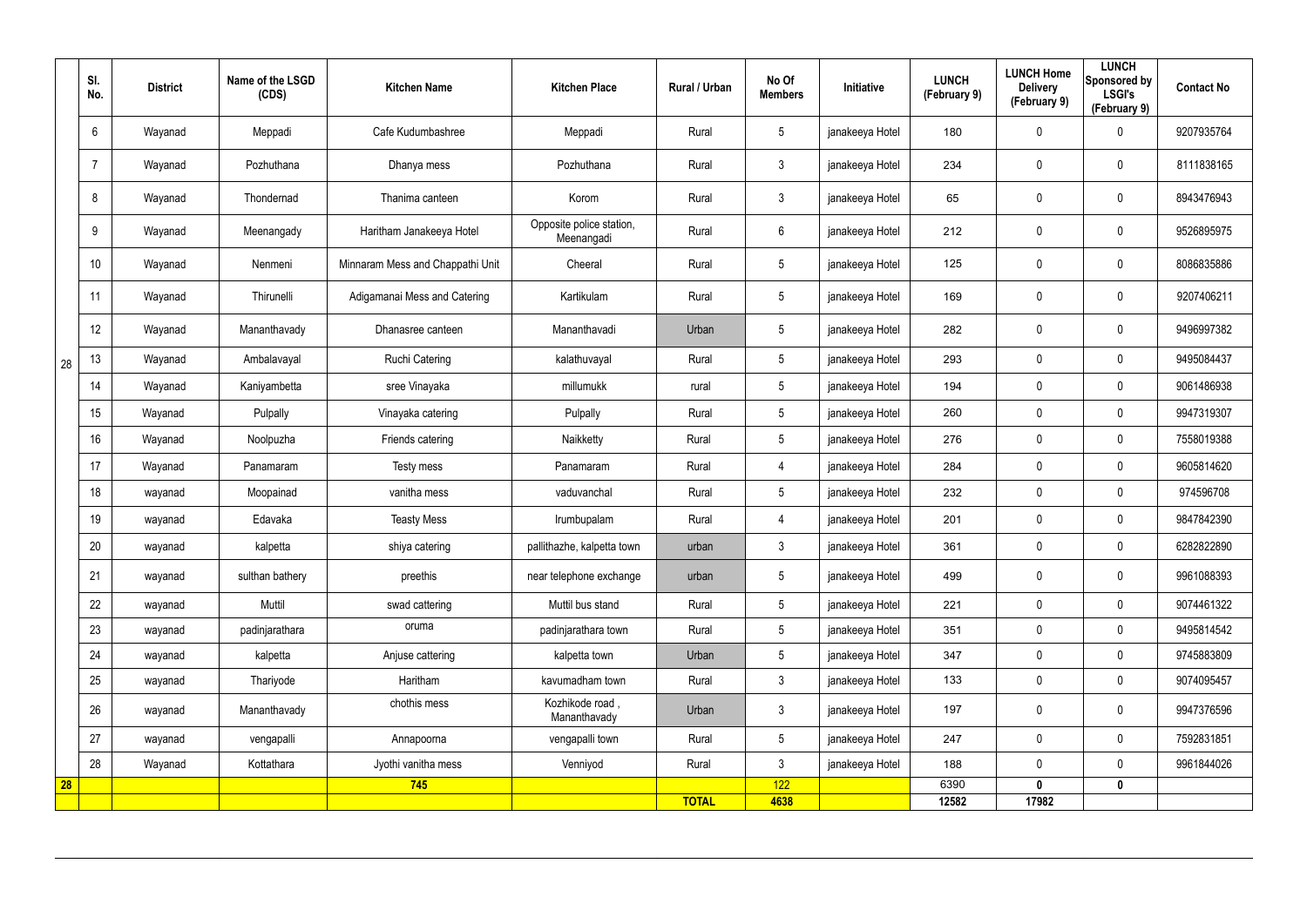| SI.<br>No. | <b>District</b>  | Name of the LSGD<br>(CDS)                                                                        | <b>Kitchen Name</b>                                | <b>Kitchen Place</b>  | Rural / Urban                   | No Of<br><b>Members</b> | Initiative                                   | <b>LUNCH Home</b><br><b>LUNCH</b><br><b>Delivery</b><br>(February 9)<br>(February 9) | <b>LUNCH</b><br>Sponsored by<br><b>LSGI's</b><br>(February 9) | <b>Contact No</b> |
|------------|------------------|--------------------------------------------------------------------------------------------------|----------------------------------------------------|-----------------------|---------------------------------|-------------------------|----------------------------------------------|--------------------------------------------------------------------------------------|---------------------------------------------------------------|-------------------|
|            |                  |                                                                                                  | STATUS OF JANAKEEYA HOTELS FUNCTIONING IN DISTRICT |                       |                                 |                         |                                              | STATUS OF FOOD DISTRIBUTED THROUGH JANAKEEYA HOTELS AS ON 09.02.2022                 |                                                               |                   |
|            | <b>District</b>  | <b>Total</b><br>Janakeeya Hotels                                                                 | <b>Rural Units</b>                                 | Urban<br>units        | <b>STATUS OF</b><br><b>FOOD</b> | Home<br><b>Delivery</b> | Food Sponsored<br>by LSGIs                   | <b>TOTAL Meals</b><br><b>Distributed</b>                                             |                                                               |                   |
|            | <b>TVM</b>       | 109                                                                                              | 79                                                 | 30 <sup>°</sup>       | 24,488                          | $\overline{0}$          | 13                                           | 24,501                                                                               |                                                               |                   |
|            | 82<br><b>KLM</b> |                                                                                                  | 72                                                 | 10 <sup>°</sup>       | 11951                           | $\overline{0}$          | 14                                           | 11,965                                                                               |                                                               |                   |
|            | 58<br>PTA        |                                                                                                  | 53                                                 | 5 <sub>5</sub>        | 55                              | 4712                    | $\overline{0}$                               | 4,767                                                                                |                                                               |                   |
|            | <b>ALP</b>       | 89                                                                                               | 79                                                 | 10 <sub>1</sub>       | 6344                            | 4936                    | 72                                           | 11,352                                                                               |                                                               |                   |
|            | <b>KTM</b>       | 80                                                                                               | 72                                                 | 8 <sub>1</sub>        | 8969                            | 97                      | $\overline{2}$                               | 9,068                                                                                |                                                               |                   |
|            | <b>IDK</b>       | 51                                                                                               | 50                                                 |                       | 6605                            | $\overline{0}$          | $\overline{4}$                               | 6,609                                                                                |                                                               |                   |
|            | <b>EKM</b>       | 114                                                                                              | 81                                                 | 33                    | 19802                           | 2019                    | $\overline{1}$                               | 21,822                                                                               |                                                               |                   |
|            | <b>TSR</b>       | 96                                                                                               | 85                                                 | 11 <sub>1</sub>       | 9,214                           | 3,741                   | 46                                           | 13,001                                                                               |                                                               |                   |
|            | PGT              | $1021$                                                                                           | 92 <sup>°</sup>                                    | 10 <sup>°</sup>       | 13,642                          | $\overline{0}$          | 11                                           | 13,653                                                                               |                                                               |                   |
|            | <b>MLP</b>       | 130                                                                                              | 109                                                | 21                    | 24,179                          | 5436                    | 18                                           | 29,633                                                                               |                                                               |                   |
|            | <b>WYD</b>       | 28                                                                                               | 23                                                 | 5 <sub>1</sub>        | 6390                            | $\overline{0}$          | $\theta$                                     | 6,390                                                                                |                                                               |                   |
|            | <b>KKD</b>       | 106                                                                                              | 75                                                 | 31                    | 28,538                          | 782                     | 9 <sup>°</sup>                               | 29,329                                                                               |                                                               |                   |
|            | <b>KNR</b>       | 89                                                                                               | 75                                                 | 14 <sub>1</sub>       | 19,393                          | $\overline{0}$          | 15                                           | 19,408                                                                               |                                                               |                   |
|            | <b>KSG</b>       | 42                                                                                               | 36                                                 | 6 <sup>1</sup>        | 7171                            | $\overline{0}$          | $\pmb{0}$                                    | 7,171                                                                                |                                                               |                   |
|            | <b>Total</b>     | 1176                                                                                             | 981                                                | 195                   | 186,741                         | 21,723                  | 205                                          | 208,669                                                                              |                                                               |                   |
|            |                  |                                                                                                  | 2243                                               |                       |                                 | 208,669                 |                                              |                                                                                      |                                                               |                   |
|            | <b>Date</b>      | <b>Grand Total of meals</b><br><b>Distributed through</b><br>Janakeeya hotel as<br>on 09.02.2022 | Urban<br>units                                     | <b>Total</b><br>units | Rs. 20 /Lunch<br>Parcel         | Home<br><b>Delivery</b> | <b>LUNCH</b><br>sponsored by<br><b>LSGIs</b> | <b>Total Meals</b>                                                                   |                                                               |                   |
|            | 09.02.2022       | 981                                                                                              | 195                                                | 1176                  | 186,741                         | 21,723                  | 205                                          | 208,669                                                                              |                                                               |                   |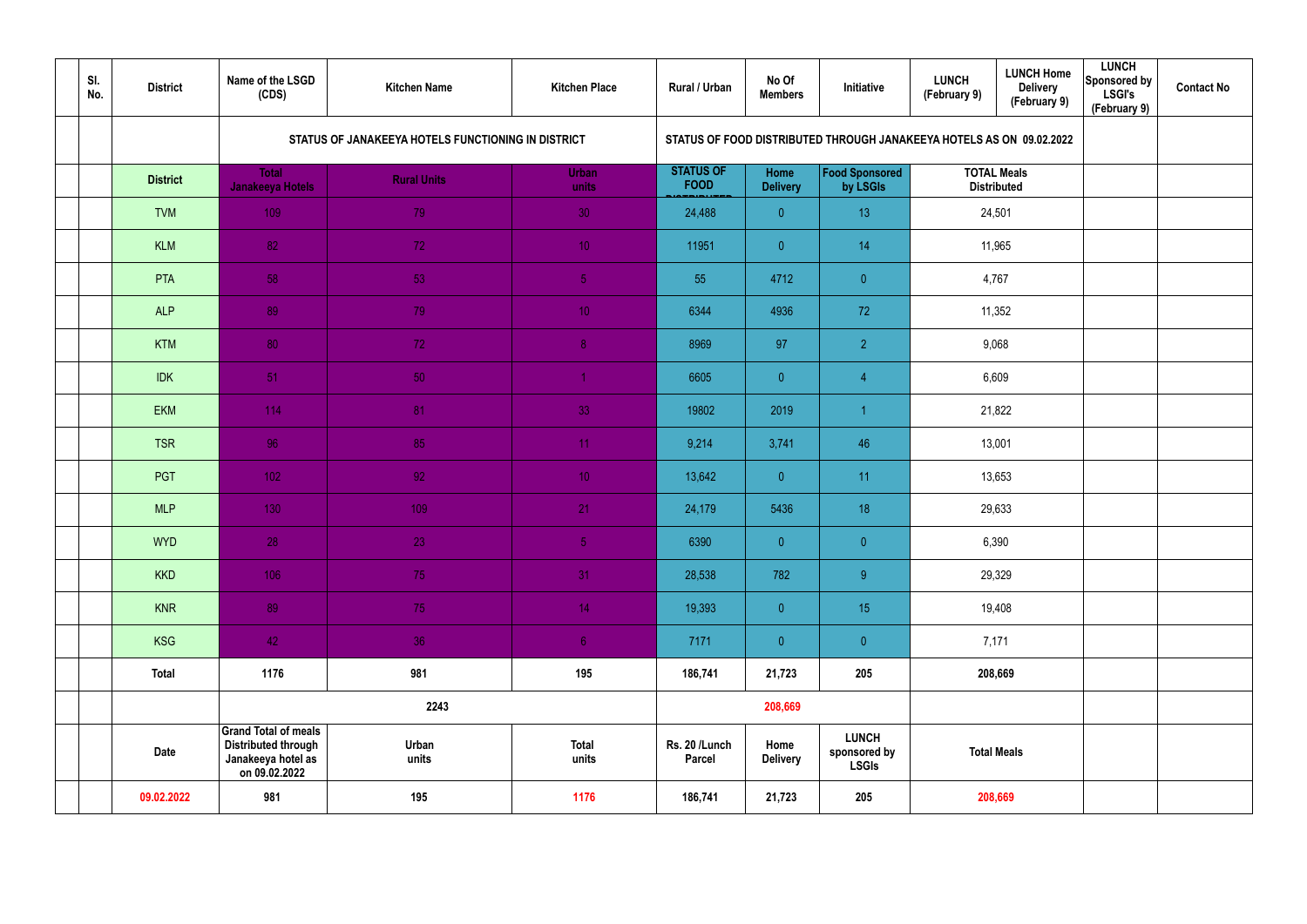| 31.<br>No. | <b>District</b> | Name of the LSGD<br>(CDS) | <b>Kitchen Name</b> | <b>Kitchen Place</b> | <b>Rural / Urban</b> | No Of<br><b>Members</b> | Initiative | <b>LUNCH</b><br>$\mathbf{A}$<br>(February 9) | <b>LUNCH Home</b><br><b>Delivery</b><br>(February 9) | <b>LUNCH</b><br>Sponsored by<br><b>LSGI's</b><br>(February 9) | <b>Contact No</b> |
|------------|-----------------|---------------------------|---------------------|----------------------|----------------------|-------------------------|------------|----------------------------------------------|------------------------------------------------------|---------------------------------------------------------------|-------------------|
|------------|-----------------|---------------------------|---------------------|----------------------|----------------------|-------------------------|------------|----------------------------------------------|------------------------------------------------------|---------------------------------------------------------------|-------------------|

| Districts with same number of hotels<br><b>Each district use seperate cell for filling the</b> | tvm                                                                                                                                                                                                                                                                                                                                                                                                                                                                                                              | Wayanad         | Alappuzha      | Malappuram     | Kozhikode      | Thrissur       | Kollam      |  |
|------------------------------------------------------------------------------------------------|------------------------------------------------------------------------------------------------------------------------------------------------------------------------------------------------------------------------------------------------------------------------------------------------------------------------------------------------------------------------------------------------------------------------------------------------------------------------------------------------------------------|-----------------|----------------|----------------|----------------|----------------|-------------|--|
| details)                                                                                       | Kannur                                                                                                                                                                                                                                                                                                                                                                                                                                                                                                           | Kasaragod       | Kottayam       | Palakkad       | Pathanamthitta | Ernakulam      | Kasaragod   |  |
| Districts with number of hotels increased                                                      |                                                                                                                                                                                                                                                                                                                                                                                                                                                                                                                  |                 |                |                |                |                |             |  |
| (Each district use seperate cell for filling the<br>details)                                   |                                                                                                                                                                                                                                                                                                                                                                                                                                                                                                                  |                 |                |                |                |                |             |  |
| Districts with number of hotels with zero entry of<br>meals                                    | Thrissur (8)                                                                                                                                                                                                                                                                                                                                                                                                                                                                                                     | Kasargod (4)    | Kottayam(11)   | Alappuzha (39) | Malappuram(7)  | Kozhikode (07) | Kannur- (3) |  |
| (Each district use seperate cell for filling the<br>details)                                   | pathanamthitta(13)                                                                                                                                                                                                                                                                                                                                                                                                                                                                                               | Trivandrum (11) | ERNAKULAM (21) | Palakkad(5)    | Wayanad (0)    | Idukki(7)      | Kollam (14) |  |
| New hotels started (numbers)                                                                   |                                                                                                                                                                                                                                                                                                                                                                                                                                                                                                                  |                 |                |                |                |                |             |  |
| New hotels started at (location)                                                               |                                                                                                                                                                                                                                                                                                                                                                                                                                                                                                                  |                 |                |                |                |                |             |  |
|                                                                                                | TVM- vellanad, tvm cds 4IItvm cds 2kanjiramkulam janatha<br>Anad, Aruvikkara Chemmaruthi Dreams, Bhanusreekalliyoor<br>pazhakunnumel                                                                                                                                                                                                                                                                                                                                                                             |                 |                |                |                |                |             |  |
|                                                                                                | Kottayam-Aymanam,Chembu,Kottayam north(2),kozhuvanal,Kurichi,Madappally,pampady,melukav,TVPuram,vazhoor                                                                                                                                                                                                                                                                                                                                                                                                          |                 |                |                |                |                |             |  |
|                                                                                                | Alappuzha - Alappuzha North Ambalappuzha North Ambalappuzha South Arattupuzha Arattupuzha Arookutty Aroor Aryad Chennam Pallippuram Cheppad Cheppad Chingoli Devikulangara<br>Ezhupunna Harippad Kadakkarappally Kandalloor Kanjikuzhy Karuvatta Kayamkulam West Kodamthurath Krishnapuram Kuthiyathode Mavelikara Municipality Mavelikkara Thekkekara Panavally Pandanad<br>Pathiyoor Pattanakkad Perumbalam Punnapra North Ramankary Thaicattussery Thannermukkom Thrikkunnappuzha Thuravoor Vayalar Veliyanad |                 |                |                |                |                |             |  |
|                                                                                                | \$Ernakulam-asamanoor,chendamangalam,edavanakad,kadungalloor,kalamassery West, keerampra, Kochi West, koovappady,maradu,mudakkuzha, mulavukad,moovattupuzha, nayaramabalam,paravoor,<br>parakkadav, pindimana, poothruka ,Rayamangalam,thiruvaniyoor,thrikkakara east,thiruvaniyoor, vadavukod,valakom                                                                                                                                                                                                           |                 |                |                |                |                |             |  |
|                                                                                                | Wayanad -Nill                                                                                                                                                                                                                                                                                                                                                                                                                                                                                                    |                 |                |                |                |                |             |  |
|                                                                                                | Kozhikode- Kunnamangalam, Vadakara west, Azhiyur, Kkd central-3, Chathamangalam (Today off)                                                                                                                                                                                                                                                                                                                                                                                                                      |                 |                |                |                |                |             |  |
|                                                                                                | Idukki - Edavetty, kudayathoor, kumily, Mankulam (happy), Senapathy, Vathikudy, Velliyamattam Today off                                                                                                                                                                                                                                                                                                                                                                                                          |                 |                |                |                |                |             |  |
|                                                                                                | Thrissur - Kattoor, Vallachira, Athirappilly, Eriyad, kattakampal, kuzhur, mullurkkara, Anthikkad                                                                                                                                                                                                                                                                                                                                                                                                                |                 |                |                |                |                |             |  |
|                                                                                                | Malappuram - Athavanad, edappal, thalakkad, perithalmanna, edarikode, ponnani, perumpadappuToday off)                                                                                                                                                                                                                                                                                                                                                                                                            |                 |                |                |                |                |             |  |
|                                                                                                | PALAKKAD :- P KD north, Pattambi, Nelliyampathy, Pudunagaram, Pattithara                                                                                                                                                                                                                                                                                                                                                                                                                                         |                 |                |                |                |                |             |  |
|                                                                                                | Pathanamthitta: Nedumbram, koipram, thottappuzhasherry, naranamoozhi, perunadu, pazhavangadi, Mylapra, Konni, kulanada, pandalam thekkekkara, mezhuveli, adoor, pandalam                                                                                                                                                                                                                                                                                                                                         |                 |                |                |                |                |             |  |
|                                                                                                |                                                                                                                                                                                                                                                                                                                                                                                                                                                                                                                  |                 |                |                |                |                |             |  |

| Kollam                                                                                                    |  |
|-----------------------------------------------------------------------------------------------------------|--|
| Kasaragod                                                                                                 |  |
|                                                                                                           |  |
|                                                                                                           |  |
| Kannur- (3)                                                                                               |  |
| Kollam (14)                                                                                               |  |
|                                                                                                           |  |
|                                                                                                           |  |
|                                                                                                           |  |
|                                                                                                           |  |
| lippuram Cheppad Cheppad Chingoli Devikulangara<br>lunicipality Mavelikkara Thekkekara Panavally Pandanad |  |
| , mulavukad, moovattupuzha, nayaramabalam, paravoor,                                                      |  |
|                                                                                                           |  |
|                                                                                                           |  |
|                                                                                                           |  |
|                                                                                                           |  |
|                                                                                                           |  |
|                                                                                                           |  |
| ara, mezhuveli, adoor, pandalam                                                                           |  |